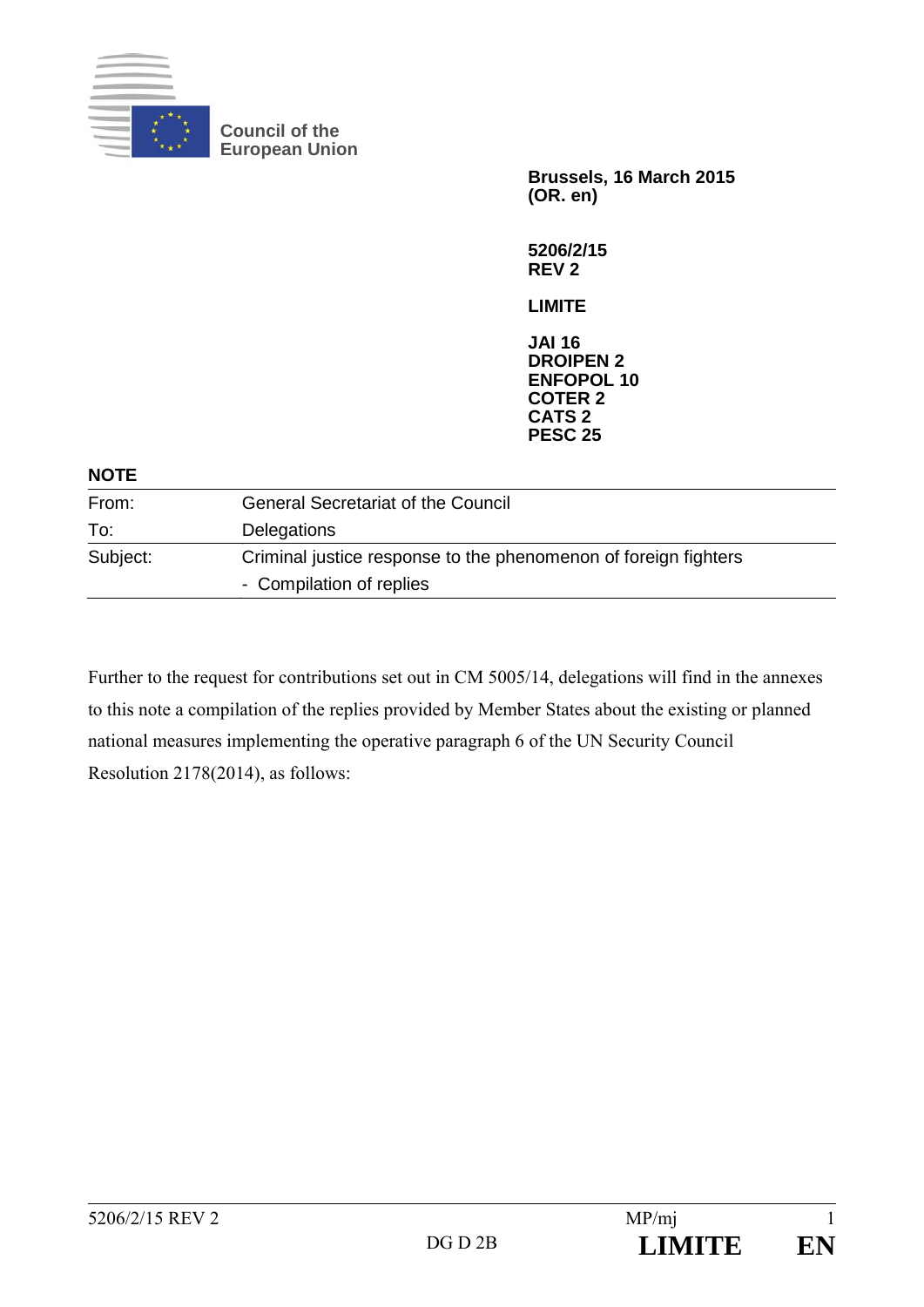Annex I - Austria Annex II - Belgium Annex III - Bulgaria Annex IV - Cyprus Annex V - Czech Republic Annex VI - Germany Annex VII - Denmark Annex VIII - Estonia Annex IX - Finland Annex X - France Annex XI - Croatia Annex XII - Hungary Annex XIII - Ireland Annex XIV - Latvia Annex - XV Lithuania Annex XVI - Poland Annex XVII - Portugal Annex XVIII - Romania Annex XIX - Spain Annex XX - Sweden Annex XXI - Slovakia Annex XXII - Slovenia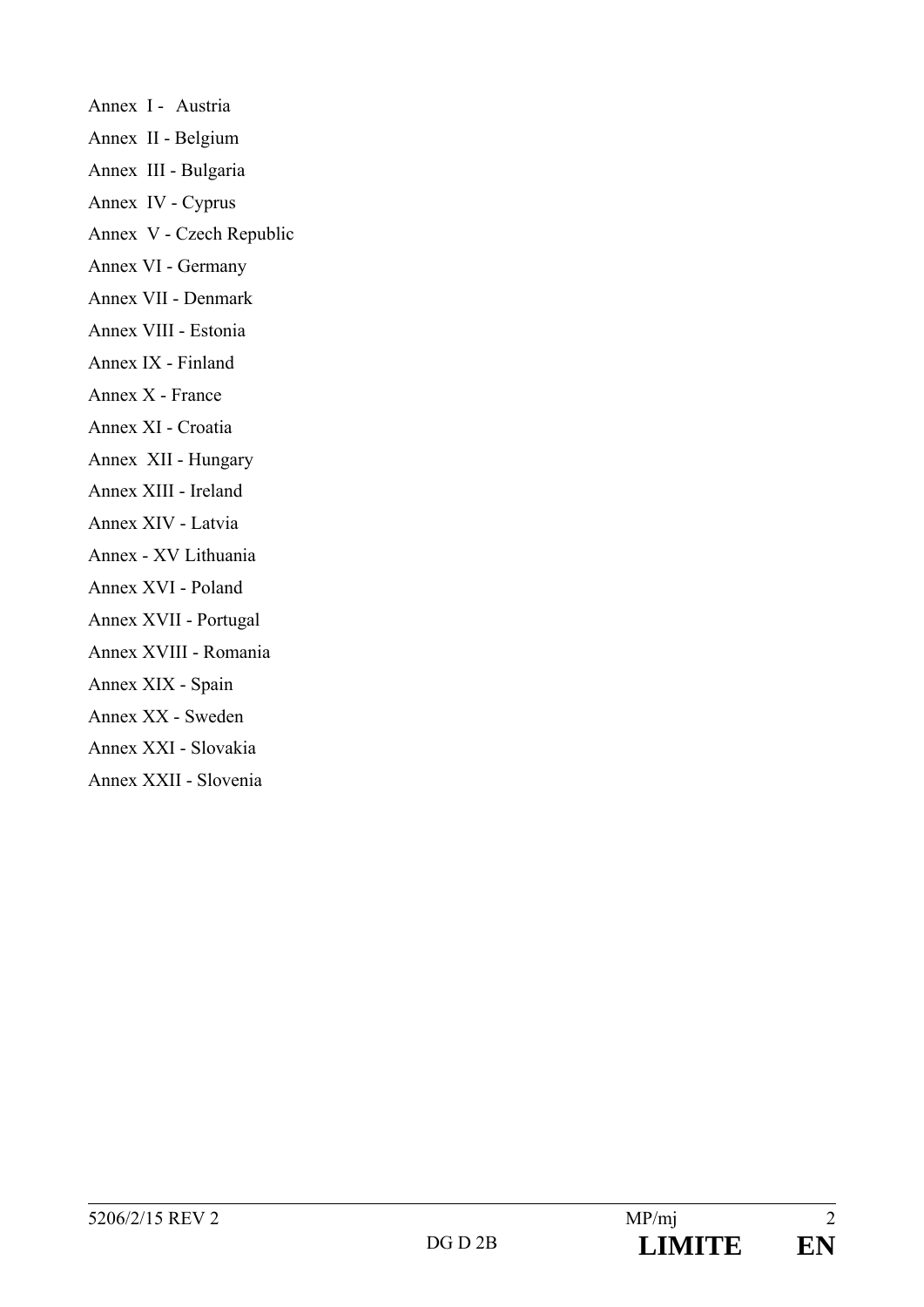### **AUSTRIA**

The Federal Ministry of Justice has the honour to submit the following comments:

The Austrian Penal Code criminalises the following offences relevant to the phenomenon of foreign fighters: terrorist group (§ 278b of the Penal Code), terrorist offences (§ 278c of the Penal Code), financing of terrorism (§ 278d of the Penal Code), training for terrorist purposes (§ 278e of the Penal Code) and providing instructions for the commission of a terrorist offence (§ 278f of the Penal Code). In practical terms, the most relevant legislative provisions related to the phenomenon of so-called foreign terrorist fighters are in §§ 278b (terrorist group) because not only the participation in combat operations, but also leaving to join them can be qualified as (at least attempted) support for a terrorist group.

### Domestic jurisdiction for offences abroad:

All such offences are classified as "offences with intent" (*Vorsatzdelikte*); an attempt pursuant to § 15 of the Penal Code is also a punishable offence, in accordance with the general principles of the Penal Code. Such offences are always punishable if they were committed in Austria (§ 62 of the Penal Code).

Offences of this kind committed outside Austria can be prosecuted under Austrian law - regardless of whether they are liable to prosecution under the law of the place in which the crime was committed - if the following conditions are met: if the perpetrator was an Austrian national at the time of the offence, or if he or she subsequently acquired Austrian nationality and still holds it when the criminal prosecution commences, or if the perpetrator has his or her domicile or habitual residence in Austria (see points 9 and 10 of § 64(1) of the Penal Code).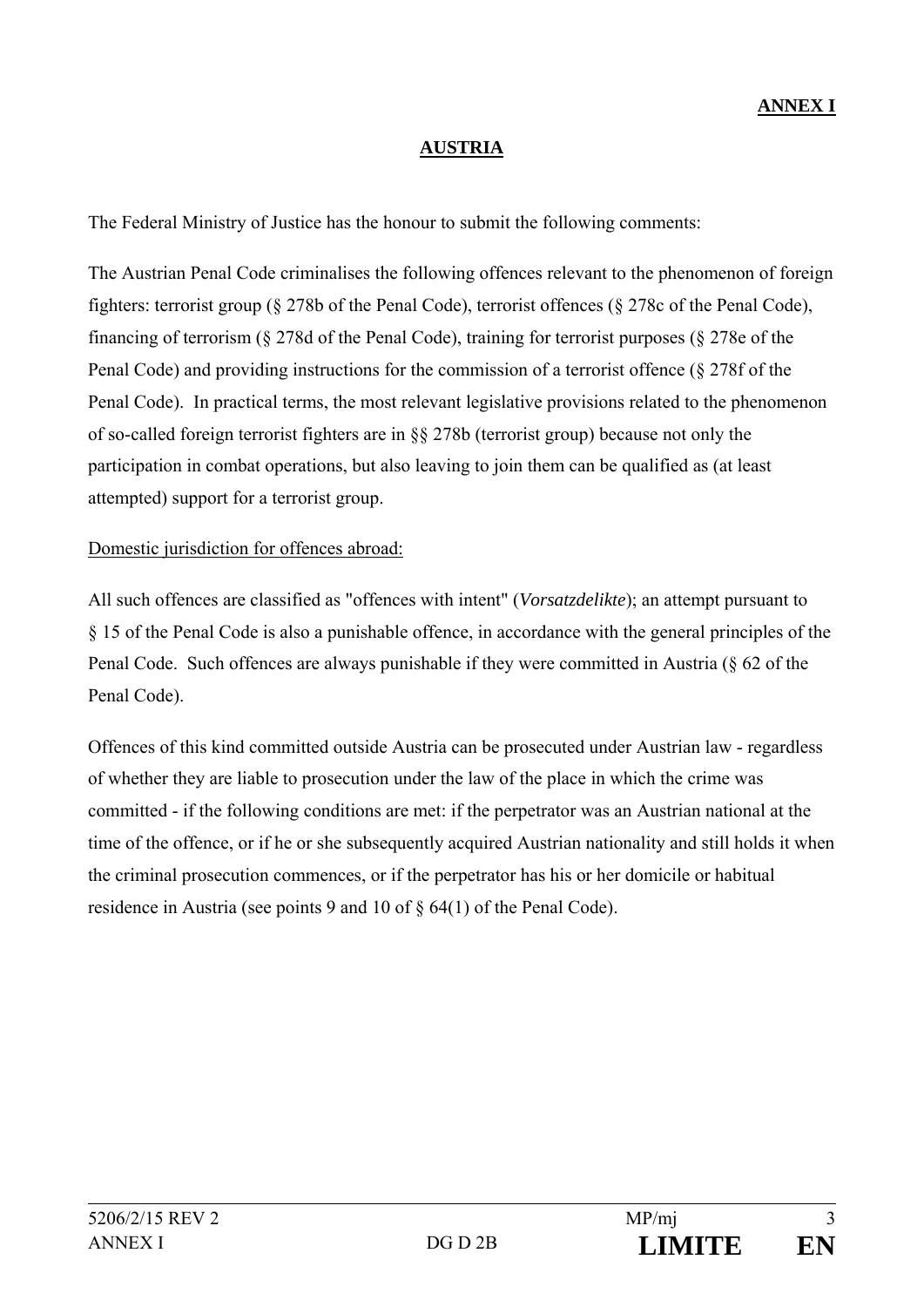### Re point 6 of UN Resolution 2178:

Although Austria does think that point 6a of UN Resolution 2178 requires further clarification, it is assumed for the time being that this point has basically been implemented by § 278b of the Penal Code (terrorist group). Legally speaking, the offence covered by § 278b of the Penal Code is a separately defined preparatory offence (*Plöchl* in the Vienna Commentary on the Penal Code, 2nd Edition, § 278b, paragraph 14), the purpose being to criminalise terrorist activities even in the initial stages and in advance (*Plöchl* Loc. cit. paragraph 1f). Given the reference to § 278(3) of the Penal Code, the manner of participation in a terrorist group also covers providing information or assets or participation "in another manner" in the knowledge that this will further the group or its criminal acts (*Plöchl* in the Vienna Commentary on the Penal Code, 2nd Edition, § 278b Rz 11). Participation "in another manner" within the meaning of § 278(3) of the Penal Code covers, as a general clause, all other acts of participation in the activities of a criminal organisation (see for example *Plöchl* Loc. cit. § 278 paragraph 39).

As soon as the perpetrator embarks on an activity, there is possibly an attempt pursuant to § 278b of the Penal Code , but participation has been completed. Whether the planned terrorist offence has been carried out or attempted is of no significance for the completion of the offence.

As for *mens rea*, case-law has found, precisely in the case of foreign fighters, that it can be inferred from the journey and its purpose. There is obviously the requisite knowledge  $(\frac{8}{5} \times 278b(2))$  in conjunction with 278(3) of the Penal Code) that the terrorist group would be furthered; however, it is really from the external events that the intention  $(\S 5(2)$  of the Penal Code) of furthering the objectives of the group can clearly be inferred i.e. the fact of wanting to travel to the site of the combat operations in order to participate in or support them.

It should, however, be noted that the wording of the Resolution is aimed purely at "terrorist acts" which may, but do not necessarily have to, occur in support of (the objectives of) a terrorist organisation. Special implementing measures are therefore also currently being examined but the relevant consultations have not yet been concluded.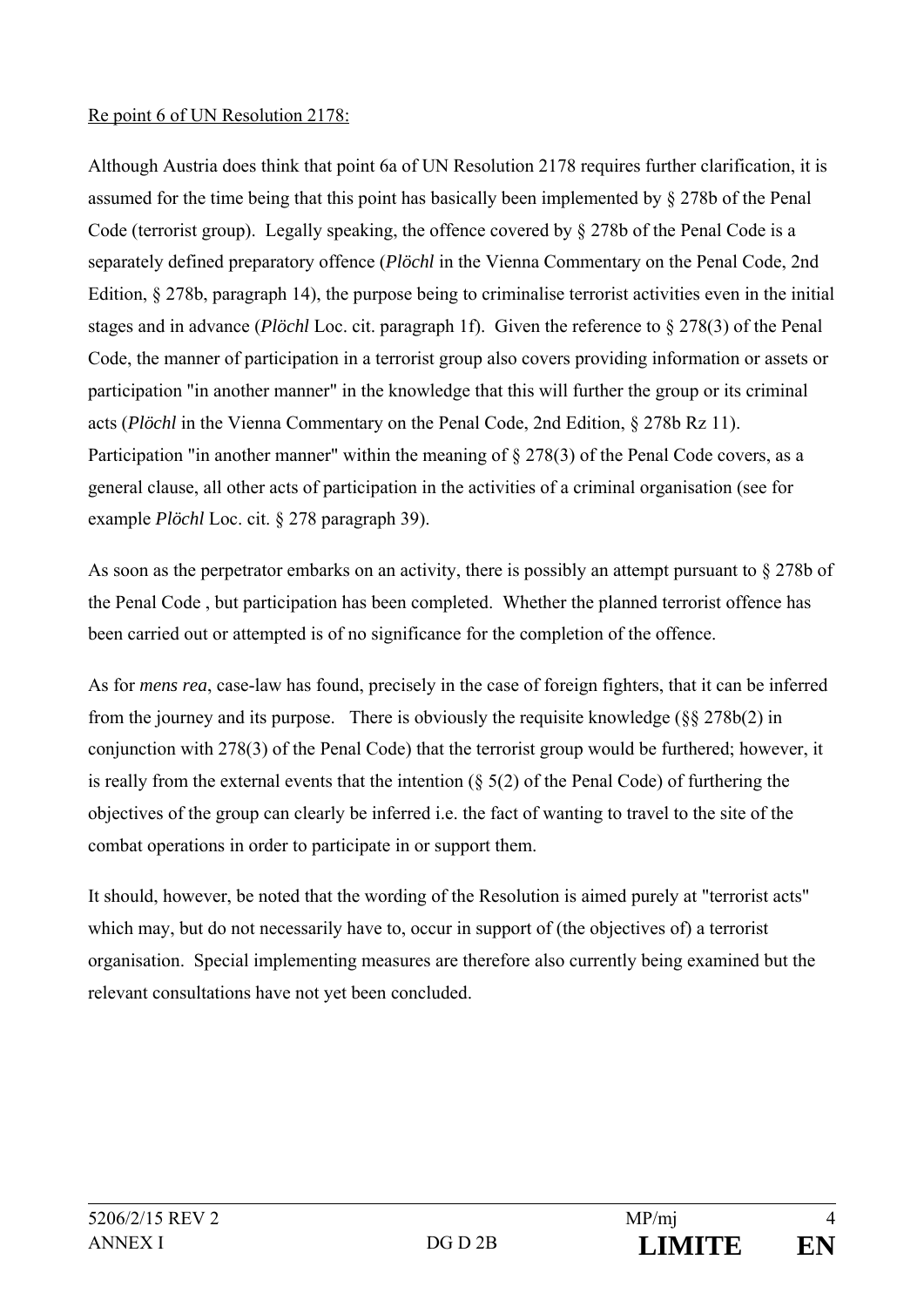# International requirements:

Austria largely satisfies existing international requirements and in some cases even goes beyond them (see §§ 278e and 278f).

With regard to the most recent developments such as, for instance, Security Council Resolution 2178 of 24 September 2014, Austria supports the initiatives launched in the context of the Council of Europe - in particular by CODEXTER - and suggests that they be taken into account in further discussions within the EU to avoid duplication and join forces on fighting terrorism.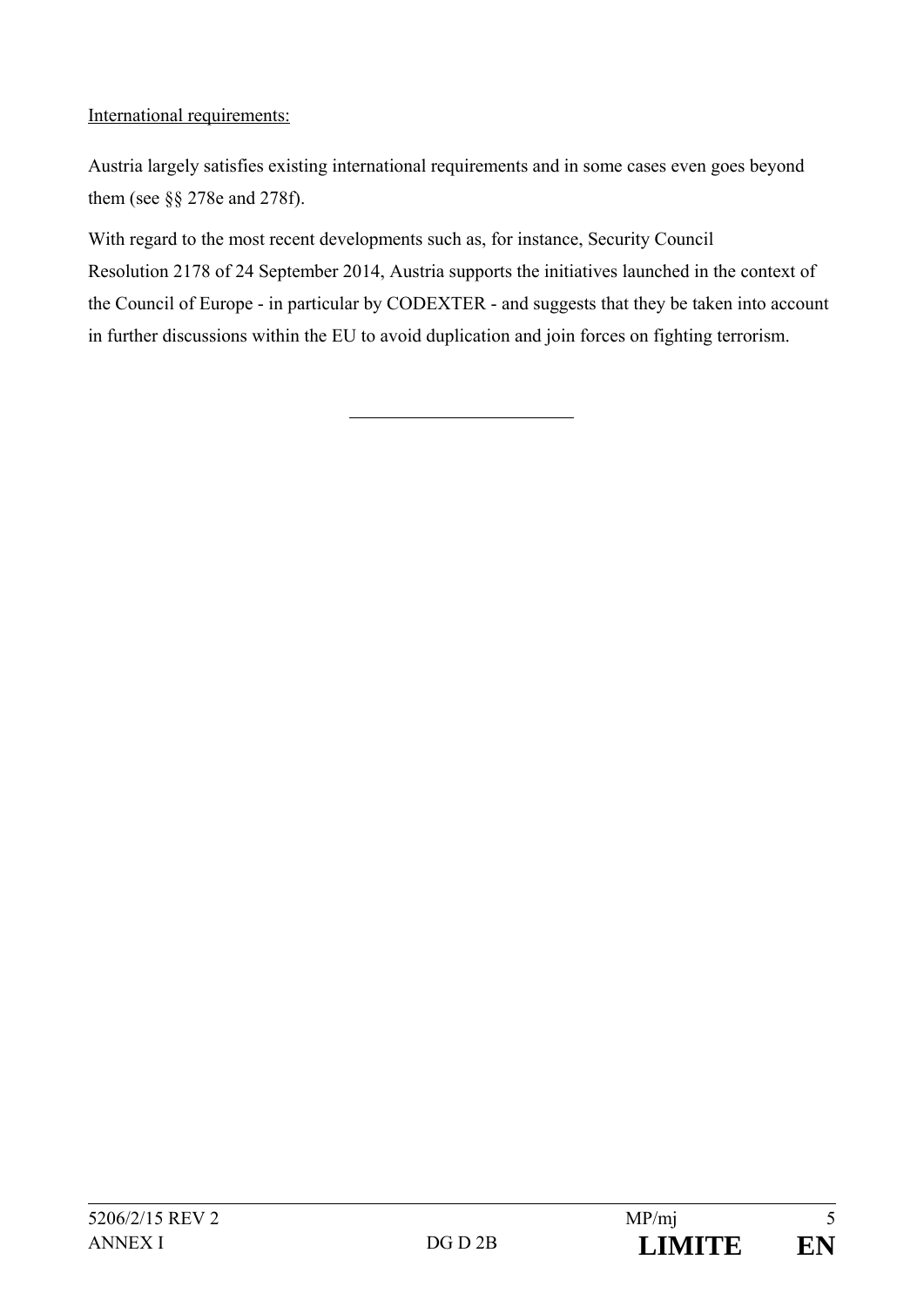# **ANNEX II**

### **BELGIUM**

Belgian anti-terrorist criminal legislation is to be found in Book II, Title I of the Belgian Criminal Code related to terrorist offences (Articles 137 to 141ter of the Belgian Criminal Code).

These provisions have been introduced by Law of 19 December 2003 criminalizing terrorist acts and direction of and participation to a terrorist group in order to implement EU Framework Decision 2002/475/JHA. They have been further amended by Law of 18 February 2013 introducing criminalization of public provocation to commit a terrorist offence, recruitment for terrorism, as well as active and passive training for terrorism. These last changes in 2013 have notably been introduced in order to fulfil obligations under Framework Decision 2008/919/JHA and the Convention of the Council of Europe on the prevention of terrorism of 2005.

Concerning the UN Security Council Resolution 2178(2014), the Belgian anti-terrorist legislation appears to be largely in compliance with its requirements, in particular through the following provisions:

- Article 140 of Belgian Criminal Code ("participation to and direction of a terrorist group")
- Article 140quater of Belgian Criminal Code ("active training for terrorism")
- Article 140quinquies of Belgian Criminal Code ("passive training for terrorism", in Belgium or abroad)
- Article 141 of Belgian Criminal Code ("furnishing material means, including financial support, to commit a terrorist offence")

The Belgian Government is currently assessing if the Belgian anti-terrorist legislation should be complemented in case the offences covered by Paragraph 6 of UN Council Resolution cannot be linked to an actual terrorist group.

**\_\_\_\_\_\_\_\_\_\_\_\_\_\_\_\_\_\_\_**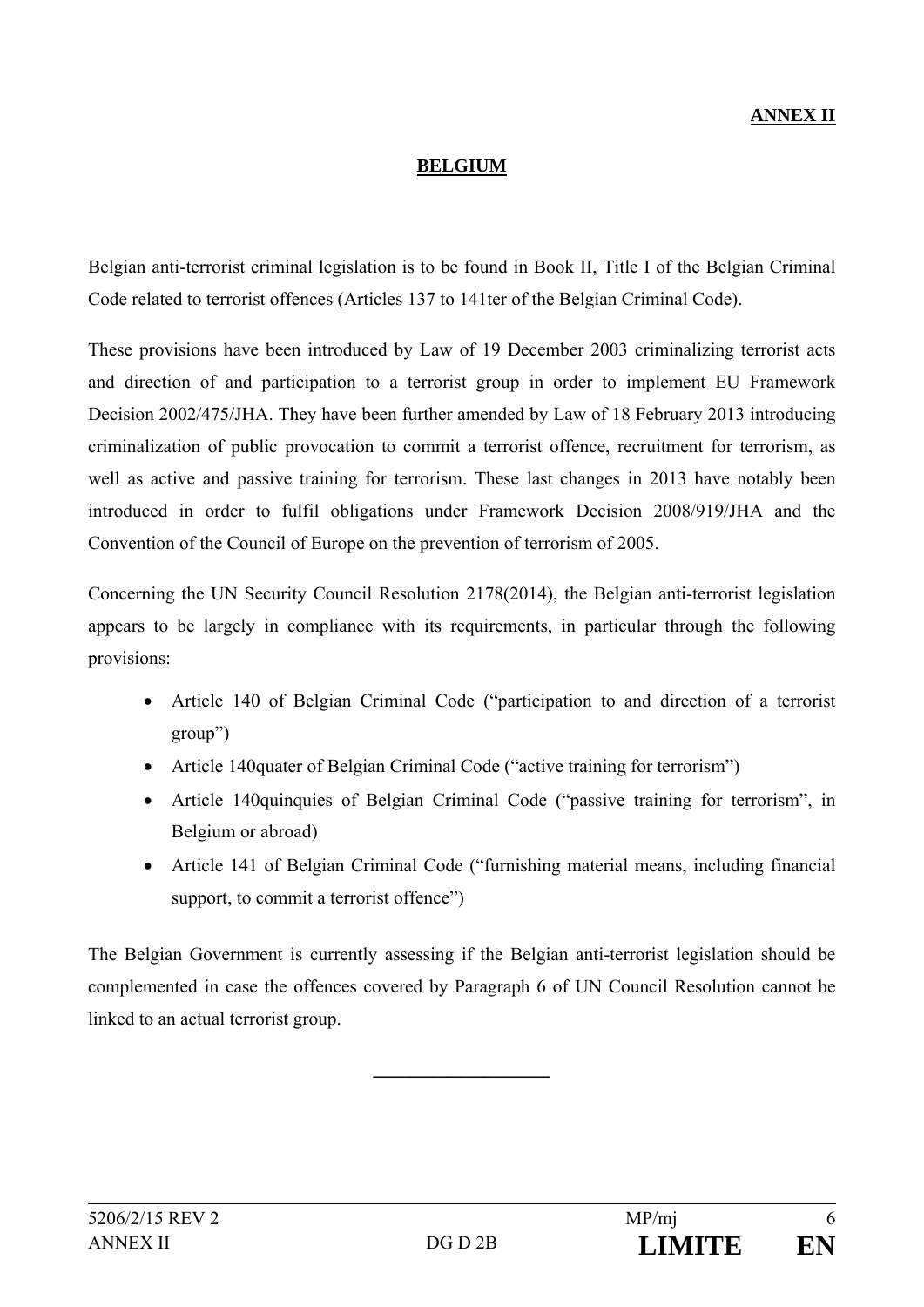# **BULGARIA**

According operative paragraph 6 of Resolution 2178 (2014) of the UN the States shall prosecute the acts under points a), b) and c) of paragraph 6:

 *"6. Recalls its decision, in resolution 1373 (2001), that all Member States shall ensure that any person who participates in the financing, planning, preparation or perpetration of terrorist acts or in supporting terrorist acts is brought to justice, and decides that all States shall ensure that their domestic laws and regulations establish serious criminal offenses sufficient to provide the ability to prosecute and to penalize in a manner duly reflecting the seriousness of the offense:* 

*(a) their nationals who travel or attempt to travel to a State other than their States of residence or nationality, and other individuals who travel or attempt to travel from their territories to a State other than their States of residence or nationality, for the purpose of the perpetration, planning, or preparation of, or participation in, terrorist acts, or the providing or receiving of terrorist training;* 

*(b)the wilful provision or collection, by any means, directly or indirectly, of funds by their nationals or in their territories with the intention that the funds should be used, or in the knowledge that they are to be used, in order to finance the travel of individuals who travel to a State other than their States of residence or nationality for the purpose of the perpetration, planning, or preparation of, or participation in, terrorist acts or the providing or receiving of terrorist training; and;* 

*(c) the wilful organization, or other facilitation, including acts of recruitment, by their nationals or in their territories, of the travel of individuals who travel to a State other than their States of residence or nationality for the purpose of the perpetration, planning, or preparation of, or participation in, terrorist acts or the providing or receiving of terrorist training."*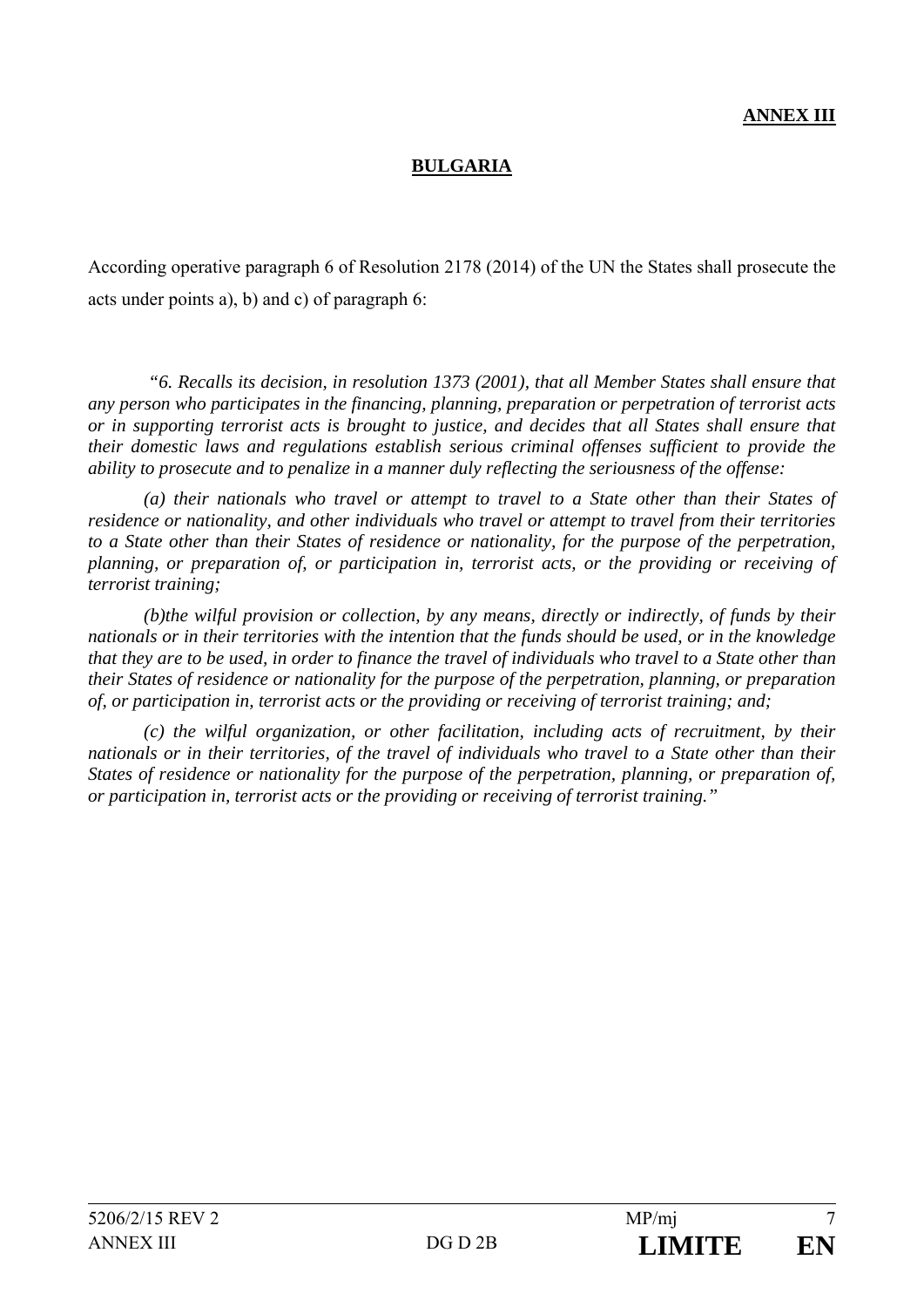### *Relevant provisions of the Penal Code:*

# *Special provision, Chapter one "Crime against the Republic" Section IV* "Other crimes":

*Art. 108a. (New, SG 92/02) (1) (amend. – SG 33/11, in force from 27.05.2011) Who, for the purpose of causing commotion and fear to the population, or threat or compel a body of the authority, a representative of the public or a representative of a foreign country or of an international organisation, to do or omit something in the sphere of his functions, commits a crime according to Art. 115, 128, Art. 142, para 1, Art. 143, Art. 143a, Art. 216, para 1 and para 5, Art. 326, Art. 330, Art. 334, Art. 334, Art. 337, Art. 339, Art. 340, Art. 341a, Art. 341b, Art. 344, Art. 347, para 1, Art. 348, Art. 349, Art. 350, Art. 352, para 1, 2 and 3, Art. 354, Art. 356f, para 1, Art. 356h shall be punished for terrorism by imprisonment from five to fifteen years, and when death has been caused - by imprisonment from fifteen to thirty years, life imprisonment or life imprisonment without an option <sup>1</sup> .* 

 $\overline{a}$ 

- Art. 142 Kidnapping
- Art. 143 Compulsion
- Art. 143a Holding a hostage
- Art. 216 para 1 and 5 Illegally Destruction and Damaging of another's chattel or things real
- Art. 326 Transmition by a radio, telephone or in any other way false calls or misleading signs for help, accident or alarm
- Art. 330 Arson
- Art. 333 Explosion
- Art. 334 Flooding
- Art. 337 Manufactures, processes, alters, repairs, works out, stores, trades, transports, imports or exports explosives, firearms, non-firearms, chemical, biological or nuclear weapons, munitions and pyrotechnic articles without having the right according to a law or without a permit
- Art. 339 Acquires, keeps or submits to another explosives, firearms, chemical, biological or nuclear weapons, munitions for firearms or pyrotechnic articles without having due permit
- Art. 340 Damages a railway rolling stock or a railway, an aircraft, an automobile, an electric transport vehicle (trolley bus, tram and the like, designated for public transportation) or installations or their appliances, a tunnel, a bridge or support wall along the roads, or damages or allows damaging, strand or sink a ship, thus creating danger for the life of another or for substantial damaging of another's property
- Art. 341a Places in an aircraft a device or a substance which can destroy it or cause it a damage rendering it unfit for flying or creating danger for its safety while the flight
- Art. 341 b Adversely occupies an aircraft on the ground or during flight, or establishes control over such an aircraft

<sup>&</sup>lt;sup>1</sup> The provision of Art. 108a para. 1 refers to the following provisions of the Penal Code:

Art. 108a para. 1 - Who creates confusion and fear in the population or threatened or forced to authority, a public figure or representative of a foreign state or an international organization to do or omit something in the range of its functions, commit an offense by:

Art. 115 Homicide

Art. 128 Serious Bodily Harm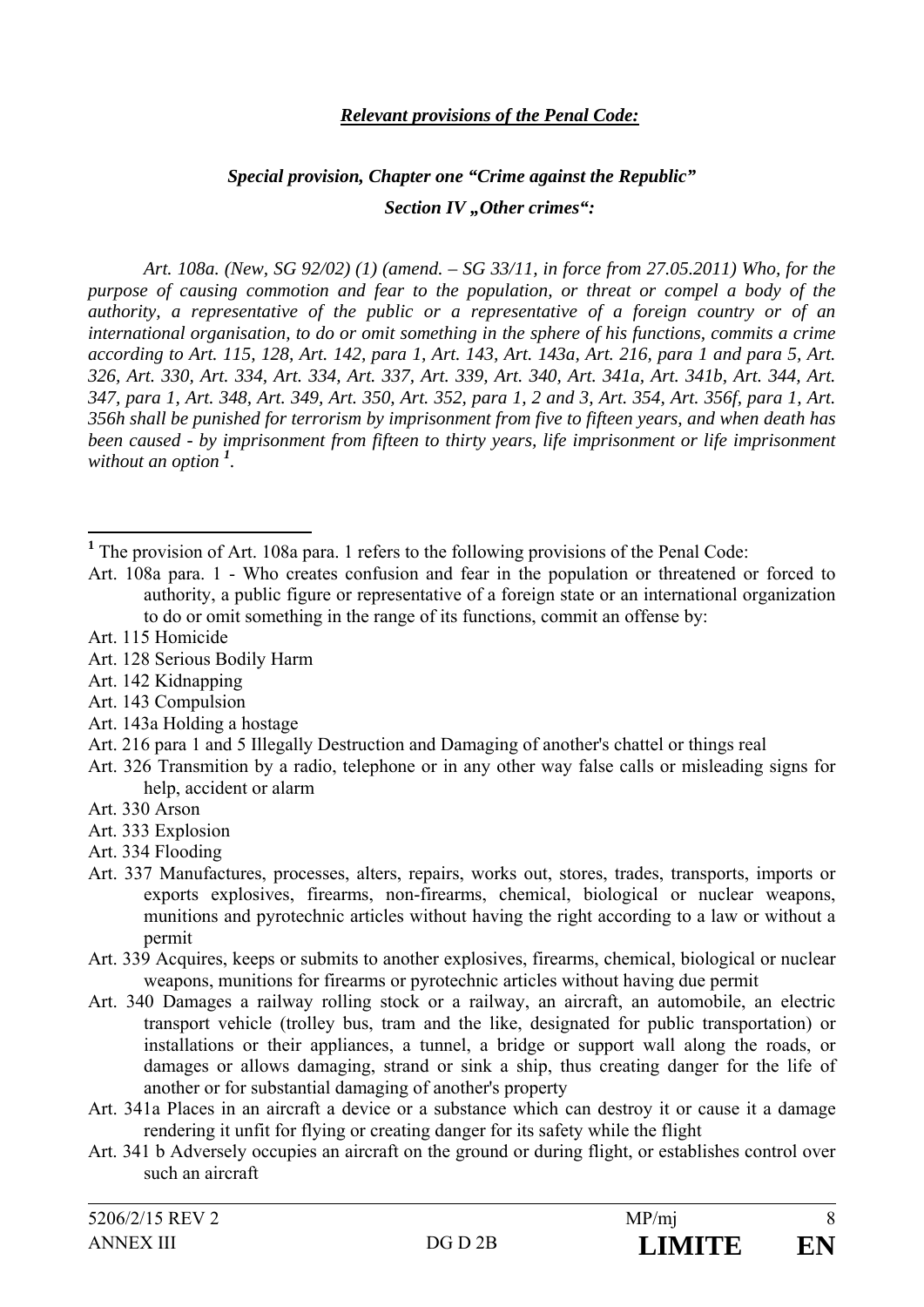*(2) (amend. – SG 33/11, in force from 27.05.2011) Who, in any way whatsoever, directly or indirectly, gathers or provides financial or other resources in relation to committing a crime under para 1, knowing or expecting that they will be used for such a purpose, shall be punished by imprisonment of three to fifteen years and a fine of up to thirty thousand levs.* 

 *(3) (new – SG 33/11, in force from 27.05.2011) Whoever recruits or trains persons or groups of persons for the purpose of committing a crime under para 1 shall be punishable by imprisonment from two to ten years.* 

 *(4) (prev. text of para 3 – SG 33/11, in force from 27.05.2011) The subject of the crime under para 2 shall be seized in favour of the state or if it is missing or expropriated its equivalence shall be awarded.* 

- Art. 344 Removes or moves a sign or a signal used for providing the traffic safety of the railway and water transport, as well as of the electric transport, places such a false sign or gives a false signal, thus exposing to danger the life or the property of somebody
- Art. 347 para 1 Damages a telegraph, telephone or teletype installation or line, television or radio installation or electrification installation, thus disconnecting or frustrating the communications
- Art. 348 Builds, keeps or uses a radio device which broadcasts in the ether without a written permit
- Art. 349 Deliberately places or admits an object dangerous for the life or the health in a well, spring, water pipe or in other appliance designated for general use, where or by which drinking water is drawn
- Art. 350 Prepares foodstuff or beverages for general use in such a way that they create or contain substances dangerous for the health, as well as those who sell, offer for sale or in any other way circulates such foodstuff or beverages
- Art. 352, pollutes or admits pollution of the soil, the air, water streams, basins, underground waters, the territorial or internal sea waters or sea waters, thus rendering them dangerous to people or animals and plants or unfit for using for cultural and household, health, agricultural and other economic needs
- Art. 354 Without due permit produces, acquires, keeps, alienates or submits to another strongly active or poisonous substance, not being a narcotic substance, placed under a permit regime
- Art. 356f damages a nuclear material, a nuclear installation or another source of ionising radiation, thus causing a substantial property damage or damage to the environment or creates a danger for the life and the health of another
- Art. 356h Violates the rules for the nuclear or radiation safety

shall be punished for terrorism by imprisonment from five to fifteen years, and when death has been caused - by imprisonment from fifteen to thirty years, life imprisonment or life imprisonment without an option.

 $\overline{a}$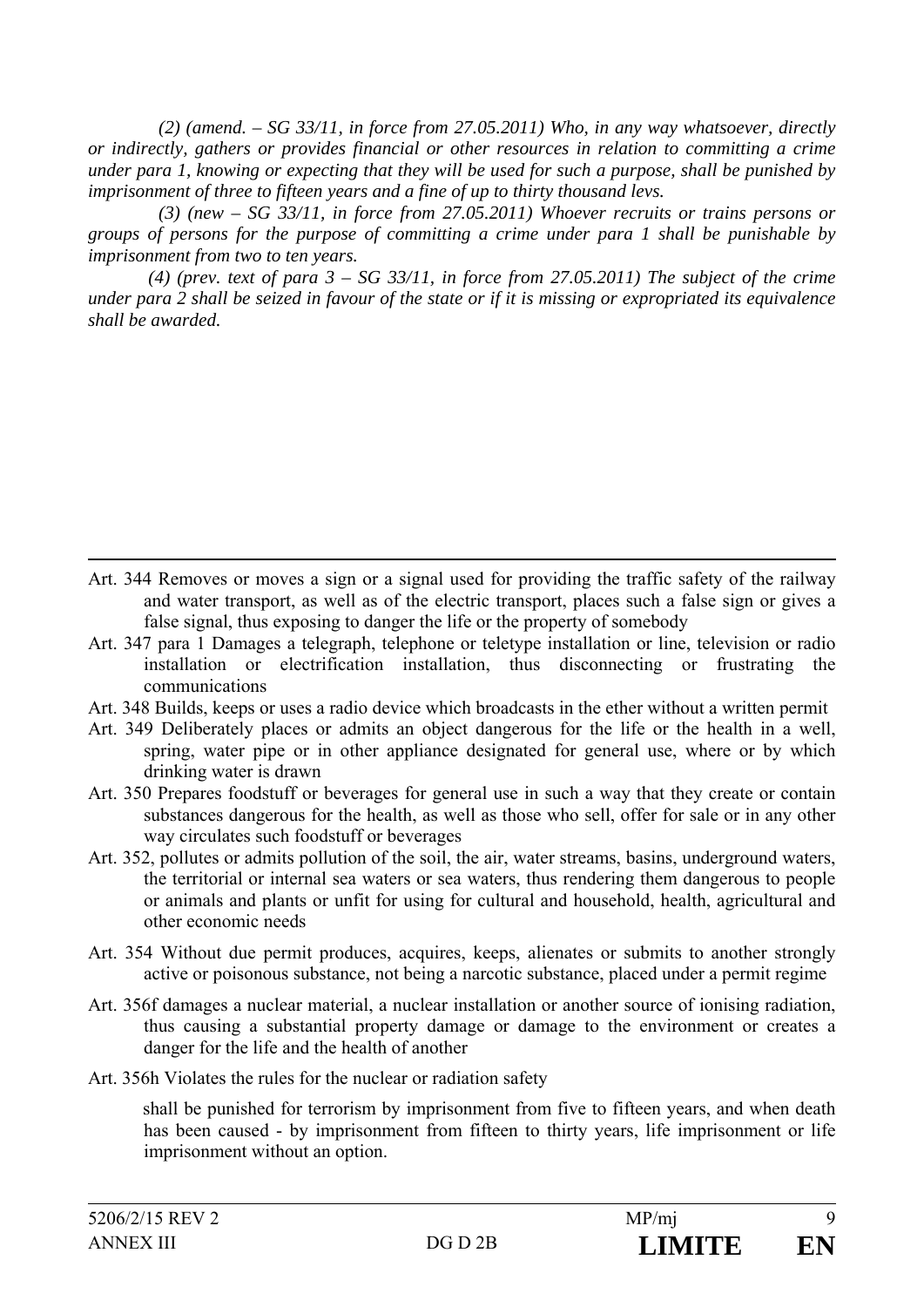*Art. 109. (1) (Amend., SG 99/89; Amend., SG 92/02; amend. - SG, 75/06, in force from 13.10.2006) Who forms or leads an organisation or a group having the goal of committing crime under this chapter shall be punished by imprisonment of up to twenty years, but no longer than the punishment stipulated for the respective crime.* 

 *(2) (Amend., SG 92/02; suppl. - SG, 75/06, in force from 13.10.2006) Who is a member of such organisation or group shall be punished by imprisonment of up to ten years, but no longer than the punishment stipulated for the respective crime.* 

 *(3) (new – SG 33/11, in force from 27.05.2011) Where the organization or group aims at committing a crime as per Art. 108a, the punishment shall be, as follows:* 

 *1. under para 1 – imprisonment from ten to twelve years;* 

 *2. under para 2 - imprisonment from two to ten years.* 

*(4) (Suppl., SG 95/75; Amend., SG 92/02; suppl. - SG, 75/06, in force from 13.10.2006; prev. text of para 3 - SG 33/11, in force from 27.05.2011) A participant in the organisation or group who voluntarily surrenders to the authorities, discloses everything known to him about the organisation or group, thus facilitating substantially the discovery and the proving of crime committed by it under this chapter shall be punished under the conditions of art. 55.* 

 *(5) (Amend., SG 92/02; suppl. - SG, 75/06, in force from 13.10.2006; prev. text of para 4 - SG 33/11, in force from 27.05.2011) Not punished shall be a participant in the organisation or group who voluntarily delivers himself up to the authorities and discloses the organisation or group before another crime is committed by it or by him under this chapter.* 

*Art. 110. (Amend., SG 99/89; Amend., SG 92/02) For preparation of a crime according to art. 95, 96, 99, 106 and 107 and Art. 108, para 1 the punishment shall be imprisonment of up to six years.* 

### *General, Chapter II "Crime" Section II "Preparation and Attempt"*

*Art. 17. (1) Preparation is the provision of resources, finding accomplices and, in general, creation of conditions for committing the planned crime before its fulfilment.* 

*(2) The preparation is punishable only in the cases stipulated by the law.* 

*(3) The perpetrator shall not be punished when, by his own motives, he has given up the commitment of the crime* 

*Art. 18. (1) The attempt is the started commitment of a deliberate crime whereas the act has not been completed or, though completed, the social dangerous consequences of this crime stipulated by the law or wanted by the perpetrator have not occurred.* 

*(2) For an attempt the perpetrator shall be punished by the penalty stipulated for the committed crime, taking into consideration the degree of fulfilment of the intention and the reasons for which the crime has remained unfinished.*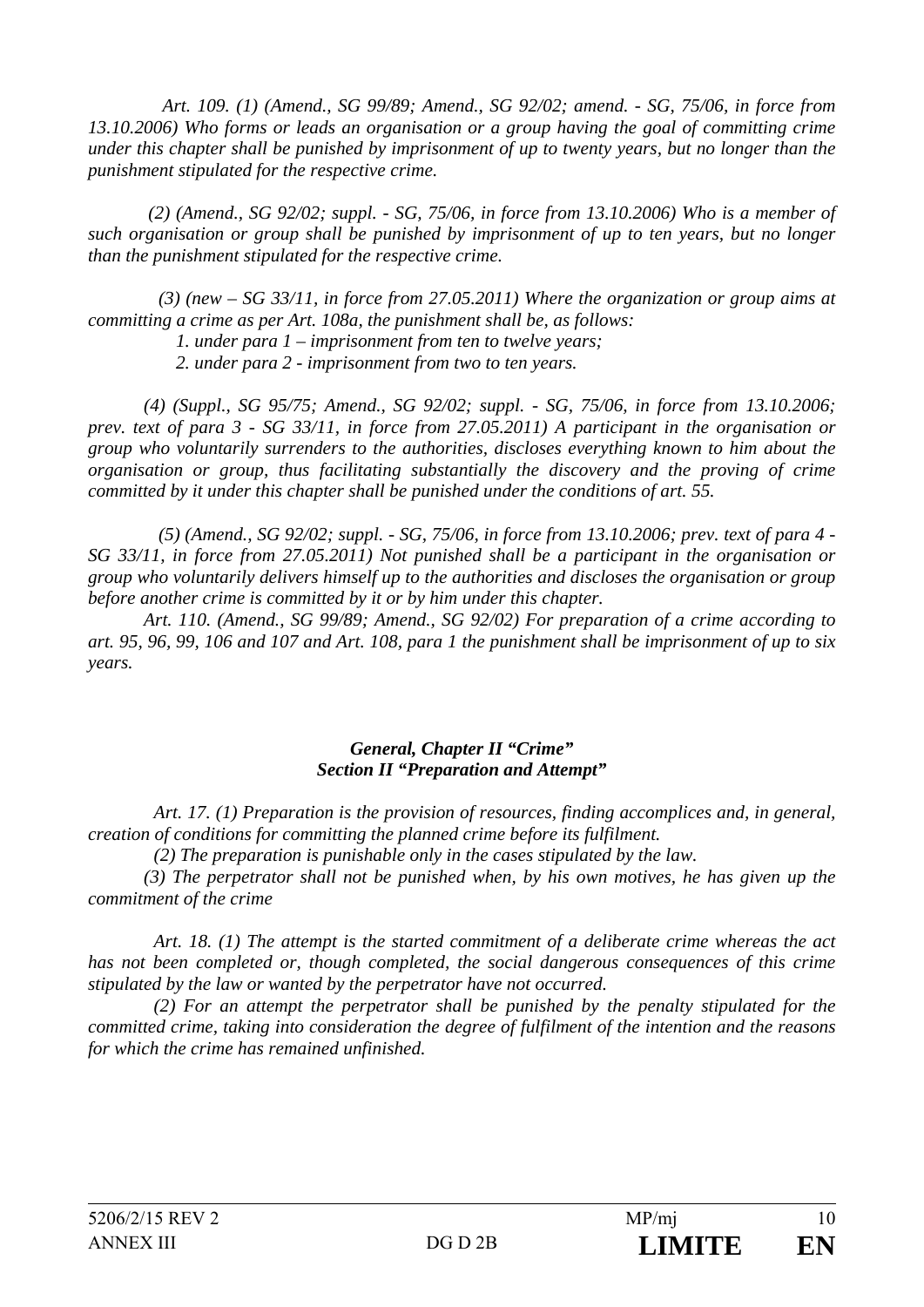*(3) The perpetrator shall not be punished for an attempt when, by his own motives:* 

*a) he has given up to complete the commitment of the crime or* 

*b) has prevented the occurrence of the criminal consequences.* 

*Art. 19. In the cases of art. 17, para 3 and art. 18, para 3, if the act in which the preparation or the attempt have been expressed, contains the signs of another crime the perpetrator shall be responsible for this crime.* 

### *Section III. Implication*

*Art. 20. (1) Accomplices in a deliberate crime are: the perpetrators, the abettors and the accessories.* 

*(2) Perpetrator is the one who participates in the very commitment of the crime.* 

*(3) Abettor is the one who has deliberately persuaded somebody else to commit the crime.* 

*(4) Accessory is the one who has deliberately facilitated the commitment of the crime through advice, explanations, promise to provide assistance after the act, removal of obstacles, providing resources or in any other way.* 

*Art. 21. (1) All accomplices shall be punished by the penalty stipulated for the committed crime, taking into consideration the nature and the degree of their participation.* 

*(2) The abettor and the accessory shall be responsible only for what they have deliberately abetted or helped the perpetrator.* 

*(3) When due to a definite personal quality or relation of the perpetrator the law proclaims the act as a crime responsible for this crime shall also be the abettor and the accessory for whom these circumstances are not present.* 

*(4) The particular circumstances due to which the law excludes, reduces or increases the punishment for some of the accomplices shall not be taken into consideration regarding the rest of the accomplices with respect of whom these circumstances are not present.* 

The abovementioned national legal provisions are adopted in compliance with the Council Framework Decision of 13 June 2002 on the fight against terrorism (2002/475/JHA) amended and supplemented with Council Framework Decision of 28 November 2008 (2008/919/JHA).

An interagency mechanism is established – working group on expert level to the Ministry of Foreign Affairs which is working on the analysis of the Resolution of the Security Council of the United Nations and also has the task to draft proposals for urgent measures including possible amendments in the existing legislation.

In the process of analysing of the legislation, Bulgaria is thoroughly following the discussion at EU level on the review of the Council Framework Decision on the fight against terrorism in view of incriminating of the travels abroad and the training for the purposes of participation in terrorist acts (foreign fighters).

 $\overline{\phantom{a}}$  , where  $\overline{\phantom{a}}$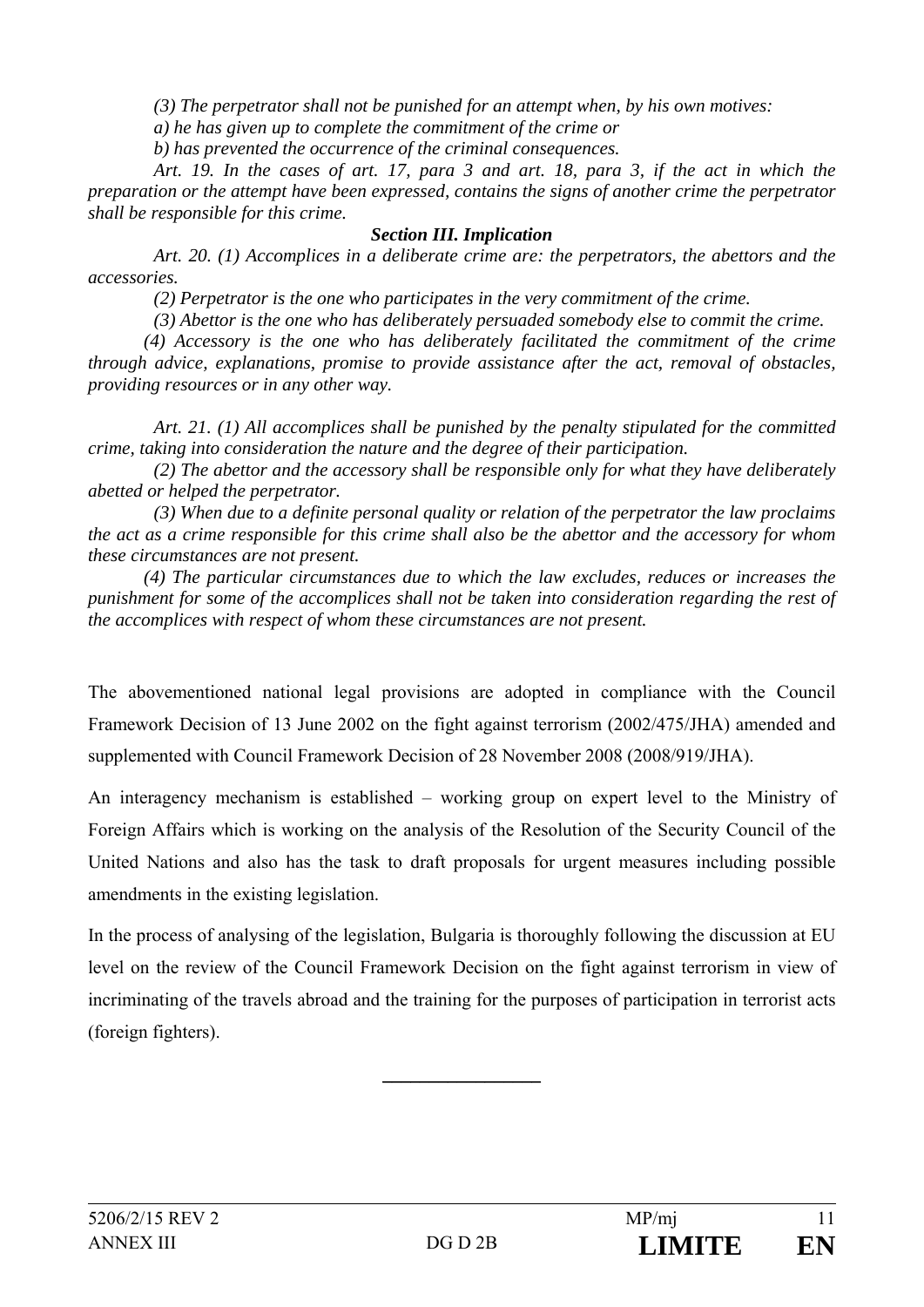# **CYPRUS**

Following the discussions held at the last CATS meeting  $11<sup>th</sup>$  November 2014 on the effective criminal justice response to the phenomenon of foreign fighters and in light of doc. CM 5005/14, the Republic of Cyprus would like to inform the Presidency and the General Secretariat of the Council of the following:

Counter Terrorism legislation in Cyprus, Law 110(I)/2010, fully complies with Council Framework Decisions 2002/475/JHA, 2008/919/JHA .

As regards the specific offences included in OP 6 of UN Security Council Resolution 2178(2014), these are not regulated explicitly in the L110(I)/2010.

Following domestic consultations with the Attorney General's Office, the Ministry of Justice and Public Order will proceed to examine possible amendments to the existing legislation in order to incorporate the requirements set out in OP 6 of the Resolution.

**\_\_\_\_\_\_\_\_\_\_\_\_\_\_\_\_\_\_**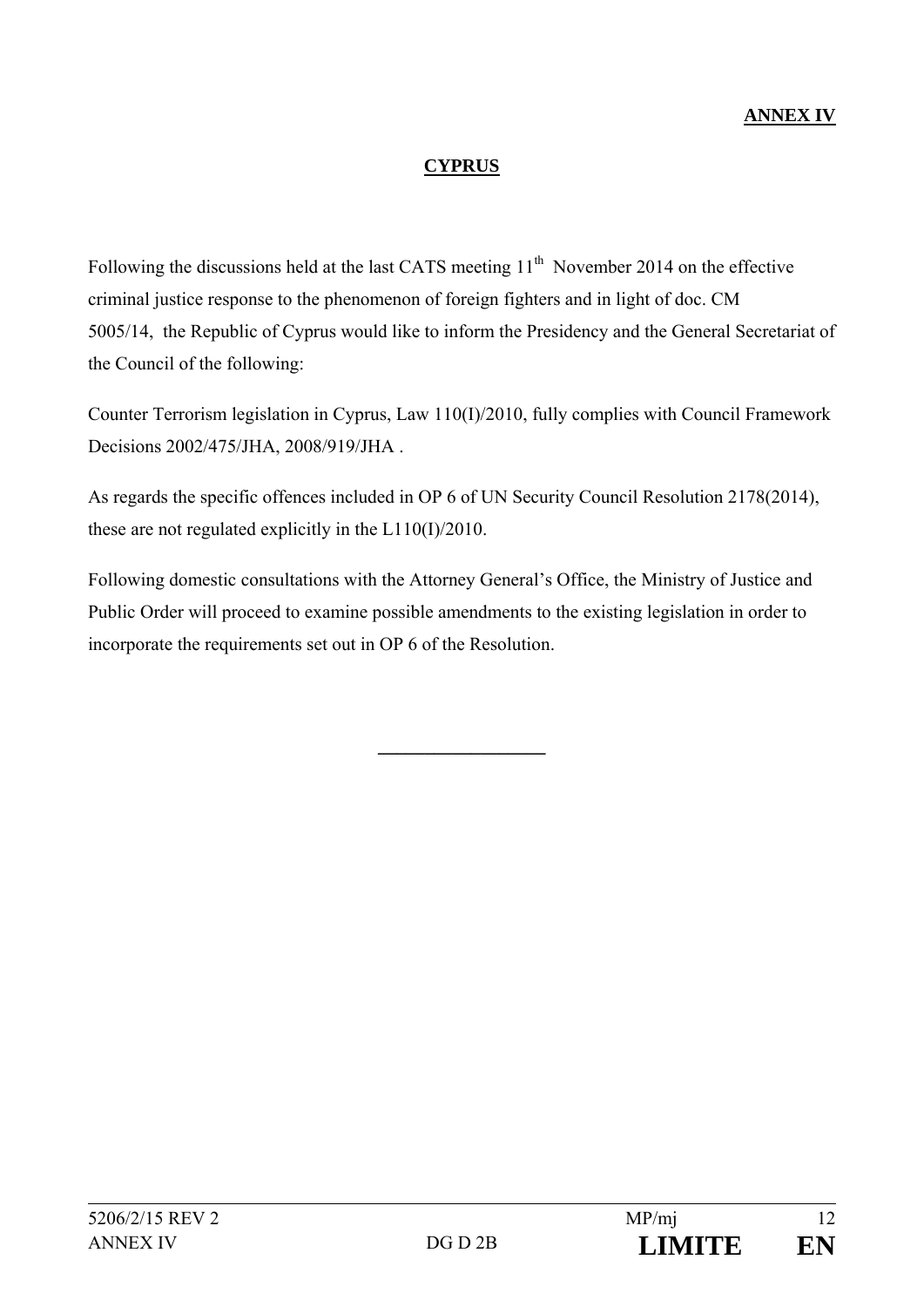# **ANNEX V**

### **CZECH REPUBLIC**

The recently adopted United Nations Security Council resolution UNSCR 2178 (2014) requires all States to establish in their domestic legislation as serious criminal offences the following:

- travel or attempt to travel for the purpose of perpetration, planning, preparation of, or participation in, terrorist acts, or providing or receiving terrorist training;
- financing of such travel
- organisation or other facilitation, including acts of recruitment, of such travel.

In the Czech Republic, described activities are prosecuted under Section 311 of the Criminal Code (No. 40/2009 Coll. (hereinafter as "CC")) or under Sections 20 or 24 of the CC with respect to explanatory provisions of Section 111 of the CC.

The offence of Terrorist Attack (Sec. 311 of the CC) is in accordance with mentioned provisions considered a particularly serious crime, where also the mere preparation of the act (Sec. 20 of the CC) is punishable. At the same time, this crime is covered by the principle of universality under Section 7 of the CC, therefore it is prosecuted under Czech laws even if the crime was committed abroad by a foreign national or a person with no nationality and who does not have a permanent residence in the territory of the Czech Republic.

With respect to how the crime of Terrorist Attack is drafted it is possible to say that all activities of the United Nations Security Council resolution specified above are prosecuted as preparation or accessory to the crime except for financing of terrorism, which is a crime on its own (Sec. 311 al. 2 of the CC). Please note that with respect to the explanatory provisions of Sec 111 of the CC the preparations of this crime and accessory to this crime are crimes as well.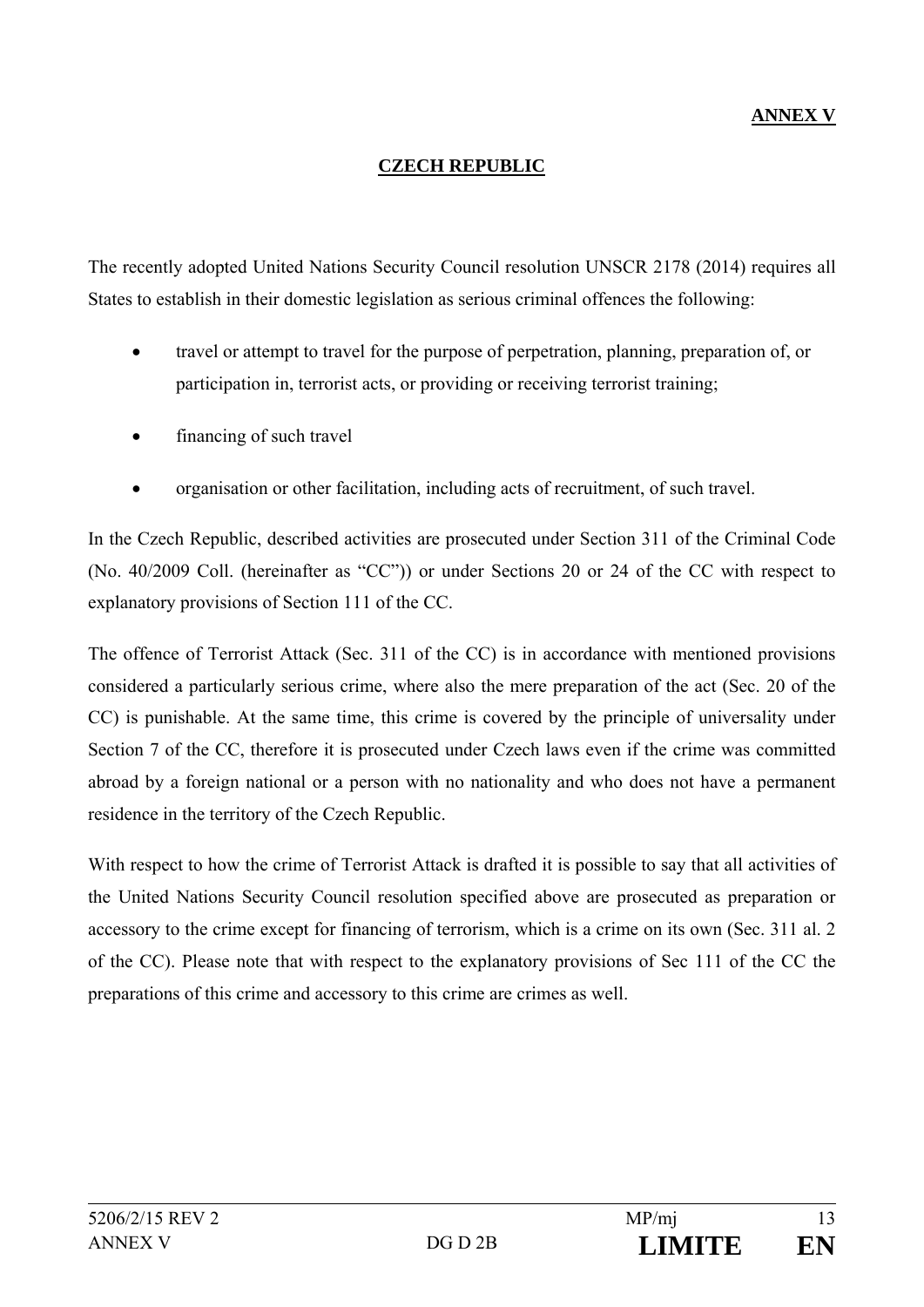In addition, allow me to inform you that the Czech Republic is currently discussing an amendment to the crime of Terrorist Attack in order to hold the entire terrorist group (and not only its members or individuals) criminally liable.

# **In conclusion the Czech Republic has sufficient legal provisions to prosecute relevant activities related to terrorism and its phenomenon of foreign fighters.**

# *Section 311*

### *Terrorist Attack*

*(1) A person who intends to damage the constitutional establishment or the defensibility of the Czech Republic, disrupt or destroy the fundamental political, economic or social structure of the Czech Republic or international organisations, seriously intimidate the population or illegally compel the Government or another public authority or international organisation to do something, or fail to do or suffer, and,* 

*a) performs an attack threatening the life or health of a person with the aim of causing death or grievous bodily harm,* 

*b) seizes hostages or performs kidnapping,* 

*c) destroys or damages public facilities, transport or telecommunications system, including information systems, fixed platforms on the continental shelf, energy, water, medical or other important facilities, public spaces or property to a greater degree to endanger lives, equipment safety, systems, or an open space, or to put a property in danger of large-scale damage,* 

*d) disrupts or interrupts the water supply, electricity, or any other fundamental natural resource to endanger lives, or to put property in danger of large-scale damage,* 

*e) hijacks an aircraft, ship or other means of passenger and freight transport, or takes control over it or destroys or damages the navigation device or interferes in its operation to a greater degree, or communicates false important information and thereby endangers the lives or health of people, the safety of such means of transport, or puts property in danger of large-scale damage,* 

*f) illegally produces or otherwise acquires, possesses, imports, transports, exports or otherwise provides or uses explosive, nuclear, biological, chemical or other weapons, or carries out illicit research and development of nuclear, biological, chemical or other weapons or combat equipment or explosives prohibited by law or by an international treaty, or*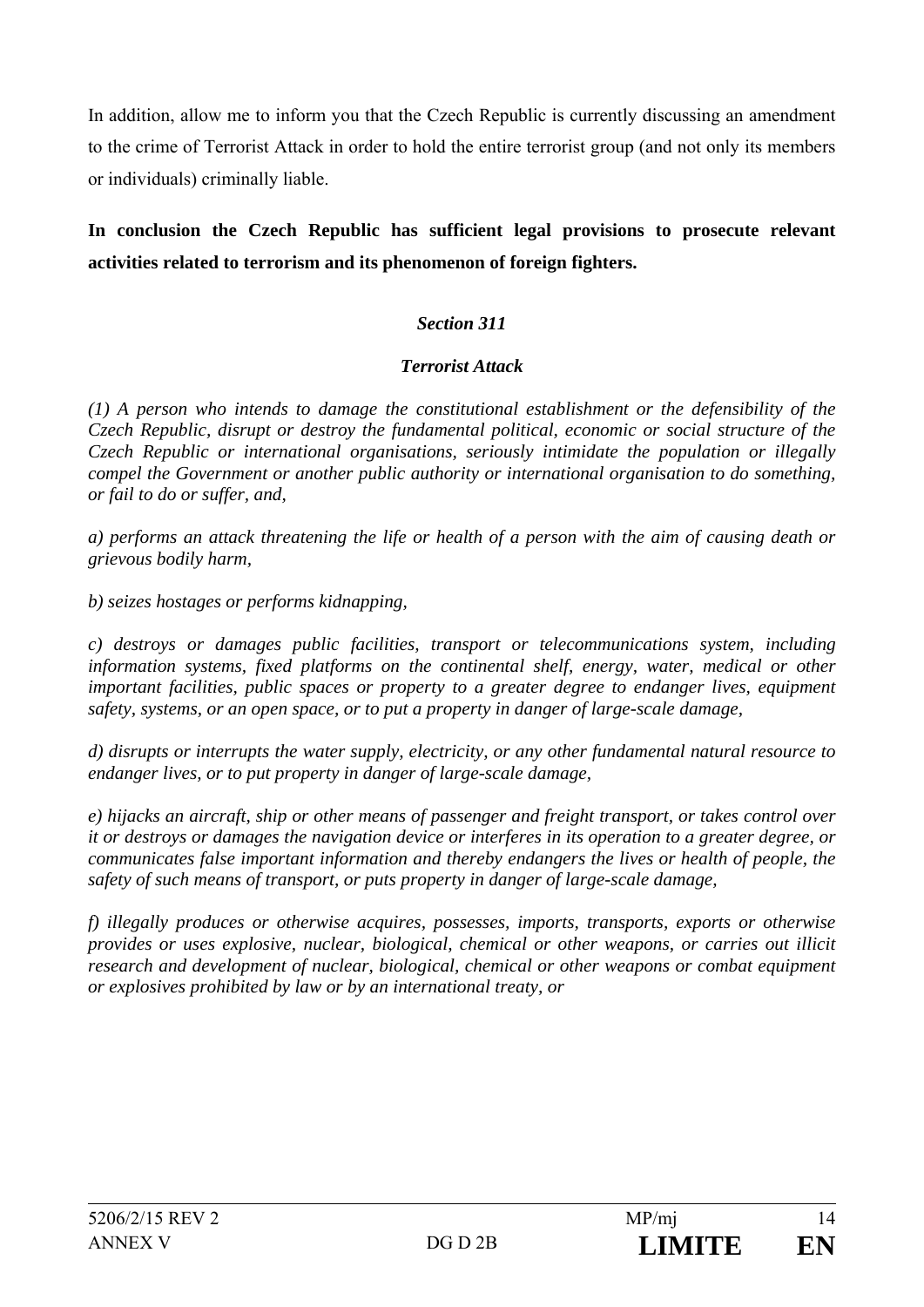*g) puts people in general danger of death or grievous bodily harm or puts a stranger's property in danger of large-scale damage by causing fire or flood or the adverse effects of explosives, gas, electricity, or other similarly dangerous substances or forces, or commits another similar dangerous action or increases such general risk or hinders the prevention or mitigation, shall be punished by a prison sentence of five to fifteen years, or also in conjunction with such punishments by forfeiture of property.* 

*(2) The same punishment shall be imposed on a person* 

 *who threatens conduct referred to in Subsection 1,* 

 *who publicly encourages such conduct, or* 

 *who supports such conduct, a terrorist or a member of a terrorist group financially, materially or otherwise.* 

*(3) An offender shall be punished by a prison sentence of twelve to twenty years or also in conjunction with such punishments by forfeiture of property, or an exceptional punishment, if,* 

*a) they committed an act referred to in Subsection 1 as a member of an organised group,* 

*b) they caused grievous bodily harm or death by committing such an act,* 

*c) by committing such an act, a large number of people were left without shelter,* 

*d) they caused the disruption of transport services to a greater extent by committing such an act,* 

*e) they caused large-scale damage by committing such an act,* 

*f) they procured another large-scale benefit by committing such act for themselves or another person,* 

*g) they seriously threatened the international status of the Czech Republic or the status of an international organisation which the Czech Republic is a member of, by committing such an act or* 

*h) they committed such act during a state of national emergency or war.* 

*(4) Preparation is punishable.*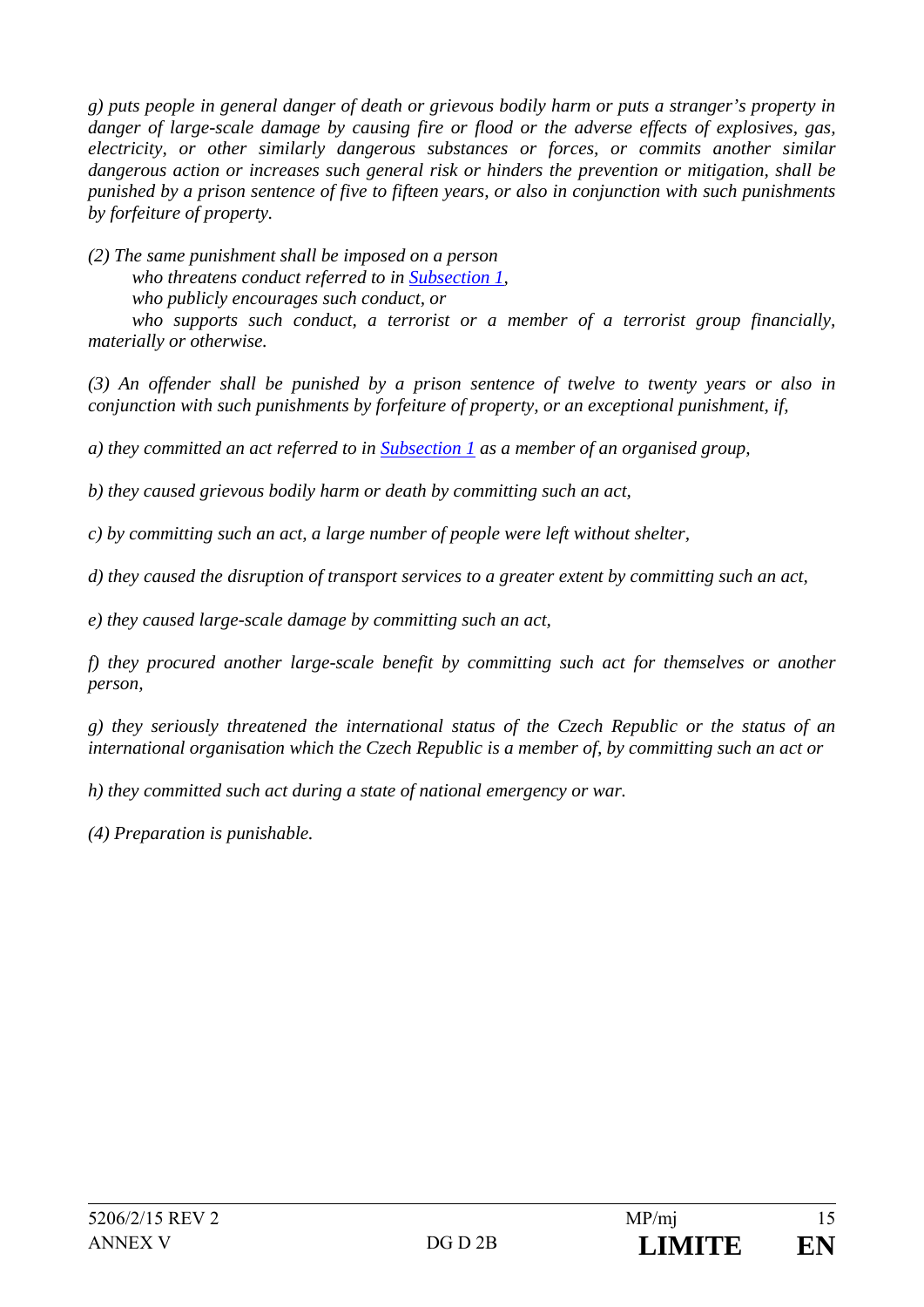# *New Amendment Section 311 al. 2 and 3:*

*(2) The same punishment shall be imposed on a person who threatens conduct referred to in Subsection 1, who publicly encourages such conduct, or* 

*who supports such conduct, a terrorist <del>or a member of a terrorist group</del>, <i>terroristic group or its member financially, materially or otherwise.* 

*(3) An offender shall be punished by a prison sentence of twelve to twenty years or also in conjunction with such punishments by forfeiture of property, or an exceptional punishment, if ,* 

*a) they committed an act referred to in Subsection 1 or 2 as a member of an organised group, (…).* 

# *Section 20*

### *Preparation*

 *(1) Conduct that is based in an intentional creation of conditions for the commission of a particularly serious crime (Section 14 Subsection 3), especially in its organisation, the acquisition or adaptation of the means or instruments for its commission, in conspiracy, unlawful assembly, in the instigation or aiding of such a crime, shall be deemed a preparation only if the criminal law applicable for a specific criminal offence expressly stipulates for it and an attempt or completion of a particularly serious crime did not occur.* 

*(2) Preparation is punishable pursuant to the criminal penalty set out for a particularly serious crime to which it leads, unless the criminal law stipulates otherwise.* 

*(3) Criminal liability for the preparation to commit a particularly serious crime shall expire if an offender voluntarily waived further conduct towards the commission of a particularly serious crime and* 

*a) removed the risk to an interest protected by criminal law which occurred due to the attempted preparation, or* 

*b) reported the preparation to commit a particularly serious crime at a time when the risk to an interest protected by criminal law which occurred due to the attempted preparation could still be removed; reporting must be performed to the public prosecutor or the police authority. A soldier may report it to their commander.* 

*(4) If there are several persons involved in an act, the criminal liability for the preparation is not void in the case of an offender who acted in such manner, despite their timely reporting or earlier participation in such act, if it is completed by other offenders.* 

*(5) The provisions of Subsection 3 and 4 shall have no effect on the criminal liability of an offender for any other committed criminal offence which they have already committed by their conduct pursuant to Subsection 1 .*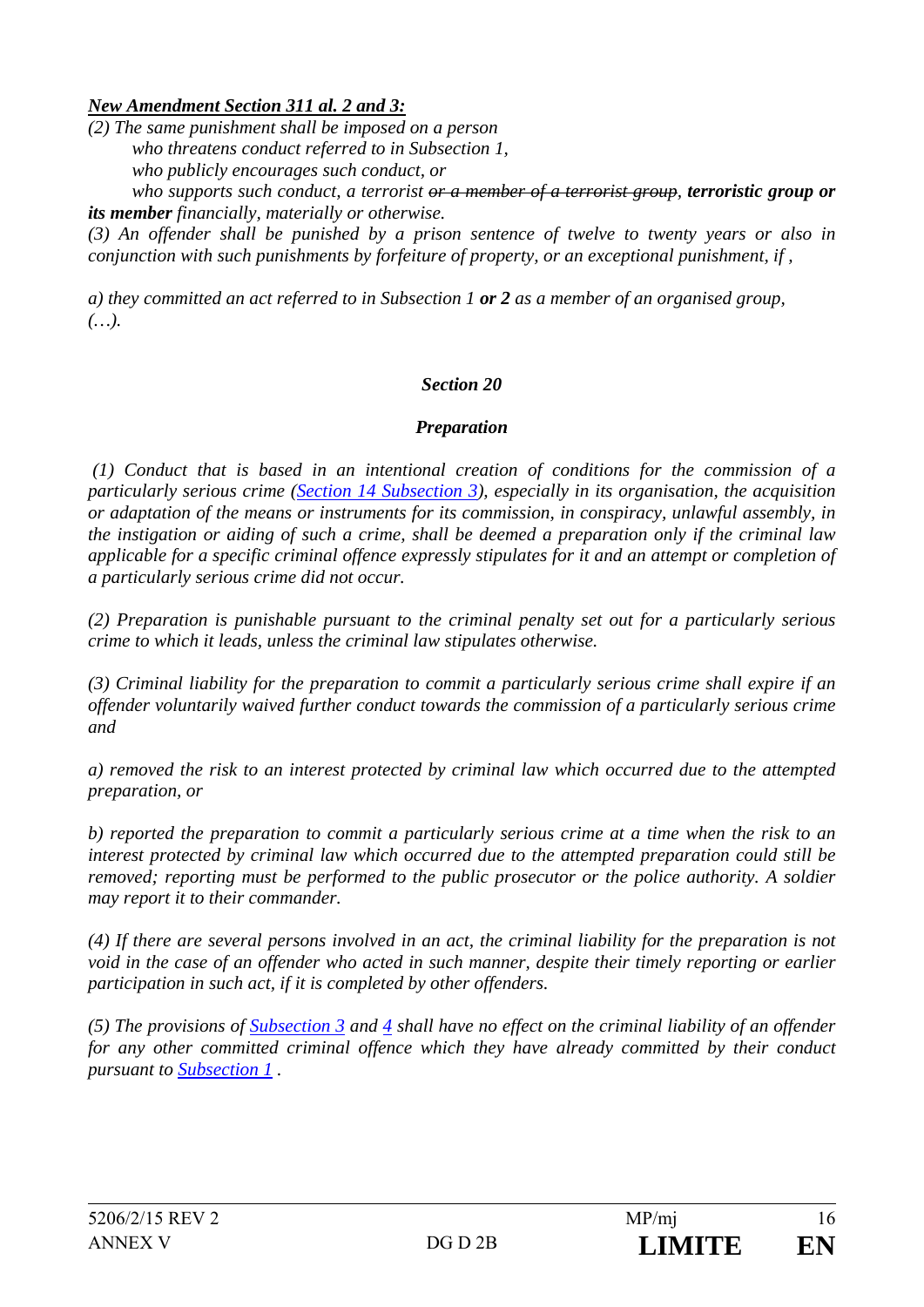### *Section 24*

#### *Accessory*

*(1) An accessory to a completed criminal offence or its attempt is a person who intentionally* 

*a) plotted or managed (organiser) the commission of a criminal offence,* 

*b) instigated the commission of a criminal offence in another person (instigator), or* 

*c) allowed or facilitated the commission of a criminal offence by another person, in particular through the provision of means, removal of barriers, eliciting the victim to the place of an act, keeping watch during the commission of an act, providing advice, encouraging the resolve or vowing to participate in a criminal offence (accessory).* 

*(2) The provision on the criminal liability and culpability of an offender shall be applied to the criminal liability and culpability of an accessory unless the criminal law stipulates otherwise.* 

*(3) The criminal liability of an accessory shall expire if they voluntarily waived any further accomplicity in the criminal offence and* 

*a) removed the risk to an interest protected by criminal law that occurred due to the attempted accomplicity, or* 

*b) reported the accomplicity in a criminal offence at a time when the risk to an interest protected by criminal law which occurred due to attempted accomplicity could still be removed; reporting must be performed to the public prosecutor or the police authority. A soldier may report it to their commander.* 

*(4) If there are several persons involved in an act, the criminal liability of the accessory is not void in the case of an offender who acted in such manner, despite their timely reporting or earlier participation in such an act, if it is still committed by other offenders.* 

*(5) The provisions of Subsection 3 and 4 shall have no effect on the criminal liability of an accessory for any other criminal offence which they have already committed by their conduct pursuant to Subsection 1 .* 

# *Section 111*

# *Concept of a Criminal Offence*

 *Criminal offence means an act that is judicially punishable and unless the individual provisions of the criminal law stipulate otherwise, also the preparation for the criminal offence, attempted criminal offence, organisation, guidance, and assistance.*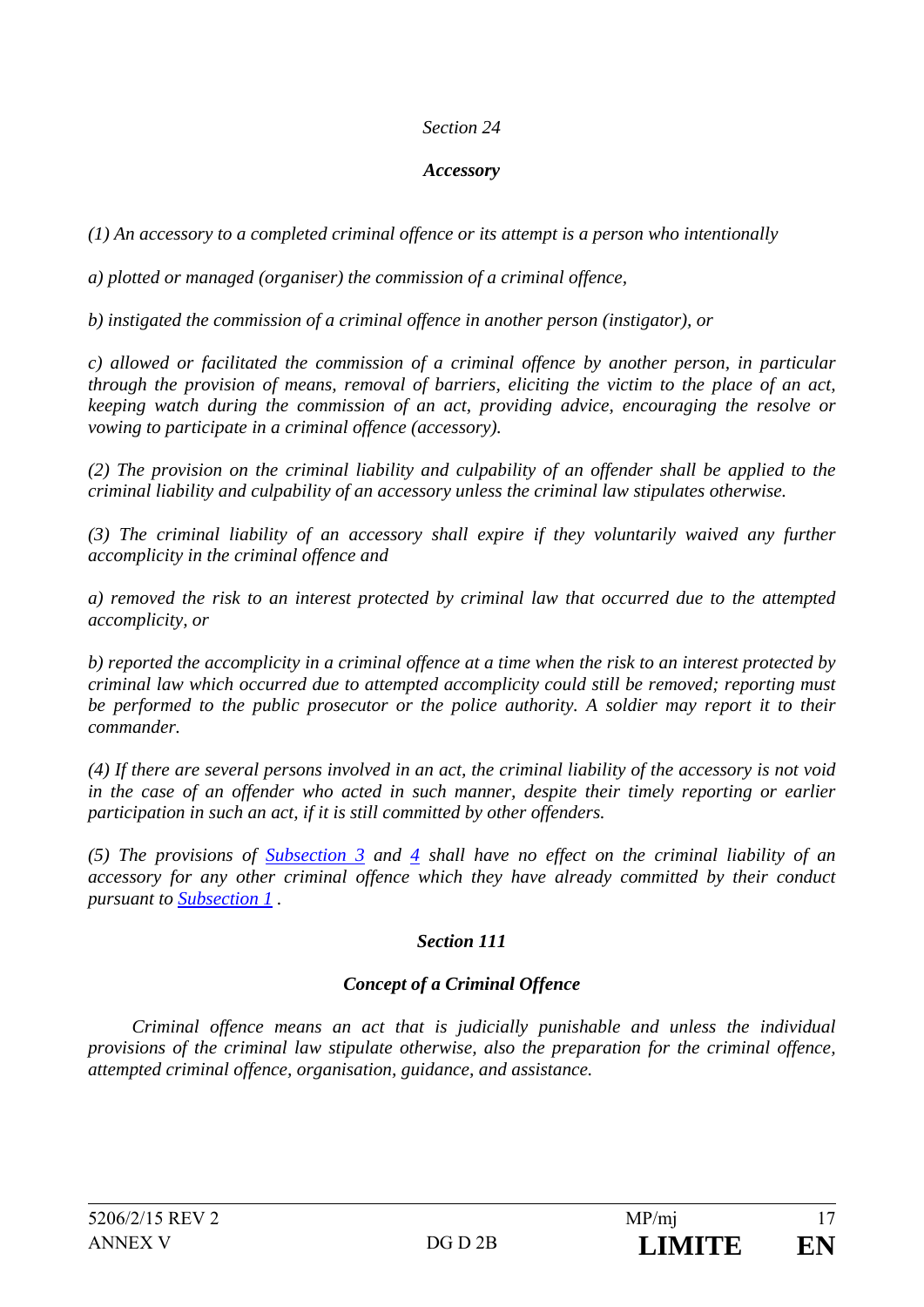### *Section 7 Principle of Protection and Principle of Universality*

*(1) The law of the Czech Republic assesses the culpability of torture and other cruel and inhumane treatment (Section 149), counterfeit and alteration of money (Section 233), presentation of counterfeit and altered money (Section 235), production and possession of counterfeiting equipment (Section 236), unauthorised production of money (Section 237), subversion of the Republic (Section 310), terrorist attack (Section 311), terror (Section 312), sabotage (Section 314), espionage (Section 316), violence against public authority (Section 323), violence against an official person (Section 325), counterfeiting and alteration of public documents (Section 348), participation in an organised criminal group pursuant to Section 361 Subsection 2 and 3, genocide (Section 400), attacks against humanity (Section 401), apartheid and discrimination against groups of people (Section 402), preparation for aggressive war (Section 406), use of prohibited means of combat and clandestine warfare (Section 411), war atrocities (Section 412), persecution of the population (Section 413), looting in the area of military operations (Section 414), abuse of internationally and State recognised symbols (Section 415), abuse of flag and armistice (Section 416) and harm of a parliamentarian (Section 417) even when such a criminal offence was committed abroad by a foreign national or a person with no nationality to whom permanent residence in the territory of the Czech Republic was not granted.* 

*(2) The law of the Czech Republic shall also assess the culpability of an act committed abroad against a Czech national or a person without a nationality to whom permanent residence in the territory of the Czech Republic was granted if an act is punishable in the place of its commission and if the place where such an act was committed is not subject to any criminal capacity.* 

**\_\_\_\_\_\_\_\_\_\_\_\_\_\_\_**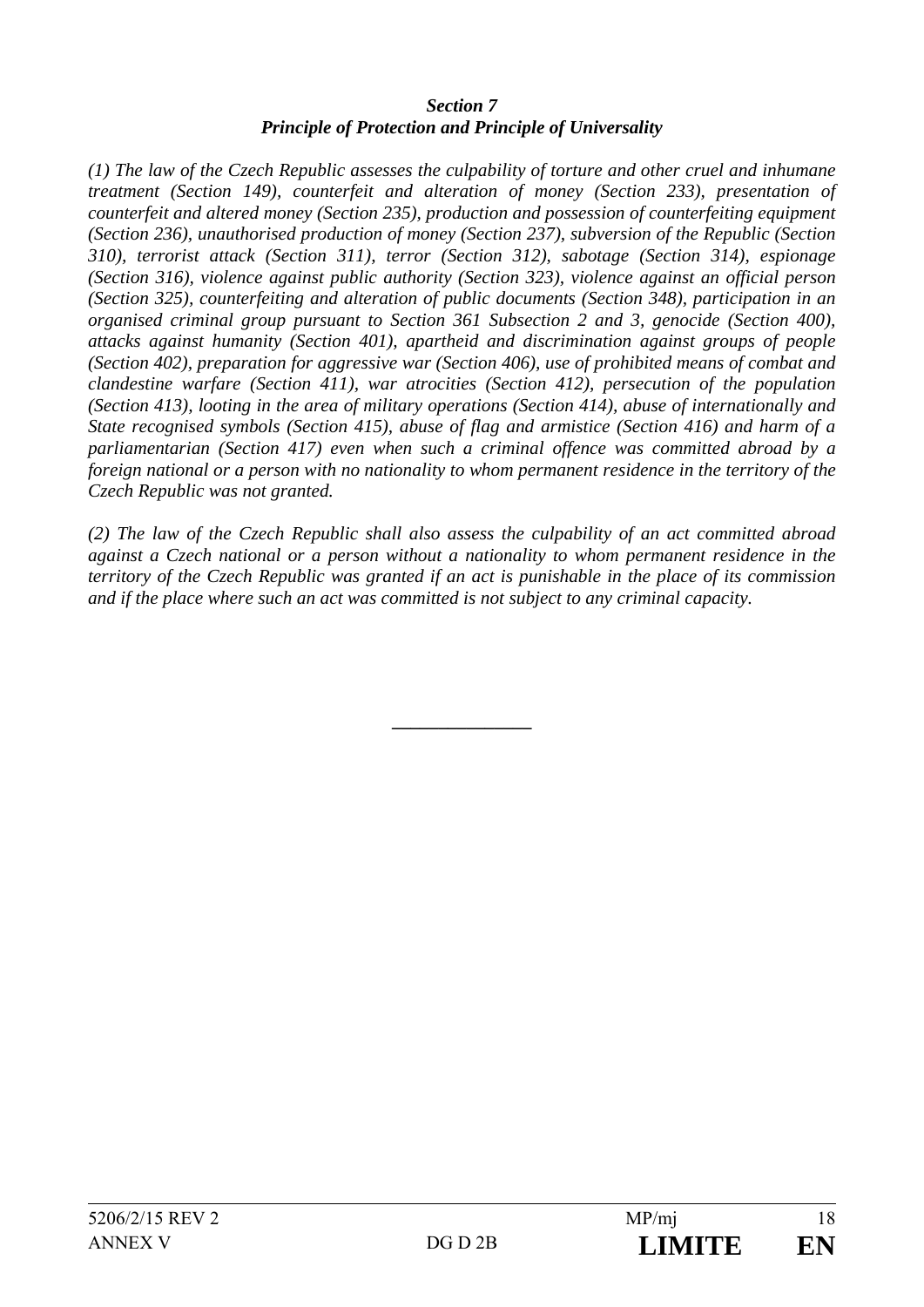# **ANNEX VI**

### **GERMANY**

Germany welcomes the United Nations Resolution 2178 (2014) designed to confront the problem of foreign fighters. In recent years travel to conflict zones, especially Syria, for terrorism purposes has become a major security challenge for Germany.

Germany is currently examining the impact of Resolution 2178 (2014) on the counterterrorism provisions of German criminal law. In 2009, Germany introduced a special provision - section 89a of the Criminal Code - criminalising visits to a terrorist training camp in order to prepare a terrorist attack. German law enforcement agencies carry out a large number of investigations in connection with terrorism-motivated travel to conflict zones, especially on the basis of this provision. However, operative paragraph 6 (OP 6) of the UN Security Council Resolution 2178(2014) is – according to initial estimates – not covered by section 89a of the Criminal Code.

Germany will be taking legislative steps to adjust German penal provisions on terrorism in line with the provisions of the UN Resolution. According to initial estimates, section 89a (2) of the Criminal Code (StGB) will have to be supplemented with a further preparatory offence covering travel and the attempt to travel for terrorist purposes. Financing such travel is to be covered by new terrorism financing provisions. Presently, the intentional organisation or other facilitation of such travel is punishable under German criminal law, in particular under provisions on aiding and abetting.

Germany is expected to present a draft legislation to implement the UN Security Council Resolution 2178(2014) by the end of the year (2014).

 $\mathcal{L}_\text{max}$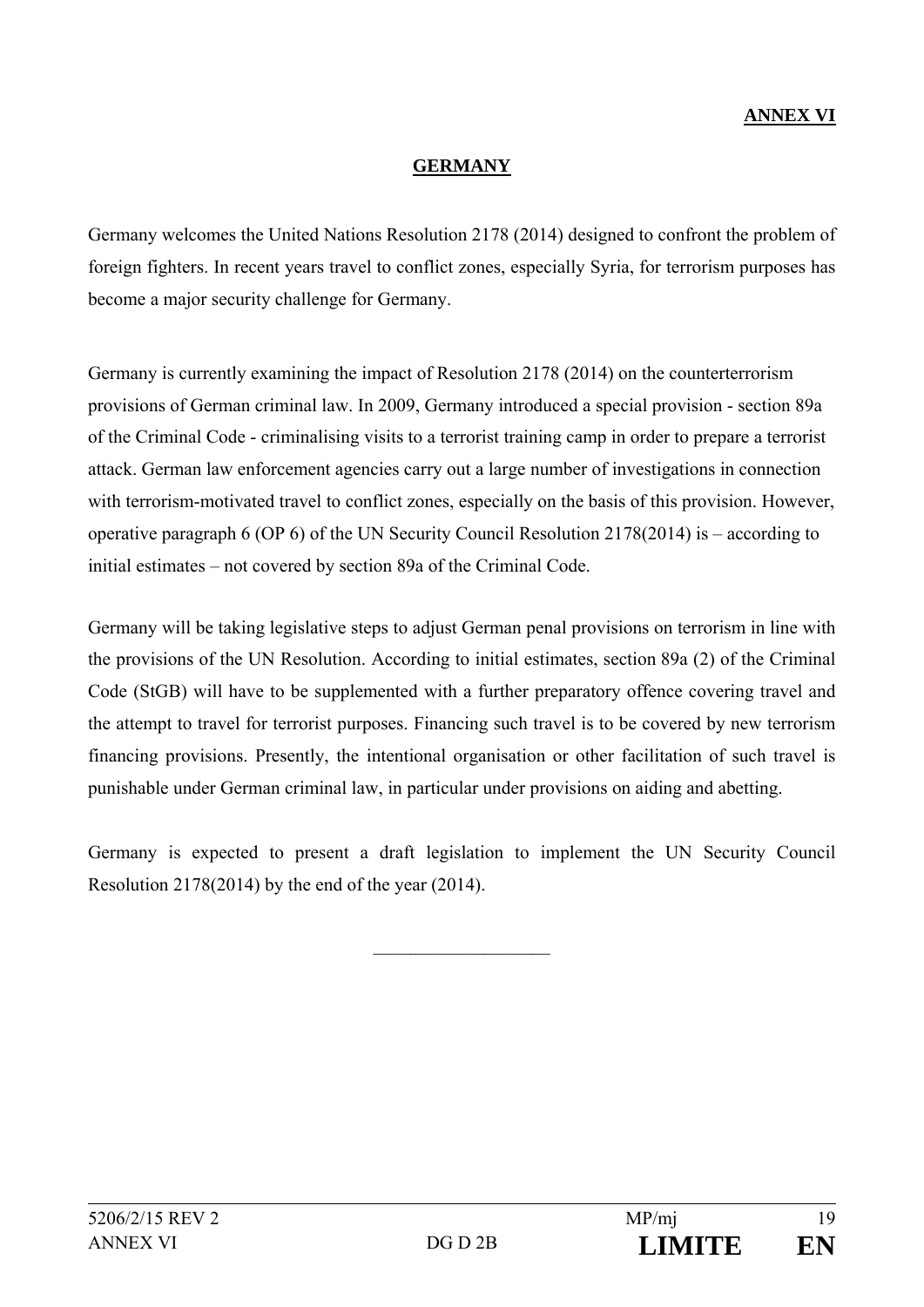# **ANNEX VII**

#### **DENMARK**

The Presidency has invited delegations to submit information about existing national measures which are already in compliance with the requirements of the operative paragraph 6 (OP 6) of the UN Security Council Resolution 2178(2014), or have been adopted in implementation of OP 6 of the Resolution, or to inform about plans to do so.

Sections 114-114 e of the Danish Criminal Code criminalize terrorism, financing of terrorism, recruitment for terrorism, training for terrorism and facilitation of terrorism. If a person carries out or attempts to commit a specific terrorist act etc., or if a person does not himself commit out a specific terrorist act etc. but is complicit in the act, he may be liable for violation or attempted violation of Sections 114 or 114 e in accordance with the general rules on attempt and participation as an accomplice in the execution of a criminal offence, cf. Sections 21 or 23 of the Danish Criminal Code.

It follows from Section 21 of the Danish Criminal Code that acts aimed at inciting or assisting the commission of an offence are punishable as attempts if the offence is not completed.

It follows from Section 23 of the Danish Criminal Code that the penalty provision laid down for an offence shall apply to all persons who have aided, abetted, counseled or procured the commission of the offence.

Liability under Sections 114-114 e, cf. Section 21 or 23, requires intention as to the specific terrorist act etc.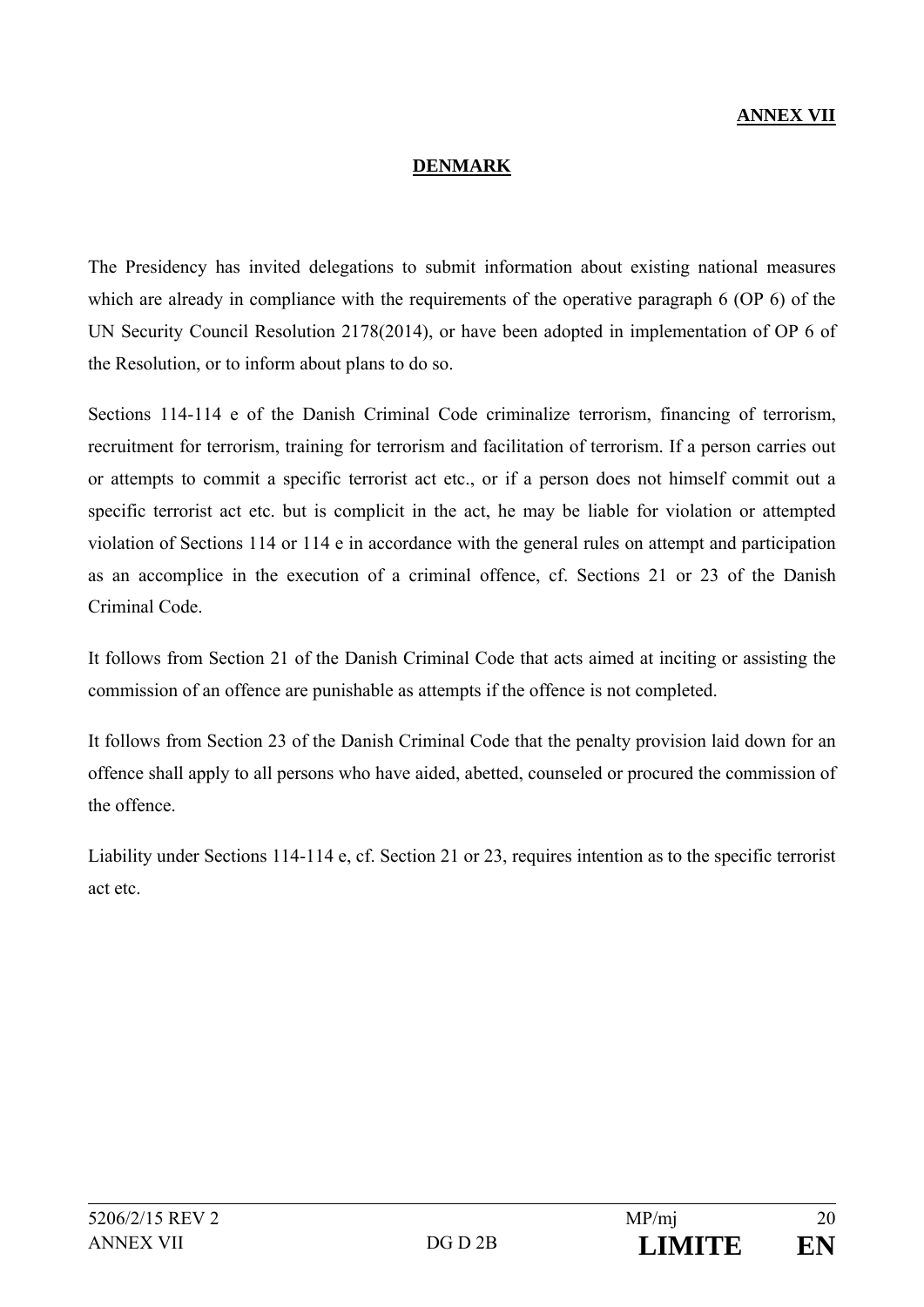The text of Sections 114-114 e of the Danish Criminal Code reads as follows (unofficial translation):

> *114. A penalty of imprisonment for a determinate term or for life for terrorism is imposed on any person who commits any one or more of the following acts with intent to seriously threaten a population or wrongfully coerce Danish or foreign public authorities or an international organisation to perform or fail to perform a duty, or to destabilize or overthrow the fundamental political, constitutional, economic or social structures of a country or an international organisation, where by virtue of its nature or the context in which it was committed the act is suited to inflict serious harm on a country or an international organisation:*

- *1) Homicide pursuant to section 237 of this Act,*
- *2) Gross violence pursuant to section 245 or section 246 of this Act,*
- *3) Deprivation of liberty pursuant to section 261 of this Act,*
- *4) Disturbance of traffic safety under section 184(1) of this Act, wrongful interference of the operation of ordinary means of public transportation etc. under section 193(1) of this Act or gross damage to property under section 291(2) of this Act, provided that these offences are committed in a way that may expose human lives to danger or cause considerable financial loss,*
- *5) Seizure of means of transportation under section 183A of this Act,*
- *6) Violation of the weapons and explosives legislation in particularly aggravating circumstances under section 192A,*
- *7) Arson under section 180 of this Act, explosion, discharge of harmful gases, flooding, shipwreck, railway or other transport accidents under section 183(1) and (2) of this Act, health-endangering contamination of the water supply under section 186(1) of this Act and health-endangering contamination of things intended for general use etc. under section 187(1) of this Act,*
- *8) Possession or use etc. of radioactive substances under section 192B of this Act.*

*(2) Similar punishment shall apply to a person who transports weapons or explosives with the intent referred to in subsection (1) above.* 

*(3) Similar punishment shall further apply to a person who threatens to commit one of the acts mentioned in subsections (1) and (2) with the intent referred to in subsection (1) above.*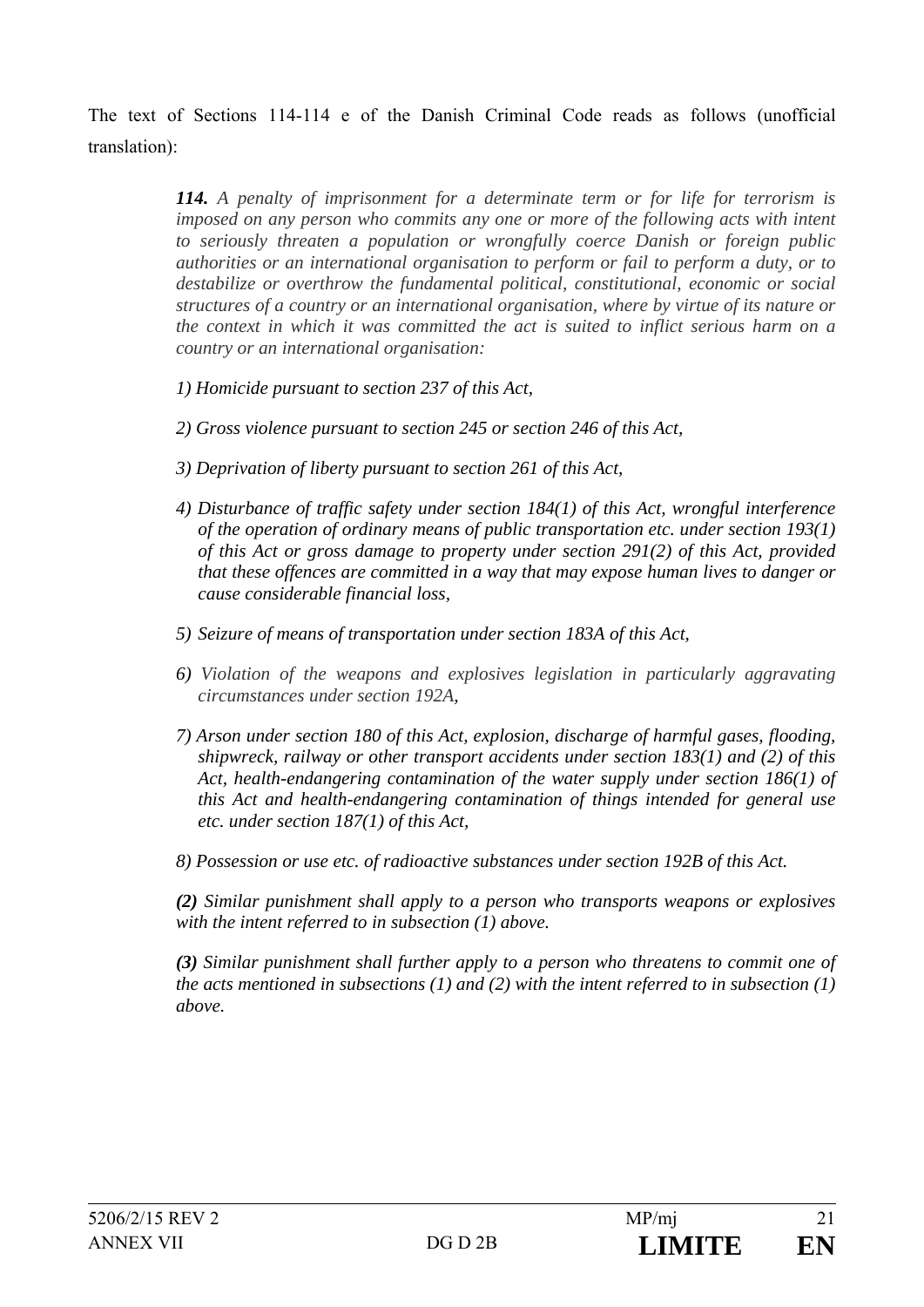*114 a. Where one of the acts referred to in paragraphs 1) – 6) below is committed without the offence being covered by section 114 of this Act, the penalty may exceed the maximum penalty prescribed for the offence by up to half. If the maximum penalty prescribed for the offence in question is less than four years of imprisonment the penalty may, however, increase to imprisonment for a term not exceeding six years.* 

- *1) Violation of sections 180, 181(1), 183(1) or (2), 183A, 184(1), 192A, 193(1), 237, 244, 245, 246, 250, 252(1), 266, 288 or 291(1) or (2) of this Act where the violation is subject to Article 1 of the Convention of 16 December 1970 for the Suppression of Unlawful Seizure of Aircraft, Article 1 of the Convention of 23 September 1971 for the Suppression of Unlawful Acts against the Safety of Civil Aviation or Article II of the Protocol of 24 February 1988 for the Suppression of Unlawful Acts of Violence at Airports Serving International Civil Aviation.*
- *2) Violation of sections 180, 181(1), 183(1) or (2), 184(1), 237, 244, 245, 246, 250, 252(1), 260, 261(1) or (2), 266 or 291(1) or (2) of this Act where the violation is subject to Article 2 of the Convention of 14 December 1973 on the Prevention and Punishment of Crimes against Internationally Protected Persons, including Diplomatic Agents.*
- *3) Violation of section 261(1) or (2) of this Act where the violation is subject to Article 1 of the International Convention of 17 December 1979 against the Taking of Hostages.*
- *4) Violation of sections 180, 181(1), 183(1) or (2), 186(1), 192A, 192B, 237, 244, 245, 246, 260, 266, 276, 278, 279, 279A, 281, 288 or 291(2) of this Act where the violation is subject to Article 7 of the IAEA Convention (the Convention on the International Atomic Energy Agency) of 3 March 1980 on Physical Protection of Nuclear Material.*
- *5) Violation of sections 180, 181(1), 183(1) or (2), 183A, 184(1), 192A, 193(1), 237, 244, 245, 246, 252(1), 260, 266, 288 or 291(1) or (2) where the violation is subject to Article 3 of the Convention of 10 March 1988 for the Suppression of Unlawful Acts against the Safety of Maritime Navigation or Article 2 of the Protocol of 10 March 1988 for the Suppression of Unlawful Acts against the Safety of Fixed Platforms Located on the Continental Shelf.*
- *6) Violation of sections 180, 181(1), 183(1) or (2), 183A, 184(1), 186(1), 192A, 193(1), 237, 244, 245, 246, 250, 252(1), 266, or 291(2) of this Act where the violation is subject to Article 2 of the International Convention of 15 December 1997 for the Suppression of Terrorist Bombings.*
- *7) Violation of section 192B, 260 or 266 of this Act where the violation is subject to Article 2 of the International Convention of 13 April 2005 for the Suppression of Acts of Nuclear Terrorism.*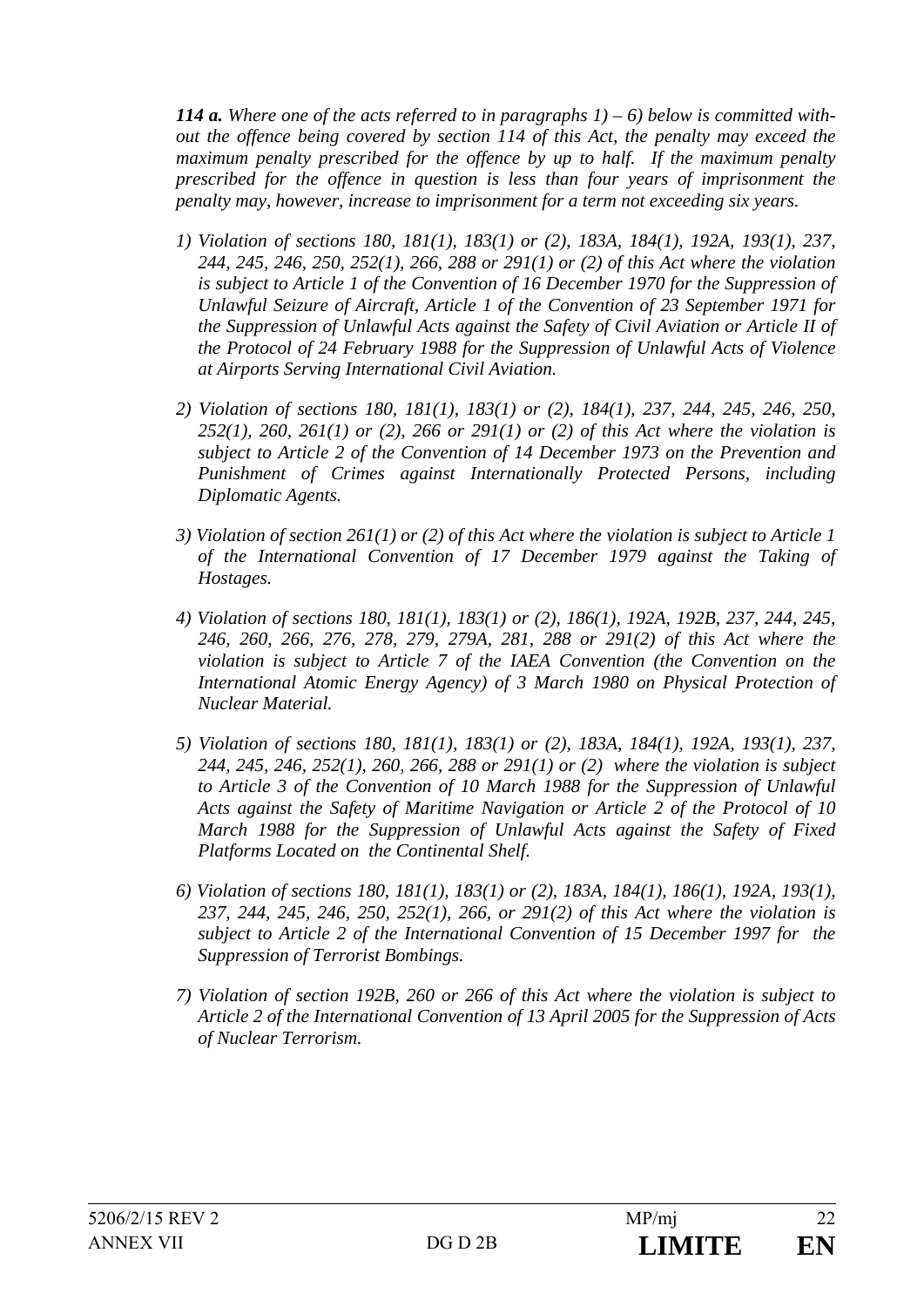*114 b. Imprisonment for a term not exceeding ten years is imposed on any person who* 

*1) grants financial support, whether directly or indirectly, to;* 

*2) organizes or raises funds, whether directly or indirectly, for; or* 

*3) makes funding, other property, or financial or other similar services available, whether directly or indirectly, to;* 

*a person, a group or an association committing or intending to commit any terrorist act falling within section 114 or 114A.* 

*114 c. Imprisonment for a term not exceeding ten years is imposed on any person who recruits another person to commit or facilitate any act falling within section 114 or 114a or to join a group or an association for the purpose of facilitating the commission of illegal acts of this nature by the group or association. In particularly aggravating circumstances the sentence may increase to imprisonment for a term not exceeding 16 years. Especially situations involving offences committed in a systematic or organised manner are considered particularly aggravating circumstances.* 

*(2) Imprisonment for a term not exceeding six years is imposed on any person who recruits another person to commit or facilitate any act falling within section 114b or to join a group or an association for the purpose of facilitating the commission of illegal acts of this nature by the group or association.* 

*(3) Imprisonment for a term not exceeding six years is imposed on any person who accepts being recruited to commit any act falling within section 114 or 114a.* 

*114 d. Imprisonment for a term not exceeding ten years is imposed on any person who trains, gives instructions to or otherwise teaches another person to commit or assist any act falling within section 114 or 114A knowing that such other person intends to use his skills for such purpose. In particularly aggravating circumstances the sentence may increase to imprisonment for a term not exceeding 16 years. Especially situations involving offences committed in a systematic or organised manner are considered particularly aggravating circumstances.* 

*(2) Imprisonment for a term not exceeding six years is imposed on any person who trains, gives instruction to or otherwise teaches another person to commit or facilitate any act falling within section 114B knowing that such other person intends to use the skills acquired for such purpose.* 

*(3) Imprisonment for a term not exceeding six years is imposed on any person who accepts being trained, given instruction or taught how to commit any act falling within section 114 or 114A.*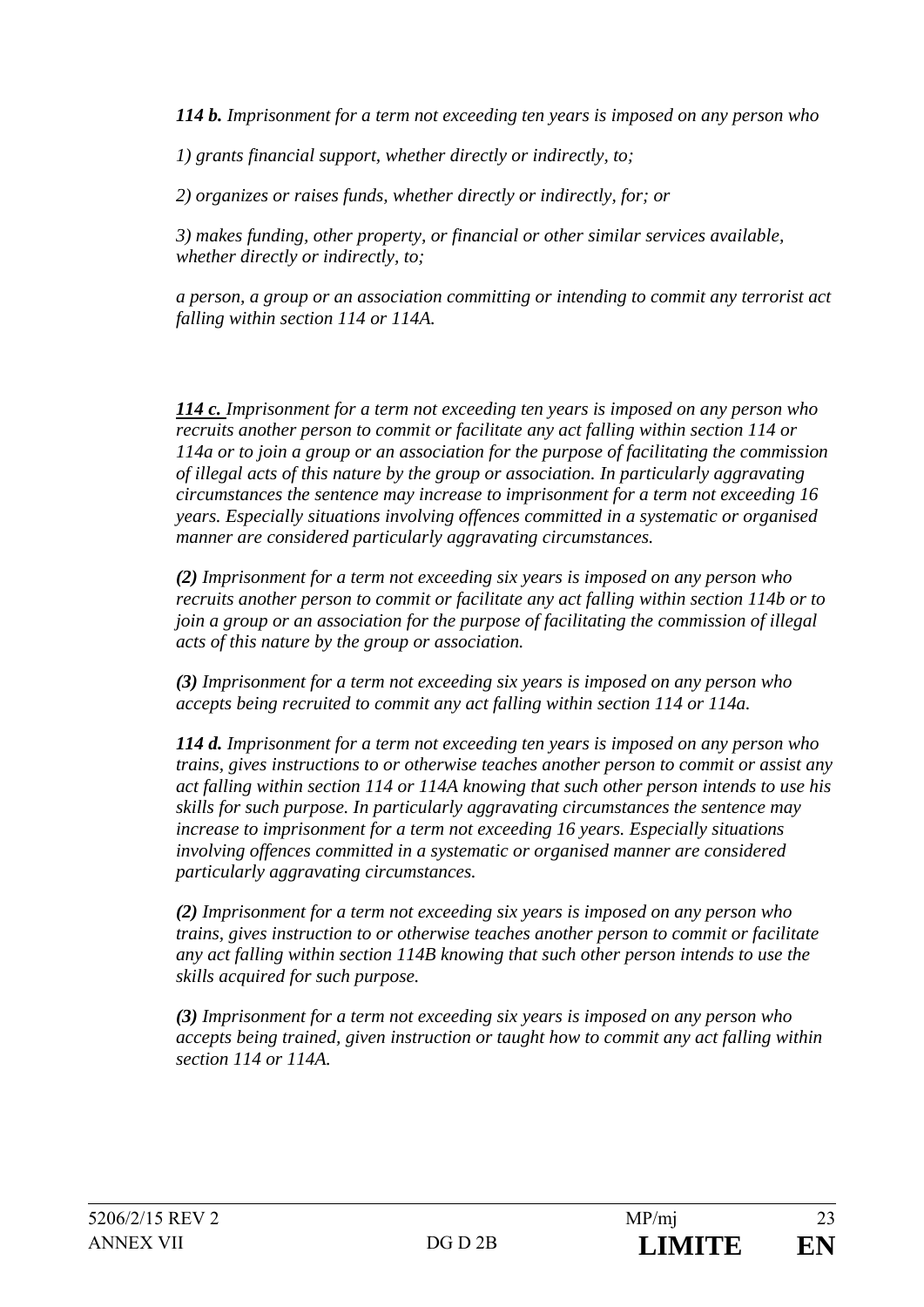*114 e. Imprisonment for a term not exceeding six years is imposed on any person who otherwise facilitates the activities of a person, a group or an association committing or intending to commit an act falling within section 114, 114a, 114b, 114c or 114d.*

In October 2014 the Ministry of Justice requested the Standing Committee on Criminal Law to consider whether the provisions of the Danish Criminal Code are sufficient to counteract participation in armed conflicts abroad. The Standing Committee on Criminal Law was requested to consider in this connection whether the UN Security Council Resolution 2178(2014) gives rise to amendments or clarifications of the Danish Criminal Code on terrorist acts etc.

 $\overline{\phantom{a}}$  , where  $\overline{\phantom{a}}$  , where  $\overline{\phantom{a}}$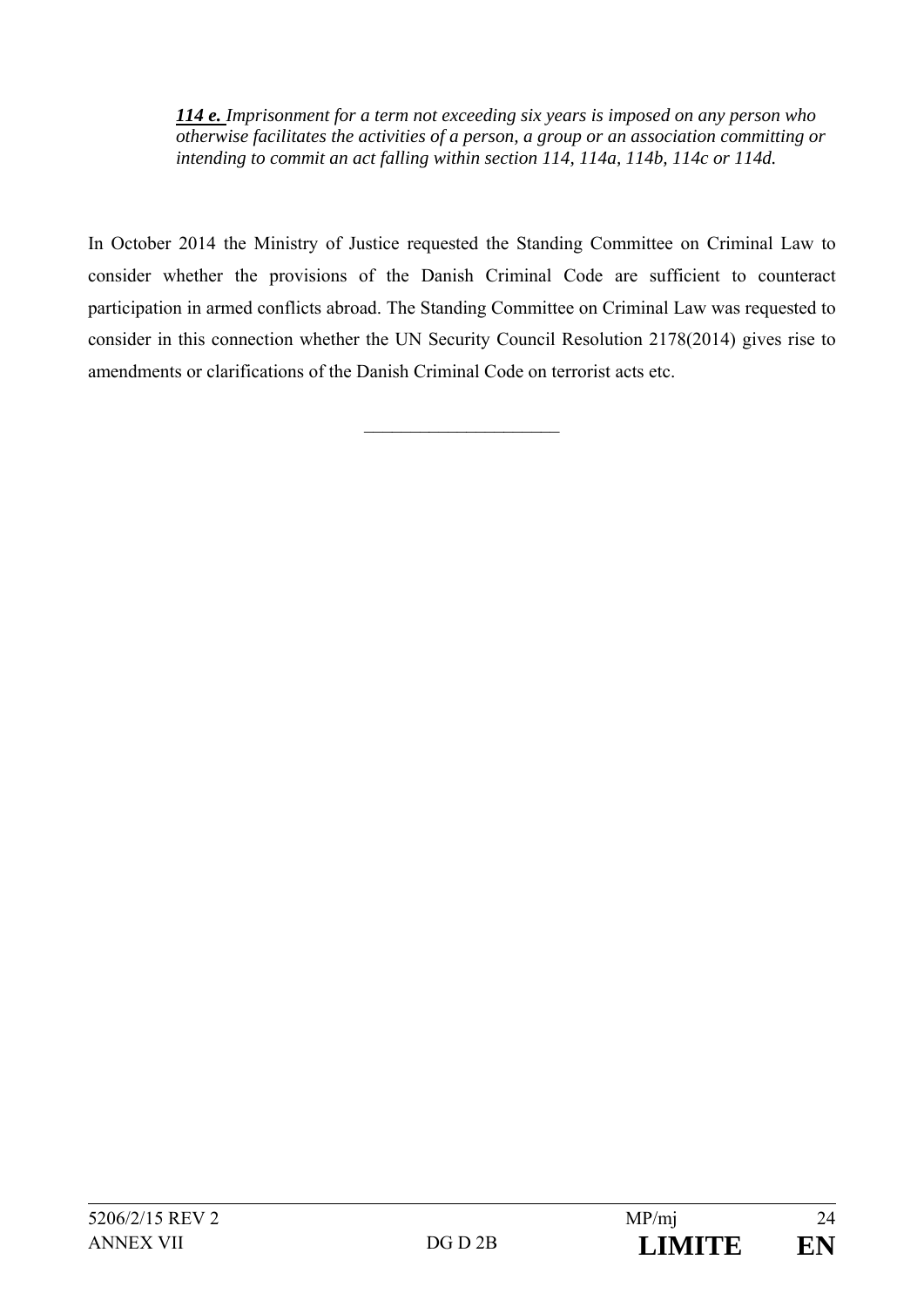# **ANNEX VIII**

### **ESTONIA**

After a primary review of the requirements of the operative paragraph (OP) 6 of the UN Security Council Resolution 2178(2014) we may confirm, that the Estonian Penal Code covers most of the actions mentioned in the OP 6 of the Resolution.

Terrorism and related actions are criminalized in Estonian legislation by the Division 3, of the Penal Code (Offences against State Power, entry into force 01.01.2008)

§ 237 Acts of terrorism

 $\S 237<sup>1</sup>$  Terrorist organization (Membership in a permanent organization)

§ 237² Organization of training or recruiting persons

§ 237³ Financing and support of act of terrorism and activities directed at it

link to Estonian Penal Code (in English) https://www.riigiteataja.ee/en/eli/521082014001/consolide

There is a need for additional analysis regarding more concrete criminalization of travelling or attempts to travel for the purpose of planning, or preparation of, or participation in, terrorist acts, or providing or receiving of terrorist training. Therefore, we cannot confirm possession of concrete regulations concerning criminalization of collection of funds for such kind of travelling.

\_\_\_\_\_\_\_\_\_\_\_\_\_\_\_\_\_\_\_\_\_\_\_\_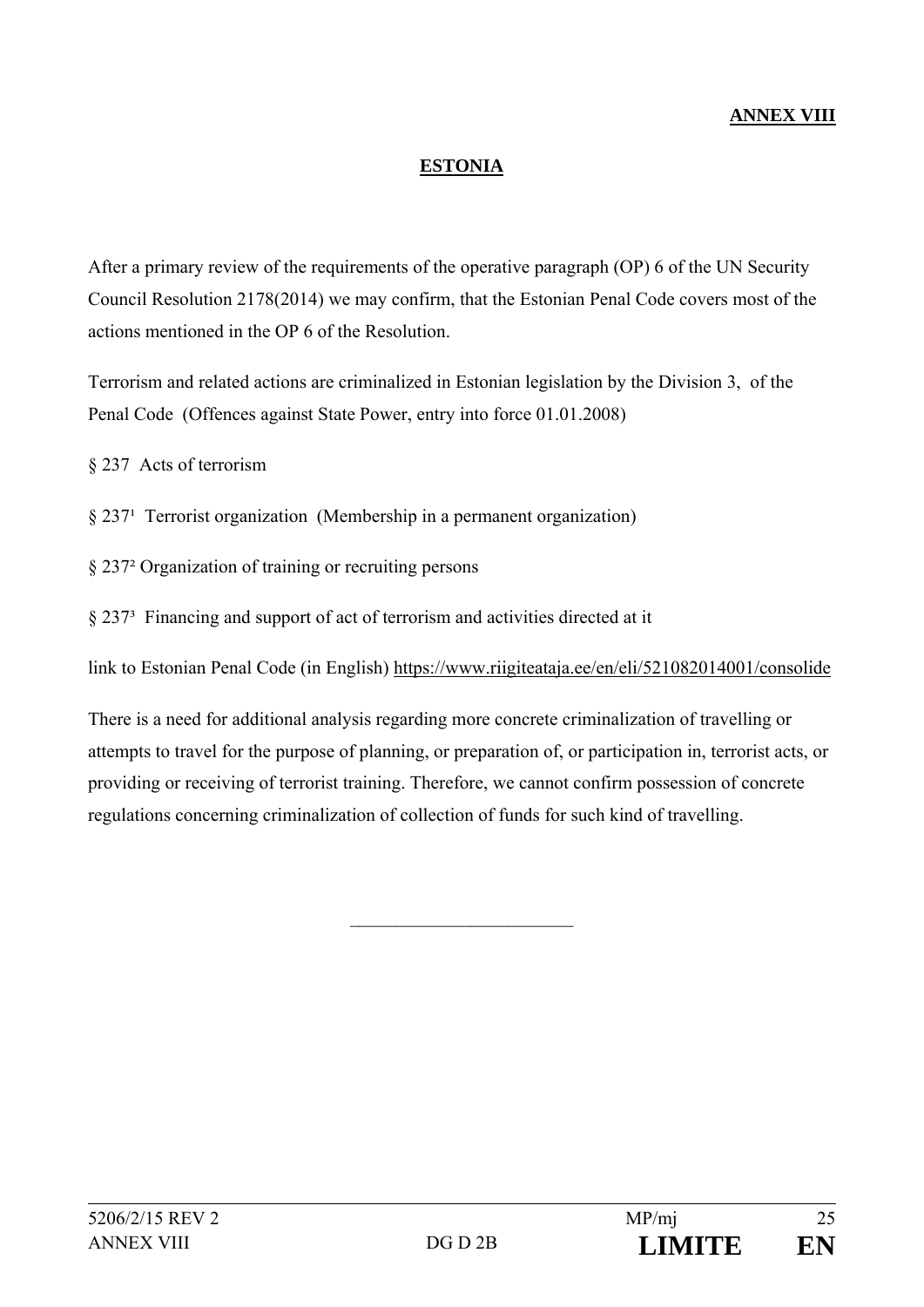### **FINLAND**

As a follow-up to the discussion on criminal justice response to the phenomenon of foreign fighters held at CATS on 22 October 2014, at CATS on 11 November 2014 the Presidency invited delegations to submit information about the existing national measures which are already in compliance with the requirements of the operative paragraph 6 (OP 6) of the UN Security Council Resolution 2178(2014), or have been adopted in implementation of OP 6 of the Resolution, or to inform about their plans to do so.

#### *Introduction*

The Finnish criminal provisions on terrorist offences are concentrated in the chapter 34 a of the Criminal Code (CC) on terrorist offences. The chapter includes the following provisions: Section 1 – Offences made with terrorist intent, Section 2 – Preparation of an offence to be committed with terrorist intent, Section 3 – Directing a terrorist group, Section 4 – Promotion of the activity of a terrorist group, Section 4(a) – Provision of training for the commission of a terrorist offence, Section 4(c) – Recruitment for the commission of a terrorist offence, Section 5 – The financing of terrorism, Section 6 – Definitions, Section 7 – Right of prosecution and Section 8 – Corporate criminal liability.

The Finnish Parliament has very recently accepted provisions in a Bill introducing two new offences (Receiving training for the commission of a terrorist offence in 4 b § and Financing a terrorist group in 5 a § of the chapter 34 a) and expanding the scope of the criminalization of the financing of terrorism in section 5 to cover all crimes in chapter 34 a CC. The amendments will take effect as of 1.1.2015. Chapter 34 a with these amendments is annexed in the end.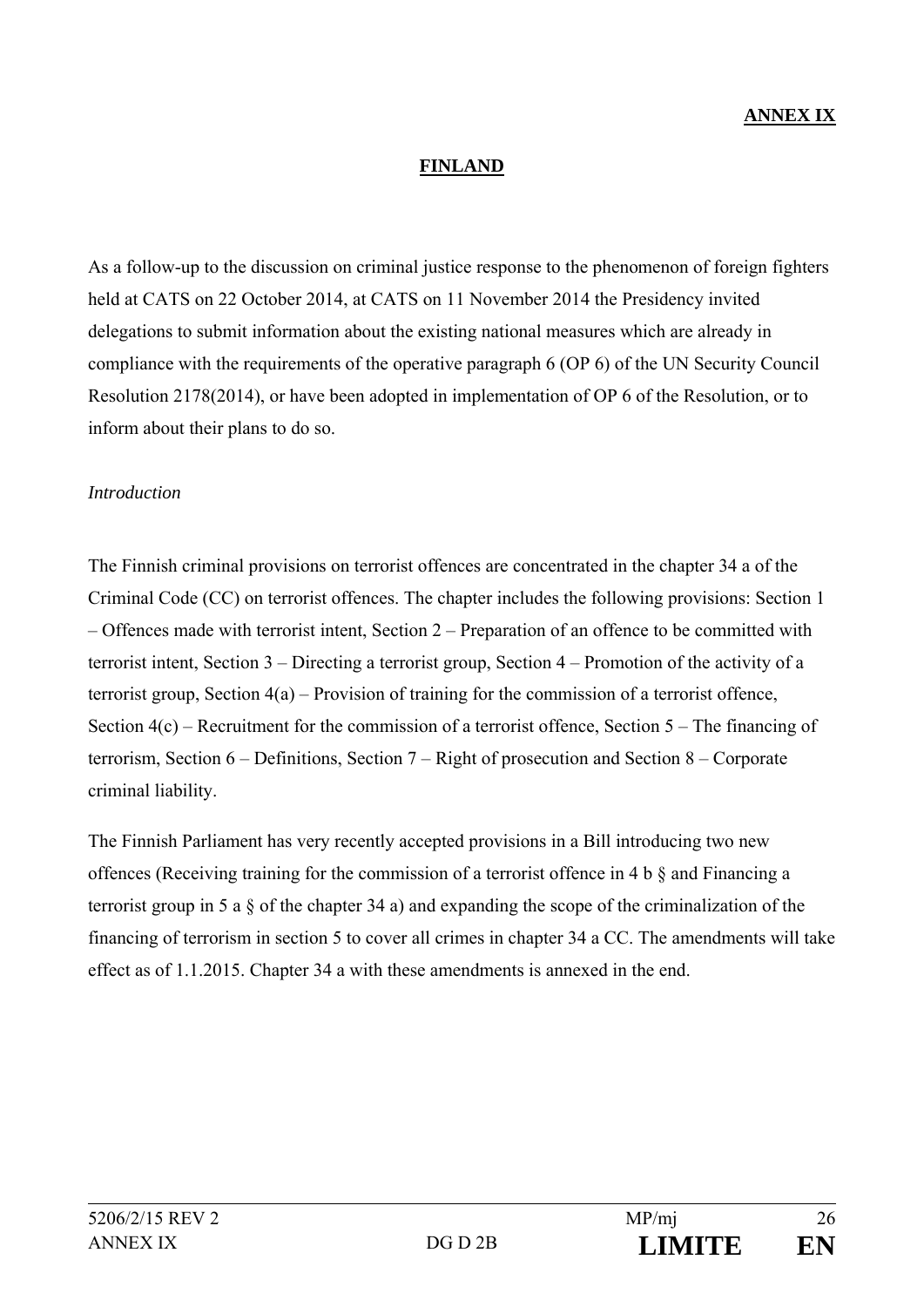Although many of the offences in chapter 34 a are of preparatory or promoting nature in relation to the main terrorist offence defined in section 1 of the chapter, even attempt of many of the offences in chapter 34 a is punishable.

Inciting as well as aiding and abetting is generally punishable pursuant to provisions in chapter 5 of the CC concerning all intentional offences of the CC. All terrorist offences in chapter 34 a CC are intentional offences.

According to the chapter 1, section 7(3) of the CC, an offence referred to in chapter 34 a committed outside of Finland is an international offence.

# *Paragraph 6(a) of the Resolution*

In the paragraph  $6(a)$  of the Resolution it is stated:

*6. Recalls its decision, in resolution 1373 (2001), that all Member States shall ensure that any person who participates in the financing, planning, preparation or perpetration of terrorist acts or in supporting terrorist acts is brought to justice, and decides that all States shall ensure that their domestic laws and regulations establish serious criminal offenses sufficient to provide the ability to prosecute and to penalize in a manner duly reflecting the seriousness of the offense:* 

*(a) their nationals who travel or attempt to travel to a State other than their States of residence or nationality, and other individuals who travel or attempt to travel from their territories to a State other than their States of residence or nationality, for the purpose of the perpetration, planning, or preparation of, or participation in, terrorist acts, or the providing or receiving of terrorist training;*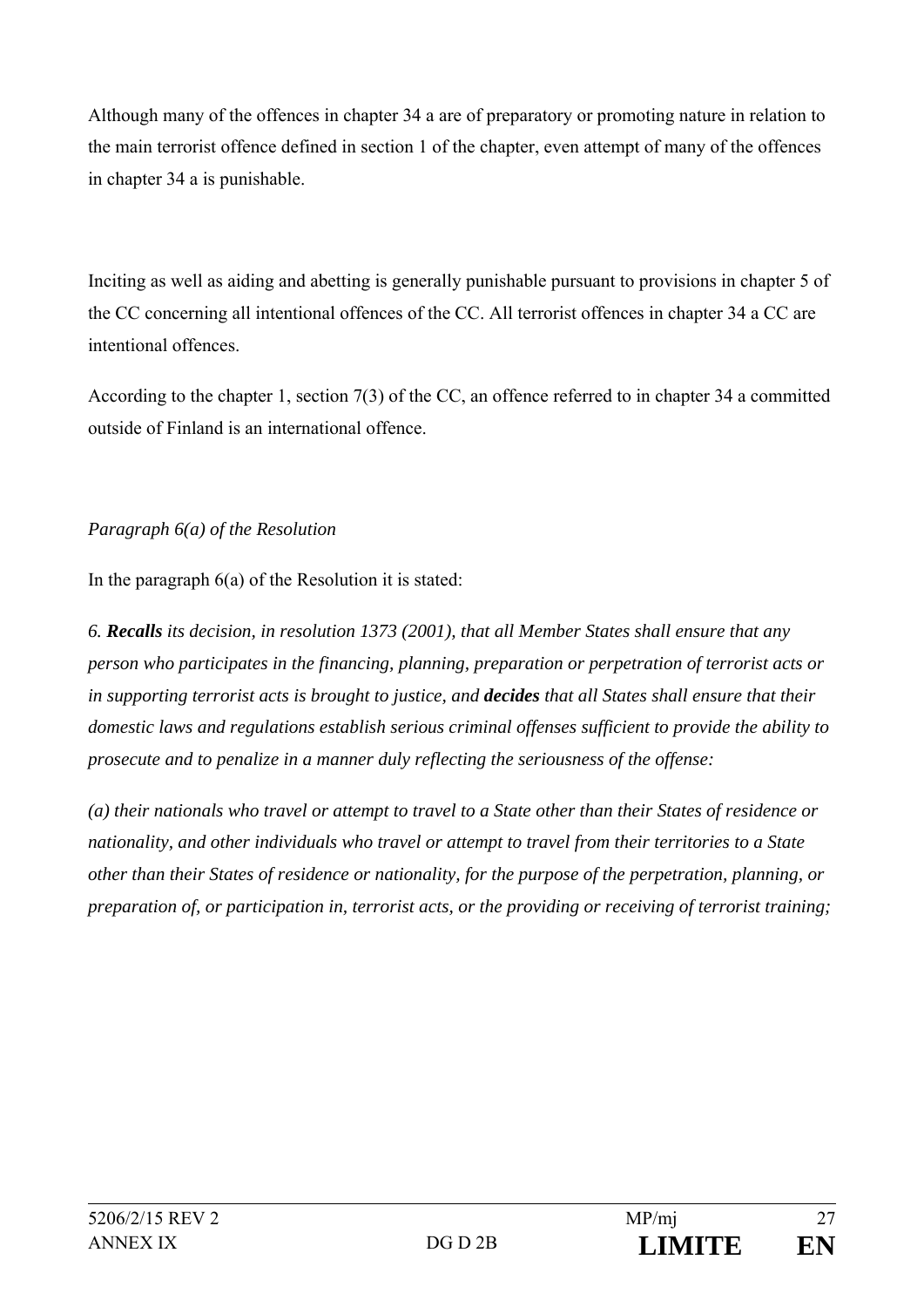Concerning conduct described in the paragraph 6(a) of the Resolution, different sections of the chapter 34 a of the CC could be applicable in some cases. Offences made with terrorist intent are criminalized in Section 1 the attempt of which are also criminalized (CC 34 a:1(3)). For preparatory conduct section 2 of the chapter 34 a can be applied to. Moreover, the crimes according to sections 4 and 4 c of the chapter can be committed in order commit the main offence of section 1, but also in order to commit the crime of preparation in section 2. The provision of training for the commission of terrorist acts and certain modes of attempting it are criminalized in section 4 a § of the chapter 34 a.

The new provision on receiving of training for the commission of a terrorist offence can be applicable to certain modes of conduct according to the paragraph 6(a) of the Resolution. It is to be noticed that the Finnish provision covers not only receiving training in physical forms such as in terrorist training camps, but also receiving training referred to in section 4 a via technical equipment such as the internet.

Even other criminal provisions could be applied to certain forms of conduct according to the paragraph 6(a) of the resolution. Thus, the preparation to commit a grave offence against life or health has recently been criminalized in section 6 a of the chapter 21 on homicide and bodily injury. Provisions on endangerment according to chapter 34 of the criminal code could become applicable in some cases as well. Especially concerning criminal terrorist acts committed by foreign fighters, provisions on war crimes and crimes against humanity in chapter 11could actualize. Even other criminalisations must be paid attention to.

# *Paragraph 6(b) of the Resolution*

Paragraph 6(b) of the Resolution concerns the criminal liability regarding

*(b) the wilful provision or collection, by any means, directly or indirectly, of funds by their nationals or in their territories with the intention that the funds should be used, or in the knowledge that they are to be used, in order to finance the travel of individuals who travel to a State other than their States of residence or nationality for the purpose of the perpetration, planning, or preparation of, or participation in, terrorist acts or the providing or receiving of terrorist training; and,*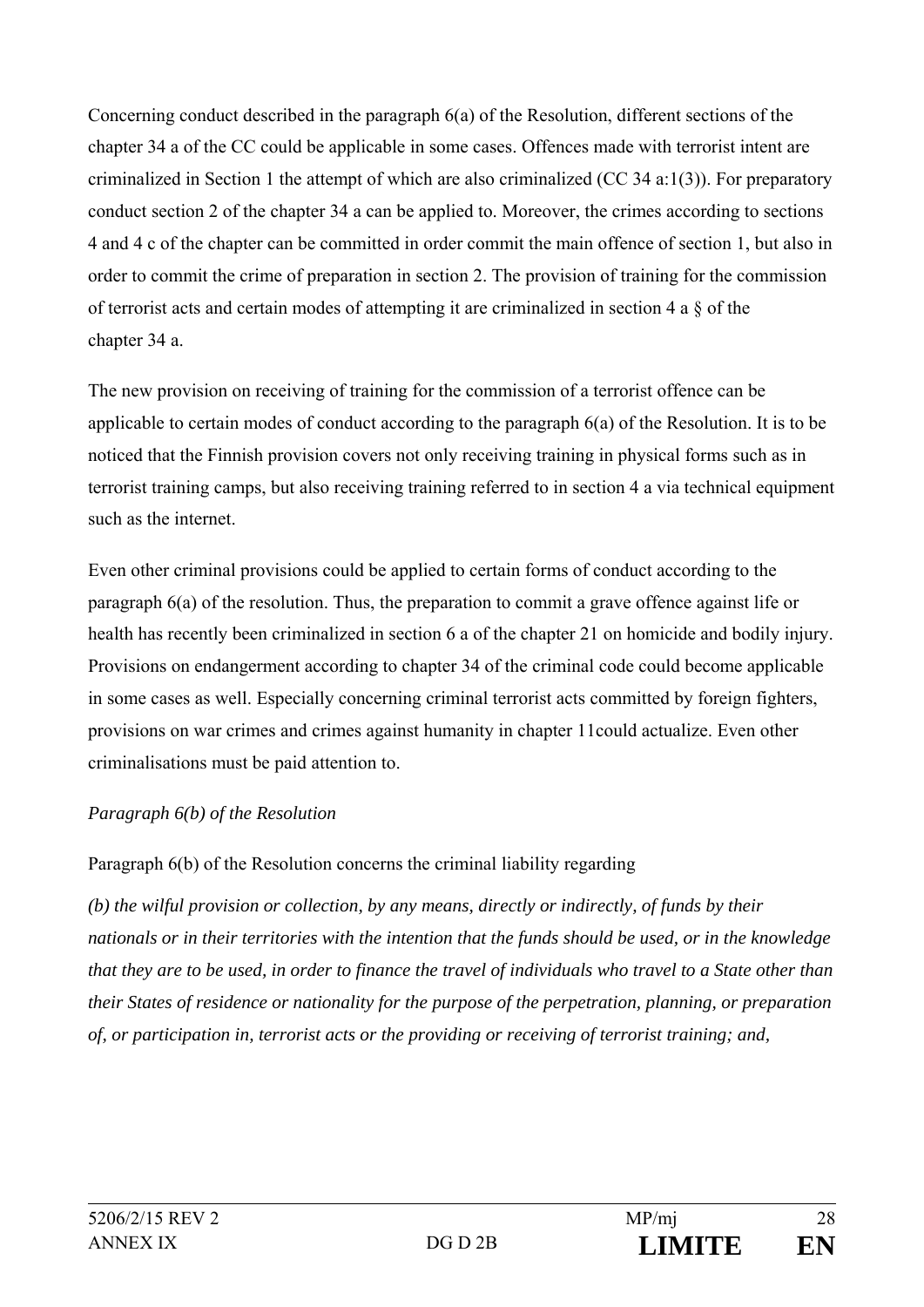Concerning the provision or collection of funds according to the paragraph 6(b) of the Resolution, section 5 of the chapter 34 a CC on the financing of terrorism could be applicable. As stated above, an amendment expanding the scope of section 5 to cover the funding of all the crimes in chapter 34 a will be in force as of 1.1.2015. At the same time, a new provision on financing of a terrorist group will be introduced. Even this provision could be applicable in this context. Furthermore, breaching the prohibitions in the Act on Freezing of Terrorist Funds (325/2013) is punishable as a regulation offence according to sections 1-3 of chapter 46 on offences connected to import and export.

Furthermore, financing can constitute inciting or aiding and abetting to the crime in question.

# *Paragraph 6(c) of the Resolution*

Paragraph 6(c) of the Resolution deals with the criminal liability regarding the following conduct:

*(c) the wilful organization, or other facilitation, including acts of recruitment, by their nationals or in their territories, of the travel of individuals who travel to a State other than their States of residence or nationality for the purpose of the perpetration, planning, or preparation of, or participation in, terrorist acts or the providing or receiving of terrorist training;* 

Section 4 (Promotion of the activity of a terrorist group) and section 4 c (Recruitment for the commission of a terrorist offence) of chapter 34 a CC, both of which can also be committed in order to promote or being aware that his or her activity promotes, not only the main crime in section 1 but also the crime of preparation in section 2 of chapter 34 a of the CC, can be applicable to certain kinds of conducts under paragraph 6(c) of the Resolution.

Furthermore, organization, facilitation and recruiting can constitute inciting or aiding and abetting to a crime.

# *Concluding remarks*

We are currently analyzing our national legislation in the light of the Resolution. Provisionally, the subparagraph 6(a) is the one needing most in-depth evaluating from the point of view of the Finnish legislation.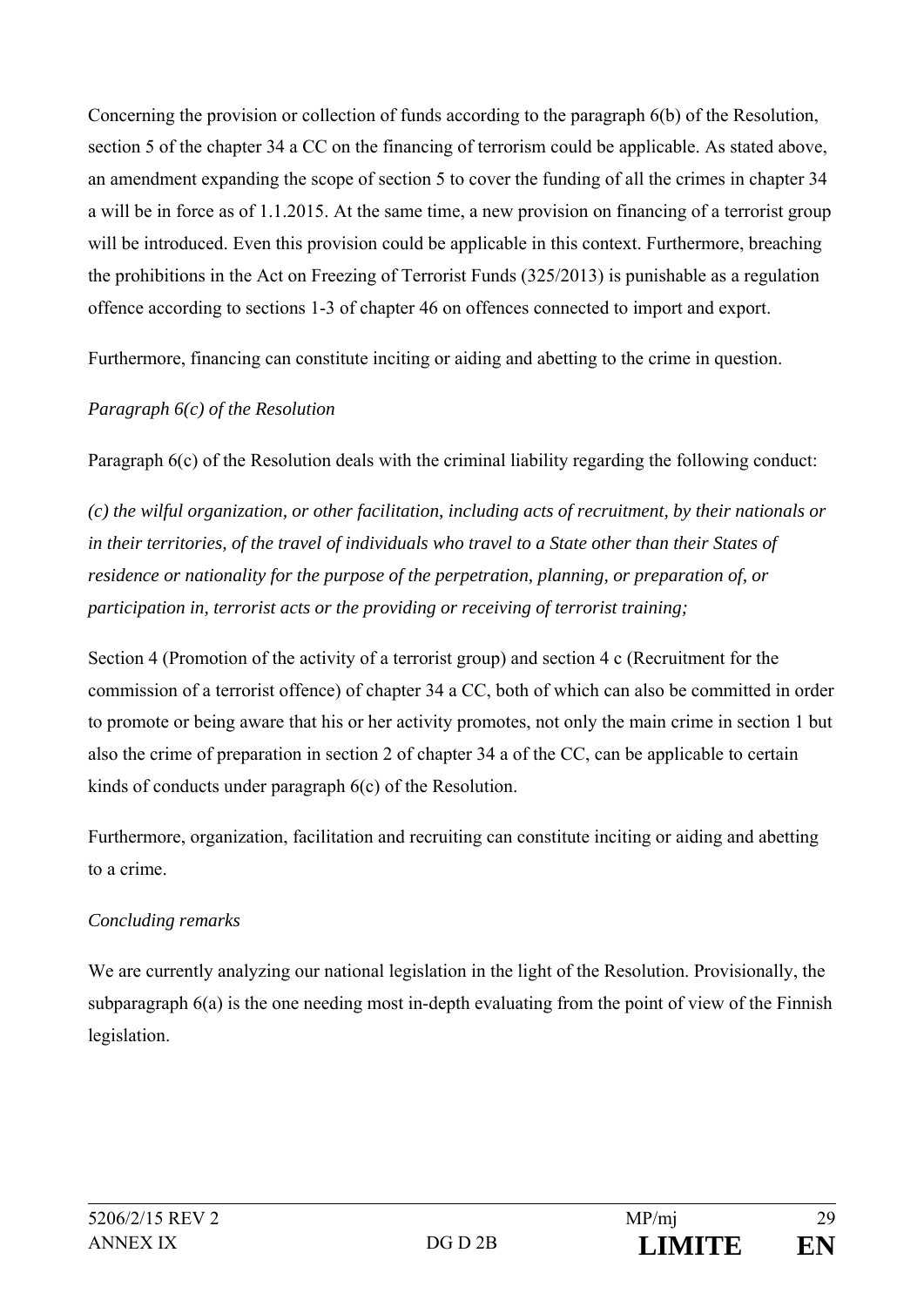The obligations concerning criminalization according to the paragraph 6 of the Resolution are far reaching and when implementing it one must take into account human rights and fundamental freedoms. Rightly so, the Resolution, too, underlines the importance of respecting the human rights and fundamental freedoms.

The Finnish Constitution (731/1999), section 9 on the freedom of movement, paragraph 2, states:

Everyone has the right to leave the country. Limitations on this right may be provided by an Act, if they are necessary for the purpose of safeguarding legal proceedings or for the enforcement of penalties or for the fulfilment of the duty of national defence.

Finland considers it of outmost importance that the implementation of the obligations of the resolution fully respects the human rights and the principles of rule of law, legality and proportionality.

Penal Code of Finland (39/1889)

*Chapter 34(a) – Terrorist offences (17/2003)* 

# *Section 1 – Offences made with terrorist intent*

*(1) A person who, with terrorist intent and in a manner that is conducive to causing serious harm to a State or an international organisation* 

- *(1) makes an unlawful threat, a false report of a danger, the aggravated invasion of public premises referred to in chapter 24, section 4, subsection 2, or the nuclear energy use offence referred to in chapter 44, section 10, shall be sentenced to imprisonment for at least four months and at most three years, (1370/2007)*
- *(2) intentionally commits the offence of imperilment, an intentional explosives offence, a violation of the provisions on dangerous objects, or the public incitement to an offence referred to in chapter 17, section 1, shall be sentenced to imprisonment for at least four months and at most four years, (1370/2007)*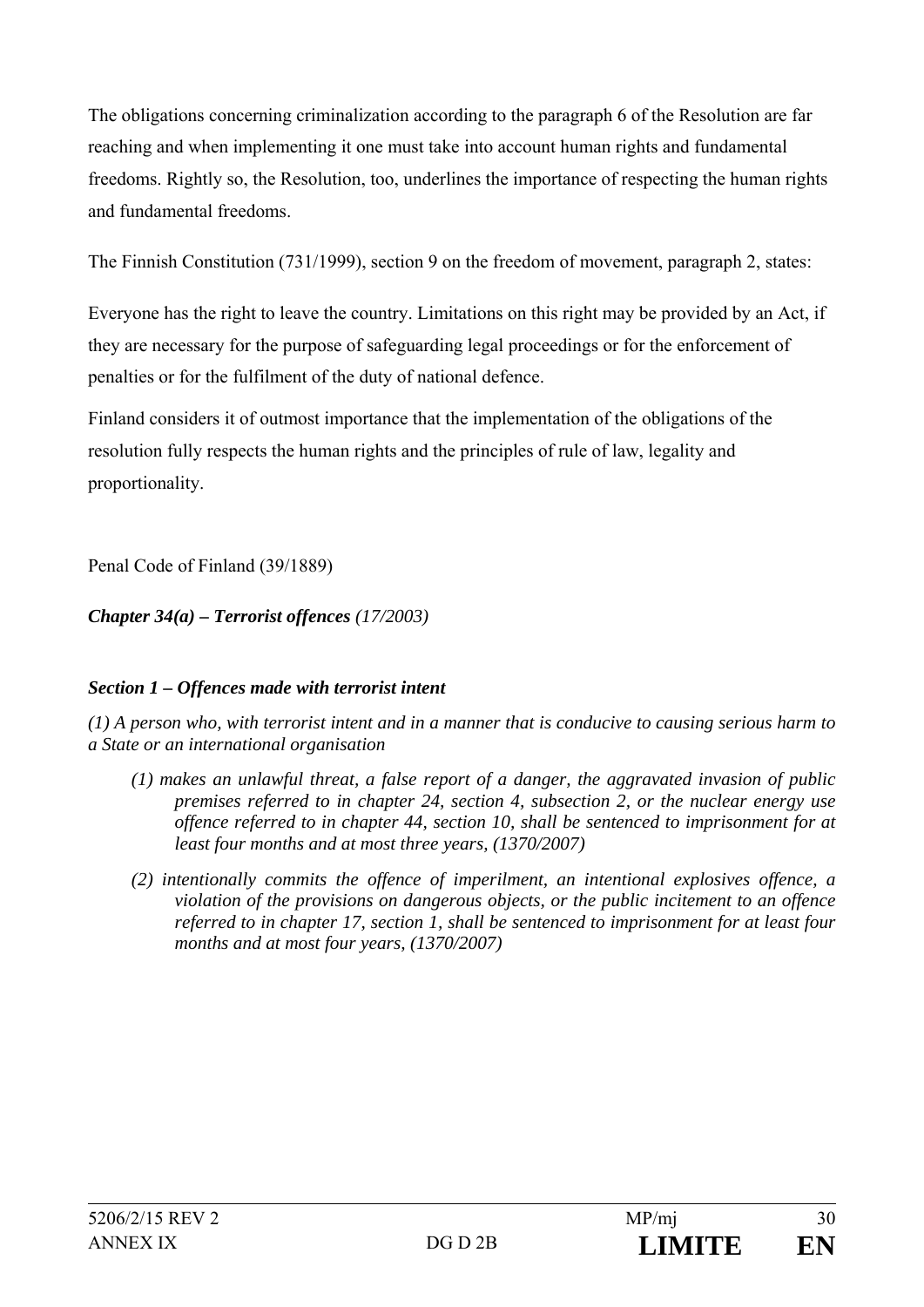- *(3) commits an aggravated theft or an aggravated theft for temporary use directed against a motor vehicle suitable for public transport or the transport of goods, sabotage, traffic sabotage, endangerment of health, aggravated damage to property, aggravated firearms offence or a defence supplies export offence shall be sentenced to imprisonment for at least four months and at most six years, (283/2012)*
- *(4) violates a ban on chemical weapons, violates a ban on biological weapons or engages in intentional aggravated pollution of the environment committed in the manner referred to in chapter 48, section 1, subsection 1(1) shall be sentenced to imprisonment for at least four months and at most eight years,*
- *(5) commits aggravated assault, aggravated trafficking in human beings, the taking of a hostage, aggravated sabotage, aggravated endangerment of health, a nuclear weapon offence or hijacking shall be sentenced to imprisonment for at least two and at most twelve years, (1161/2005)*
- *(6) commits the offence of killing shall be sentenced to imprisonment for at least four and at most twelve years, or*
- *(7) commits homicide shall be sentenced to imprisonment for at least eight years or for life.*
- *(2) A person who commits murder with terrorist intent shall be sentenced to life imprisonment.*
- *(3) An attempt is punishable.*

# *Section 2 – Preparation of an offence to be committed with terrorist intent*

*A person who, in order to commit an offence referred to in section 1, subsection 1(2)-(7) or subsection 2,* 

- *(1) agrees with another person or prepares a plan to commit such an offence,*
- *(2) prepares, keeps in his or her possession, acquires, transports, uses or gives to another an explosive, a chemical or biological weapon or a toxin weapon, a firearm or a dangerous object or substance, or*
- *(3) acquires equipment or materials for the preparation or a nuclear explosive, a chemical or biological weapon or a toxin weapon or acquires formulas or diagrams for their production,*

*shall be sentenced for preparation of an offence to be committed with terrorist intent to a fine or to imprisonment for at most three years.*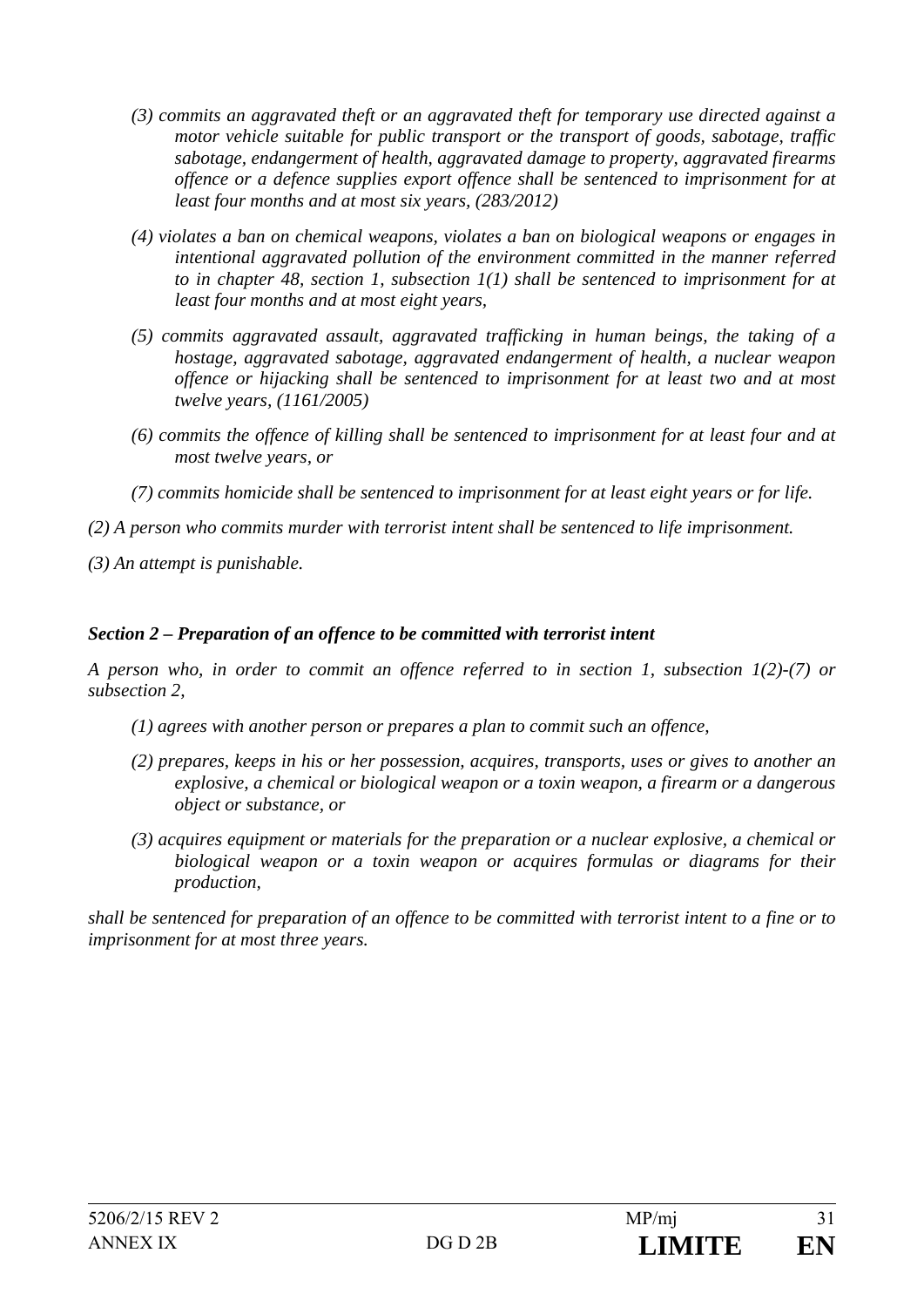# *Section 3 –Directing of a terrorist group*

*(1) A person who directs a terrorist group, the activity of which has involved the commission of an offence referred to in section 1, subsection 1(2)-(7) or section 1, subsection 2 or a punishable attempt at such an offence or the offence referred to in section 2 shall be sentenced for directing of a terrorist group to imprisonment for at least two and at most twelve years.* 

*(2) A person who directs a terrorist group in the activity of which only the offence referred to in section 1, subsection 1(1) has been committed shall be sentenced to imprisonment for at least four months and at most six years.* 

*(3) A person who is sentenced for directing of a terrorist group shall also be sentenced for an offence referred to in section 1 or the punishable attempt of such an offence or an offence referred to in section 2 that he or she has committed or that has been committed in the activity of a terrorist group under his or her direction.* 

### *Section 4 – Promotion of the activity of a terrorist group (832/2003)*

*(1) A person who in order to promote, or aware that his or her activity promotes, the criminal activity referred to in sections 1 or 2 of a terrorist group* 

- *(1) supplies or seeks to supply a terrorist group with explosives, weapons, ammunition or substances or equipment intended for the preparation of these or with other dangerous objects or material,*
- *(2) obtains or seeks to obtain or gives to a terrorist group premises or other facilities that it needs or means of transport or other implements that are especially important from the point of view of the activity of the group,*
- *(3) obtains or seeks to obtain information which, if transmitted to a terrorist group, would be conducive towards causing serious harm to the State or an international organisation, or transmits, gives or discloses such information to a terrorist group,*
- *(4) manages important financial matters of a terrorist group or gives financial or legal advice that is very important from the point of view of such a group, or*
- *(5) commits an offence referred to in chapter 32, section 6 or 7,*

*shall be sentenced, unless the offence is punishable in accordance with section 1 or section 2 or unless an equally or more severe punishment is decreed elsewhere in law for it, for promotion of the activity of a terrorist group to imprisonment for at least four months and at most eight years. (1370/2007)* 

*(2) What is provided above in subsection 1, paragraph [4] regarding legal advice does not apply to the performance of the functions of a legal counsel or attorney in connection with the pre-trial investigation of an offence, court proceedings or the enforcement of a sentence. (283/2012)*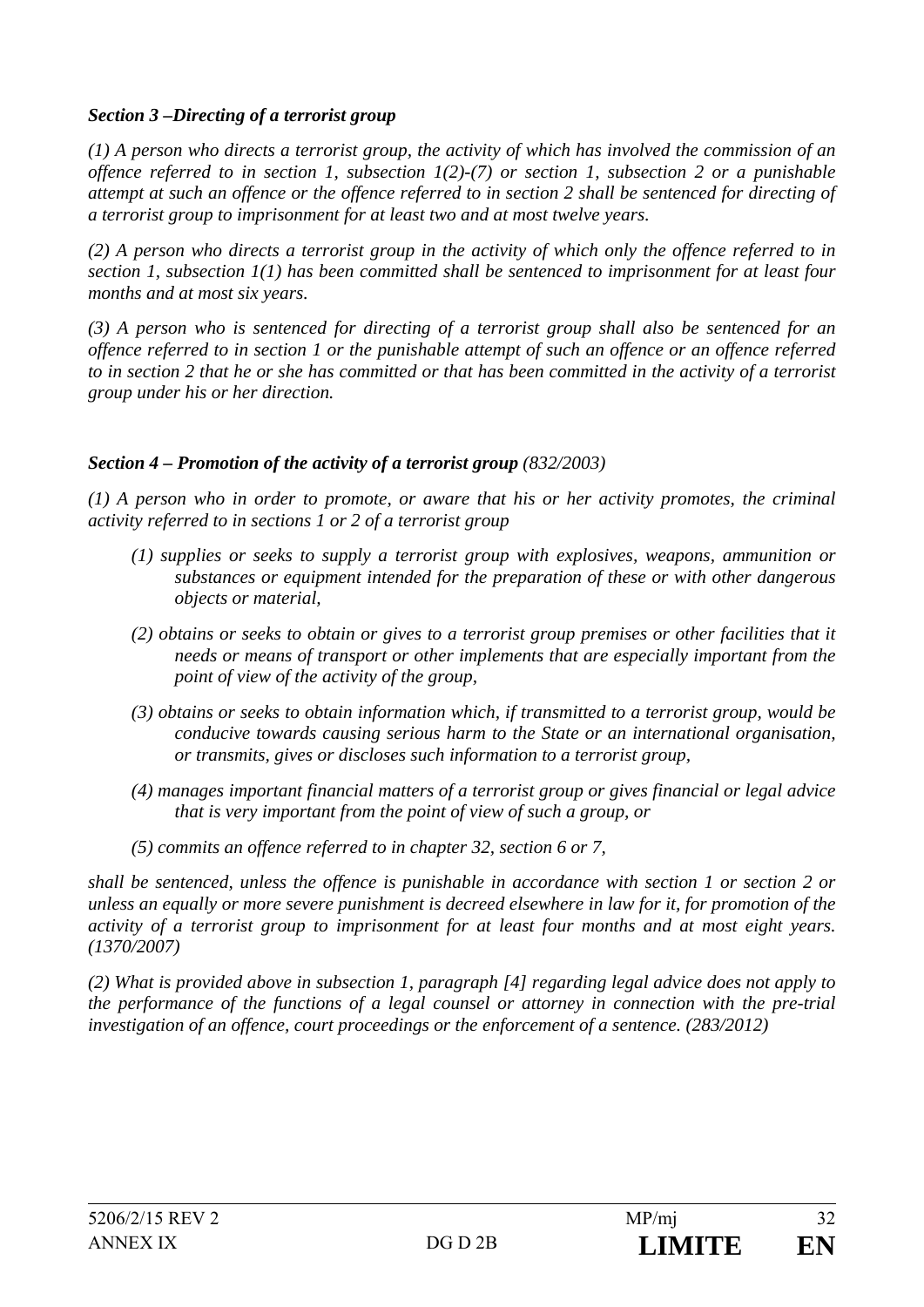# *Section 4(a) – Provision of training for the commission of a terrorist offence (1370/2007)*

*A person who in order to promote, or aware that his or her activity promotes, the criminal activity referred to in section 1 or 2, arranges, attempts to arrange or provides training in the preparation or use of explosives, firearms or other arms or poisonous or other noxious substances or in another corresponding manner arranges, attempts to arrange or provides training, shall be sentenced, unless the offence is punishable in accordance with section 1 or section 2 or unless an equally or more severe punishment is decreed elsewhere in law for it, for provision of training for the commission of a terrorist offence to imprisonment for at least four months and at most eight years.* 

# *Section 4(b) – Receiving of training for the commission of a terrorist offence*

*A person who, in order to commit an offence referred to in section 1, subsection 1(2)-(7) or subsection 2, lets himself or herself be instructed in a way referred to in section 4 a § in the making or use of explosives, firearms or other weapons or noxious or hazardous substances, or in other with these comparable specific methods or techniques, shall be sentenced, unless the offence is punishable in accordance with section 1 or section 2, for receiving of training for the commission of a terrorist offence to a fine or to imprisonment for at most three years. (In force 1.1.2015)* 

# *Section 4(b) – Recruitment for the commission of a terrorist offence (1370/2007)*

*A person who in order to promote, or aware that his or her activity promotes, the criminal activity referred to in section 1 or 2, establishes or organizes a terrorist group or recruits or attempts to recruit persons into a terrorist group or otherwise commit the terrorist offences referred to in said sections, shall be sentenced, unless the offence is punishable in accordance with section 1 or section 2 or unless an equally or more severe punishment is decreed elsewhere in law for it, for recruitment for the commission of a terrorist offence to imprisonment for at least four months and at most eight years.* 

# *Section 5 – The financing of terrorism*

*(1) A person who directly or indirectly provides or collects funds in order to finance, or aware that these shall finance* 

- *(1) the taking of a hostage or hijacking,*
- *(2) sabotage, aggravated sabotage or preparation of an offence of general endangerment that*  is to be deemed an offence referred to in the International Convention for the *Suppression of Terrorist Bombing (Treaty Series 60/2002),*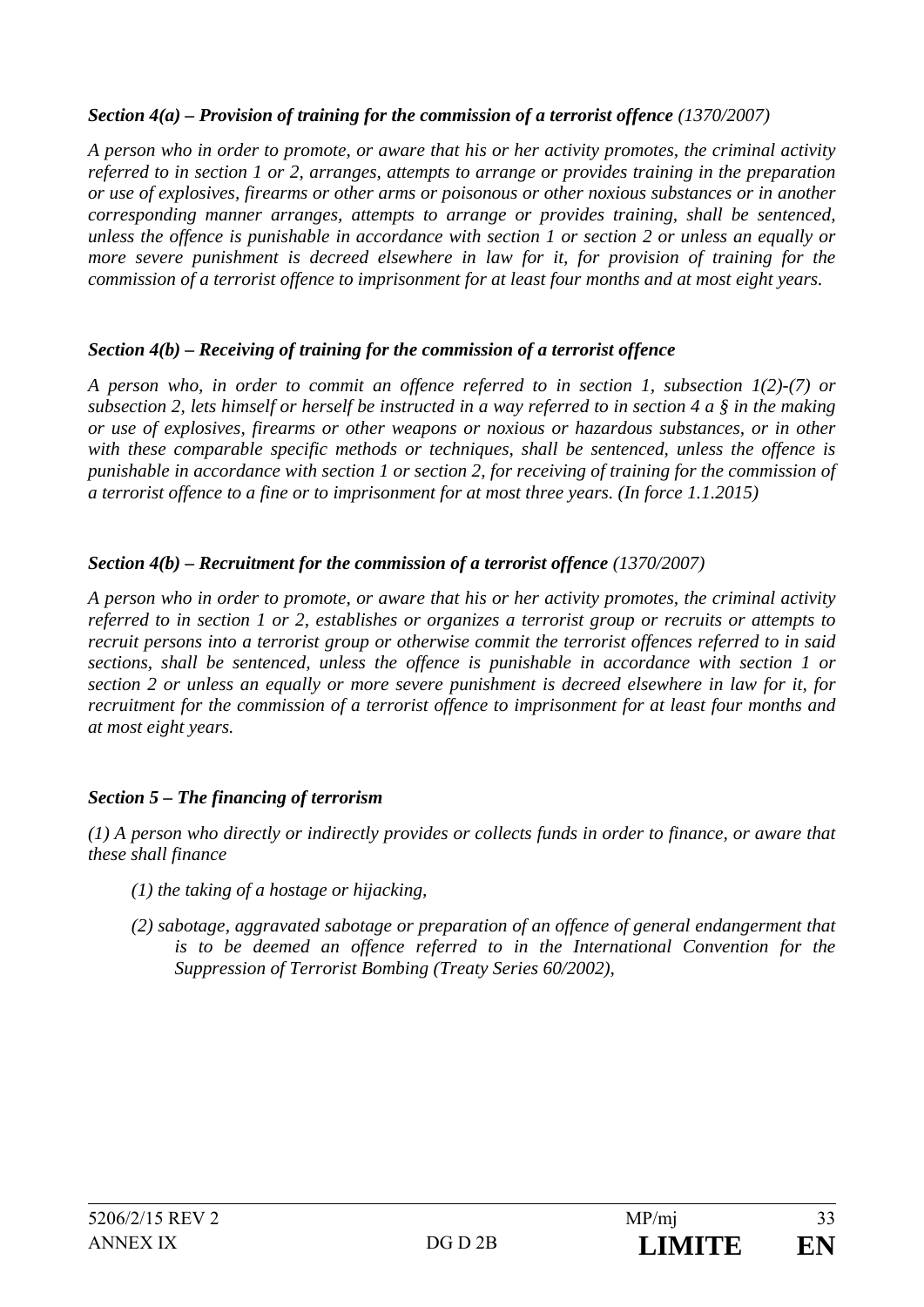- *(3) sabotage, traffic sabotage, aggravated sabotage or the preparation of an offence of general endangerment that is to be deemed an offence referred to in the Convention for the Suppression of Unlawful Acts against the Safety of Civil Aviation (Treaty Series 56/1973), the Protocol for the Suppression of Unlawful Acts of Violence at Airports Serving International Civil Aviation (Treaty Series 43/1998), the Convention for the Suppression of Unlawful Act Against the Safety of Maritime Navigation (Treaty Series 11/1999) or the Protocol for the Suppression of Unlawful Acts Against the Safety of Fixed Platforms Located on the Continental Shelf (Treaty Series 44/2000),*
- *(4) a nuclear explosives offence, endangerment of health, aggravated endangerment of health, a nuclear energy use offence or other criminalised offence directed at a nuclear material or committed through the use of nuclear material, that is to be deemed an offence referred to in the Convention on the Physical Protection of Nuclear Material (Treaty Series 72/1989), or*
- *(5) murder, homicide, killing, aggravated assault, deprivation of liberty, aggravated deprivation of liberty, aggravated trafficking in persons, taking of a hostage or aggravated disturbance of public peace or the threat of such an offence, when the act is directed against a person who is referred to in the Convention on the Prevention and Punishment of Crimes Against Internationally Protected Persons, including Diplomatic Agents (Treaty Series 63/1978), (1161/2005)*

*shall be sentenced for the financing of terrorism to imprisonment for at least four months and at most eight years.* 

*(2) Also a person who directly or indirectly provides or collects funds in order to finance or aware that they are used to finance the offences referred to in sections 1-4 or 4 a-4 c shall be sentenced for the financing of terrorism.* 

*(3) An attempt is punishable.* 

*(4) What is provided in the foregoing in this section does not apply if the offence is punishable as an offence referred to in subsection 1, paragraphs (1) through (5) or an attempt of such an offence or complicity in such an offence or, according to sections 1, 2 or 4 b or a more severe sentence is provided elsewhere in law for it.* 

# *Section 5 a – The Financing of terrorist group*

*A person who directly or indirectly provides or collects funds for a terrorist group referred to in section 6, paragraph 2 knowing of the groups' character as a terrorist group shall be sentenced for the financing of terrorist group to a fine or to imprisonment at most three years. (In force 1.1.2015)*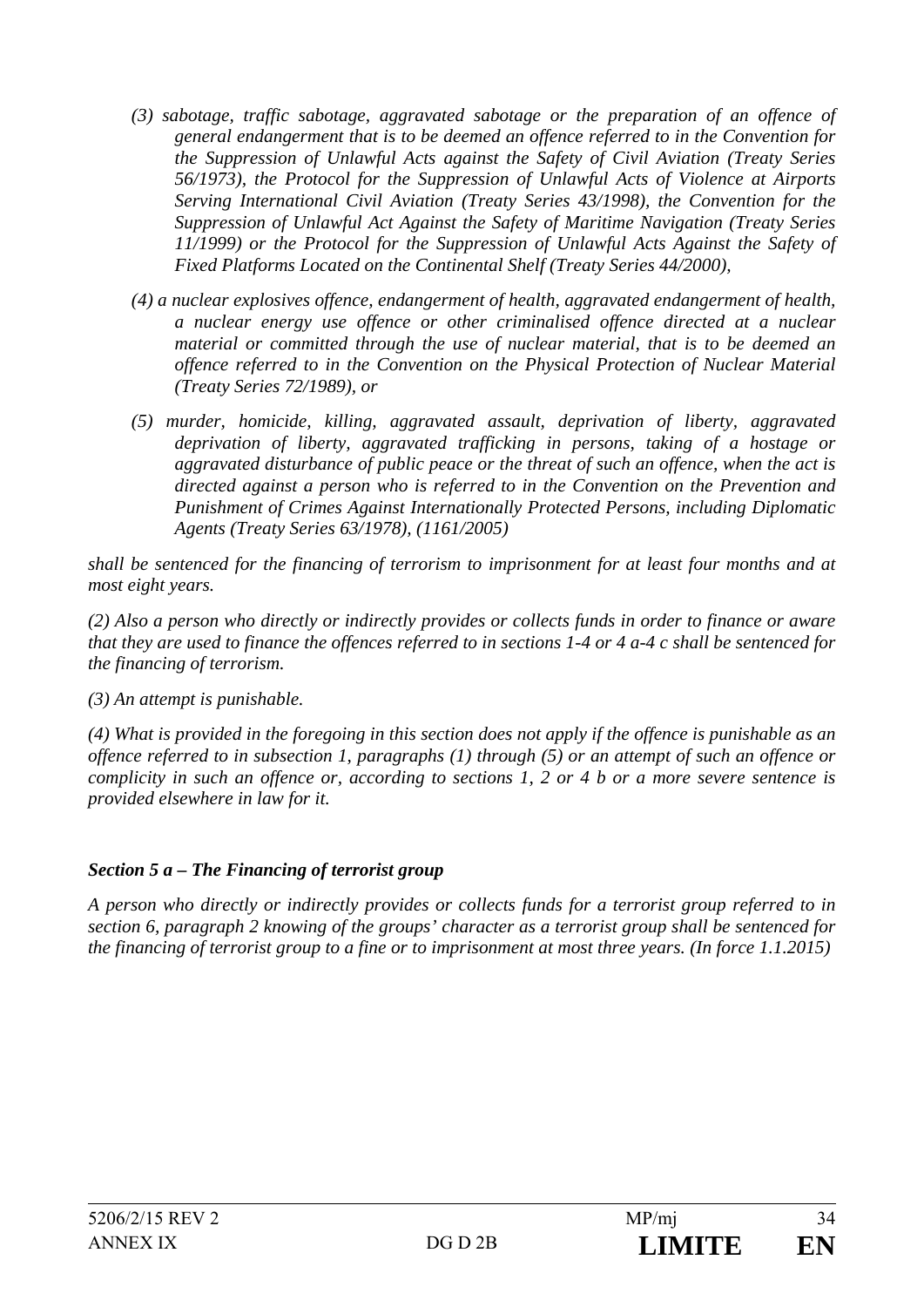### *Section 6 - Definitions*

*(1) An offender has a terrorist intent if it is his or her intent to:* 

- *(1) cause serious fear among the population,*
- *(2) unlawfully force the government of a state or another authority or an international organisation to perform, allow or abstain from performing any act,*
- *(3) unlawfully overturn or amend the constitution of a state or seriously destabilise the legal order of a state or cause particularly harm to the state economy or the fundamental social structures of the state, or*
- *(4) cause particularly extensive harm to the finances or other fundamental structures of an international organisation.*

*(2) A terrorist group refers to a structured group of a least three persons established over a period of time and acting in concert in order to commit offences referred to in section 1.* 

*(3) An international organisation refers to an intergovernmental organisation or to an organisation which, on the basis of its significance and internationally recognised position, is comparable to an intergovernmental organisation.* 

### *Section 7 – Right of prosecution*

*The Prosecutor-General decides on the bringing of charges for offences referred to in this chapter. In so doing the Prosecutor-General shall also designate the person who is to bring the charges.* 

#### *Section 8 – Corporate criminal liability*

*(1) The provisions on corporate criminal liability apply to the offences referred to in this chapter.* 

*(2) The provisions on corporate criminal liability apply also to robbery, aggravated robbery, extortion or aggravated extortion committed in order to commit an offence referred to in section 1 or section 2, subsection 1(3) of this chapter as well as to forgery or aggravated forgery committed in order to commit the offence referred to in section 1, subsection 1, paragraphs (2)-(7) or subsection 2, section 2, subsection 1(3), or section 4 or 5 of this Act.* 

 $\overline{\phantom{a}}$  , where  $\overline{\phantom{a}}$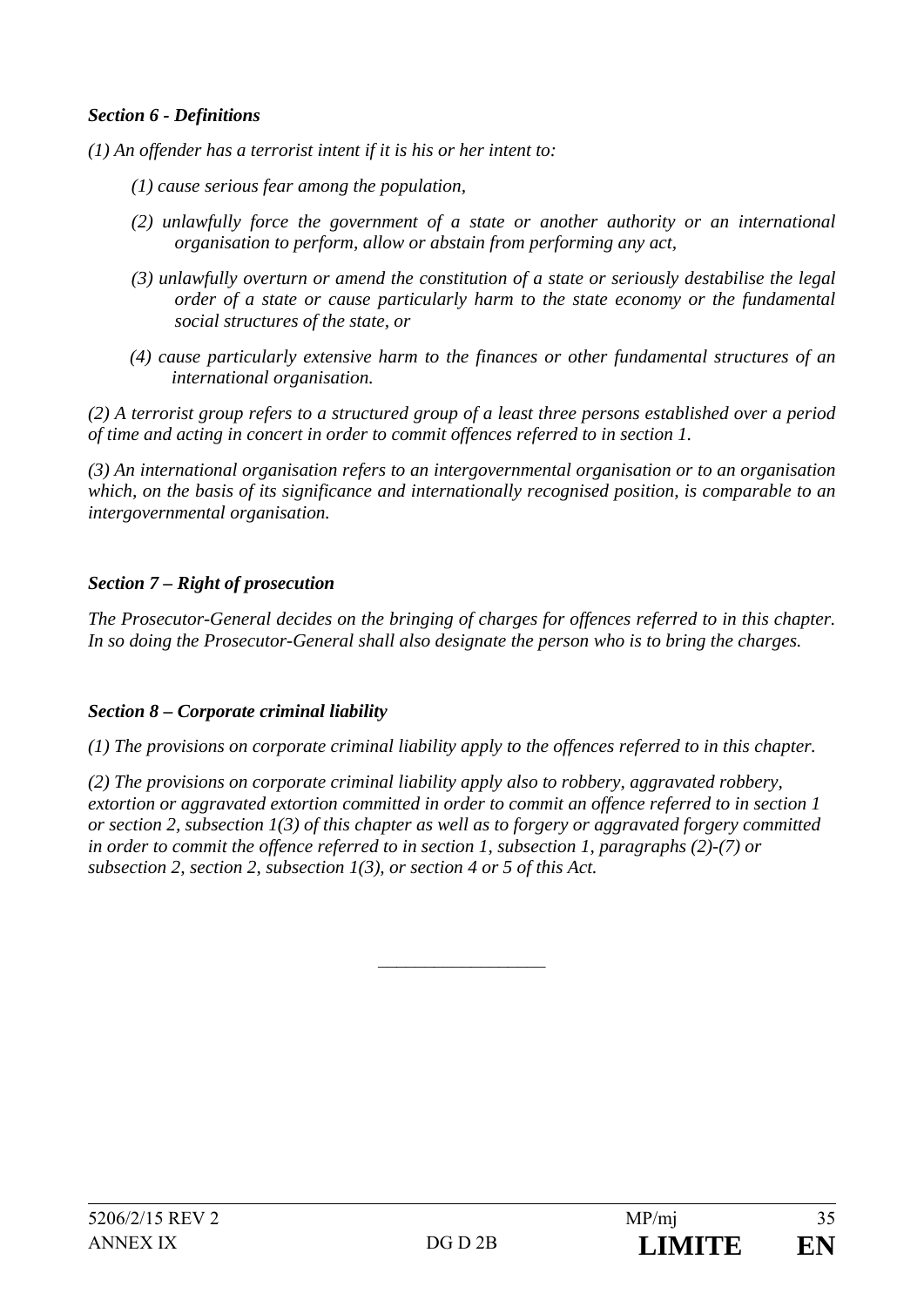# **ANNEX X**

### **FRANCE**

The French authorities wish to declare that French anti-terrorism legislation is fully compliant with the provisions of paragraph 6 of United Nations Security Council Resolution 2178 (2014).

# **1. Criminalisation of travel for the purposes of terrorism**

Point (a) of paragraph 6 provides that States must penalise "their nationals who travel or attempt to travel to a State other than their States of residence or nationality, and other individuals who travel or attempt to travel from their territories to a State other than their States of residence or nationality, for the purpose of the perpetration, planning, or preparation of, or participation in, terrorist acts, or the providing or receiving of terrorist training".

Point (c) of paragraph 6 requires States to penalise "the wilful organization, or other facilitation, including acts of recruitment, by their nationals or in their territories, of the travel of individuals who travel to a State other than their States of residence or nationality for the purpose of the perpetration, planning, or preparation of, or participation in, terrorist acts or the providing or receiving of terrorist training".

Those two types of behaviour are prosecuted and penalised in France on the charge of criminal association.

The scope *ratione loci* of French law is particularly broad with regard to terrorism, Article 113-13 of the penal code providing that "French criminal law applies to felonies and misdemeanours defined as acts of terrorism and penalised by Title II of Book IV committed abroad by a French national or by a person habitually resident on French territory".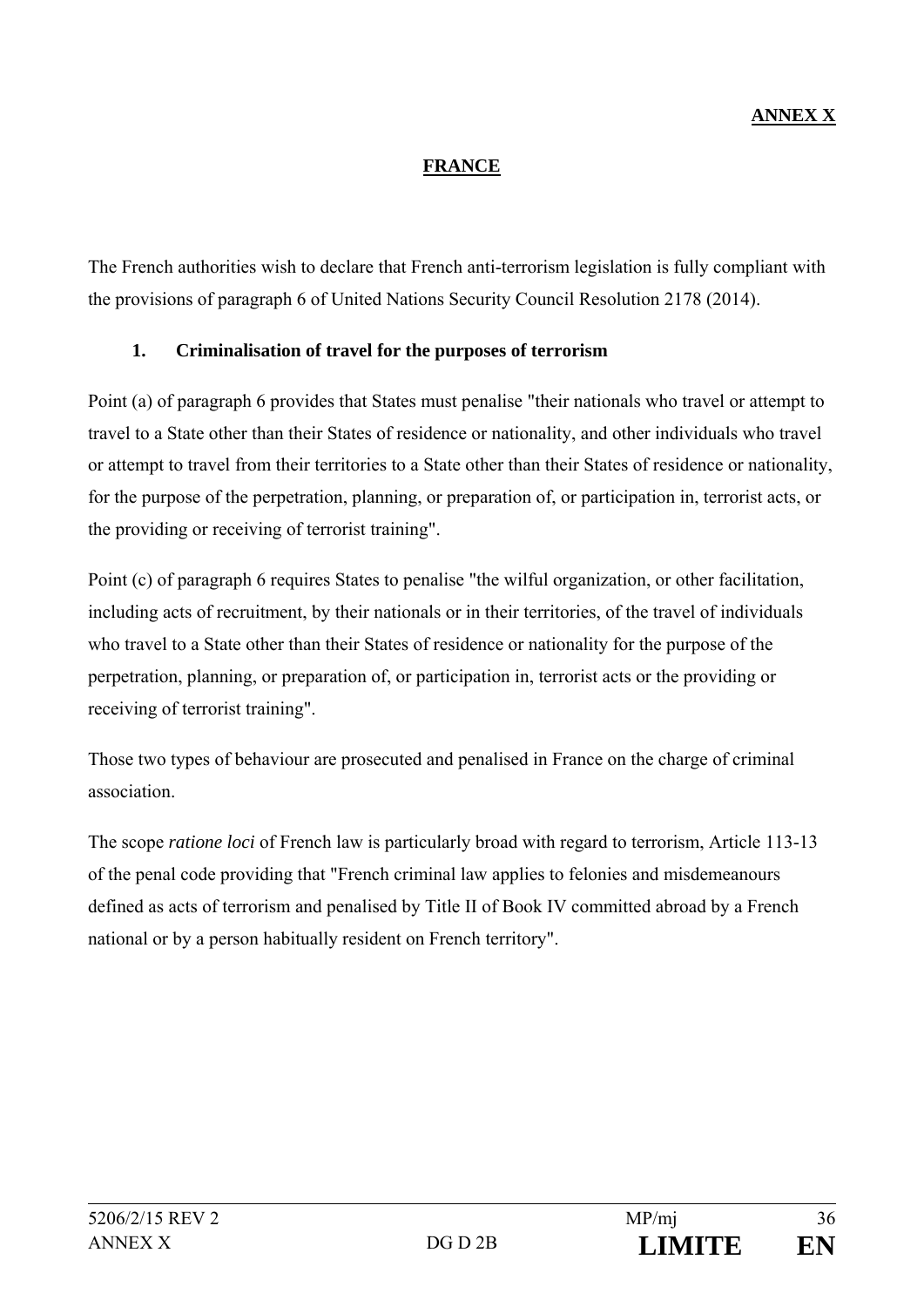In accordance with the provisions of Article 421-2-1 of the penal code, the existence of a criminal association formed with a view to the preparation of acts of terrorism requires:

- a group or association of persons having decided to act together,
- pursuing the aim of preparing acts of terrorism,

and having all expressed support for the group in full knowledge of the facts and with the desire to provide effective assistance in the pursuit of the undertaking.

Criminal association in connection with a terrorist undertaking makes it possible to penalise participation in a group formed with a view to the preparation of acts of terrorism, which necessarily covers the organisation or preparation of such acts, but also and more broadly any related conduct. This text covers all actions preparatory to a terrorist act, whatever form those preparatory actions take (recruitment, training, ideological indoctrination, etc.).

On the basis of this text, simply belonging to a terrorist organisation is a punishable offence, without it being necessary to prove the affiliate's position or role, or even the felonies or misdemeanours the association intends to commit, it being possible for these to remain unspecified. Participation in the litigious association is punishable where the affiliate was aware of the purpose of the group even in broad terms and supported it voluntarily.

Furthermore, leading such a terrorist group is punished by 20 years' imprisonment under Article 421-5 of the penal code.

The act of leaving the French territory through facilitation networks for jihadist fighters or organising such networks can be prosecuted and penalised under French law because criminal association in connection with a terrorist undertaking is an offence.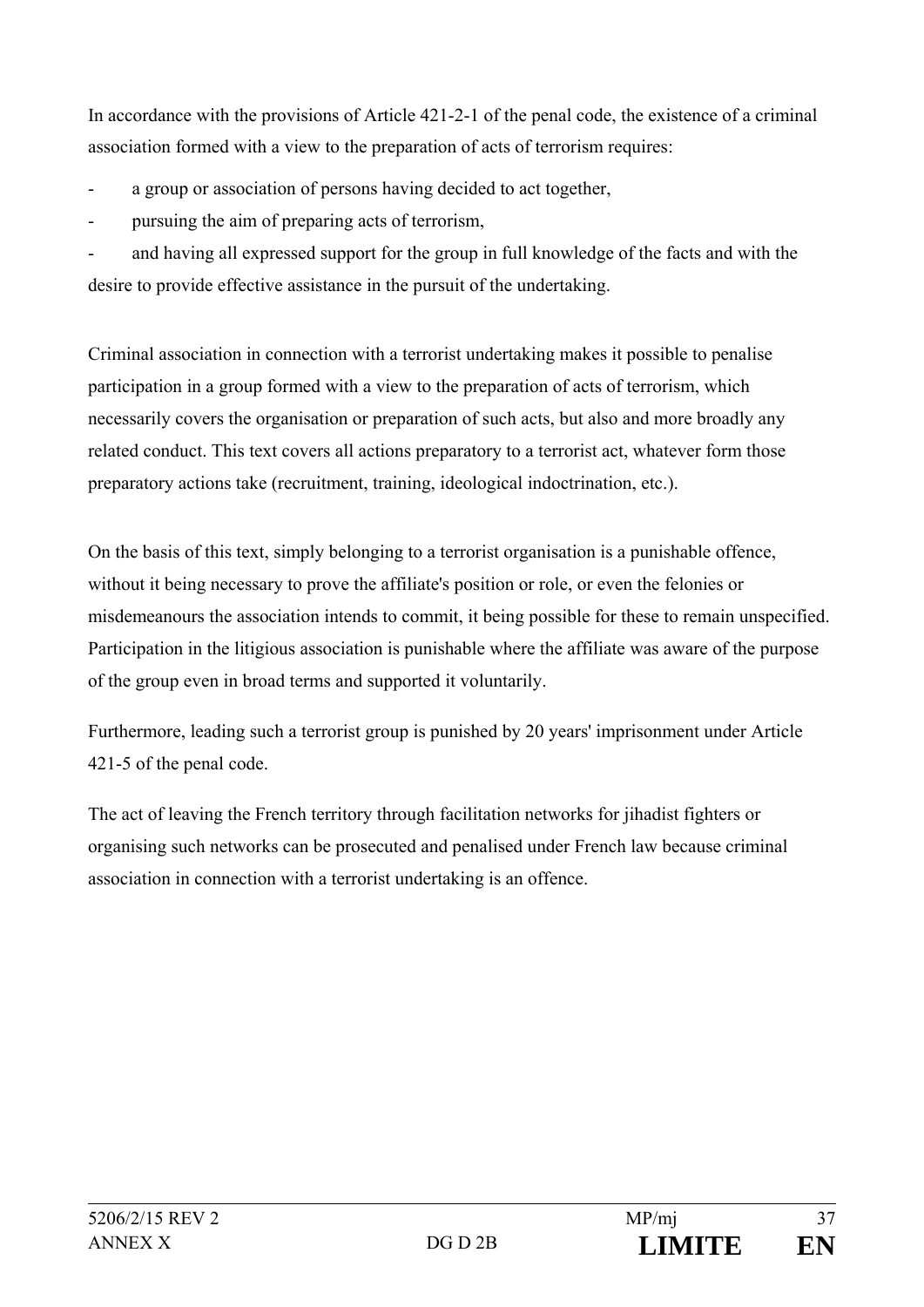Furthermore, Article 421-2-4 of the penal code, inserted by the law of 21 December 2012, makes it possible to prosecute the recruiting terrorist even when the individual targeted for recruitment has not responded to the solicitation (whereas terrorist criminal association requires there to be an understanding and therefore an agreement between at least two individuals): "Making another person offers or promises, offering that person gifts, presents or benefits of any kind, threatening or exercising pressure to make that person participate in a group or association provided for in Article 421-2-1 or to commit one of the acts of terrorism referred to in Articles 421-1 and 421-2 is punished, even where it was without effect, by 10 years' imprisonment and a fine of  $\epsilon$ 150,000."

Participation in a criminal association in connection with a terrorist undertaking is therefore punishable when the acts are committed abroad by a French national or a person habitually resident on French territory. In this regard it is worth clarifying that in the past proceedings were already instituted on this basis in relation to acts committed abroad, where one of the acts constituting criminal association occurred on French territory (departure from France, contact with French nationals, terrorist plot hatched abroad but targeting France, etc.).

Finally, the offence of individual terrorist undertaking, introduced in a new article of the penal code, Article 421-2-6, by the law of 13 November 2014 strengthening anti-terrorism provisions, makes it possible to prosecute an individual who has spent time abroad in theatres of operations of terrorist groups and is preparing an act of terrorism in an isolated manner, where the person demonstrates an individual terrorist intention by possessing, seeking, procuring or producing articles or substances liable to create a danger to other persons.

Furthermore, the new offence of individual terrorist undertaking (Article 421-2-6 of the penal code), created by Act No 2014-1353 of 13 November 2014 strengthening anti-terrorism provisions, will make it possible to prosecute individuals who have spent time abroad in theatres of operations of terrorist groups and prepare an act of terrorism on their return.

In addition to penal sanctions, the law of 13 November 2014 provided French legislation with administrative police measures to prevent individuals with terrorist intent from travelling.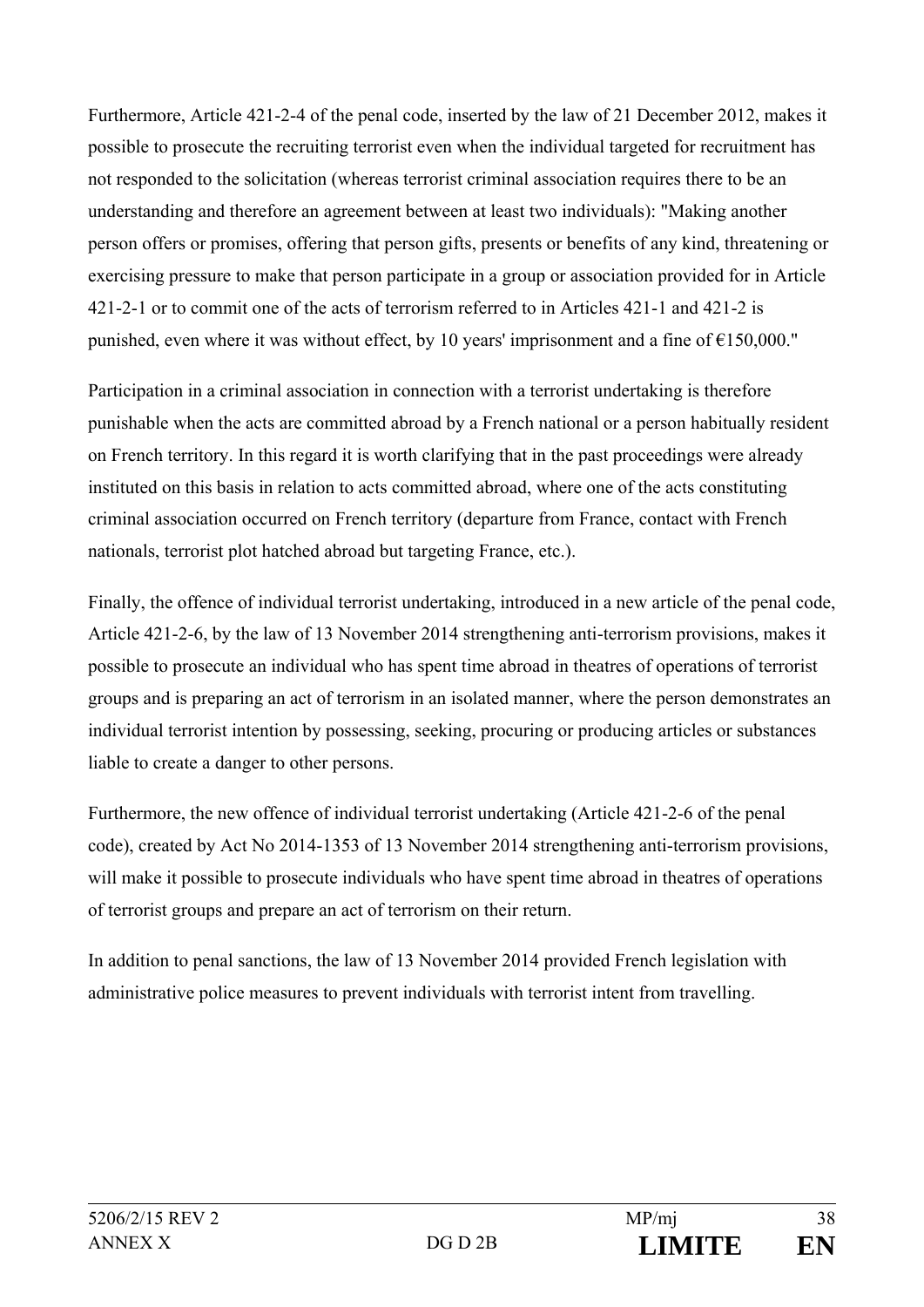# **2. Criminalisation of the financing or organisation of travel for the purposes of terrorism**

Point (b) of paragraph 6 requires States to penalise "the wilful provision or collection, by any means, directly or indirectly, of funds by their nationals or in their territories with the intention that the funds should be used, or in the knowledge that they are to be used, in order to finance the travel of individuals who travel to a State other than their States of residence or nationality for the purpose of the perpetration, planning, or preparation of, or participation in, terrorist acts or the providing or receiving of terrorist training".

Such acts constitute the misdemeanour of financing a terrorist undertaking, which is penalised by Article 421-2-2 of the penal code. The penalty is 10 years' imprisonment.

That article therefore provides that "to finance a terrorist organisation by providing, collecting or managing funds, securities or property of any kind, or by giving advice for this purpose, intending that such funds, security or property be used, or knowing that they are intended to be used, in whole or in part, for the commission of any of the acts of terrorism listed in the present chapter, irrespective of whether such an act takes place" constitutes an act of terrorism.

This provision of criminal law makes it possible to prosecute directly persons who support terrorist activities by providing funds and persons, in particular financial advisers and intermediaries, who, in full knowledge of the facts, participate in the collection, management, concealment and transfer of funds.

It aims to combat the financing of terrorist activity in its entirety, and does not require that the individual offence for which the funds are intended be proven, but only that said funds are to be invested in the terrorist economy to help finance terrorist activity, at any stage in the criminal process.

 $\frac{1}{2}$  ,  $\frac{1}{2}$  ,  $\frac{1}{2}$  ,  $\frac{1}{2}$  ,  $\frac{1}{2}$  ,  $\frac{1}{2}$  ,  $\frac{1}{2}$  ,  $\frac{1}{2}$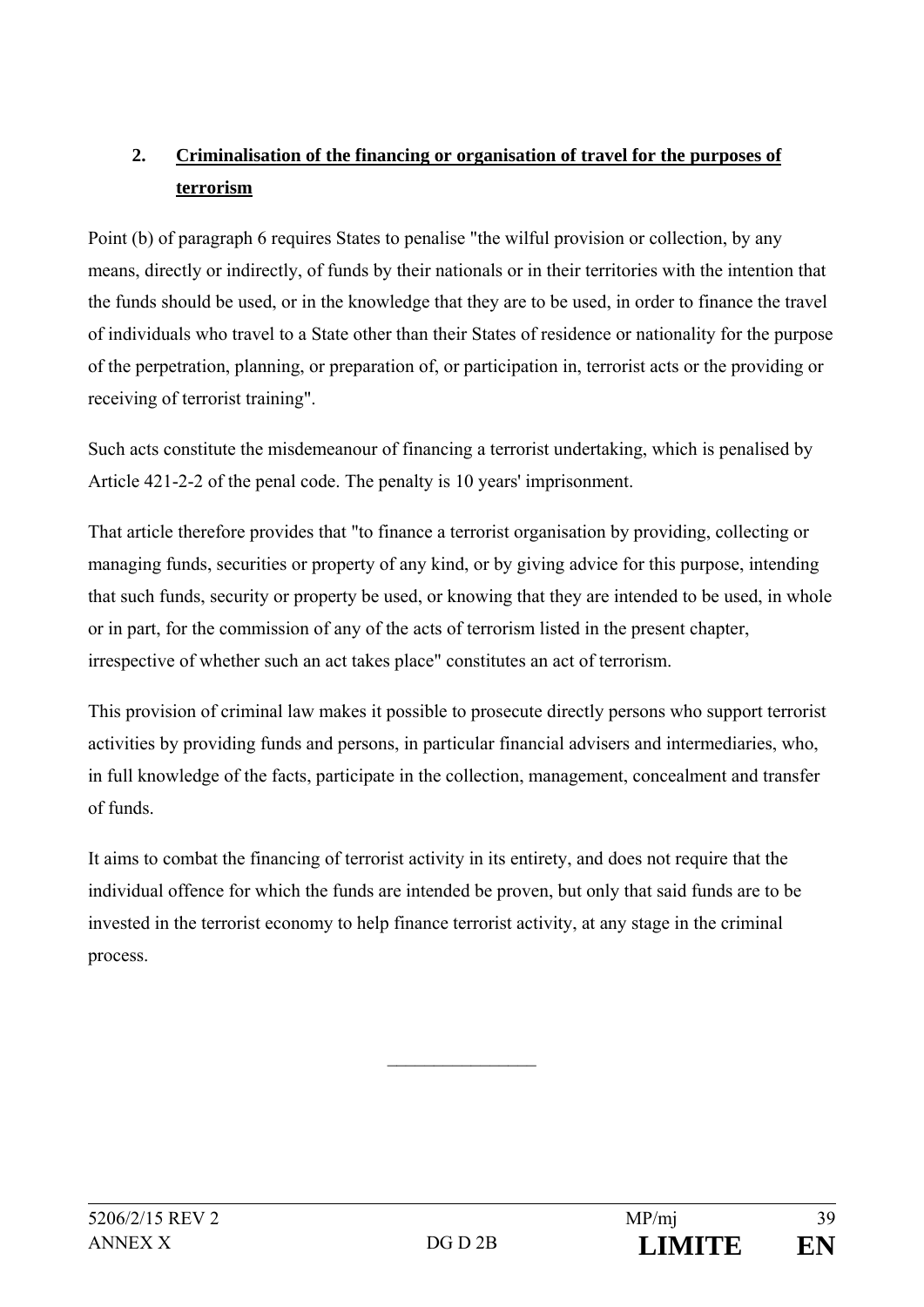#### **CROATIA**

The Republic of Croatia is a party to all relevant UN conventions and other international instruments dealing with the fight against terrorism, and accordingly has amended its criminal framework.

Furthermore, Croatia has implemented the Framework Decision 2002/475/JHA of 13 June on combating terrorism and subsequent Framework Decision 2008/919/JHA through the relevant provisions of Criminal Code (Official Gazette no. 125/11 and 144/12; hereinafter: CC/11) which provide criminal offences of terrorism, financing of terrorism, public provocation to commit a terrorist offence, recruitment for terrorism, training for terrorism, terrorist association and preparation of criminal offenses against the values protected by international law. In addition, effective, proportionate and dissuasive criminal penalties have been introduced for the mentioned criminal offences.

Therefore the existing legislative framework of the Republic of Croatia is sufficient for the prevention and suppression of terrorism and terrorism related offences in line with the Framework Decision 2002/475/JHA and the Framework Decision 2008/919/JHA.

Having in mind the legislative activities undertaken for the full implementation of all relevant antiterrorism international instruments, Croatian criminal legislation is sufficient for effective respond to the various forms of potential terrorist threats and activities. In this context, certain activities of foreign fighters or those who recruit foreign fighters for terrorism could be brought under criminal offenses proscribed by CC/11, such as criminal offences of public provocation to commit a terrorist offence, recruitment for terrorism and training for terrorism.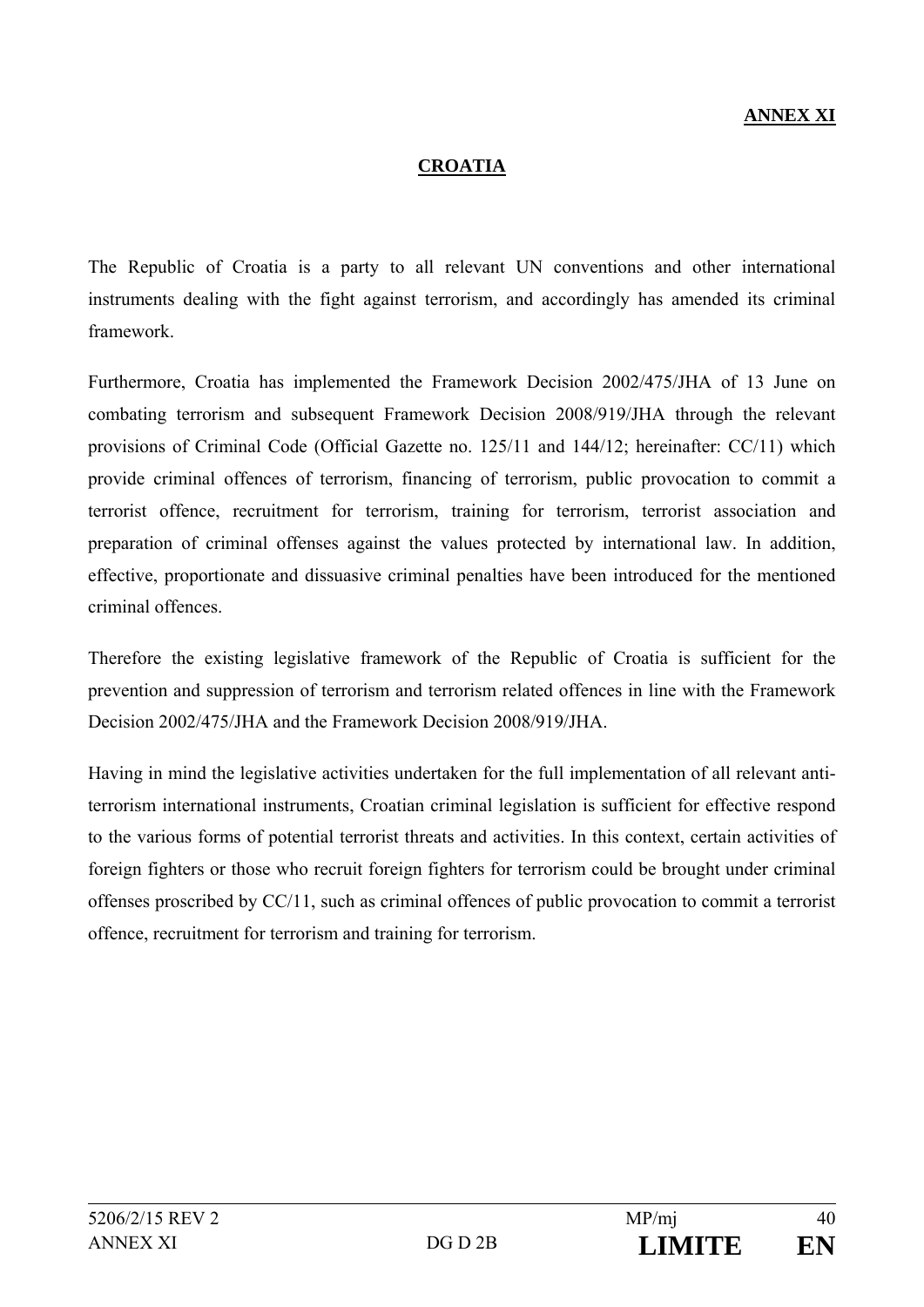However, the requirements of Security Council Resolution UN 2178/14 (UN SCR 2178) regarding the criminalization of certain activities (travel for the purposes of terrorism, financing of such travel, organization or facilitating such travel) go beyond the scope of the Framework Decision 2002/475/JHA and the Framework Decision 2008/919/JHA, and consequently beyond the scope of domestic law. In this regard, thorough analysis of national legislation is underway**.**

Therefore, we consider the Framework Decision 2002/475/JHA and the Framework Decision 2008/919/JHA are not fully adequate response to the phenomenon of *foreign fighters* to ensure effective joint EU legislative framework. Aspects that should be additionally consider are precisely the aspects which indicate UNSCR 2178.

**\_\_\_\_\_\_\_\_\_\_\_\_\_\_\_\_\_\_\_\_**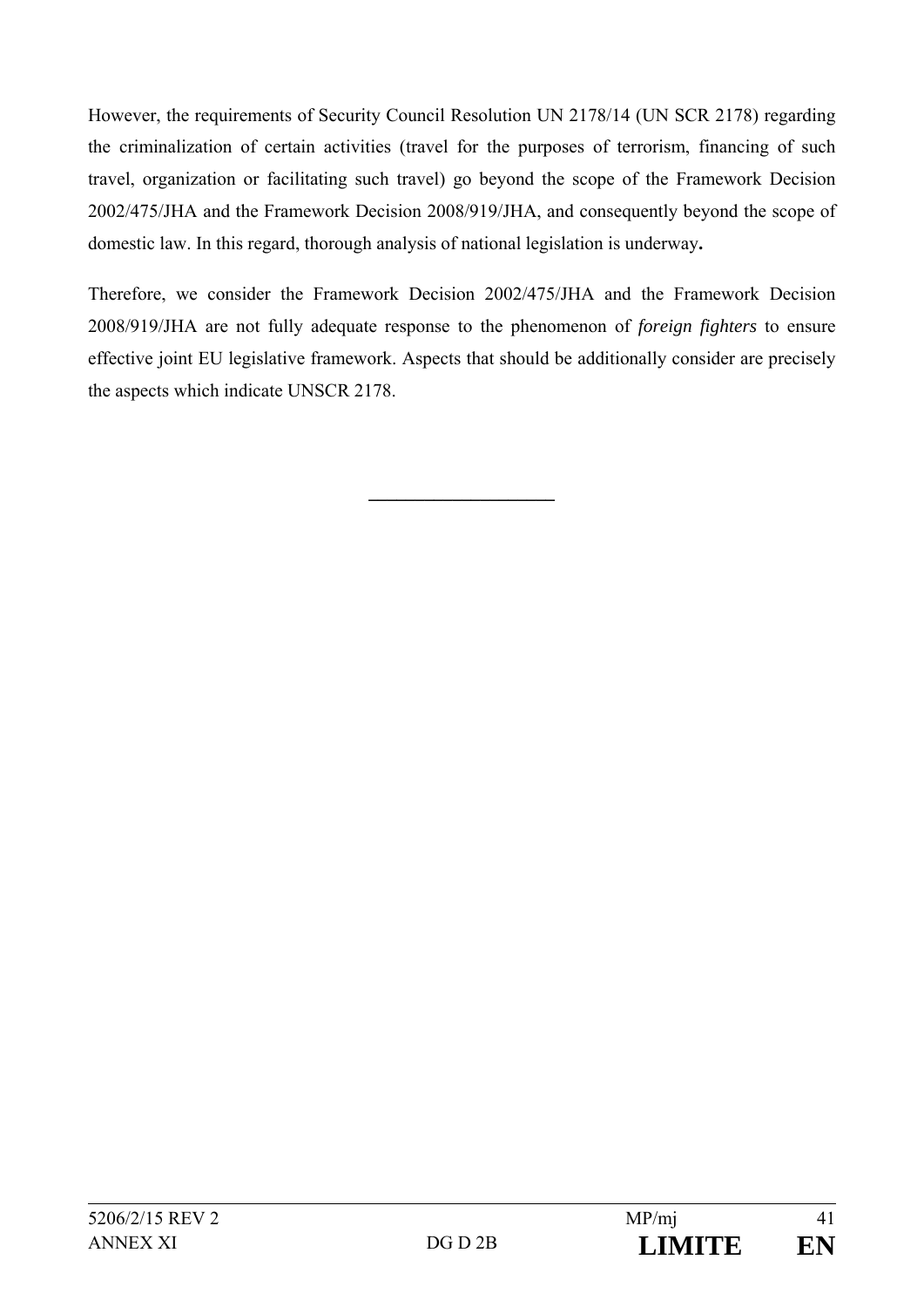## **HUNGARY**

Following the request after the last CATS meeting, we would hereby submit the response provided by the Ministry of Justice of Hungary.

The chart below shows the national measures (relevant sections of the Penal Code, Act C of 2012, hereinafter referred to as Btk.) implementing OP 6 of the UN Security Council Resolution 2178(2014) concerning the phenomenon of foreign fighters.

| Recalls its decision, in         |  |  |
|----------------------------------|--|--|
| resolution 1373 (2001),          |  |  |
| that all Member States           |  |  |
| shall ensure that any            |  |  |
| person who participates in       |  |  |
| the financing, planning,         |  |  |
| preparation or                   |  |  |
| perpetration of terrorist        |  |  |
| acts or in supporting            |  |  |
| terrorist acts is brought to     |  |  |
| justice, and <i>decides</i> that |  |  |
| all States shall ensure that     |  |  |
| their domestic laws and          |  |  |
| regulations establish            |  |  |
| serious criminal offenses        |  |  |
| sufficient to provide the        |  |  |
| ability to prosecute and to      |  |  |
| penalize in a manner duly        |  |  |
| reflecting the seriousness       |  |  |
| of the offense:                  |  |  |
|                                  |  |  |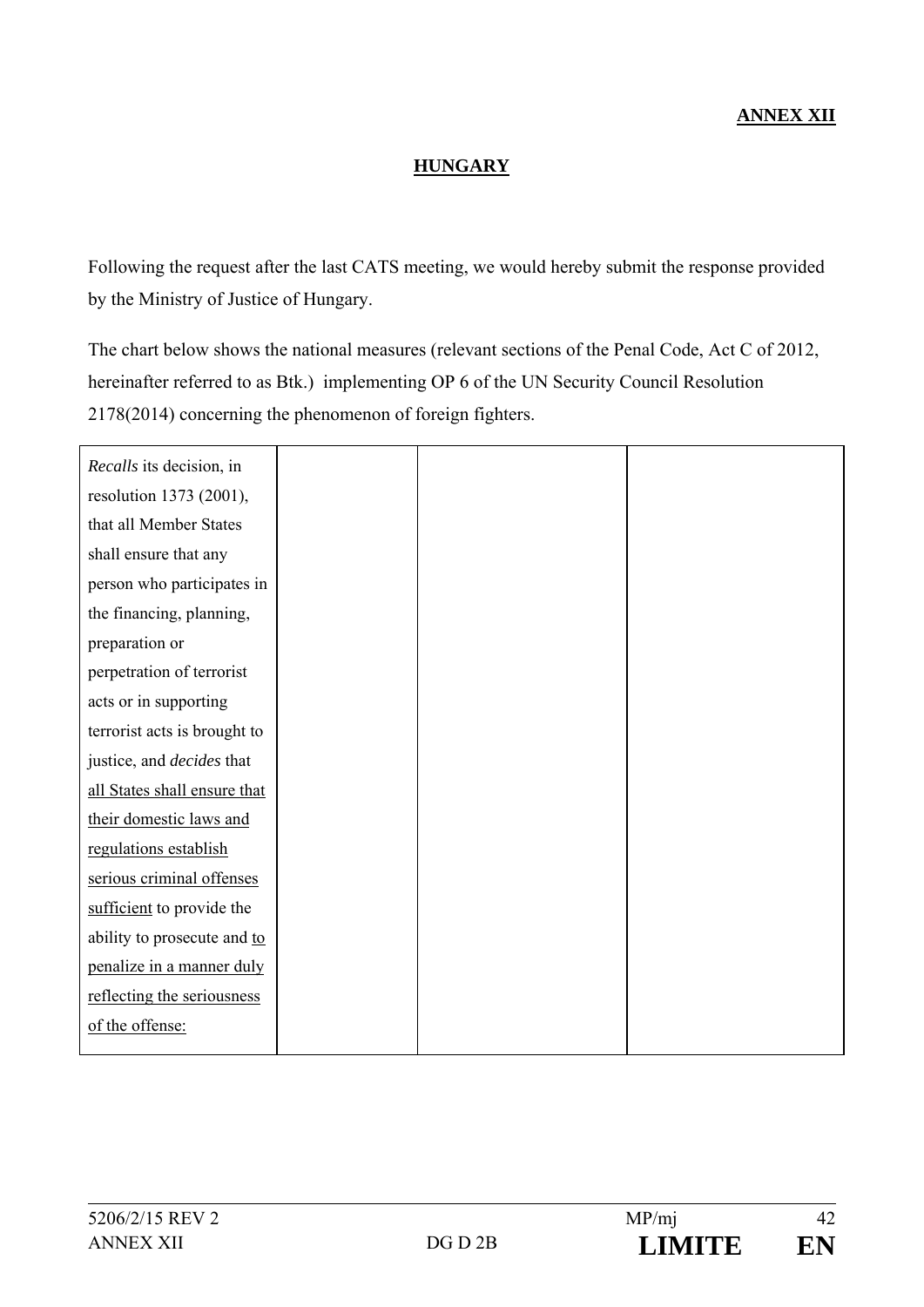| (a) their nationals who<br>travel or attempt to travel<br>to a State other than their<br>States of residence or<br>nationality, and other<br>individuals who travel or<br>attempt to travel from<br>their territories to a State<br>other than their States of<br>residence or nationality,                                                                                                              | Terrorcselekmény<br>előkészülete                               | Aki a 314. § (1) vagy (2)<br>bekezdésében<br>meghatározott bűntett<br>elkövetésére felhív,<br>ajánlkozik, vállalkozik, a<br>közös elkövetésben<br>megállapodik, vagy az<br>elkövetés elősegítése<br>céljából az ehhez szükséges<br>vagy ezt könnyítő | Any person who instigates,<br>suggests, offers to commit a<br>crime defined under Article<br>314 Paragraph $(1)$ or $(2)$ or<br>makes an agreement to joint<br>commission concerning a<br>crime defined under Article<br>314 Paragraph $(1)$ or $(2)$ or<br>any person who $-$ for the<br>purpose of helping the                                                               |
|----------------------------------------------------------------------------------------------------------------------------------------------------------------------------------------------------------------------------------------------------------------------------------------------------------------------------------------------------------------------------------------------------------|----------------------------------------------------------------|------------------------------------------------------------------------------------------------------------------------------------------------------------------------------------------------------------------------------------------------------|--------------------------------------------------------------------------------------------------------------------------------------------------------------------------------------------------------------------------------------------------------------------------------------------------------------------------------------------------------------------------------|
| for the purpose of the<br>perpetration, planning, or                                                                                                                                                                                                                                                                                                                                                     | Btk. 315. $\S(1)$<br>bekezdés                                  | feltételeket biztosítja,<br>bűntett miatt két évtől                                                                                                                                                                                                  | perpetration – ensures the<br>conditions that are necessary                                                                                                                                                                                                                                                                                                                    |
| preparation of, or<br>participation in, terrorist<br>acts, or the providing or<br>receiving of terrorist<br>training;                                                                                                                                                                                                                                                                                    |                                                                | nyolc évig terjedő<br>szabadságvesztéssel<br>büntetendő.                                                                                                                                                                                             | or facilitate the perpetration,<br>is guilty of felony punishable<br>by imprisonment between<br>two to eight years.                                                                                                                                                                                                                                                            |
| (b) the wilful provision or<br>collection, by any means,<br>directly or indirectly, of<br>funds by their nationals or<br>in their territories with the<br>intention that the funds<br>should be used, or in the<br>knowledge that they are<br>to be used, in order to<br>finance the travel of<br>individuals who travel to<br>a State other than their<br>States of residence or<br>nationality for the | Terrorizmus<br>finanszírozása<br>Btk. 318. $\S(1)$<br>bekezdés | Aki terrorcselekmény<br>feltételeinek biztosításához<br>anyagi eszközt szolgáltat<br>vagy gyűjt, vagy<br>terrorcselekmény<br>elkövetésére készülő<br>személyt vagy rá tekintettel                                                                    | Any person who provides or<br>collects financial resources<br>for ensuring the conditions<br>of terrorist acts, or supports a<br>person preparing to commit<br>$\text{terrorist } \text{acts} - \text{or another}$<br>person on behalf of such a<br>person – with financial<br>resources is guilty of a<br>felony punishable by<br>imprisonment between two<br>to eight years. |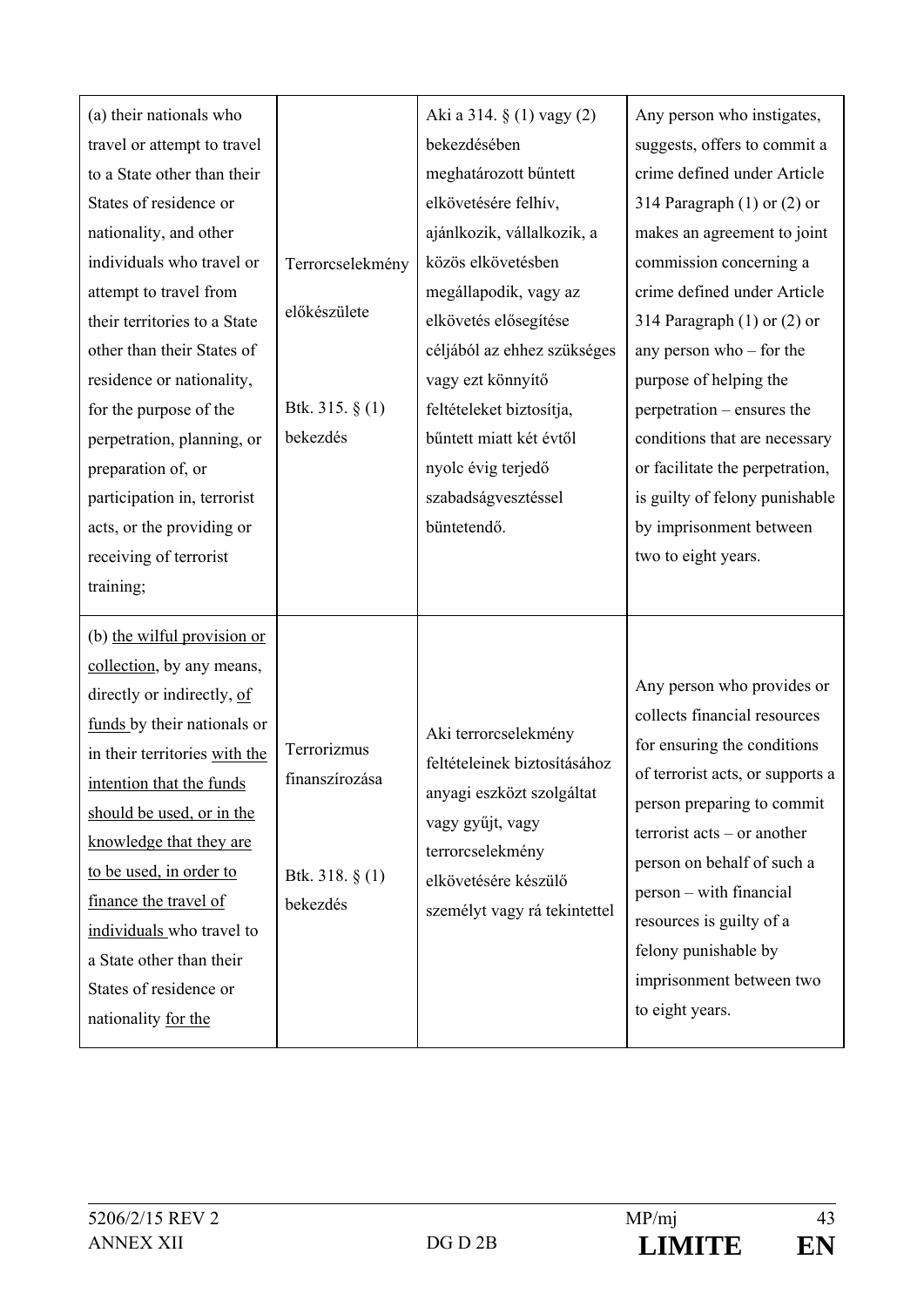| purpose of the<br>perpetration, planning, or<br>preparation of, or<br>participation in, terrorist<br>acts or the providing or<br>receiving of terrorist<br>training; and,<br>(c) the wilful<br>organization, or other                                                                                                                                                                                |                                                                    | mást anyagi eszközzel<br>támogat, bűntett miatt két<br>évtől nyolc évig terjedő<br>szabadságvesztéssel<br>büntetendő.                                                                                                                                                                                                                                                   | Any person who instigates,<br>suggests, offers to commit a                                                                                                                                                                                                                                                                                                                                                                               |
|------------------------------------------------------------------------------------------------------------------------------------------------------------------------------------------------------------------------------------------------------------------------------------------------------------------------------------------------------------------------------------------------------|--------------------------------------------------------------------|-------------------------------------------------------------------------------------------------------------------------------------------------------------------------------------------------------------------------------------------------------------------------------------------------------------------------------------------------------------------------|------------------------------------------------------------------------------------------------------------------------------------------------------------------------------------------------------------------------------------------------------------------------------------------------------------------------------------------------------------------------------------------------------------------------------------------|
| facilitation, including acts<br>of recruitment, by their<br>nationals or in their<br>territories, of the travel of<br>individuals who travel to<br>a State other than their<br>States of residence or<br>nationality for the<br>purpose of the<br>perpetration, planning, or<br>preparation of, or<br>participation in, terrorist<br>acts or the providing or<br>receiving of terrorist<br>training; | Terrorcselekmény<br>előkészülete<br>Btk. 315. $\S$ (1)<br>bekezdés | Aki a 314. § (1) vagy (2)<br>bekezdésében<br>meghatározott bűntett<br>elkövetésére felhív,<br>ajánlkozik, vállalkozik, a<br>közös elkövetésben<br>megállapodik, vagy az<br>elkövetés elősegítése<br>céljából az ehhez szükséges<br>vagy ezt könnyítő<br>feltételeket biztosítja,<br>bűntett miatt két évtől nyolc<br>évig terjedő<br>szabadságvesztéssel<br>büntetendő. | crime defined under Article<br>314 Paragraph $(1)$ or $(2)$ or<br>makes an agreement to joint<br>commission concerning a<br>crime defined under Article<br>314 Paragraph $(1)$ or $(2)$ or<br>any person who $-$ for the<br>purpose of helping the<br>perpetration – ensures the<br>conditions that are necessary<br>or facilitate the perpetration,<br>is guilty of felony punishable<br>by imprisonment between<br>two to eight years. |

 $\mathcal{L}_\text{max}$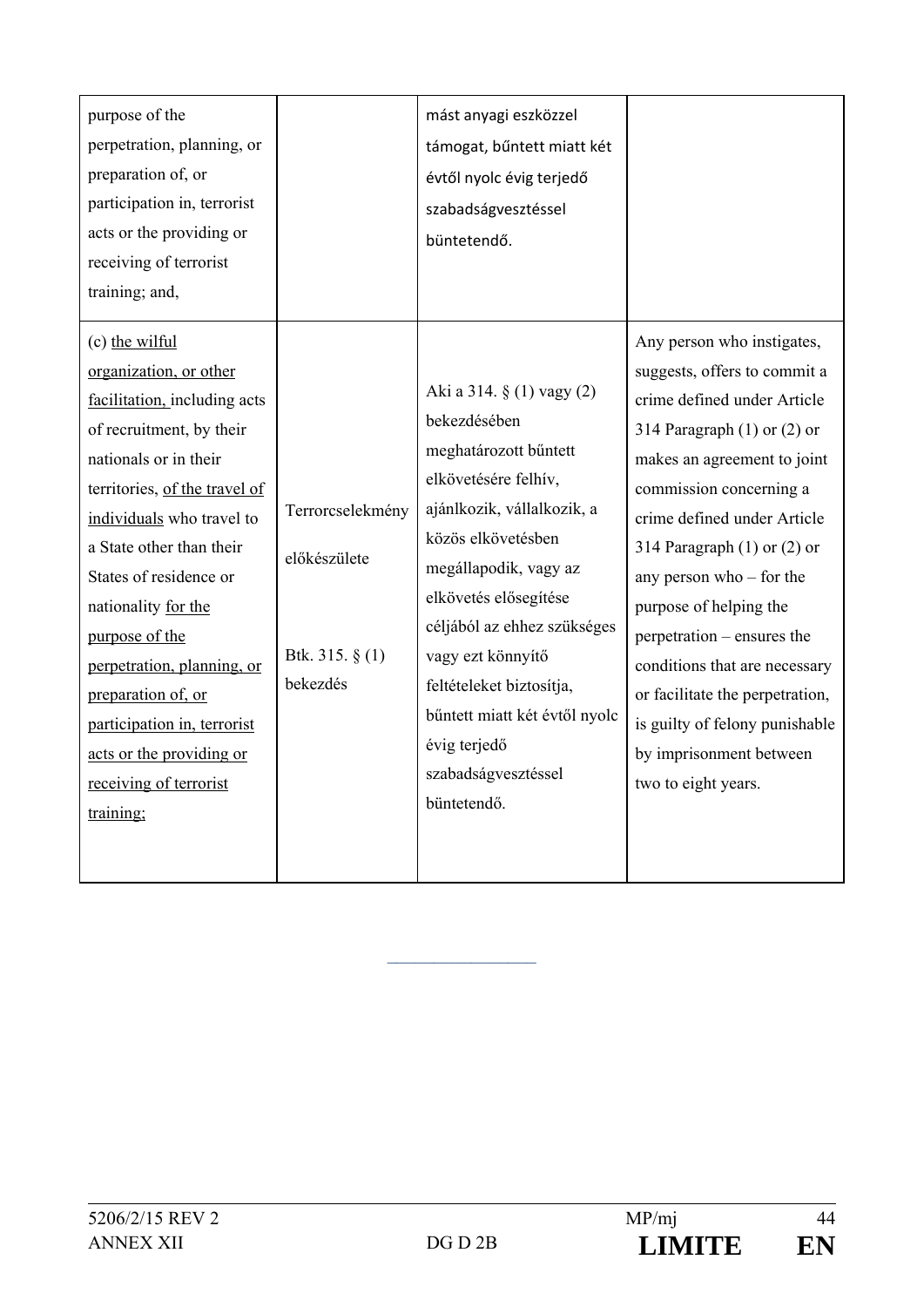#### **ANNEX XIII**

#### **IRELAND**

The Irish Parliament is currently in the process of enacting legislation to cover preparatory terrorist activities. The Criminal Justice (Terrorist Offences) (Amendment) Bill 2014 creates three new offences: public provocation to commit a terrorist offence; recruitment for terrorism; and training for terrorism. The Bill has been passed by the Upper House (the Seanad) and it is expected to go before the Lower House (the Dáil) shortly and be enacted early next year. The Bill, when enacted, will implement Council Framework Decision 2008/919/JHA, which amended Council Framework Decision 2002/475/JHA on combating terrorism, and facilitate ratification by Ireland of the Council of Europe Convention on the Prevention of Terrorism. It will also serve to put in place certain key measures identified in UN Security Council Resolution 2178(2014), particularly in relation to OP6.

The Bill provides that the offence of "public provocation to commit a terrorist offence" is committed when a person distributes or otherwise makes available by whatever means of communication, a message to the public, with the intention of encouraging, directly or indirectly, the commission of a terrorist activity. A person who is convicted of the offence is liable on summary conviction to a fine of up to  $65,000$  or imprisonment for up to 1 year, or both; and on conviction on indictment to a fine or imprisonment for up to 10 years, or both.

A person is guilty of the offence of "recruitment for terrorism" if they recruit or attempt to recruit another person to engage in terrorist activity or other offences contained in section 6 of the Offences Against the State Act 1998, section 21 or 21A of the Offences Against the State Act 1939, or section 3 of the Criminal Law Act 1976. A person convicted of this offence is liable on conviction on indictment to a fine or imprisonment for up to 10 years, or both. OP6(c) of the UN Security Council Resolution specifically refers to "acts of recruitment" for the purpose of terrorism.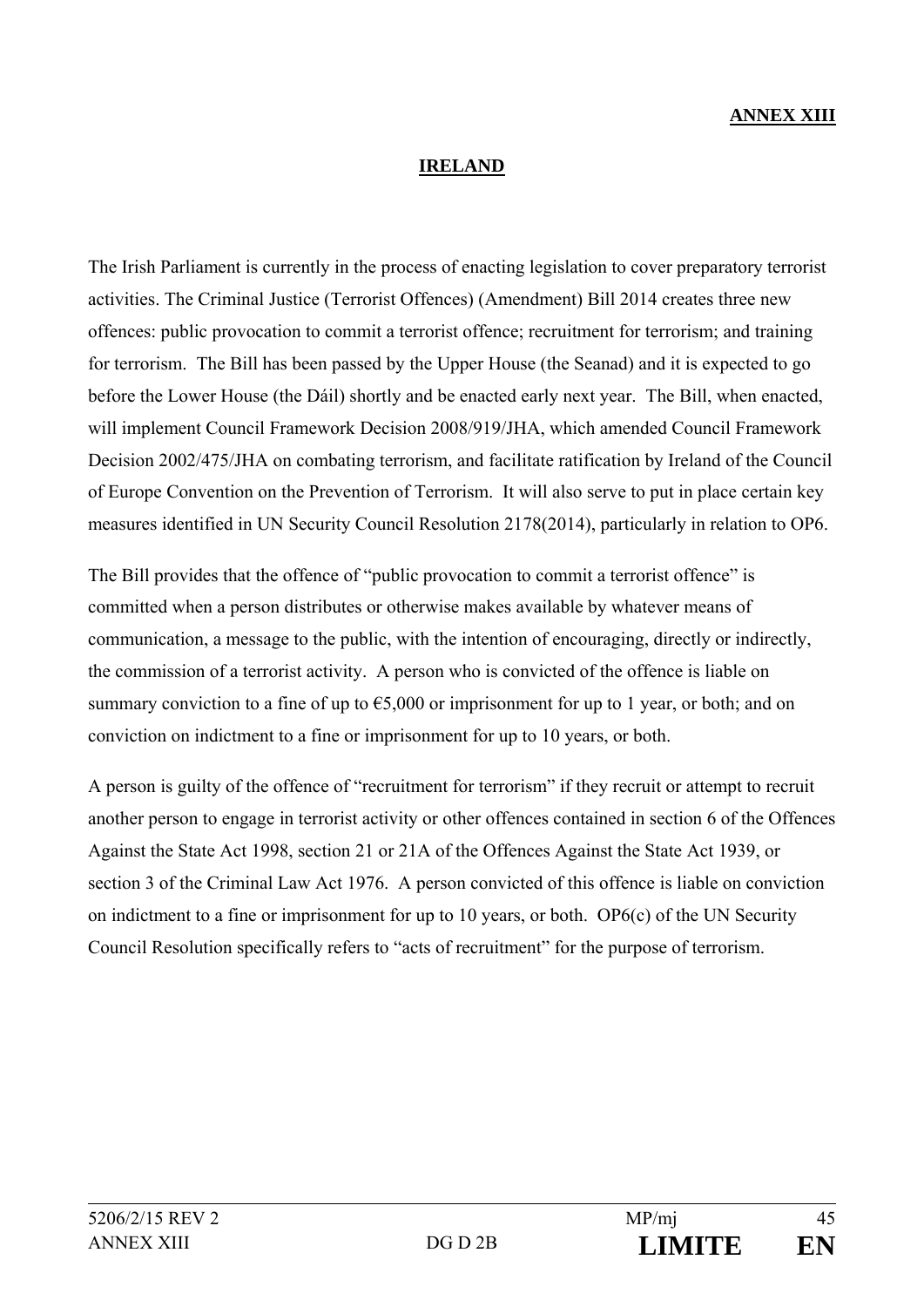The offence of "training for terrorism" is committed where a person provides instruction or training in the skills of making or using firearms or explosives, nuclear material, biological, chemical or prohibited weapons or other such weapons or noxious or hazardous substances, as the Minister for Justice and Equality may prescribe, knowing that the skills provided are intended to be used for the purpose of terrorist activity. The offence also covers training in techniques or methods for use in terrorist activity. A person convicted of this offence is liable on conviction on indictment to a fine or imprisonment for up to 10 years, or both. OP6(a), (b) and (c) of the UN Security Council Resolution all make reference to terrorist training.

The Bill provides that it is an offence to carry out any of these three preparatory terrorist activities, whether within or outside the State. It is also an offence to provide, collect or receive funding for terrorism, including for incitement, recruitment or training. OP6(b) of the UN Security Council Resolution specifically deals with financing for terrorism, including preparatory activities such as training.

The Bill builds on and enhances existing counter-terrorism legislation in Ireland, such as the Criminal Justice (Terrorist Offences) Act 2005, which this Bill amends. That Act lists, in Schedule 2, a number of terrorist and terrorist-linked activities in which it is an offence to engage. The current Bill includes public provocation, recruitment and training for terrorism in the definition of "terrorist-linked activity". Under the 2005 Act it is an offence to engage in terrorist activity or terrorist-linked activity or to engage in the financing of it.

Finally, Ireland notes that the Resolution calls on States to prosecute those who travel to engage in foreign fighting. It is already an offence under Irish legislation to engage in acts of terrorism, and preparatory terrorist activities will shortly be covered also, as indicated earlier. Specifically in relation to foreign fighters, Ireland will consider what implications there may be in terms of legislation, notwithstanding that there are considerable constitutional difficulties surrounding the issue of travel bans or confiscation of passports. In addition, and as been highlighted in other arenas, the processes of identification of individuals and evidence gathering where such prosecutions are concerned are not simple and this is a challenge facing many Member States. This is clearly reflected in the low number of successful prosecutions to date.

 $\frac{1}{2}$  ,  $\frac{1}{2}$  ,  $\frac{1}{2}$  ,  $\frac{1}{2}$  ,  $\frac{1}{2}$  ,  $\frac{1}{2}$  ,  $\frac{1}{2}$  ,  $\frac{1}{2}$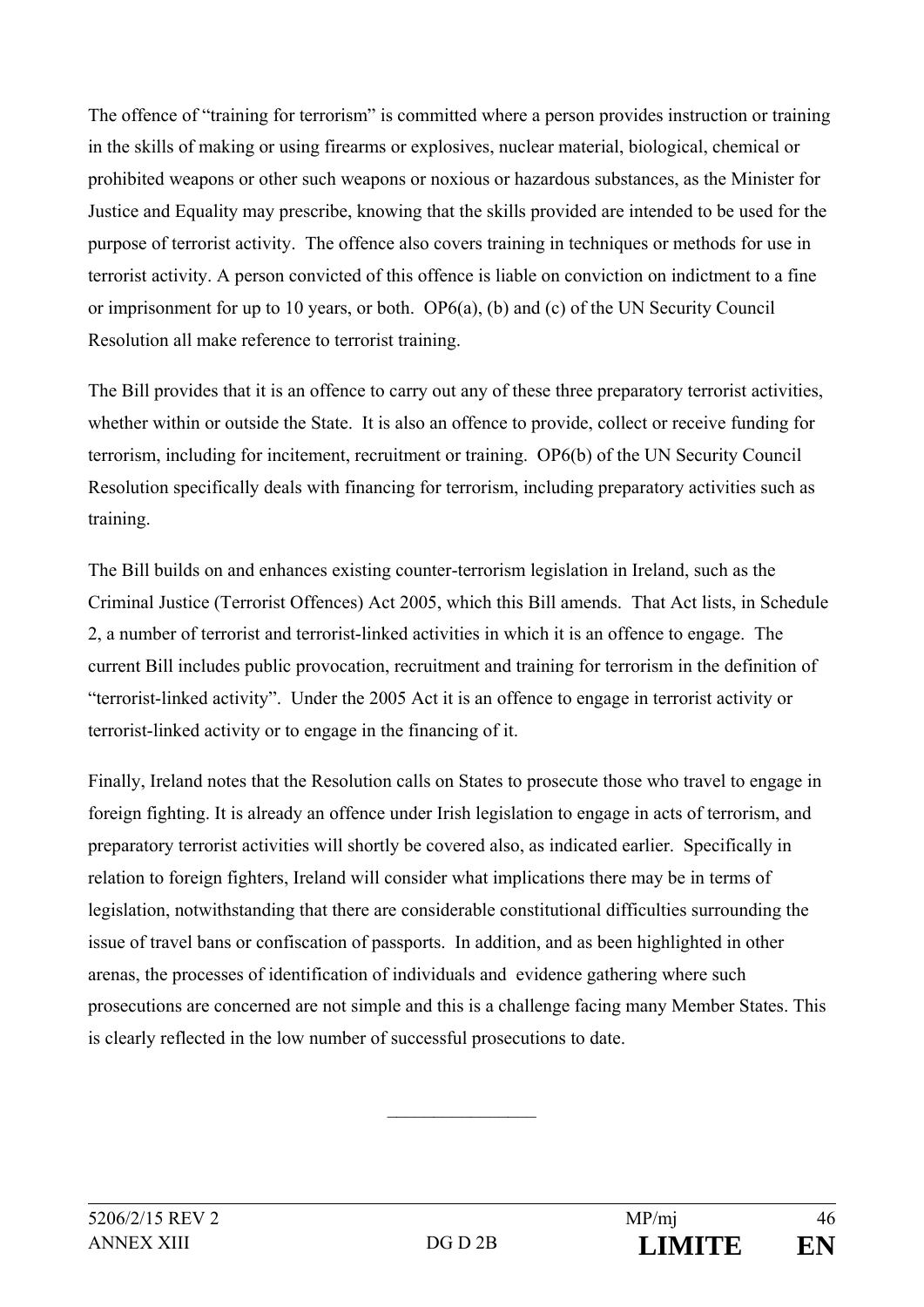## **ANNEX XIV**

### **LATVIA**

Latvia has implemented several requirements that are included in the operative paragraph 6 of the UN Security Council Resolution 2178(2014).

The liability for organising and supporting (aiding) terrorist acts is stated in Article 88 of the Criminal Law and the Article 20 of the Criminal Law states the liability for participation in the abovementioned crimes. Namely the paragraph 1 of Article 20 of the Criminal Law states that an act or failure to act committed knowingly, by which a person (joint participant) has jointly with another person (perpetrator), participated in the commission of an intentional criminal offence, but he himself or she herself has not been the direct perpetrator of it, shall be considered to be joint participation. Organisers, instigators and abettors are joint participants in a criminal offence. Paragraph 2 of Article 20 of the Criminal Law states, that a person who has organised or directed the commission of a criminal offence shall be considered to be an organiser. Paragraph 4 states that a person who knowingly has promoted the commission of a criminal offence, providing advice, direction, or means, or removing impediments for the commission of such, as well as a person who has previously promised to conceal the perpetrator or joint participant, the instrumentalities or means for committing the criminal offence, trail of the criminal offence or the objects acquired by criminal means or has previously promised to acquire or to sell these objects shall be considered to be an abettor. But paragraph 5 states that a joint participant shall be held liable in accordance with the same Section of this Law which provides for the liability of the perpetrator.

The Article  $88<sup>3</sup>$  of the criminal law states the liability for recruitment and training of persons for the commitment of terrorist acts.

Also Latvia is planning to establish an expert working group that would evaluate the requirements of the Resolution and look into possibility of making amendments to Criminal Law to implement the Resolution.

 $\mathcal{L}_\text{max}$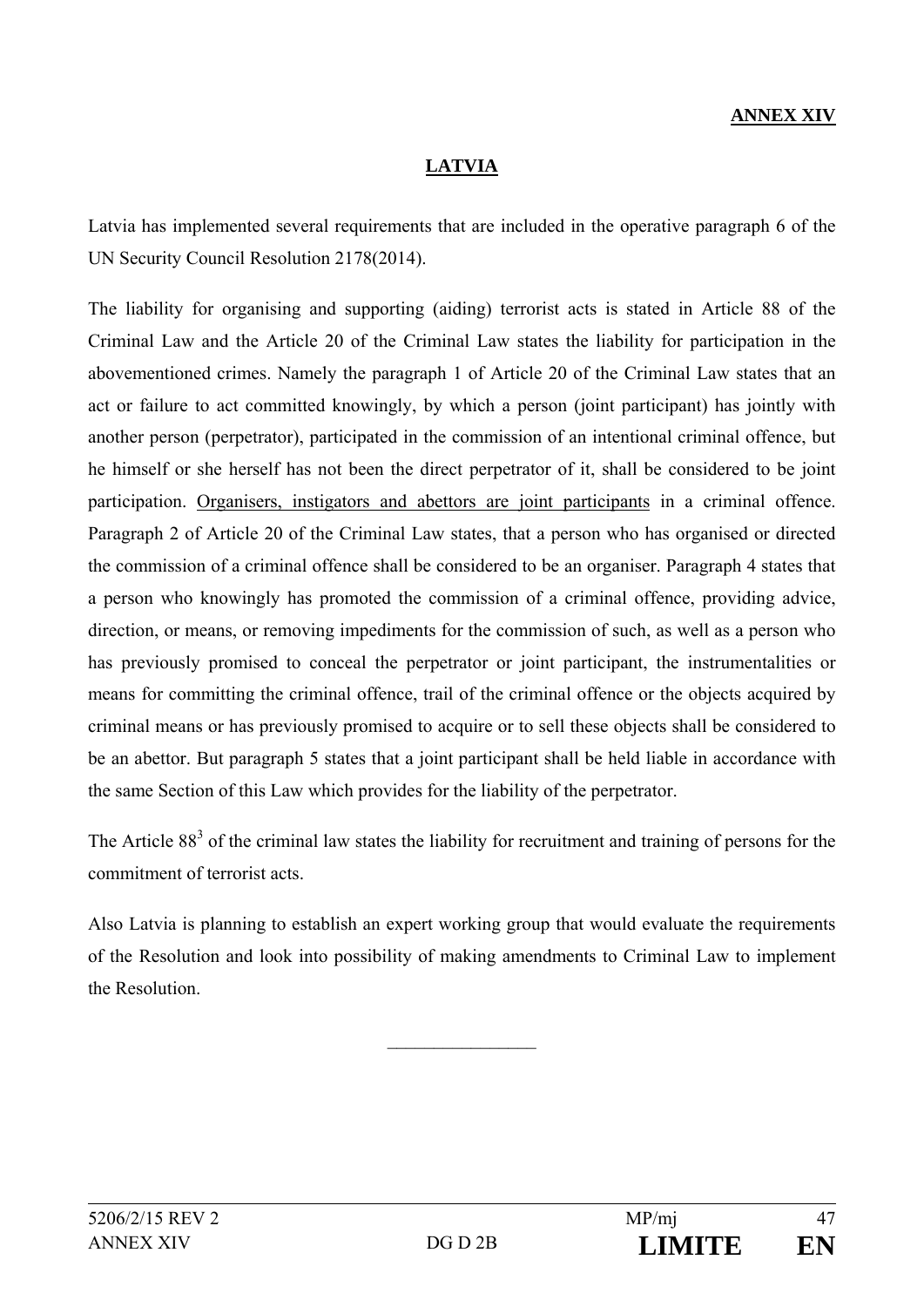## **ANNEX XV**

### **LITHUANIA**

Lithuanian delegation welcomes the initiative to share information about the national measures in the Member States related to the implementation of the operative paragraph 6 (OP 6) of the UN Security Council Resolution 2178 (2014).

The Law No. XII-497 amending the Penal Code of the Republic of Lithuania, which entered into force as of 2013 July 13, has comprehensively reviewed and improved the elements of terrorist offences, introduced new offences of public incitement to terrorism, recruitment for terrorism, training of terrorists, threatening to commit a terrorist offence, financing and support of terrorism, introduced definitions of "terrorist offences" and "offences linked to terrorism", etc. The Law also brought necessary adjustments regarding criminalization of activities of criminal organisation.

With these amendments Lithuania has fully implemented the Council Framework Decision 2008/919/JHA of 28 November 2008 amending Framework Decision 2002/475/JHA and the Council Framework Decision 2008/841/JHA of 24 October 2008 on the fight against organised crime. In parallel it has also substantially reviewed the national provisions implementing the Council Framework Decision 2002/475/JHA of 13 June 2002 on combating terrorism.

Regarding the OP 6 of the Resolution 2178 (2014), the preliminary analysis of the national legal framework and related case law has shown that Lithuania already partially criminalises activities foreseen in point a of OP 6 and criminalises activities foreseen in points b and c of OP 6. Decision on the need to adopt additional legislative measures further criminalising certain activities foreseen in point a of OP 6 will depend on the forthcoming judgment of the Lithuanian Supreme Court in criminal case 1-22-256/2013, which is specifically related with the interpretation of the existing provisions of the Penal Code and foreign fighters phenomena.

Please find below the table of correspondence of the existing national measures in Lithuania with the OP 6 of the Resolution 2178 (2014).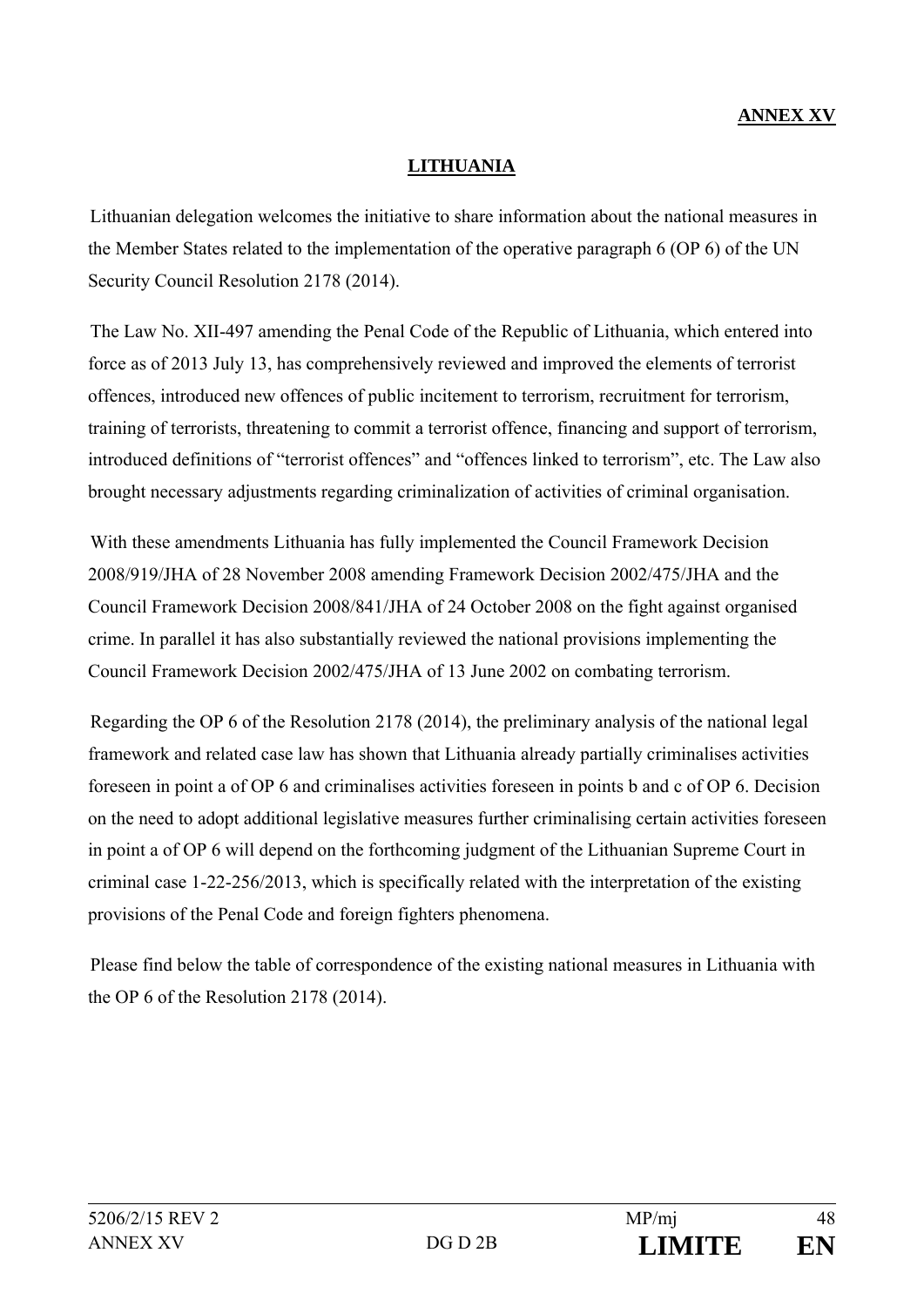|                                | OP 6 of Resolution   Penal Code of the Republic of Lithuania | <b>Comments</b>       |
|--------------------------------|--------------------------------------------------------------|-----------------------|
| 2178 (2014)                    |                                                              |                       |
| <i>decides</i> that all States | <b>Article 11. Crime</b>                                     | Currently<br>all      |
| shall ensure that their        | 1. A crime shall be a dangerous act (act or                  | relevant<br>terrorist |
| domestic laws<br>and           | omission) forbidden under this Code and                      | crimes and crimes     |
| regulations<br>establish       | punishable with a custodial sentence.                        | linked to terrorism   |
| serious<br>criminal            | 2. Crimes shall be committed with intent and                 | are punishable by a   |
| offenses sufficient to         | through negligence. Premeditated crimes are                  | maximum sentence      |
| provide the ability to         | divided into minor, less serious, serious and                | of at least six years |
| and<br>prosecute<br>to         | grave crimes.                                                | imprisonment,<br>of   |
| penalize in a manner           | 3. A minor crime is a premeditated crime                     | which means<br>that   |
| duly reflecting<br>the         | punishable, under the criminal law, by a                     | fall<br>they<br>into  |
| seriousness<br>the<br>of       | custodial sentence of the maximum duration of                | categories of serious |
| offense:                       | three years.                                                 | or grave<br>crimes    |
|                                | 4. A less serious crime is a premeditated crime              | under<br>the Penal    |
|                                | punishable, under the criminal law, by a                     | Code<br>of<br>the     |
|                                | custodial sentence of the maximum duration in                | Republic<br>of        |
|                                | excess of three years, but not exceeding six                 | Lithuania.            |
|                                | years of imprisonment.                                       |                       |
|                                | 5. A serious crime is a premeditated crime                   |                       |
|                                | punishable, under the criminal law, by a                     |                       |
|                                | custodial sentence of the duration in excess of              |                       |
|                                | three years, but not exceeding ten years of                  |                       |
|                                | imprisonment.                                                |                       |
|                                | 6. A grave crime is a premeditated crime                     |                       |
|                                | punishable, under the criminal law, by a                     |                       |
|                                | custodial sentence of the maximum duration in                |                       |
|                                | excess of ten years.                                         |                       |
|                                | Article 252 <sup>1</sup> . Interpretation of Concepts        |                       |
|                                | 1. Terrorist crimes means the crimes referred to             |                       |
|                                | in Article 250 of this Code and the crimes                   |                       |
|                                | referred to in Articles 251 and 252 of this Code             |                       |
|                                | when committed for terrorist purposes.                       |                       |
|                                | 2. Crimes linked to terrorist activities are the             |                       |
|                                | crimes referred to in Articles $249^1$ , $250^1$ , $250^2$ , |                       |
|                                | $250^3$ , $250^4$ and $250^5$ of this Code as well as the    |                       |
|                                | crimes referred to in Articles 178, 180, 181 and             |                       |
|                                | 300 of this Code if they aim at obtaining funds,             |                       |
|                                | instruments or means to commit terrorist crimes              |                       |
|                                | or support activities of a terrorist group the               |                       |
|                                | purpose whereof is the commission of terrorist               |                       |
|                                | crimes.                                                      |                       |
|                                | 3. Terrorist purposes mean the intention to                  |                       |
|                                | seriously intimidate population or part of it or to          |                       |
|                                | unlawfully<br>demand that<br>an<br>international             |                       |
|                                | organisation, the State or institutions thereof              |                       |
|                                | carry out certain actions or refrain from them, or           |                       |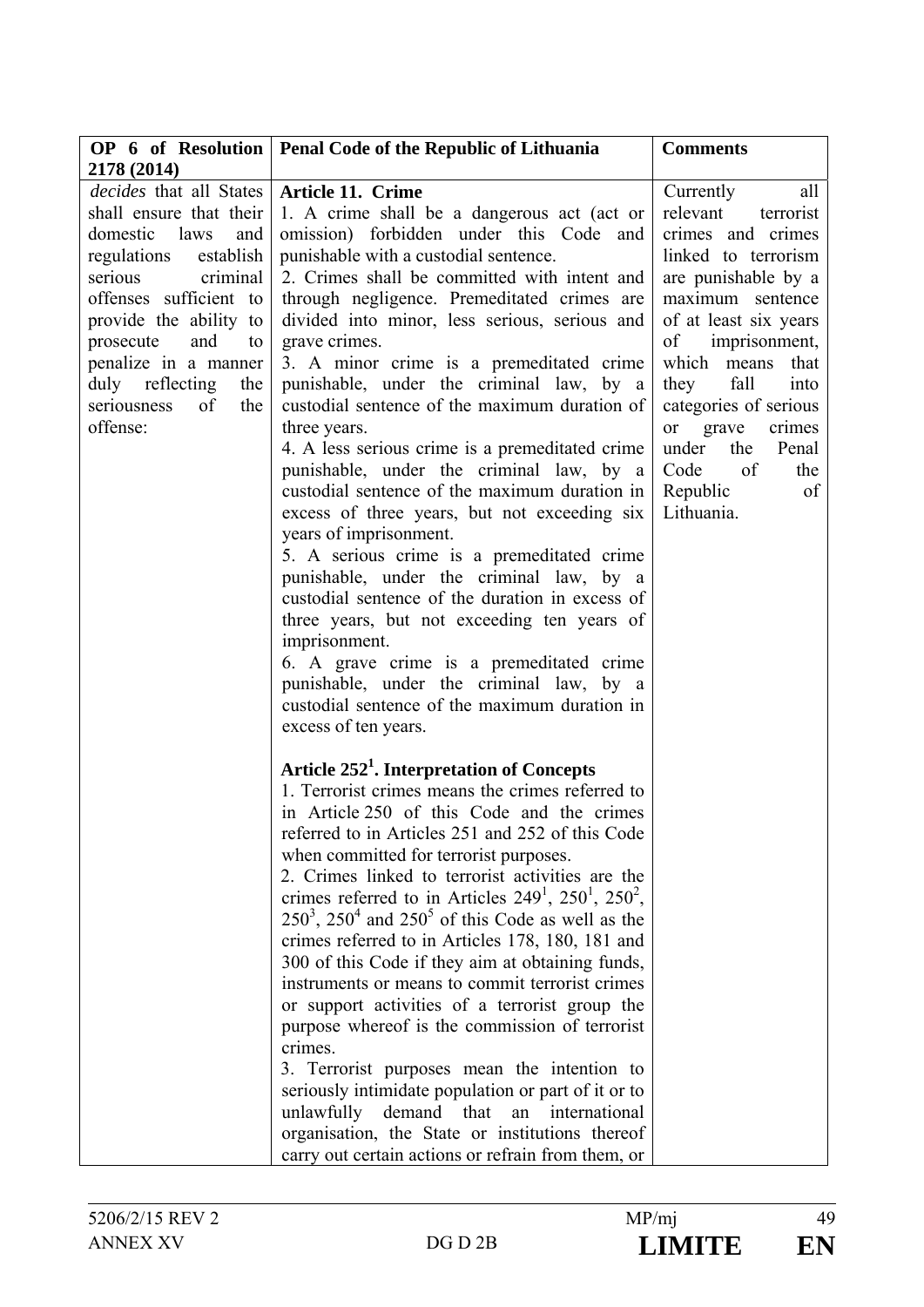|                                                                                                                                                                                                                                                                                                                                                                                                                                                                                                                          | to destabilise or destruct the main constitutional,                                                                                                                                                                                                                                                                                                                                                                                                                                                                                                                                                                                                                                                                                                                                                                                                                                                                                                                                                                                                                                                                                                                                                                                                                                                                                                                                                                                                                                                                                                                                                                                                                                                                                                                                                                                                                                                                                                                                 |                                                                                                                                                                                                                                     |
|--------------------------------------------------------------------------------------------------------------------------------------------------------------------------------------------------------------------------------------------------------------------------------------------------------------------------------------------------------------------------------------------------------------------------------------------------------------------------------------------------------------------------|-------------------------------------------------------------------------------------------------------------------------------------------------------------------------------------------------------------------------------------------------------------------------------------------------------------------------------------------------------------------------------------------------------------------------------------------------------------------------------------------------------------------------------------------------------------------------------------------------------------------------------------------------------------------------------------------------------------------------------------------------------------------------------------------------------------------------------------------------------------------------------------------------------------------------------------------------------------------------------------------------------------------------------------------------------------------------------------------------------------------------------------------------------------------------------------------------------------------------------------------------------------------------------------------------------------------------------------------------------------------------------------------------------------------------------------------------------------------------------------------------------------------------------------------------------------------------------------------------------------------------------------------------------------------------------------------------------------------------------------------------------------------------------------------------------------------------------------------------------------------------------------------------------------------------------------------------------------------------------------|-------------------------------------------------------------------------------------------------------------------------------------------------------------------------------------------------------------------------------------|
|                                                                                                                                                                                                                                                                                                                                                                                                                                                                                                                          | political, economic or social formations of the                                                                                                                                                                                                                                                                                                                                                                                                                                                                                                                                                                                                                                                                                                                                                                                                                                                                                                                                                                                                                                                                                                                                                                                                                                                                                                                                                                                                                                                                                                                                                                                                                                                                                                                                                                                                                                                                                                                                     |                                                                                                                                                                                                                                     |
|                                                                                                                                                                                                                                                                                                                                                                                                                                                                                                                          |                                                                                                                                                                                                                                                                                                                                                                                                                                                                                                                                                                                                                                                                                                                                                                                                                                                                                                                                                                                                                                                                                                                                                                                                                                                                                                                                                                                                                                                                                                                                                                                                                                                                                                                                                                                                                                                                                                                                                                                     |                                                                                                                                                                                                                                     |
| their<br>nationals<br>(a)<br>who travel or attempt<br>to travel to a State<br>other than their States<br>of<br>residence<br><sub>or</sub><br>nationality, and other<br>individuals who travel<br>or attempt to travel<br>from their territories to<br>a State other than their<br>States of residence or<br>nationality,<br>for<br>the<br>of<br>purpose<br>the<br>perpetration, planning,<br>or preparation of, or<br>participation<br>in,<br>terrorist acts, or the<br>providing or receiving<br>of terrorist training; | State or an international public organisation.<br>Article 21. Preparation for Commission of a<br><b>Crime</b><br>1. Preparation for the commission of a crime<br>shall be a search for or adaptation of means and<br>instruments, development of an action plan,<br>engagement of accomplices or other intentional<br>creation of the conditions facilitating the<br>commission of the crime. A person shall be held<br>liable solely for preparation to commit a serious<br>or grave crime.<br>2. A person shall be held liable for preparation<br>to commit a crime according to paragraph 1 of<br>this Article and an article of this Code providing<br>for an appropriate completed crime. A penalty<br>imposed upon such a person may be commuted<br>under Article 62 of this Code.<br>Article 22. Attempt to Commit a Criminal<br>Act<br>1. An attempt to commit a criminal act shall be<br>an intentional act or omission which marks the<br>direct<br>of<br>commencement<br>a<br>crime<br><sub>or</sub><br>misdemeanour where the act has not been<br>completed by reason of the circumstances<br>beyond the control the offender.<br>2. An attempt to commit a criminal act shall also<br>occur when the offender is not aware that his act<br>cannot be completed, because his attempt is<br>directed at an inappropriate target or he is<br>applying improper means.<br>3. A person shall be held liable for an attempt to<br>commit a criminal act according to paragraph 1<br>or 2 of this Article and an article of this Code<br>providing for an appropriate completed crime. A<br>penalty imposed upon such a person may be<br>commuted under Article 62 of this Code.<br><b>Article 250. Act of Terrorism</b><br>1. A person who produces, acquires, stores,<br>transports, transfers or otherwise uses of a<br>firearm, ammunition, explosives, explosive,<br>nuclear or radioactive materials for terrorist<br>purposes, other sources of ionising radiation, as | The<br>of<br>scope<br>compliance is still<br>under assessment<br>pending<br>final<br>$\mathbf{a}$<br>of<br>the<br>decision<br>Lithuanian<br>Supreme Court in a<br>criminal<br>case,<br>related to foreign<br>fighter<br>phenomenon. |
|                                                                                                                                                                                                                                                                                                                                                                                                                                                                                                                          | well as a person who creates, produces,<br>acquires, stores, transports, transfers<br>or                                                                                                                                                                                                                                                                                                                                                                                                                                                                                                                                                                                                                                                                                                                                                                                                                                                                                                                                                                                                                                                                                                                                                                                                                                                                                                                                                                                                                                                                                                                                                                                                                                                                                                                                                                                                                                                                                            |                                                                                                                                                                                                                                     |
|                                                                                                                                                                                                                                                                                                                                                                                                                                                                                                                          | otherwise uses of a chemical or biological                                                                                                                                                                                                                                                                                                                                                                                                                                                                                                                                                                                                                                                                                                                                                                                                                                                                                                                                                                                                                                                                                                                                                                                                                                                                                                                                                                                                                                                                                                                                                                                                                                                                                                                                                                                                                                                                                                                                          |                                                                                                                                                                                                                                     |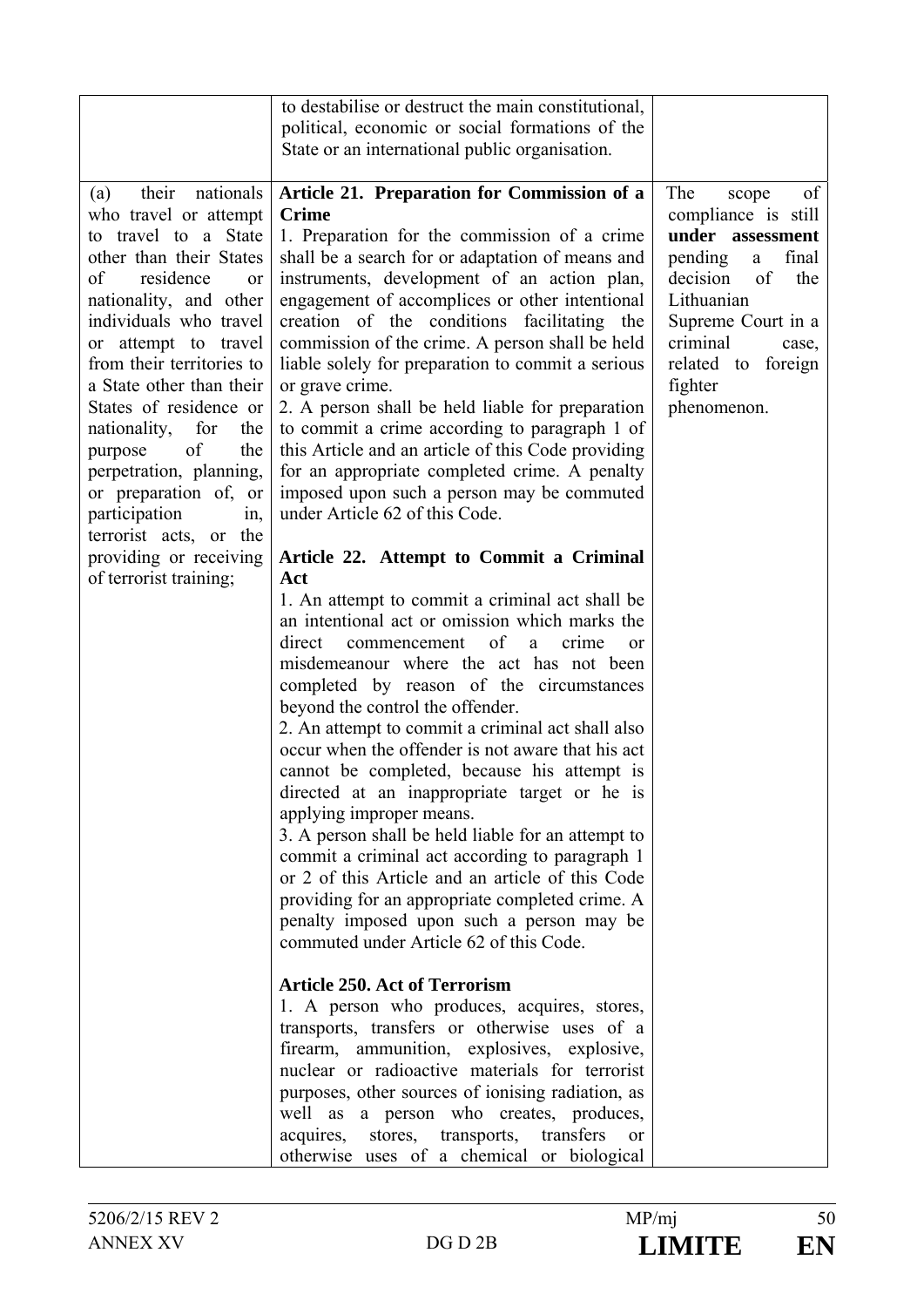| weapon or chemical substances<br>or their          |  |
|----------------------------------------------------|--|
| precursors, micro-organisms, other biological      |  |
| materials or toxins for terrorist purposes         |  |
| shall be punished by imprisonment for a term of    |  |
| up to 8 years.                                     |  |
| 2. A person who for terrorist purposes causes a    |  |
|                                                    |  |
| flood or disrupts the supply of water, power or    |  |
| any other resources, or explodes, sets on fire or  |  |
| otherwise destroys or damages property on a        |  |
| large scale, violates the safety of an information |  |
| system or electronic data of major importance      |  |
| for state government, the economy or the           |  |
| financial system, or disperses radioactive         |  |
| materials, biological or chemical hazardous        |  |
| substances, preparations or micro-organisms        |  |
| where this has caused or was likely to cause       |  |
| serious consequences as well as a person who       |  |
| for terrorist purposes causes a non-severe health  |  |
| impairment to one or more persons or poses         |  |
| threat to the life or health of many persons       |  |
| shall be punished by imprisonment for a term of    |  |
| up to 10 years.                                    |  |
| 3. A person who causes a serious health            |  |
| impairment to one or more persons for terrorist    |  |
| purposes                                           |  |
| shall be punished by imprisonment for a term of    |  |
| 3 up to 15 years.                                  |  |
| 4. A person who kills one or more persons for      |  |
| terrorist purposes                                 |  |
| shall be punished by imprisonment for a term of    |  |
| 8 up to 20 years or by life imprisonment.          |  |
| 5. A person who commits the act provided for in    |  |
| paragraph 2, 3 or 4 of this Article where it was   |  |
|                                                    |  |
| directed against an object of strategic            |  |
| importance to national security or where it has    |  |
| led to very serious consequences                   |  |
| shall be punished by imprisonment for a term of    |  |
| 10 up to 20 years or by life imprisonment.         |  |
| 6. A legal entity shall also be liable for the     |  |
| criminal acts provided for in this Article.        |  |
|                                                    |  |
| Article 250 <sup>5</sup> . Training of Terrorists  |  |
| 1. A person who imparts to another person          |  |
| special knowledge or skills necessary to commit    |  |
| a terrorist crime or to take part in the           |  |
| commission of a terrorist crime, knowing that      |  |
| the person intends to use the knowledge or skills  |  |
| for terrorist purposes                             |  |
| shall be punished by imprisonment for a term of    |  |
| up to 7 years.                                     |  |
|                                                    |  |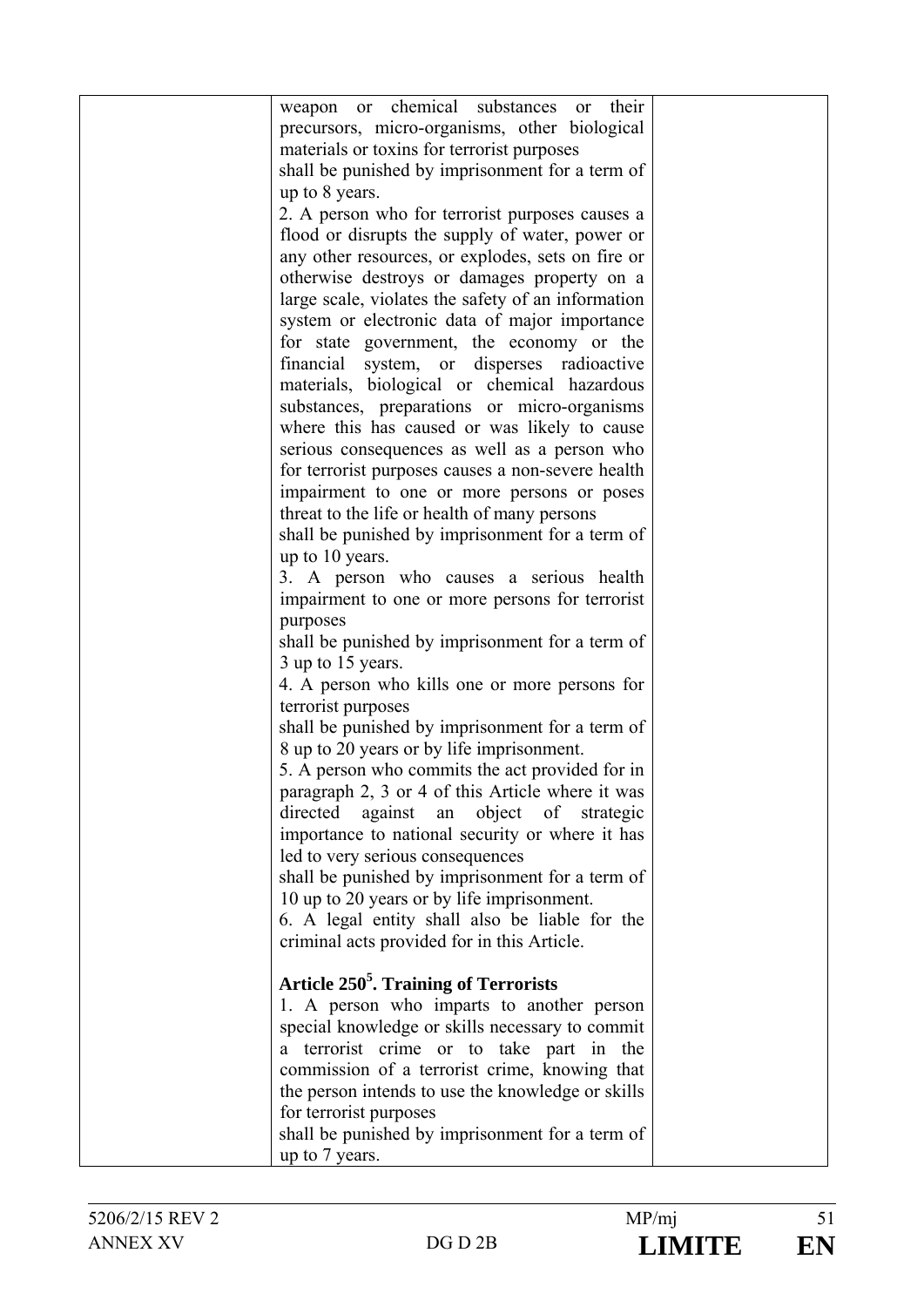| 2. A legal entity shall also be liable for the<br>criminal acts provided for in this Article. |  |
|-----------------------------------------------------------------------------------------------|--|
| Article 251. Seizure of an Aircraft, Ship or                                                  |  |
| <b>Other Means of Public or Goods Transport</b>                                               |  |
| or a Fixed Platform on a Continental Shelf                                                    |  |
| 1. A person who seizes an aircraft, ship or fixed                                             |  |
| platform on a continental shelf                                                               |  |
| shall be punished by arrest or by imprisonment<br>for a term of up to 5 years.                |  |
| 2. A person who seizes an aircraft, ship or fixed                                             |  |
| platform on a continental shelf by using physical                                             |  |
| violence or threatening the use of violence                                                   |  |
| shall be punished by imprisonment for a term                                                  |  |
| from 3 up to 8 years.                                                                         |  |
| 3. A person who seizes an aircraft, ship or fixed                                             |  |
| platform on a continental shelf by using a                                                    |  |
| firearm, explosive or another means posing a                                                  |  |
| threat to the life or health of the crew or                                                   |  |
| passengers of the aircraft, ship or other means of                                            |  |
| public or goods transport or of the persons                                                   |  |
| present on the fixed platform on a continental<br>shelf                                       |  |
| shall be punished by imprisonment for a term of<br>5 up to 10 years.                          |  |
| 4. A person who commits the act provided for in                                               |  |
| paragraph 1, 2 or 3 of this Article for terrorist<br>purposes                                 |  |
| shall be punished by imprisonment for a term of                                               |  |
| 5 up to 15 years.                                                                             |  |
| 5. A person who commits the act provided for in                                               |  |
| paragraph 1, 2, 3 or 4 of this Article where this                                             |  |
| leads to an incident, accident or causes some                                                 |  |
| other very serious consequences                                                               |  |
| shall be punished by imprisonment for a term of                                               |  |
| 10 up to 20 years or by life imprisonment.                                                    |  |
| 6. A legal entity shall also be liable for the                                                |  |
| criminal acts provided for in this Article.                                                   |  |
| <b>Article 252. Hostage Taking</b>                                                            |  |
| 1. A person who kidnaps or holds hostage a                                                    |  |
| person and demands that an international                                                      |  |
| organisation, the State or institution thereof                                                |  |
| carry out any action or refrain from actions, also                                            |  |
| a person who threatens the immediate killing or                                               |  |
| causing bodily harm to the person held hostage                                                |  |
| unless he is provided conditions to avoid                                                     |  |
| detention,<br>shall be punished by imprisonment for a term of                                 |  |
| three up to ten years.                                                                        |  |
|                                                                                               |  |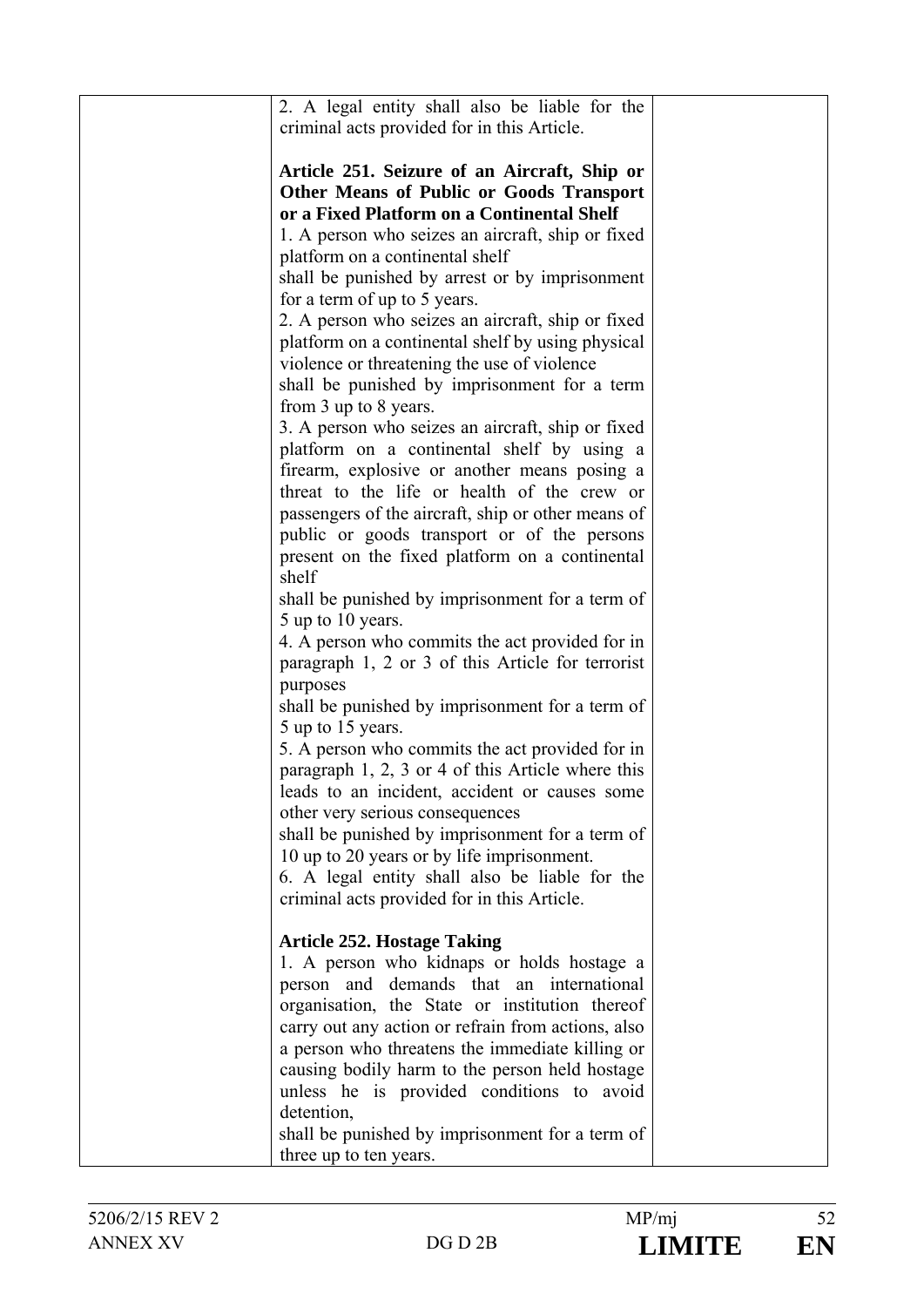|                                                                                                                                                                                                                                                                                                                                                                                                                                                                                                                                                                                                                                                      | 2. A person who commits the act provided for in<br>paragraph 1 of this Article, where he kidnaps or<br>holds hostage two or more persons,<br>shall be punished by imprisonment for a term of<br>three up to fifteen years.<br>3. A legal entity shall also be held liable for the<br>acts provided for in this Article.                                                                                                                                                                                                                                                                                                                                                                                                                                                                                                                                                                               |                                                                                                                                                                                                                         |
|------------------------------------------------------------------------------------------------------------------------------------------------------------------------------------------------------------------------------------------------------------------------------------------------------------------------------------------------------------------------------------------------------------------------------------------------------------------------------------------------------------------------------------------------------------------------------------------------------------------------------------------------------|-------------------------------------------------------------------------------------------------------------------------------------------------------------------------------------------------------------------------------------------------------------------------------------------------------------------------------------------------------------------------------------------------------------------------------------------------------------------------------------------------------------------------------------------------------------------------------------------------------------------------------------------------------------------------------------------------------------------------------------------------------------------------------------------------------------------------------------------------------------------------------------------------------|-------------------------------------------------------------------------------------------------------------------------------------------------------------------------------------------------------------------------|
| wilful<br>the<br>(b)<br>provision or collection,<br>by any means, directly<br>or indirectly, of funds<br>by their nationals or in<br>their territories with<br>the intention that the<br>funds should be used,<br>or in the knowledge<br>that they are to be<br>in<br>order<br>used,<br>to<br>finance the travel of<br>individuals who travel<br>to a State other than<br><b>States</b><br>of<br>their<br>residence or nationality<br>for the purpose of the<br>perpetration, planning,<br>or preparation of, or<br>participation<br>in,<br>terrorist acts<br>the<br><sub>or</sub><br>providing or receiving<br>terrorist<br>of<br>training;<br>and, | Article 250 <sup>4</sup> . Financing and support of<br>terrorism<br>1. A person who directly or indirectly collects,<br>holds or provides for funds or other property or<br>rendered other material support to other person,<br>seeking or with knowledge that this property,<br>support or part of it should be used to commit a<br>terrorist crime or a crime linked to terrorism or<br>to support one or several terrorists,<br>shall be punishable by imprisonment for a term<br>of up to 10 years.<br>2. A legal entity shall also be held liable for the<br>acts provided for in this Article.                                                                                                                                                                                                                                                                                                  | <b>Fully</b><br>compliant<br>provided<br>that<br>a<br>crime under point a)<br>criminalised<br>is<br>under the Lithuanian<br>legislation<br>as<br>a<br>terrorist crime or a<br>linked<br>crime<br>to<br>terrorism.       |
| wilful<br>(c)<br>the<br>organization, or other<br>facilitation, including<br>acts of recruitment, by<br>their nationals or in<br>their territories, of the<br>travel of individuals<br>who travel to a State<br>other than their States<br>of<br>residence<br><sub>or</sub><br>nationality<br>for<br>the<br>of<br>purpose<br>the<br>perpetration, planning,<br>or preparation of, or<br>participation<br>$1n$ ,<br>terrorist acts or the<br>providing or receiving<br>of terrorist training;                                                                                                                                                         | <b>Article</b><br>24.<br><b>Complicity</b><br><b>of</b><br><b>Types</b><br>and<br><b>Accomplices</b><br>1. Complicity shall be the intentional joint<br>participation in the commission of a criminal act<br>of two or more conspiring legally capable<br>persons who have attained the age specified in<br>Article 13 of this Code.<br>2. Accomplices in a criminal act shall include a<br>perpetrator, an organiser, an abettor and an<br>accessory.<br>3. A perpetrator shall be a person who has<br>committed a criminal act either by himself or by<br>involving legally incapacitated person or the<br>persons who have not yet attained the age<br>specified in Article 13 of this Code or other<br>persons who are not guilty of that act. If the<br>criminal act has been committed by several<br>persons acting together, each of them shall be<br>considered a perpetrator/co-perpetrator. | <b>Fully</b><br>compliant<br>provided<br>that<br>a<br>crime under point a)<br>criminalised<br>is<br>under<br>the<br>Lithuanian<br>legislation<br>as<br>a<br>terrorist crime or a<br>linked<br>crime<br>to<br>terrorism. |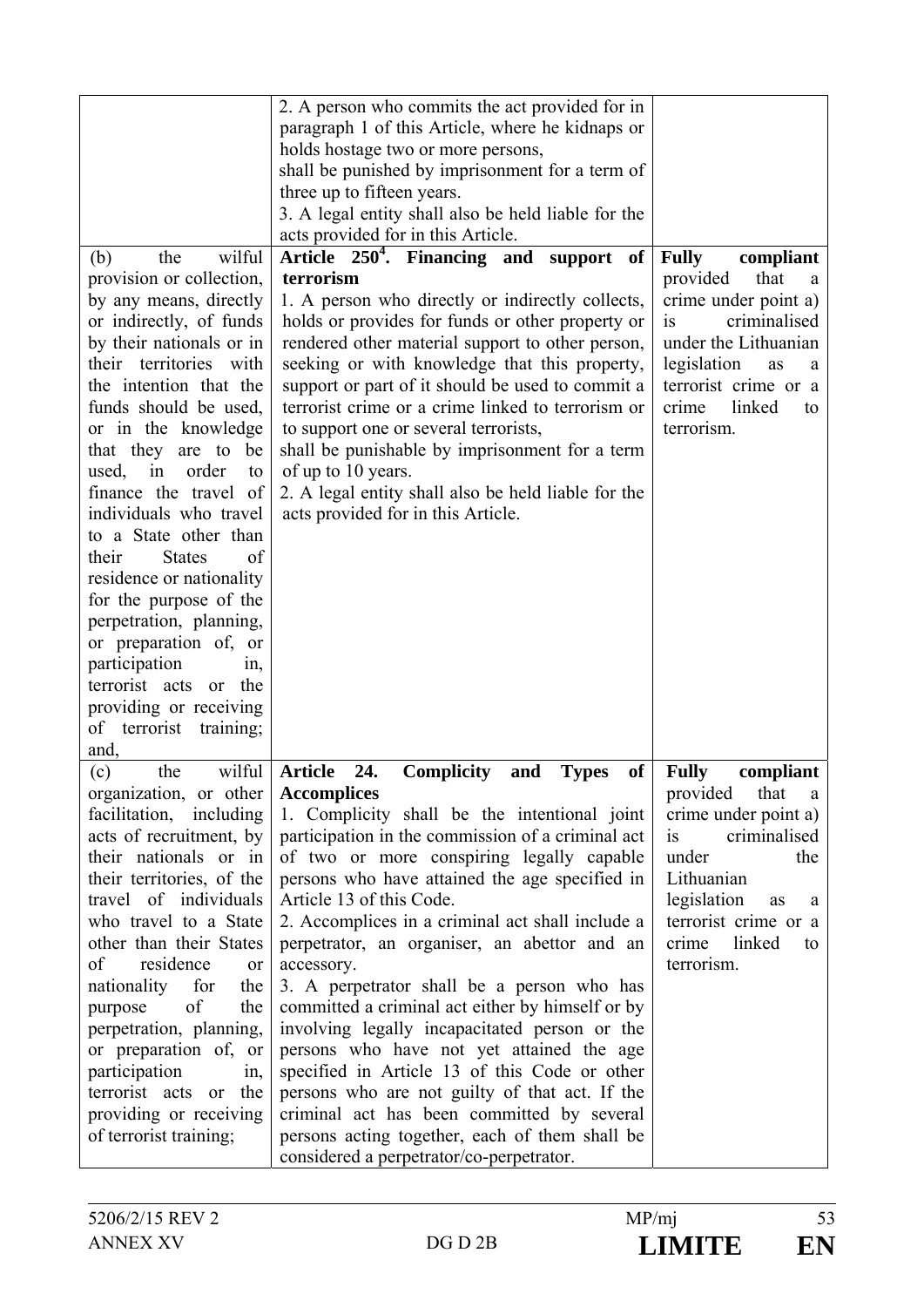| 4. An organiser shall a person who has formed                                                          |  |
|--------------------------------------------------------------------------------------------------------|--|
| an organised group or a criminal association, has                                                      |  |
| been in charge thereof or has co-ordinated the                                                         |  |
| activities of its members or has prepared a                                                            |  |
| criminal act or has been in charge of                                                                  |  |
| commission thereof.                                                                                    |  |
| 5. An abettor shall be a person who has incited                                                        |  |
| another person to commit a criminal act.                                                               |  |
| 6. The accessory shall be a person who has                                                             |  |
| aided in the commission of a criminal act                                                              |  |
| through counselling, issuing instructions,                                                             |  |
| providing means or removing<br>obstacles,                                                              |  |
| protecting or shielding other accomplices, who                                                         |  |
| has promised in advance to conceal the offender,<br>hide the instruments or means of commission of     |  |
| the criminal act, the traces of the act or the items                                                   |  |
| acquired by criminal means, also a person who                                                          |  |
| has promised in advance to handle the items                                                            |  |
| acquired or produced in the course of the                                                              |  |
| criminal act.                                                                                          |  |
|                                                                                                        |  |
| <b>Article 26. Criminal Liability of Accomplices</b>                                                   |  |
| 1. Accomplices shall be held liable solely for the                                                     |  |
| criminal acts as committed by the perpetrator                                                          |  |
| which are covered by their intent.                                                                     |  |
| 2. Where a perpetrator's criminal act was                                                              |  |
| discontinued at the stage of preparation for                                                           |  |
| commission of or an attempt to commit it, an                                                           |  |
| organiser, an abettor and an accessory shall be                                                        |  |
| held liable for complicity in preparation or                                                           |  |
| attempt to commit the criminal act.                                                                    |  |
| 3.<br>Where<br>there<br>the<br>circumstances<br>are                                                    |  |
| eliminating, mitigating or aggravating the                                                             |  |
| liability of one of accomplices, they shall not be                                                     |  |
| taken into account when determining the                                                                |  |
| criminal liability of other accomplices                                                                |  |
| 4. An organiser, an abettor or an accessory shall<br>be held liable under an article of the Code which |  |
| provides for liability for an act committed by a                                                       |  |
| perpetrator and under paragraph 4, 5 or 6 of                                                           |  |
| Article 24 of this Code.                                                                               |  |
| 5. Members of a criminal association shall be                                                          |  |
| held liable under Article 249 of this Code as                                                          |  |
| perpetrators regardless of their roles in the                                                          |  |
| commission of a criminal act which is covered                                                          |  |
| by their intent.                                                                                       |  |
|                                                                                                        |  |
| Article 250 <sup>2</sup> . Recruitment for Terrorism                                                   |  |
| 1. A person who recruits another person to                                                             |  |
| commit a terrorist crime or take part in the                                                           |  |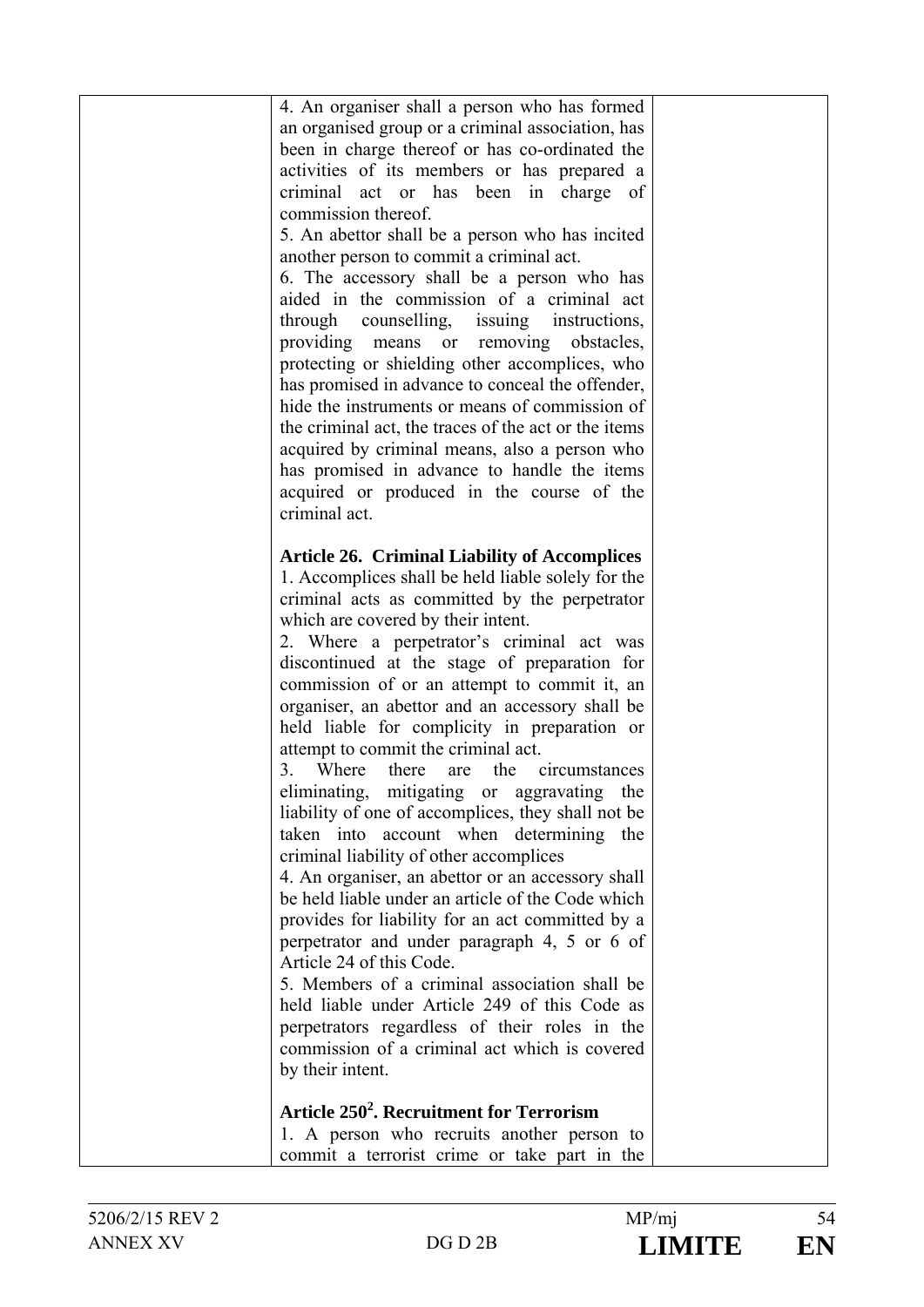| commission of a terrorist crime or participates in<br>activities of a terrorist group the purpose<br>whereof is the commission of a terrorist crime<br>shall be punished by imprisonment for a term of<br>up to 7 years.<br>2. A legal entity shall also be liable for the<br>criminal acts provided for in this Article. |  |
|---------------------------------------------------------------------------------------------------------------------------------------------------------------------------------------------------------------------------------------------------------------------------------------------------------------------------|--|
|---------------------------------------------------------------------------------------------------------------------------------------------------------------------------------------------------------------------------------------------------------------------------------------------------------------------------|--|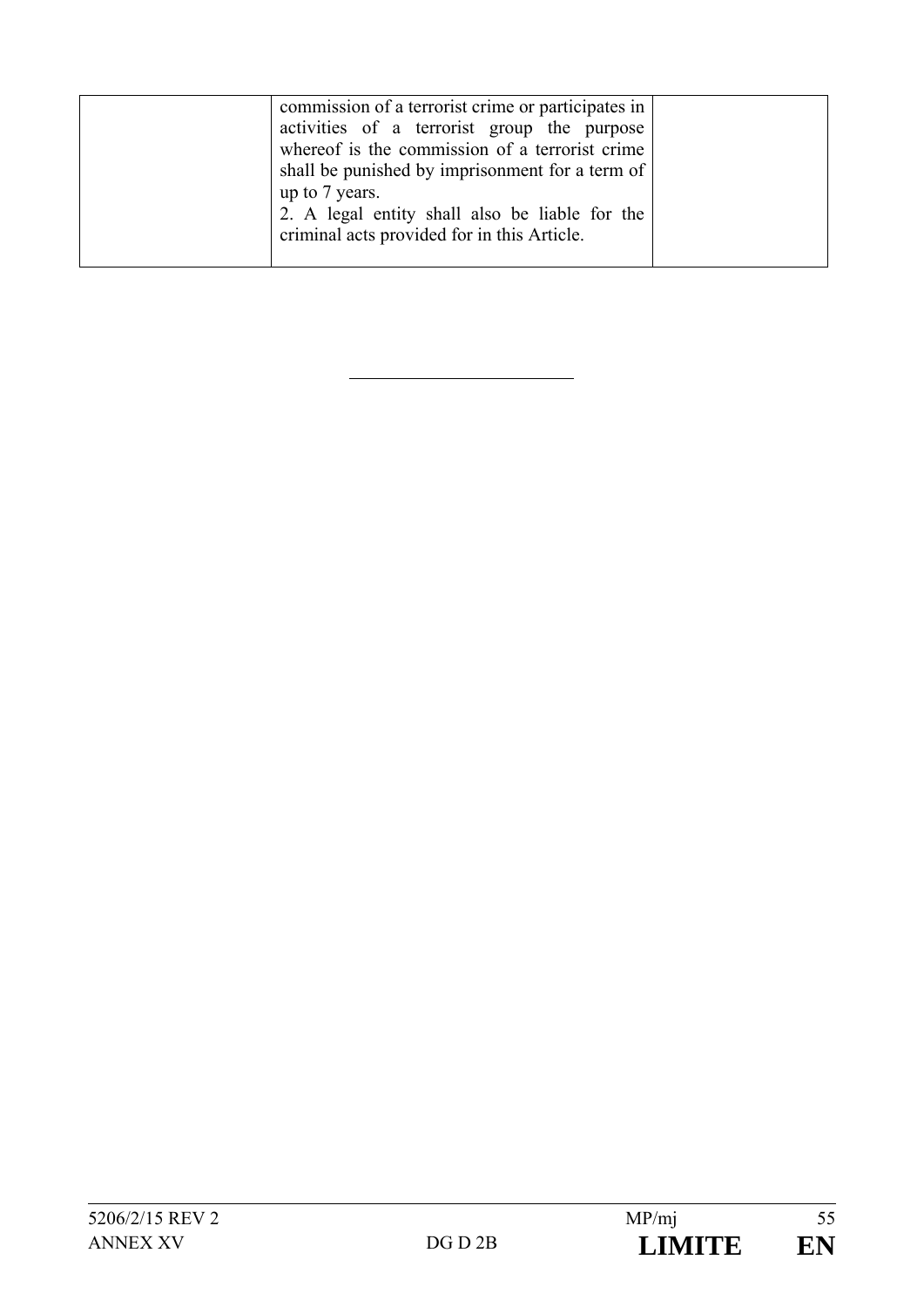#### **POLAND**

In response to the request by the Presidency (document no. CM 5005/14), the Polish delegation presents below the provisions of Polish legislation which are in compliance with operative paragraph 6 (OP 6) of the UN Security Council Resolution 2178(2014) and ensure its full application.

The Polish criminal law any offence is considered to be a terrorist act if it carries a maximum penalty of at least 5 years of imprisonment and is committed for at least one of the following purposes:

- intimidation of many persons,
- compelling a public authority of the Republic of Poland or of another State or a body of an international organisation to undertake or abandon specific actions,
- cause serious disturbance to the constitutional system or to the economy of the Republic of Poland, another State or an international organisation.

Polish law has been amended in order to grant courts jurisdiction over terrorist acts which were committed within the territory of Poland and abroad, irrespective of whether they were committed by Polish nationals or not.

#### OP 6 (a)

The Polish legal system provides for the criminalisation of preparation for a commission of certain criminal offences. Preparation occurs if a person, with a view to committing a criminal offence, undertakes to create conditions conducive to the commission of the main offence. Preparation includes gathering resources, preparing instruments, drafting a plan of action, gathering information or conspiring with another person. This list is not exhaustive, though, therefore any action conducted with the view of committing an offence can be considered preparation, including travelling to a different State.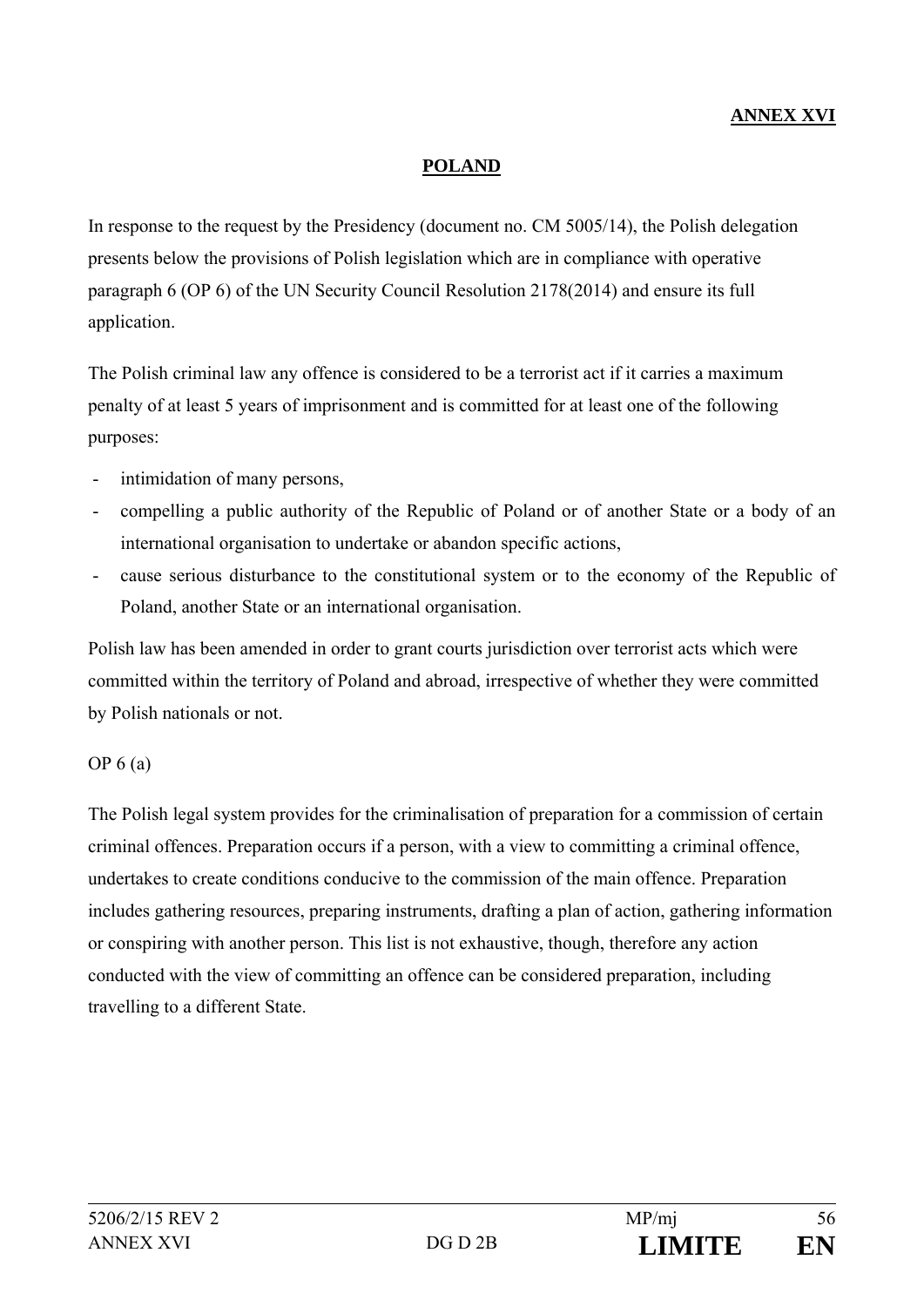The very act of travelling to a different State may be considered as directly leading to the commission of an offence. In such an event it is penalised under 'attempt' which generally carries a more severe penalty than preparation.

Finally, while not all instances of preparation are criminalised, travelling for the purpose of participating in the activities of a terrorist organisation is criminalised as a separate offence, either as direct commission (if the person in question already belongs to a terrorist organisation) or as attempt (if the person is seeking to join one).

## OP 6 (b)

Polish law directly penalises the gathering and provision (including offering) of funds and goods for the purpose of committing a terrorist act. Polish law goes even further by what is required by the Resolution as it penalises not only funding but also gathering or provision of material goods, e. g. providing a motor vehicle to be used to travel to a different State to commit a terrorist act would also fall within the relevant provision of Polish law.

## OP6 (c)

Polish law recognises the concept of aiding another person in committing a criminal offence which encompasses all forms of facilitation of committing a criminal offence by another person. The acts set out in OP 6 (c) would therefore be considered aiding in committing the base offence.

Recruitment can also be penalised through the concept of 'incitement'. In Polish law this concept is understood broadly and includes coercion, enticement, commissioning and simply hiring another person to commit a criminal offence.

 $\mathcal{L}_\text{max}$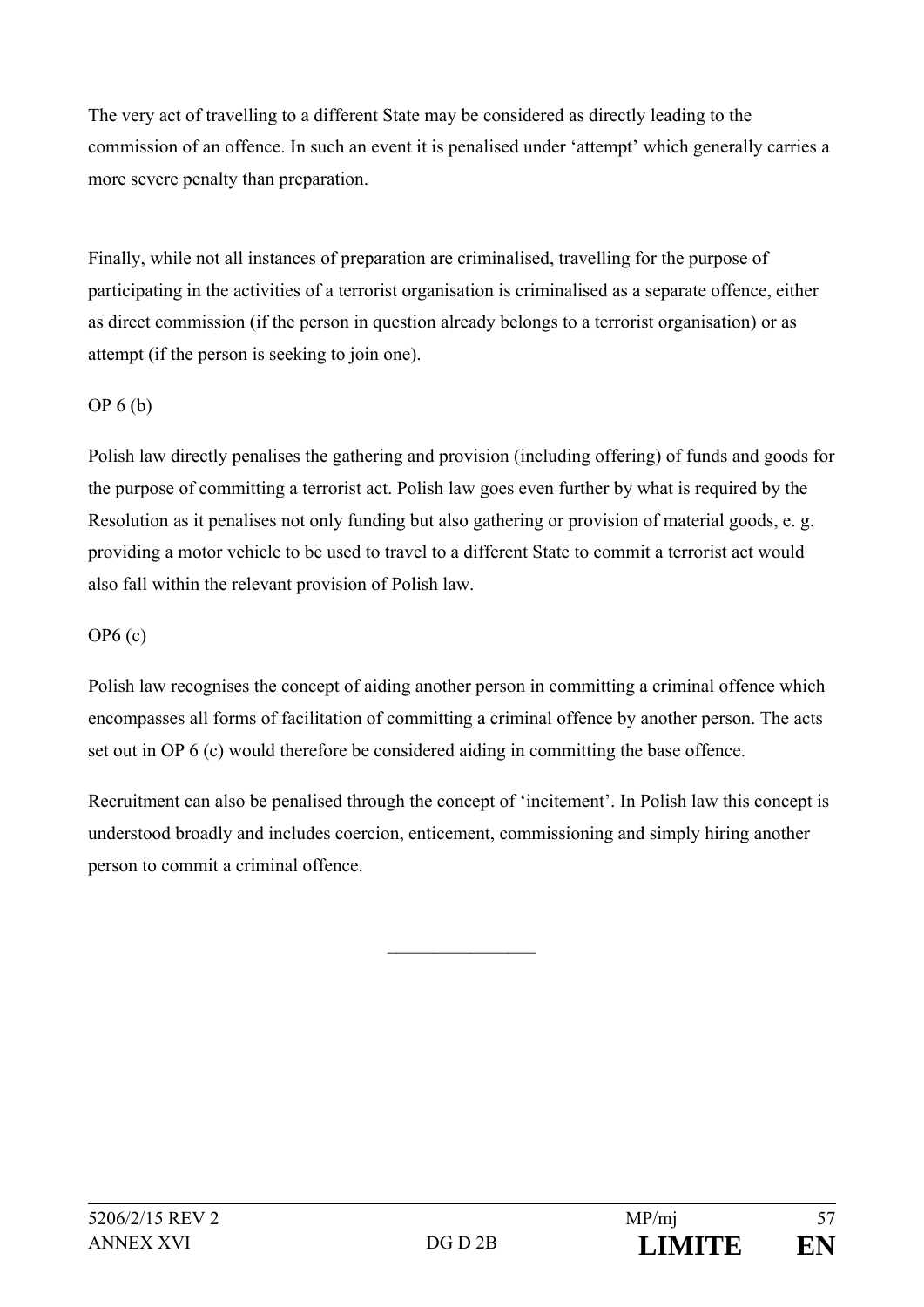### **ANNEX XVII**

#### **PORTUGAL**

In what concerns to the criminalization of the travel, intent to travel, organization, financing or facilitation of the travel to another State, for the purpose of committing, training or preparing others to commit a terrorist act (OP 6 of the UNSC Resolution) we can affirm that Portugal is preparing draft legislation on this subjects, still under consideration by a Working Group. We can inform, however, that the purpose of the envisaged amendments is to anticipate the criminalization of conducts, in order to encompass the phases prior to the effective participation in terrorist organizations such as organizing or financing the travel and the travel to another State other than the State of residence or nationality.

 $\frac{1}{2}$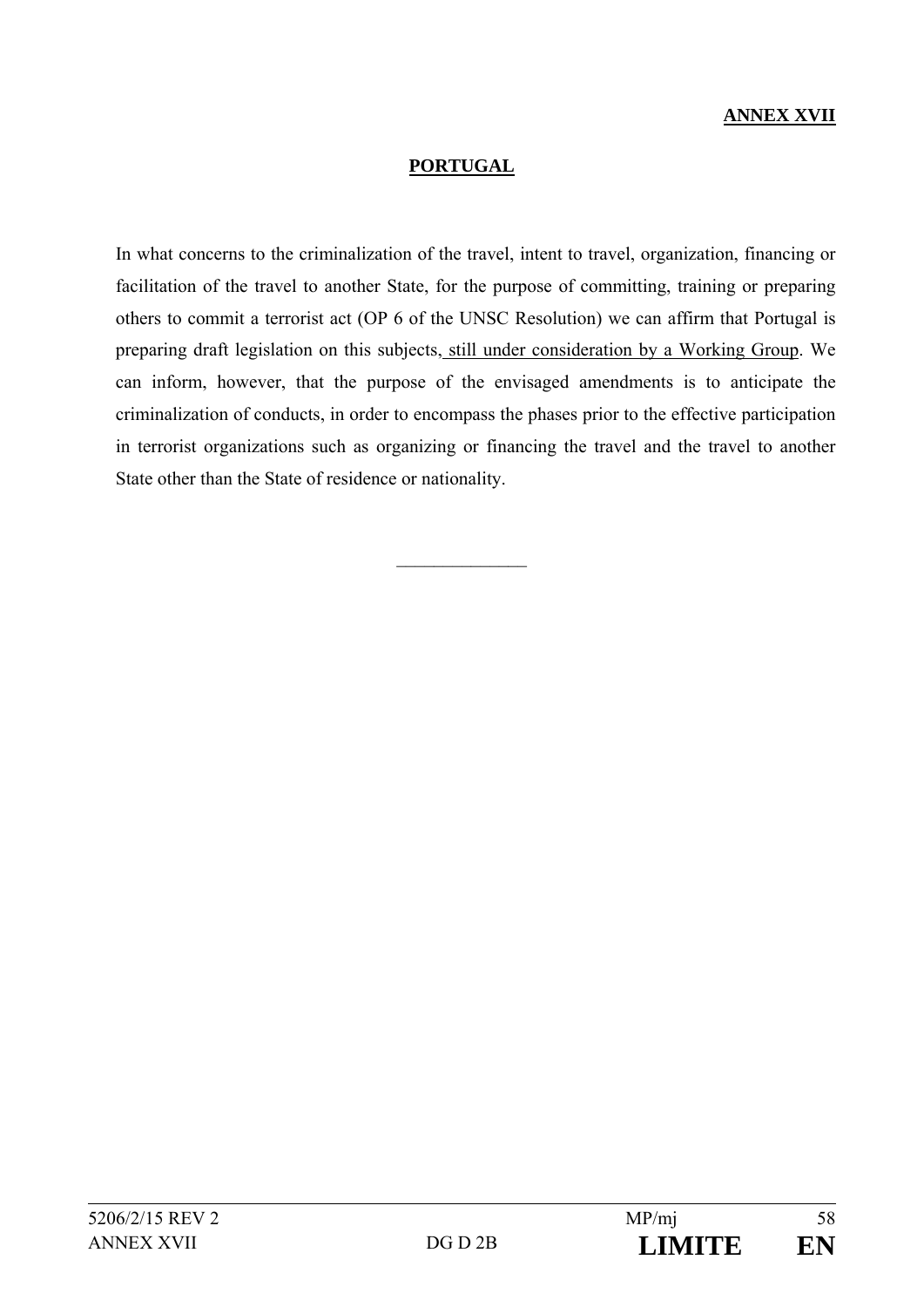## **ANNEX XVIII**

#### **ROMANIA**

The Romanian Law no.535/2004 on preventing and countering terrorism was amended in 2012, and the offences focus on multiple alternative actions which could cover the provisions stipulated by UNSC Resolution no.2178/2014. Still, the national law does not expressly incriminate the following:

- the travel or attempted travel with the purpose of staging a terrorist attack;

- the providing or collecting of funds, by any means, directly or indirectly, for financing or being aware of their use for terrorist travel, and also organizing or facilitating such travels by any other means, including by recruiting individuals.

However, the national legislation provides sufficient general rules to be used for punishing individuals, and any difficulties may be related to the probation of such deeds, and not to their incrimination.

In this respect, Law no.535/2004 on preventing and countering terrorism, with subsequent amendments, incriminates the following deeds:

1. Article.33 paragraph 1, point b): training or preparing a person how to use or assemble firearms, ammunition, explosives, any kind of explosive devices, chemical, biological, radiological or nuclear weapons, including any equipment specifically designed to be directly used in the preparation of chemical, biological, radiological or nuclear substances;

- paragraph 2 point a): facilitating border crossing, hosting or facilitating access to the targeted objectives for an individual who has carried out / participated or will participate / carry out a specific terrorism offense stipulated in paragraph 1 or in article 32, paragraph 1 or 3;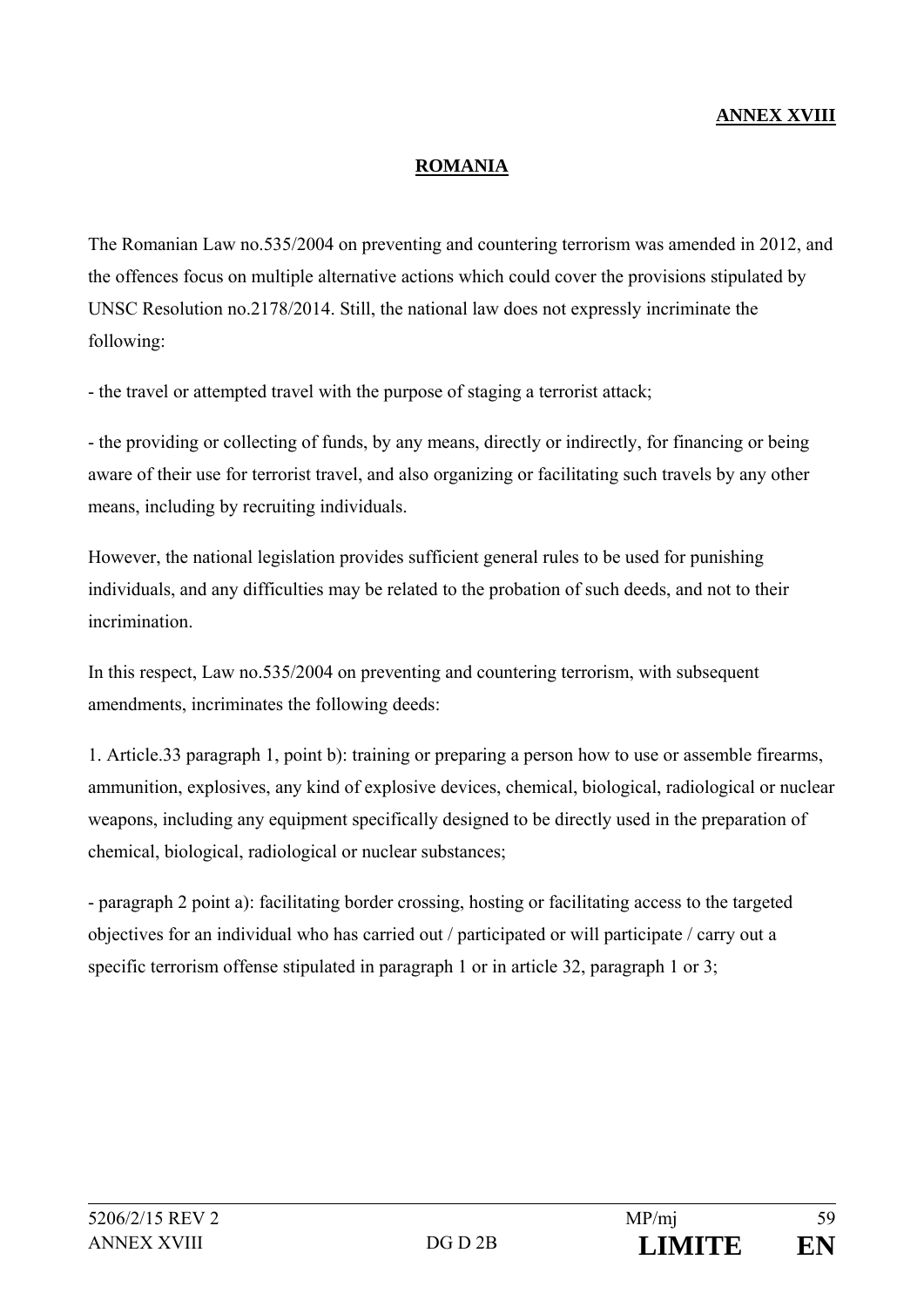- paragraph 2 point e): taking part in the training / preparing process in order to know how to use the destructive means, lethal or toxic substances, firearms, any kind of explosive devices, ammunition, explosives, chemical, biological, radiological or nuclear weapons with the purpose to carry out a terrorist act;

2. According to article 33^1, an offence is also 'any act to recruit a person to carry out any of the acts stipulated by article 32, paragraph 1 and 3 and article 33'. Furthermore, article no.33^2 sanctions 'the act to urge the people, verbally, in writing or by any other means, to carry out any offences stipulated by Law no.535/2004'.

3. According to article 36, a terrorist financing offence is to provide or collect legal or illegal funds, directly or indirectly, knowing their future use (partially or totally) in acts of terrorism or to support a terrorist entity.

Perpetrating an offence in order to gain such funds, knowing their future use (totally or partially) in acts of terrorism or to support a terrorist entity is also an offence.

4. According to article 34, the attempt to perpetrate a terrorist act is also punished, where the attempt is defined as the producing or acquiring of such means and instruments or the undertaking of any measures to carry out such offences.

The attempted travel with the purpose of carrying out a terrorist act (the activities for which the travel takes place) is very hard to probate. Thus, the terrorist travel is an offence from the point of view of attempting to carry out terrorist acts.

Romania is examining the national legal framework in order to assess the necessity to be accordingly aligned / amended.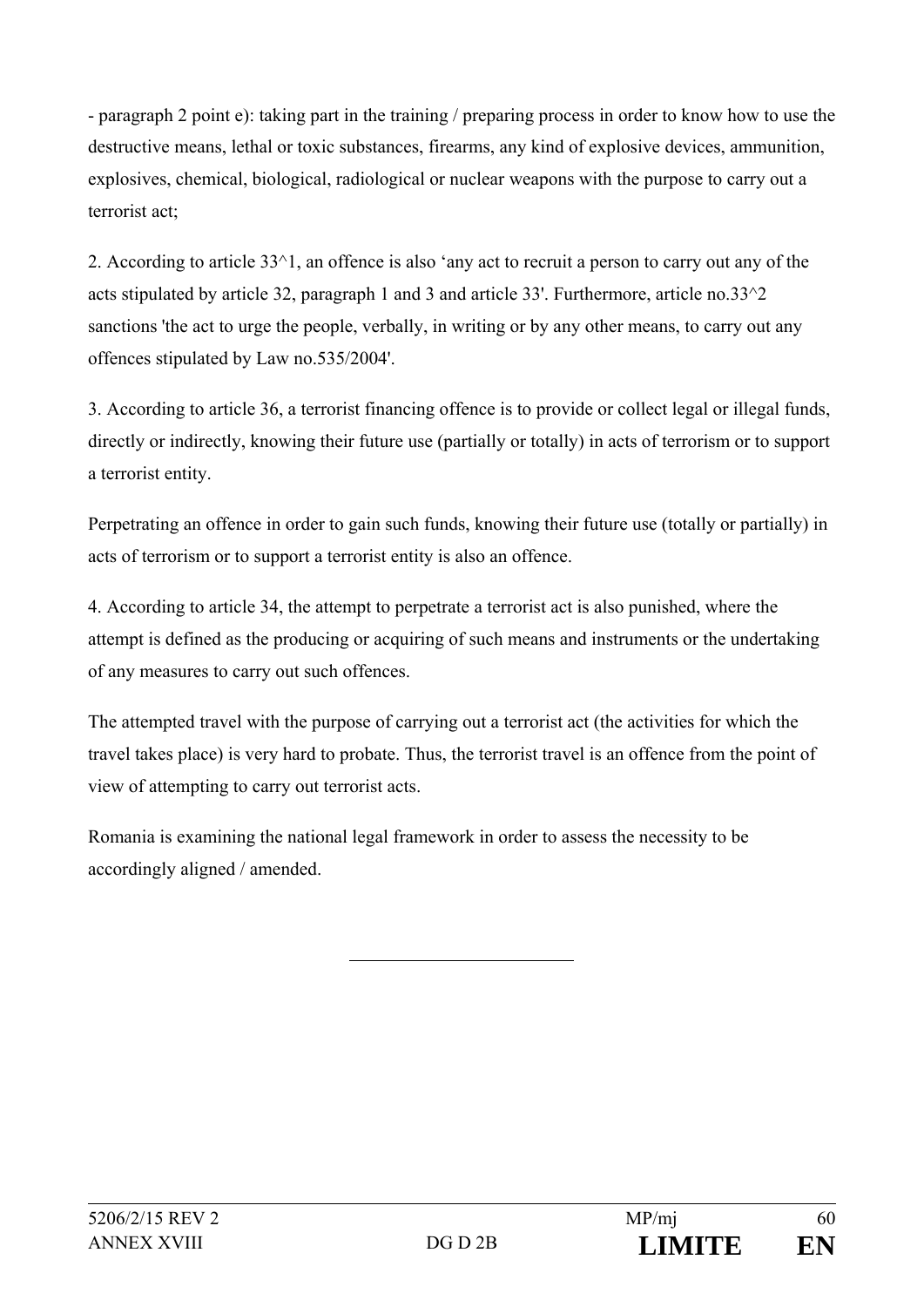#### **SPAIN**

In response to the Presidency's invitation to the delegations to provide information on the counterterrorism measures that have been adopted or will be adopted, in particular in relation to operative paragraph 6 of UN Security Council Resolution 2178 (2014) of 24 September, the Spanish Ministry of Justice notes that a draft Organic Law, amending Organic Law 10/1995 of 23 November on the Criminal Code regarding terrorist offences, was presented in the Congress of Deputies on 3 February 2015.

This draft Organic Law, presented jointly by the two main parliamentary groups with the support of other minority parliamentary groups, is based on United Nations Security Council Resolution 2178, adopted on 24 September 2014, which recognises the international community's grave concern over the surge in terrorist activity and the heightened call to commit attacks in all regions of the world. Among the range of measures included in the operative part of this Resolution, paragraph 6 contains a reminder of Resolution 1373 (2001), according to which all Member States should ensure that any person who participates in the financing, planning, preparation or perpetration of terrorist acts or in supporting terrorist acts is brought to justice. Following that reminder, Resolution 2178 asks Member States to ensure that their domestic legislation and regulations establish serious criminal offences sufficient to provide the ability to prosecute and to penalise in a manner duly reflecting the seriousness of the offence.

In line with these Resolutions, the draft Organic Law presented in the Spanish Parliament amends Book II, Title XXII, Chapter VII of Organic Law 10/1995 of 23 November on the Criminal Code, in such a way that the strict criminal justice response to such serious crimes will apply to the new threats in addition to familiar forms of terrorism.

Book II, Title XXII, Chapter VII of Organic Law 10/1995 of 23 November on the Criminal Code is divided into two sections and includes Articles 571 to 580.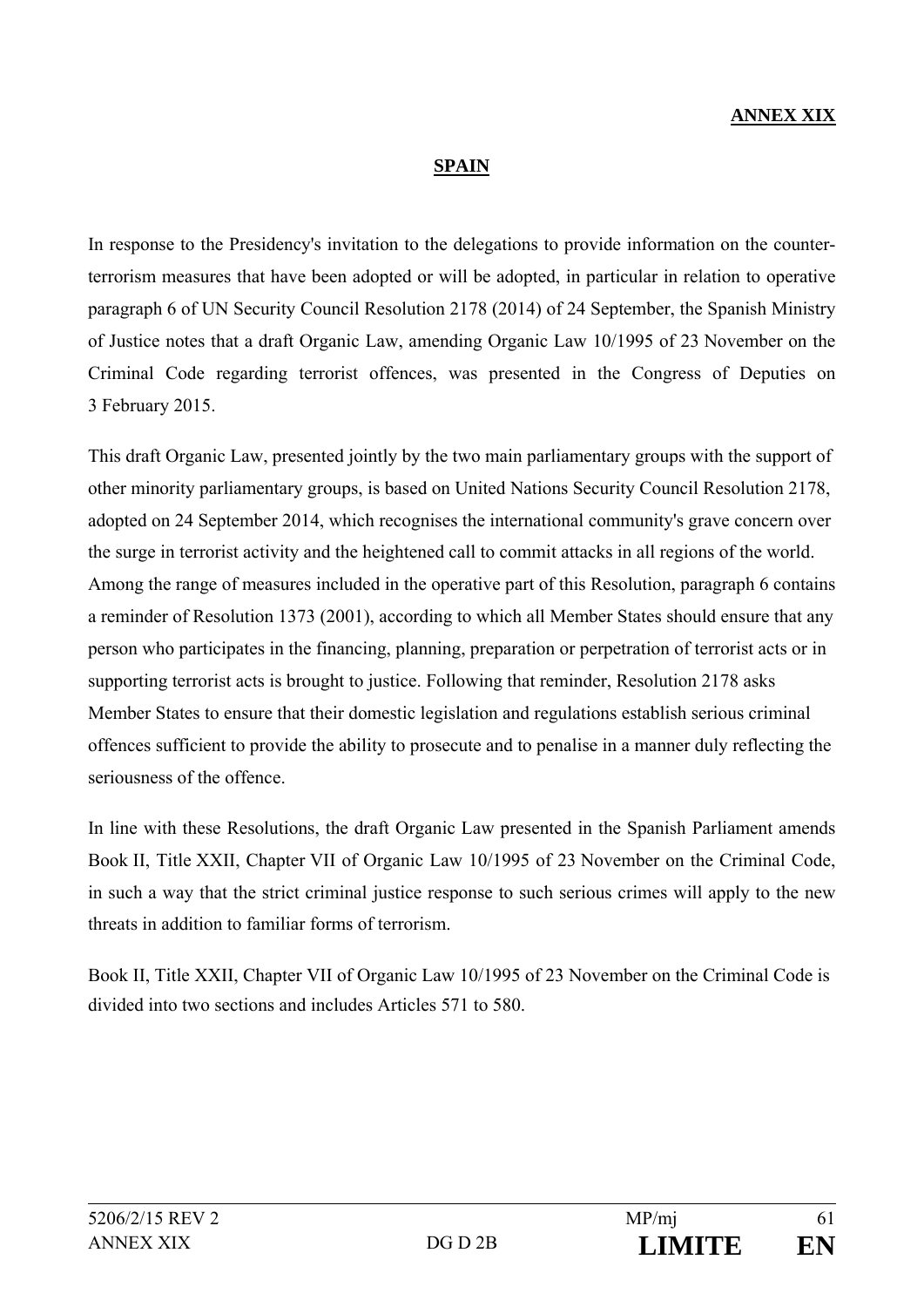The first section is titled "On terrorist organisations and groups" and follows the same punitive approach as the existing regulations, laying down the definition of a terrorist organisation or group and the penalty applicable to those who promote, create, organise or lead such groups or to those who belong to them.

The second section is titled "On terrorist offences" and begins, in Article 573, with a new definition of a terrorist offence inspired by Council Framework Decision 2002/475/JHA of 13 June 2002 on combating terrorism, amended by Council Framework Decision 2008/919/JHA of 28 November 2008. The definition establishes that any serious offence committed against the legal interests listed in paragraph 1 constitutes a terrorist offence when it is committed for any of the purposes laid down in the same article: 1. Undermining the constitutional order, or destroying or seriously destabilising the functioning of the political institutions or economic or social structures of the State, or compelling the public authorities to perform or to abstain from performing an act; 2. Seriously disturbing the public peace; 3. Seriously destabilising the functioning of an international organisation; 4. Provoking a state of terror in the general public or a section of it.

Article 573a establishes the penalty for each terrorist offence, on the basis that an offence which causes the death of a person will incur the maximum prison term provided for in the Criminal Code.

Article 574 criminalises all types of conduct relating to storage of weapons or explosives, their manufacture, trafficking, supply, or merely placing or using weapons or explosives, when such conduct is for the purposes listed in Article 573(1). More severe penalties are expressly laid down when such conduct relates to nuclear, radiological, chemical or biological weapons, substances or equipment, or any other weapons, substances or equipment of a similarly destructive nature.

Article 575 criminalises instruction or training in military or combat activities or in the handling of any type of weapons or explosives, and explicitly includes passive instruction or training, with particular reference to instruction or training via the internet or publicly available communication services, which, to be considered an offence, must take place with some degree of regularity and with the express purpose of joining, collaborating with or pursuing the aims of a terrorist organisation. Article 575 also criminalises the phenomenon of foreign terrorist fighters, i.e. those who travel abroad in order to join or collaborate with a terrorist organisation or to commit a terrorist offence.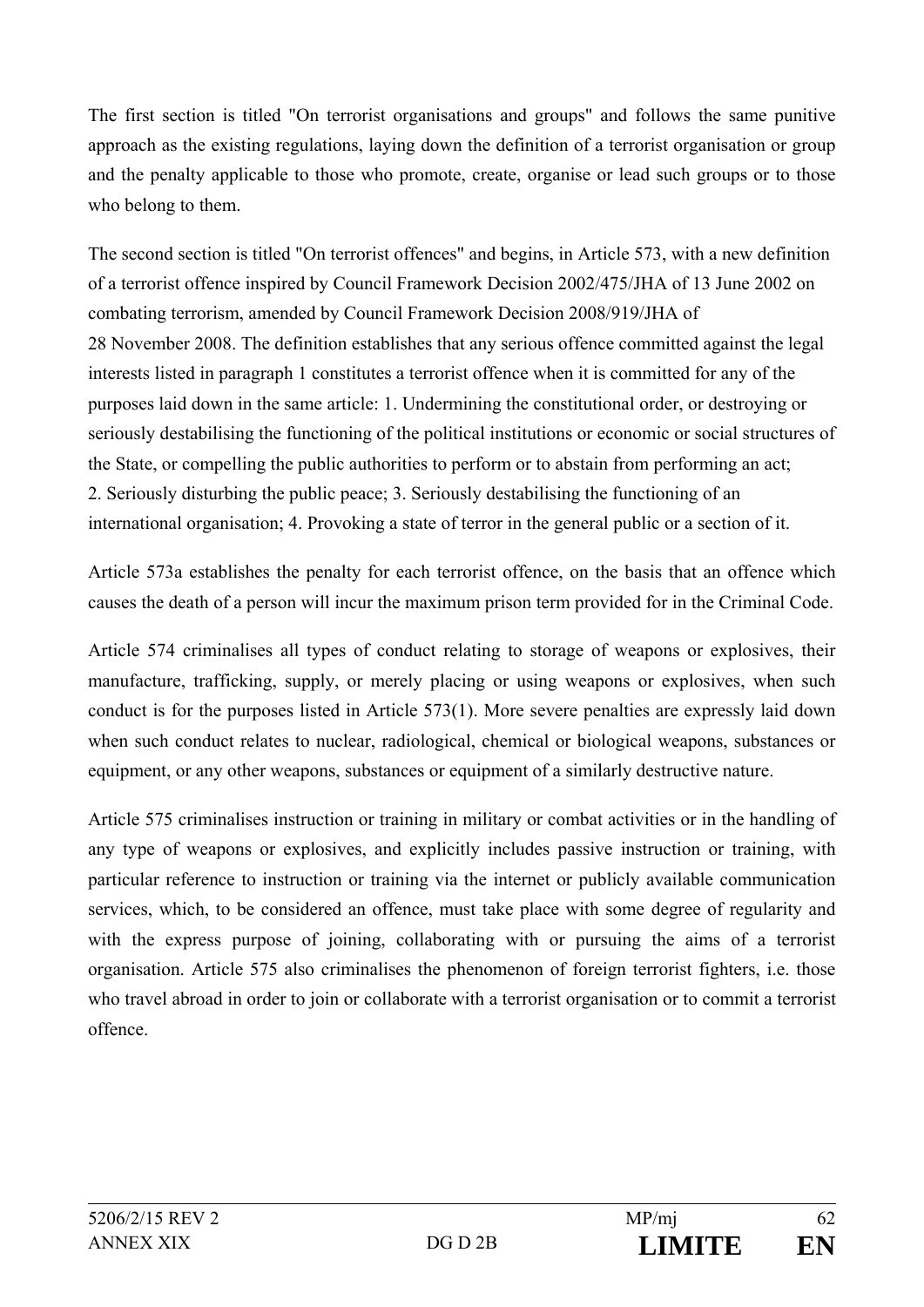Article 576 establishes the penalty for conduct relating to terrorist financing, including for any person who, by whatever means, directly or indirectly raises, acquires, possesses, uses, converts, transfers or performs any other activity involving goods or assets of any kind, with the intention that they be used, or knowing that they will be used, in whole or in part, to commit any of the terrorist offences contained in the chapter. It also criminalises the commission of offences through failure to exercise due care, such as negligent omission to perform duties pursuant to the legislation on money laundering and the prevention of terrorist financing.

Article 577 criminalises and lays down penalties for the different forms of collaboration with terrorist organisations or groups or aimed at committing a terrorist offence. It specifically includes grooming or recruitment on behalf of terrorist organisations or for terrorist purposes, increasing the penalty when the target is a minor or a person in need of special protection.

Articles 578 and 579 penalise the public glorification or justification of terrorism, actions discrediting, disdaining or humiliating the victims of terrorism, and the dissemination of messages or orders inciting others to commit acts of terrorism. The criminalisation of such conduct gives special consideration to the fact that it may comprise the dissemination of publicly available content or services via the media, the internet or electronic communication services, or using information technology, and includes the possibility for judges to have such content removed as a provisional measure.

Article 579a includes, subject to the circumstances listed in the article, the penalty of absolute barring and the new penalty of special barring from educational office or employment in the fields of teaching, sports or leisure activities, for a period which exceeds any custodial term imposed by between six and 20 years. In addition, it provides for the possibility of an adjusted penalty for those who voluntarily cease their criminal activities and cooperate with the authorities, or in the event that the act is objectively minor in the light of the means employed or the outcome produced.

Finally, Article 580 provides that terrorist offences will be punishable in Spain whenever the perpetrator is Spanish, is ordinarily resident in Spain or is on Spanish territory, regardless of whether or not those offences are punishable where they were carried out. In addition, it is specified that, for all terrorist offences, convictions handed down by a foreign judge or court will be considered equal to judgments delivered by Spanish judges or courts for the purposes of applying the aggravated circumstance of repeated infringement.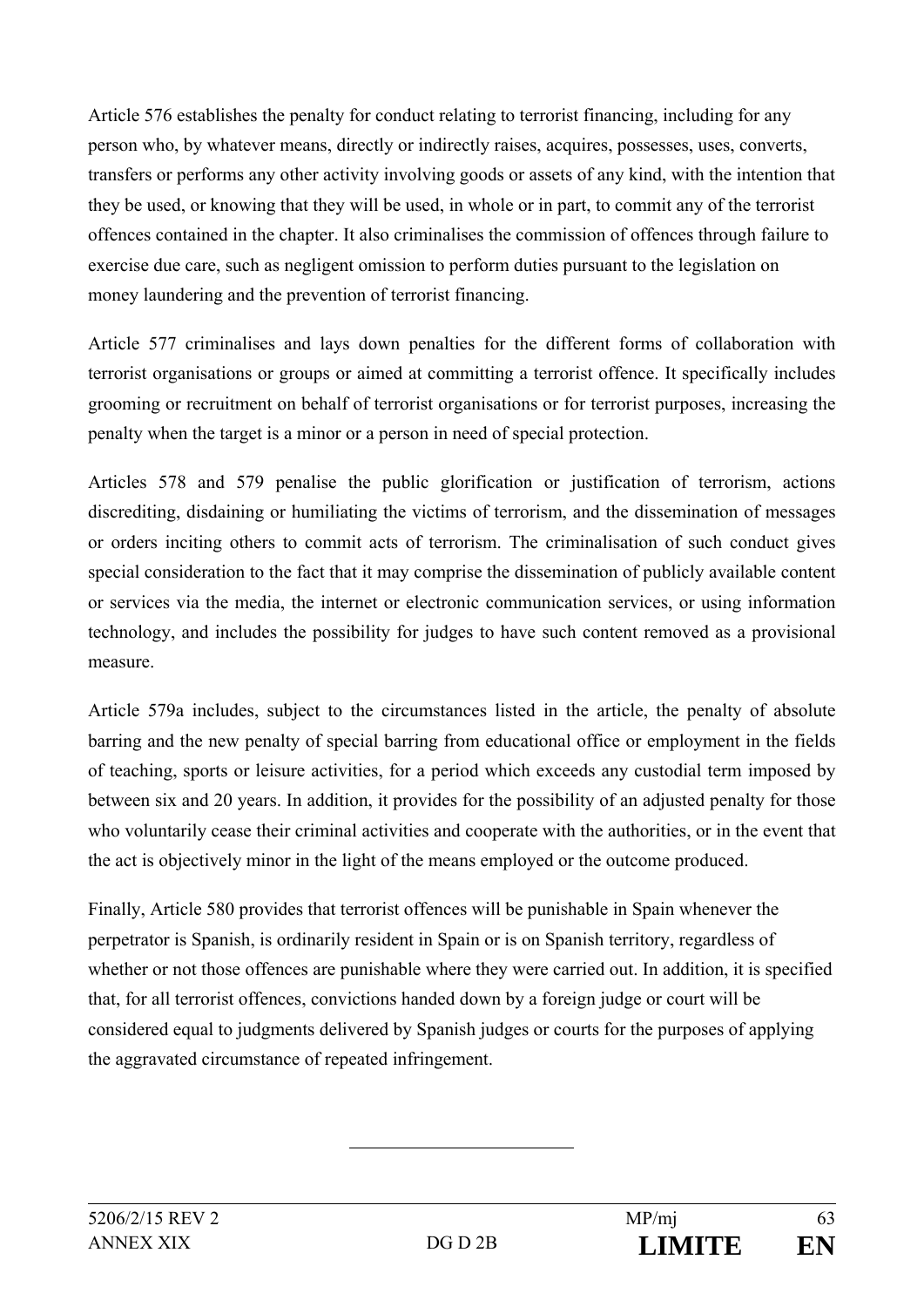## **ANNEX XX**

#### **SWEDEN**

We have been requested to submit information about existing national measures which are already in compliance with the requirements of the operative paragraph 6 (OP 6) of the UN Security Council Resolution 2178 (2014), or have been adopted in implementation of OP 6 of the Resolution, or to inform about our plans to do so.

Sweden fulfils its current international criminal obligations in the anti-terrorism field and has far reaching criminal legislation in place. In order to enable Sweden to fully meet also the penal law requirements of UN Security Council Resolution 2178 (2014), Swedish Government has appointed a committee of enquiry on 18 December 2014 with the task to analyse the Swedish penal legislation in light of OP 6 of UNSCR 2178 (2014) and to submit necessary proposals of legislative changes. The committee report is due on 18 June 2015.

#### **Committee terms of reference**

#### **Implementation of certain repressive measures to prevent and combat terrorism**

Decision taken at Government meeting on 18 December 2014

#### **Summary**

A special investigator will assess the need for legislative changes to ensure that Sweden can comply with the requirements laid down in UN Security Council resolution 2178 (2014) for repressive measures to prevent and combat terrorism. If the investigator considers that there is such a need, proposals will be submitted accordingly.

The investigator will also determine whether the repressive measures implemented by Sweden to prevent and combat the financing of terrorism satisfy the requirements laid down by the Financial Action Task Force (FATF), and will propose any necessary legislative amendments.

The investigator will report on his findings by no later than 18 June 2015.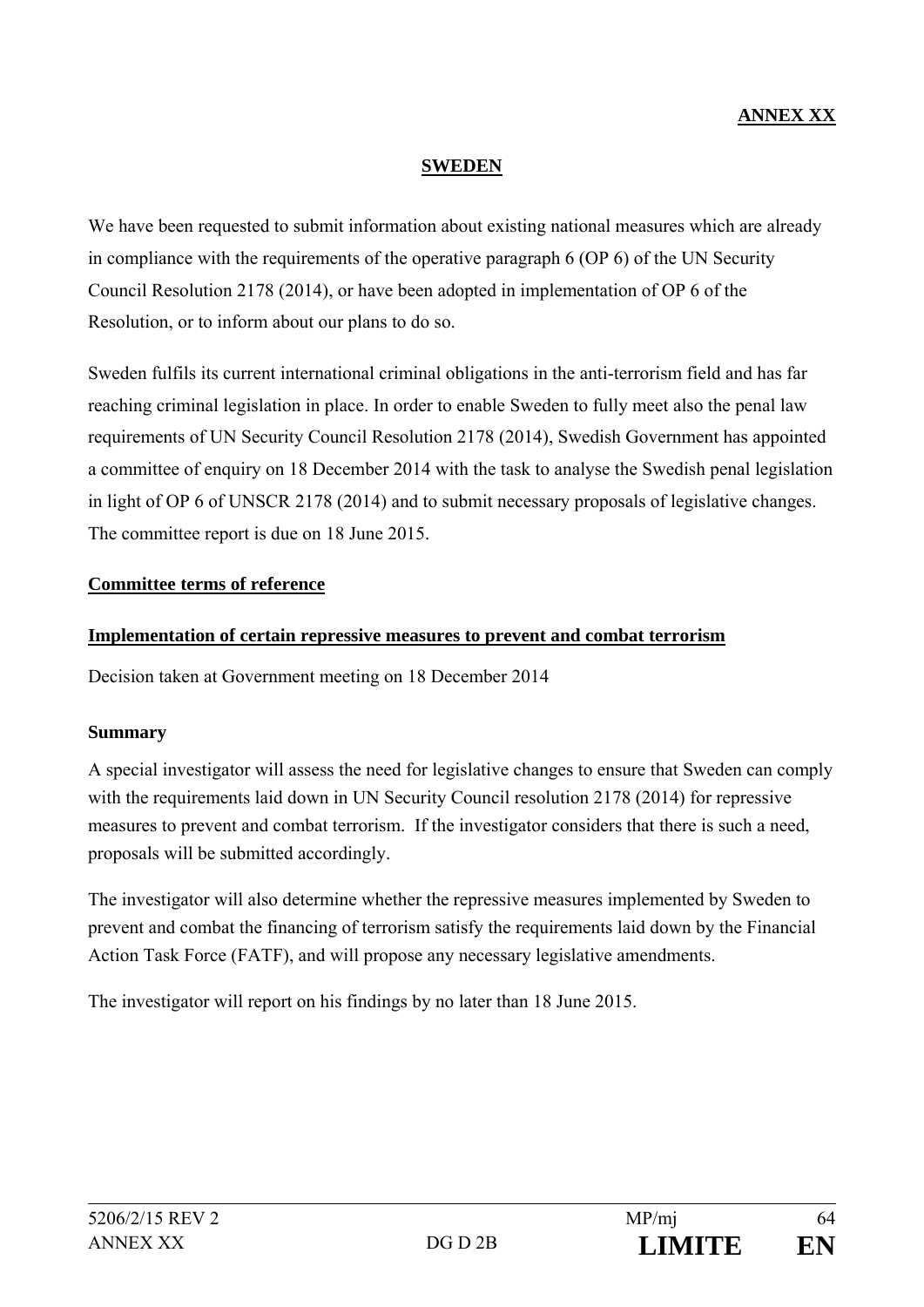## **Effective criminal law - a means of countering terrorism**

Persons who travel abroad to take part in terrorist acts or terrorist training pose a threat to international peace and security. Effective criminal law is essential in order to counteract this. However, criminalisation constitutes just one of a number of possible measures. There is also a need for efforts to prevent radicalisation and recruitment. Such efforts are, for example, among the tasks which have been assigned to a national coordinator for the safeguarding of democracy against violent extremism.

On 24 September 2014, the UN Security Council adopted resolution 2178 (2014). The resolution was adopted in accordance with Chapter VII of the UN Charter and is therefore binding on all member states.

The resolution reaffirms that terrorism in all forms and manifestations constitutes a threat to international peace and security. It is noted that the terrorism threat has become more diffuse, with an increase, in various regions of the world, of terrorist acts including those motivated by intolerance or extremism. It also expresses grave alarm over the acute and growing threat posed by persons who travel abroad for the purpose of participation in terrorist acts or terrorist training, including in connection with armed conflict. According to the resolution, this is increasing the intensity, duration and intractability of conflicts. It is claimed that such persons may pose a serious threat to their States of origin, the States they transit and the States to which they travel. In addition, the resolution expresses grave concern that such persons are using their extremist ideology to promote terrorism.

Paragraph 5 states that Member States should, consistent with international human rights law, international refugee law, and international humanitarian law, prevent and suppress the recruiting, organising, transporting or equipping of individuals who travel to another State for the purpose of the perpetration, planning, or preparation of, or participation in, terrorist acts or the providing or receiving of terrorist training. The same applies to the financing of their travel and of their activities.

Paragraph 6 requires that Member States' legislation must include provisions which provide the ability to prosecute and to penalise in a manner duly reflecting the seriousness of the offence.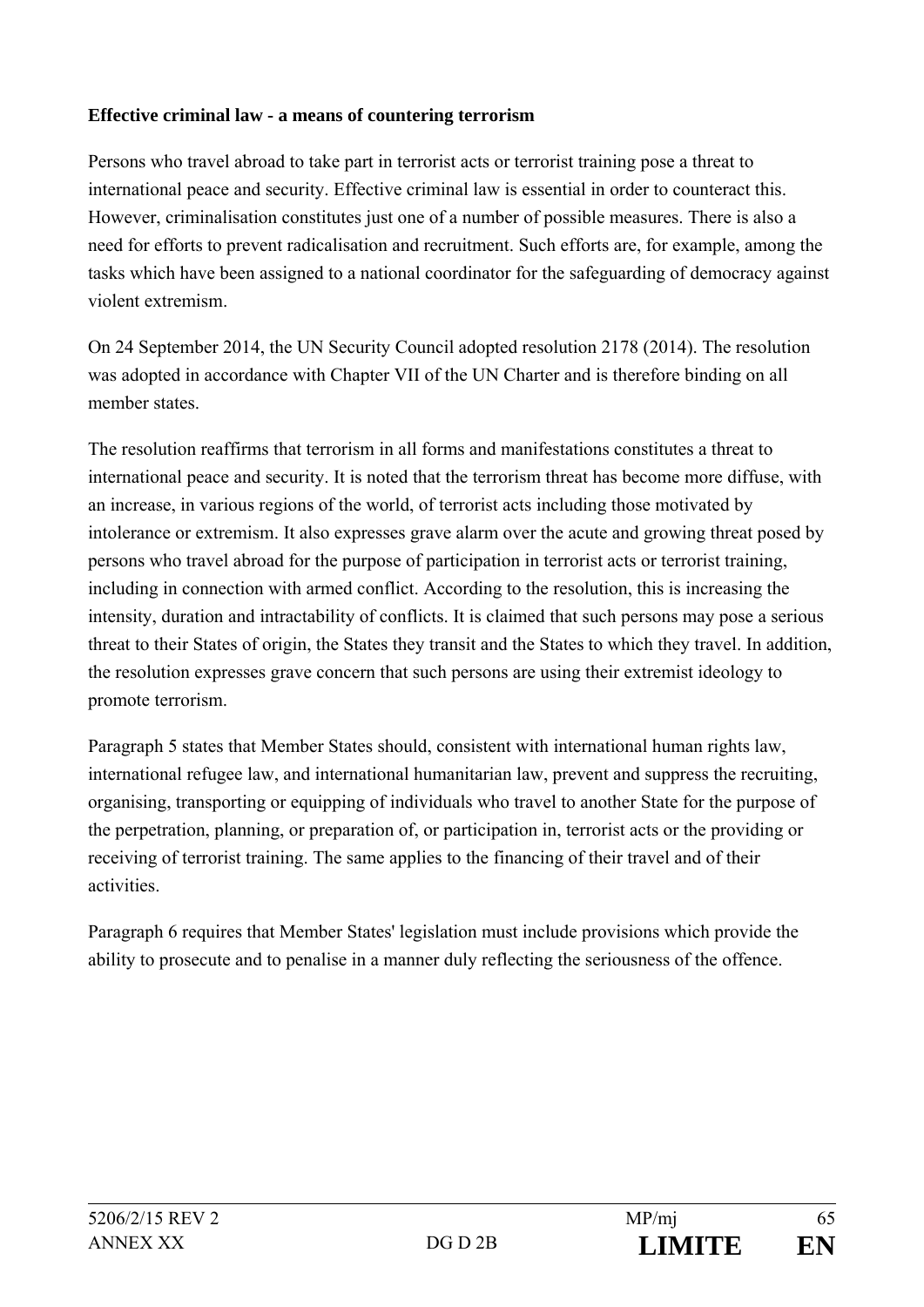Moreover, Sweden has given an international undertaking to criminalise the financing of terrorism within the framework of the Financial Action Task Force (FATF). The FATF is an international organisation whose objectives are to set standards and promote effective implementation of legal, regulatory and operational measures for combating money laundering, terrorist financing and the proliferation of weapons of mass destruction as well as other threats to the integrity of the international financial system.

Sweden has been a member of the FATF since the organisation's establishment in 1989.

In Swedish law, provisions on terrorist and terrorism-related offences are laid down in the Act on criminal responsibility for terrorist offences (2003:148) (the Terrorist Offences Act), the Act on criminal responsibility for public provocation to commit and recruitment and training for terrorist offences and other particularly serious crime (2010:299), and the Act on criminal responsibility for the financing of particularly serious crime in some cases (2002:444) (the Financing Act).

## **The mandate to review criminal law in the light of UN Security Council resolution 2178 (2014)**

Sweden has an obligation under international law to honour its international criminal law commitments in the field of terrorism. A special investigator will therefore determine whether Swedish legislation needs to be amended in order to comply with the criminal law requirements laid down in UN Security Council resolution 2178 (2014), and if so, in what way.

This mandate brings to the fore issues relating to the protection of fundamental rights and freedoms pursuant to the Instrument of Government and the European Convention for the Protection of Human Rights and Fundamental Freedoms (ECHR). It concerns *inter alia* the right to freedom of movement pursuant to Chapter 2, Section 8 of the Instrument of Government and Article 2 of Protocol No. 4 to the ECHR, and the right to freedom of expression and information pursuant to Chapter 2, Section 1 of the Instrument of Government and Article 10 ECHR. It is important that close attention be paid to the protection of fundamental rights and freedoms, and that any assessments carried out and any proposals submitted be compatible with both the Instrument of Government and the ECHR, as well as with Sweden's obligations under international law.

Finally, account should be taken of how the formulation of criminalisation proposals and delimitation of the acts which are to be criminalised affect the ability of civil society organisations and competent authorities to work effectively to forestall and prevent persons from travelling abroad for the purpose of participation in terrorist acts or terrorist training.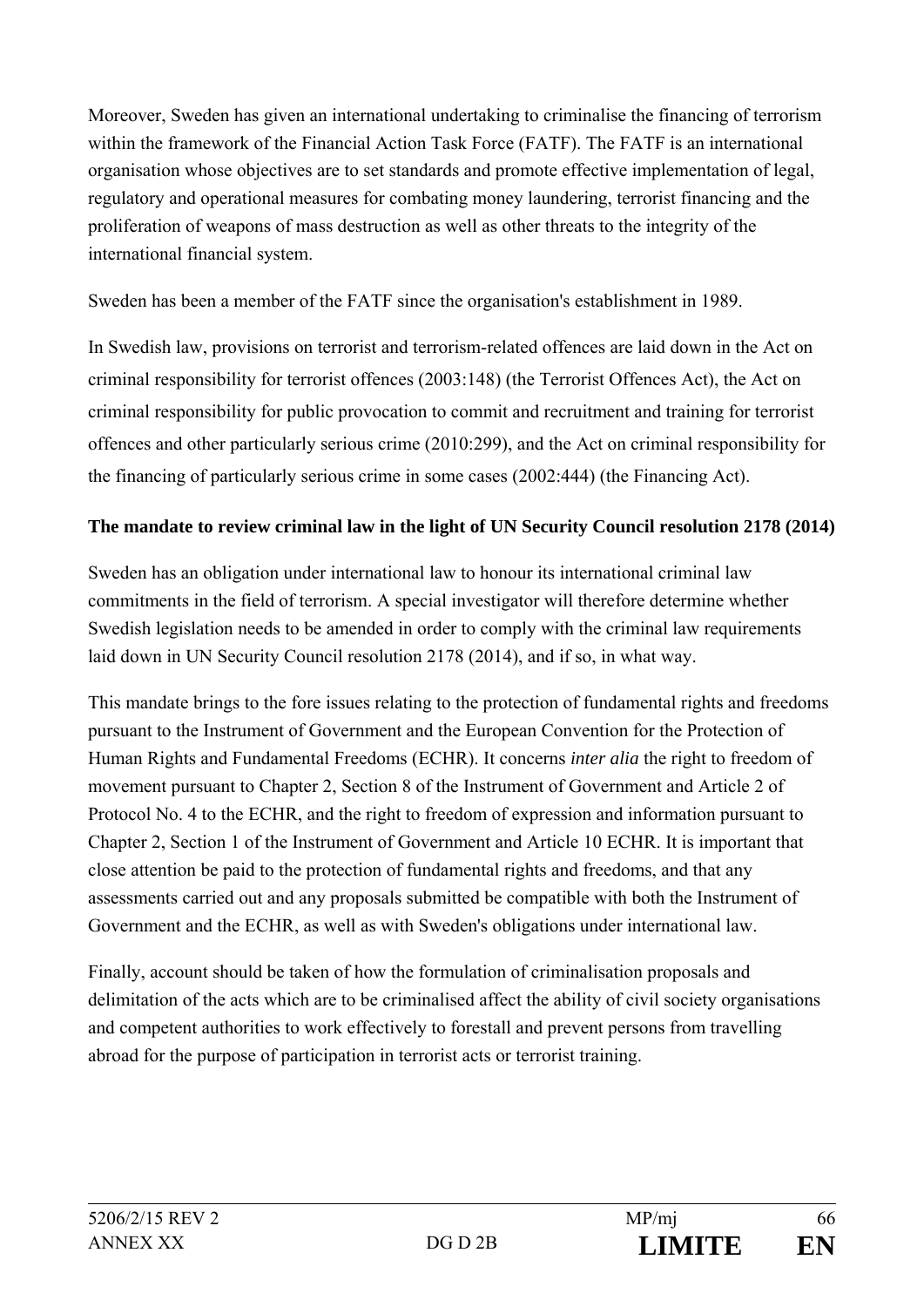## *Does Swedish law need to be amended in order to comply with the resolution's requirement regarding travel or attempted travel?*

Pursuant to paragraph 6(a) of the resolution, it will be a criminal offence for a State's nationals to travel or attempt to travel to a State other than their States of residence or nationality, or for other individuals to travel or attempt to travel from their territories to a State other than their States of residence or nationality, for the purpose of the perpetration, planning, or preparation of, or participation in, terrorist acts. The resolution does not define what precisely is meant by the term "terrorist acts".

There are no criminal provisions under Swedish law which directly address the types of travel in question. However, the concept of inchoate offences, and in particular the preparation of and conspiracy to commit offences, means that there are provisions which can be applied to acts perpetrated at an early stage in the planning of a terrorist offence. In order for travel or attempted travel, for the purpose indicated in the resolution, to constitute an offence under the Terrorist Offences Act, the conduct in question must fulfil the conditions necessary for preparation of or an attempt or conspiracy to commit a terrorist offence.

The requirement laid down in paragraph 6(a) also extends to individuals who travel or attempt to travel for the purpose of the providing or receiving of terrorist training. The resolution does not define what precisely is meant by that term. The Act on criminal responsibility for public provocation to commit and recruitment and training for terrorist offences and other particularly serious crime provides for specific criminal responsibility for certain acts which may precede a terrorist offence, including training. The provision in question covers cases in which someone communicates or attempts to communicate instructions on the production or use of explosives, weapons or harmful or dangerous materials which are particularly suitable for use in the commission of particularly serious crime, or on other methods or techniques which are particularly suitable for such a purpose. The offence of training is not criminalised at the stages of attempt, preparation or conspiracy. Moreover, it covers only individuals who *provide* training.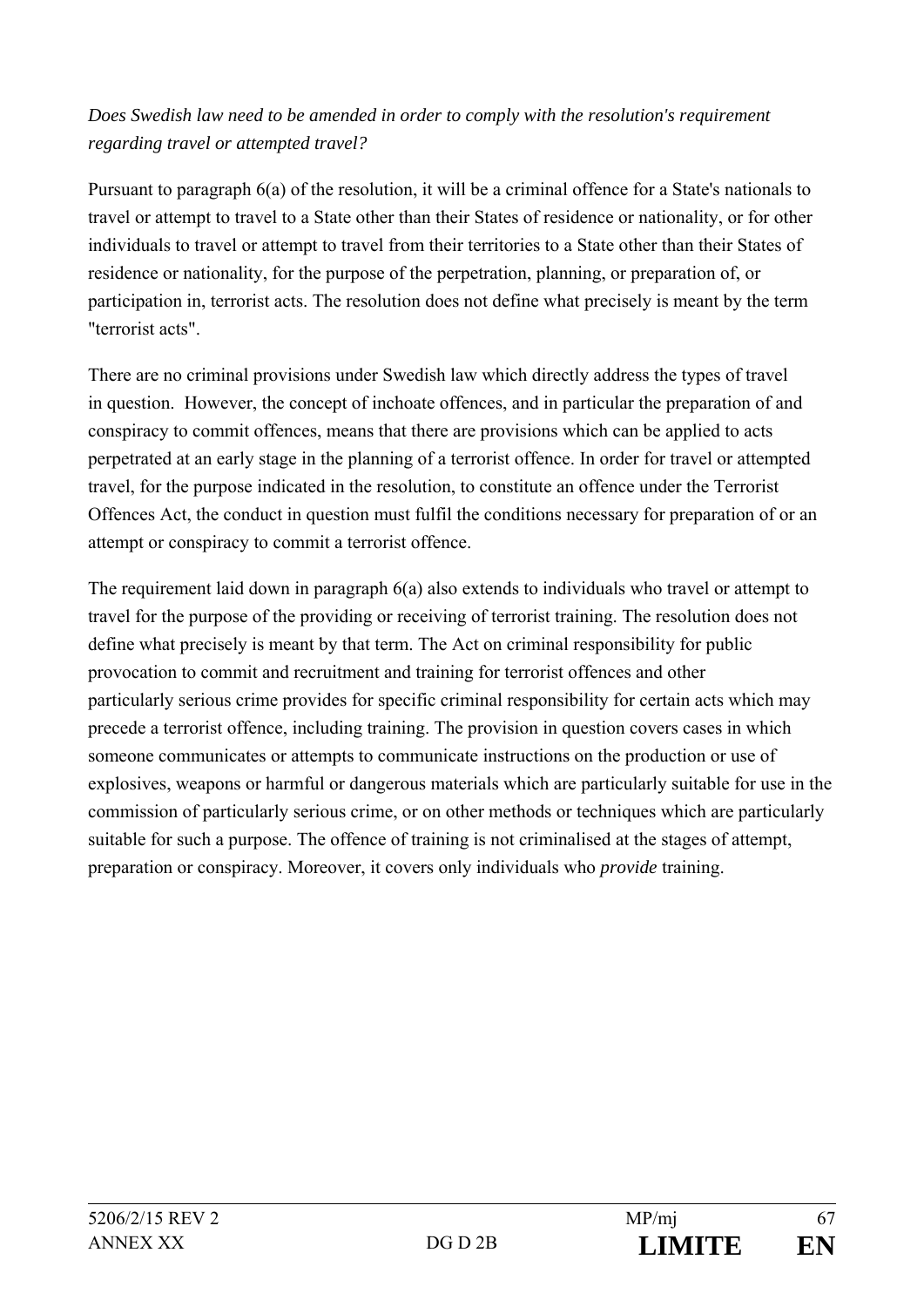Consequently, it is doubtful whether the existing repressive measures are sufficient in the light of the requirements laid down by the resolution.

The investigator will therefore:

- determine the extent of the resolution's criminalisation requirement in respect of travel or attempted travel for the purpose stated, and analyse the need for legislative amendments in order to ensure that Sweden can comply with that requirement, and
- submit any necessary legislative proposals.

## *Does Swedish law need to be amended in order to comply with the resolution's requirement regarding the financing of travel?*

According to paragraph 6(b) of the resolution, the wilful provision or collection, by any means, directly or indirectly, of funds by their nationals or in their territories with the intention that the funds should be used, or in the knowledge that they are to be used, in order to finance the travel of individuals who travel to a State other than their States of residence or nationality for the purpose referred to in paragraph 6(a) will constitute a criminal offence.

Under the Financing Act, it is a criminal offence to collect, provide or receive money or other property with the intention that such money or property should be used, or in the knowledge that it is to be used, in order to commit particularly serious crime. Any attempt to commit such a crime (but not the preparation of or conspiracy to commit it) is likewise a criminal offence. The acts whose financing is defined by the resolution as a criminal offence do not fall within the scope of what the Financing Act regards as particularly serious crime. Consequently, the financing of travel constitutes a criminal offence according to the Financing Act only to the extent that it can be demonstrated that the purpose of such financing is to commit particularly serious crime. In addition, the financing of such travel may constitute the preparation of a terrorist offence where it takes the form of providing money or other resources as payment for a criminal offence or in order to cover the costs of perpetrating such an offence.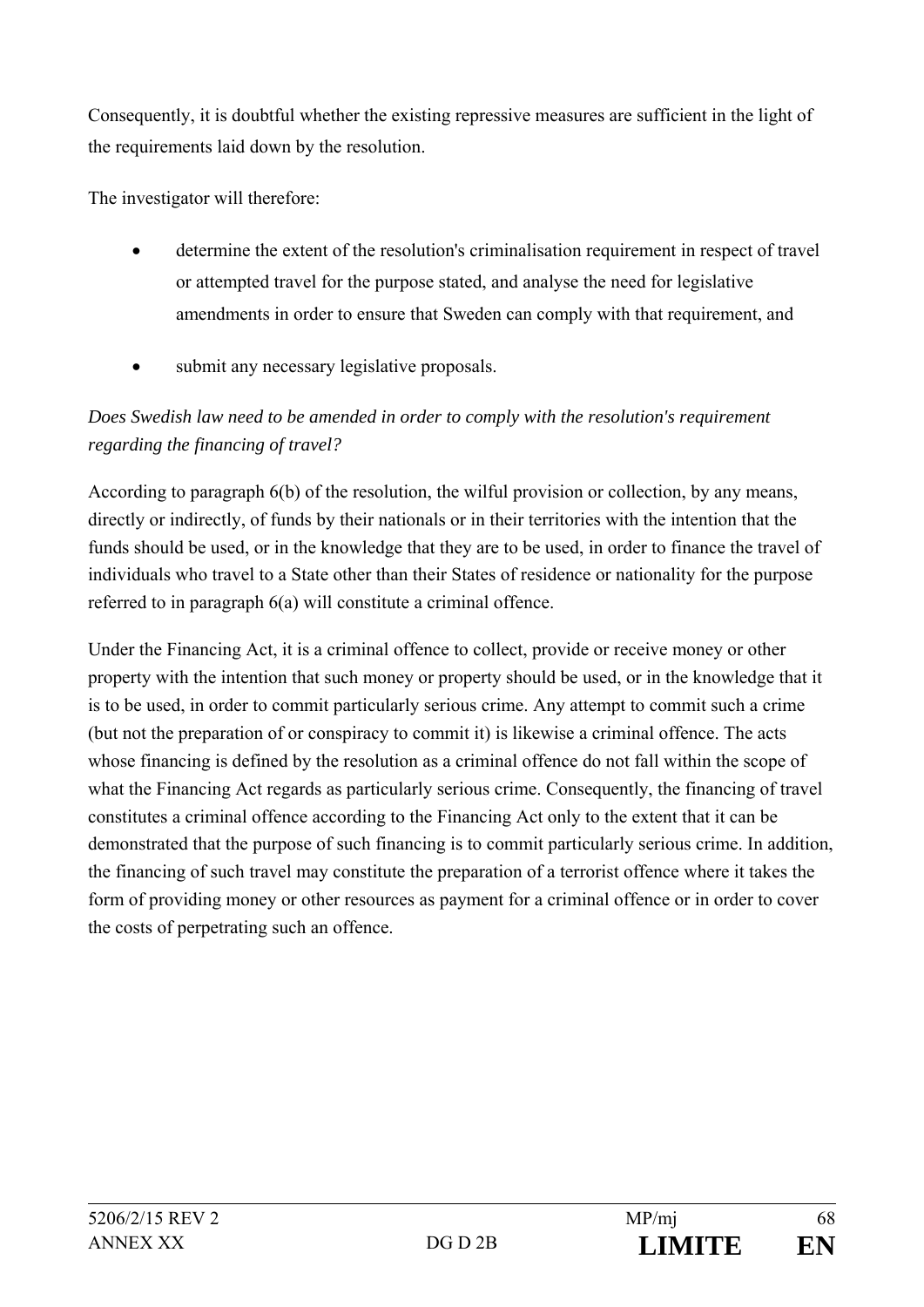Consequently, criminalisation under Swedish law may not fully satisfy the requirements laid down by the resolution.

The investigator will therefore:

- determine the extent of the resolution's criminalisation requirement in respect of the financing of travel, and analyse the need for legislative amendments in order to ensure that Sweden can comply with that requirement, and
- submit any necessary legislative proposals.

# *Does Swedish law need to be amended in order to comply with the resolution's requirement regarding the facilitation of travel?*

Pursuant to paragraph 6(c) of the resolution, the organisation, or other facilitation, including acts of recruitment, by their nationals or in their territories, of the travel of individuals who travel to a State other than their States of residence or nationality for the purpose referred to in paragraph 6(a) will constitute a criminal offence. In accordance with the general principle on complicity as laid down in Chapter 23, section 4 of the Penal Code, responsibility for a particular act lies not only with the person who perpetrated it, but also with any person who encouraged it. An act should be considered to have been encouraged if a person has taken steps which facilitate or at least are likely to facilitate its perpetration. In order for the requirement laid down in that respect by the resolution to be satisfied by the complicity principle, the acts in question must be independent criminal offences or constitute the preparation of or an attempt or conspiracy to commit an offence. The extent to which that requirement can be satisfied by the provisions concerning complicity therefore depends on the investigator's conclusions regarding travel within the meaning of paragraph 6(a).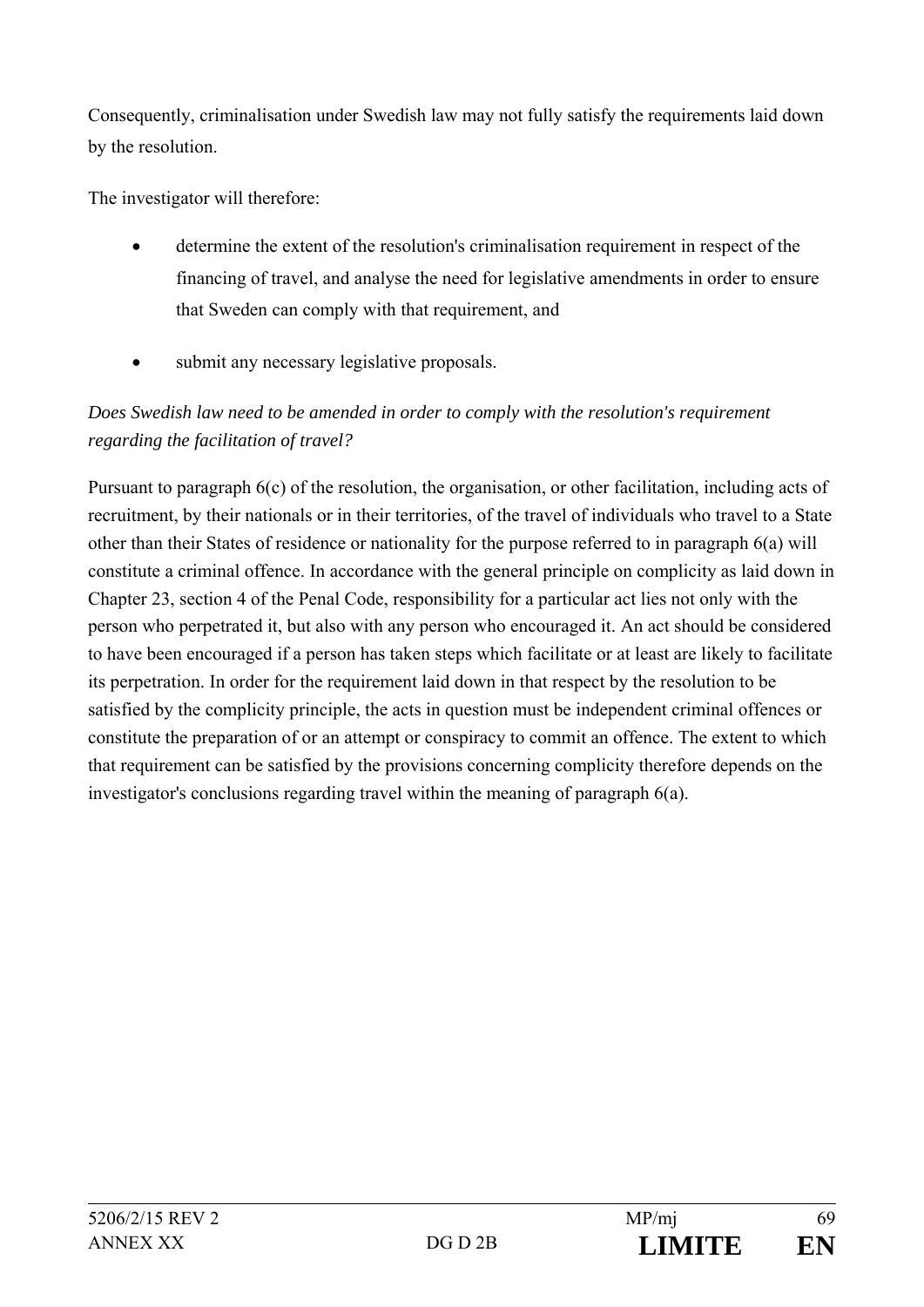Consequently, it is uncertain whether the facilitation of travel pursuant to the resolution is fully reflected in current Swedish law.

The investigator will therefore:

- determine the extent of the resolution's criminalisation requirement in respect of the facilitation of travel, and analyse the need for legislative amendments in order to ensure that Sweden can comply with that requirement, and
- submit any necessary legislative proposals.

# **The mandate to review the Financing Act in the light of the FATF's criminal law requirements**

The FATF has adopted 40 recommendations for measures to combat money laundering, terrorist financing and the proliferation of weapons of mass destruction. It monitors compliance with the recommendations via a mutual evaluation system. Within the framework of the fourth round of mutual evaluations, Sweden will be assessed in 2016.

FATF Recommendation 5 requires member countries to criminalise terrorist financing on the basis of the UN International Convention for the Suppression of the Financing of Terrorism, which was adopted in 1999. In addition, member countries must criminalise not only the financing of terrorist acts but also the financing of terrorist organisations and individual terrorists. The latter applies even in the absence of a link to a specific terrorist act or acts.

Under the Financing Act, it is a criminal offence to collect, provide or receive money or other property with the intention that such money or property should be used, or in the knowledge that it is to be used, in order to commit particularly serious crime (including those types of crime whose financing constitutes a criminal offence under the Convention). In order for criminal liability to be deemed to exist, the act in question must have been perpetrated at least in the knowledge that the property is to be used in order to commit particularly serious crime (see the Supreme Court's judgment of 14 April 2014 in case Ö 386-14).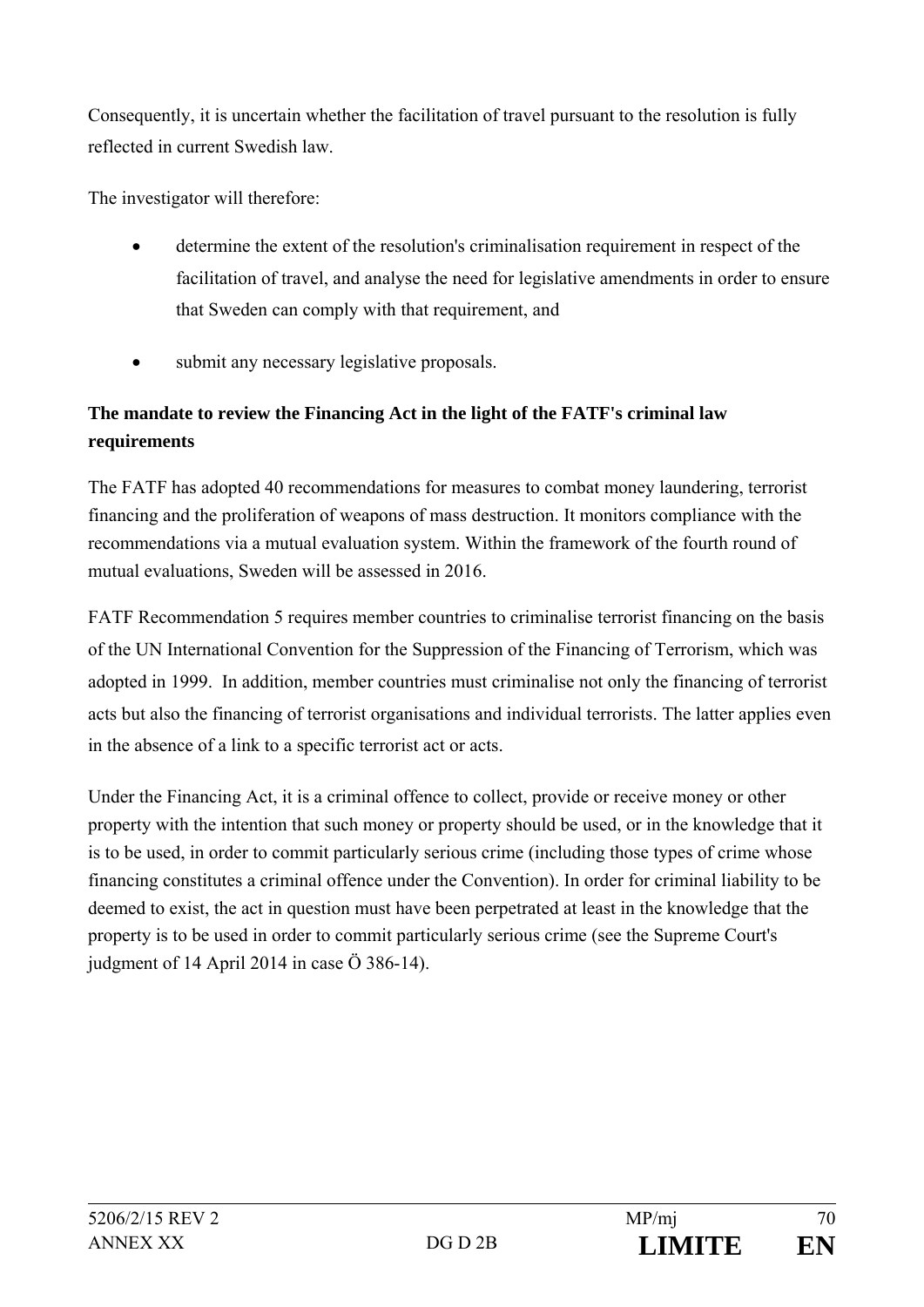In the FATF's evaluation of Sweden carried out in 2006, the measures implemented by Sweden to criminalise terrorist financing were judged to be broadly compatible with the recommendation in question. However, the fact that such criminalisation does not explicitly include the collection or provision of money or other property in the knowledge that it is to be used by a terrorist organisation or an individual terrorist (for any purpose) was regarded as a shortcoming.

Sweden was therefore urged to extend criminal liability in such a way as to make it an explicit criminal offence to collect or provide property in the knowledge that it is to be used by a terrorist organisation or an individual terrorist for any purpose.

It is important that Sweden honour its commitments with regard to the FATF. It is therefore appropriate to investigate whether Swedish legislation needs to be amended in order to comply with the requirements laid down in FATF Recommendation 5, and if so, in what way. In that connection, consideration should be given to how the formulation of criminalisation proposals and delimitation of the acts which are to be criminalised affect an individual's ability to contribute to humanitarian activities.

The investigator will therefore:

- determine whether, via the Financing Act, Sweden fulfils the requirements laid down in FATF Recommendation 5, and
- propose any legislative amendments which may be required in order to ensure that Sweden's commitments be honoured.

## **Participation in armed conflict**

In the government's view, consideration should be given to the delimitation of criminal offences in relation to participation in an armed conflict outside Sweden where such participation takes place within the framework of a terrorist organisation. Criminal provisions in that area too could help to forestall, prevent and combat terrorism. However, this involves a number of difficult considerations which will require further analysis before any detailed instructions can be submitted to the investigator. Since it is important that the latter be able to commence work on the resolution's criminalisation requirements immediately, the government intends to come back with an additional directive at a later stage.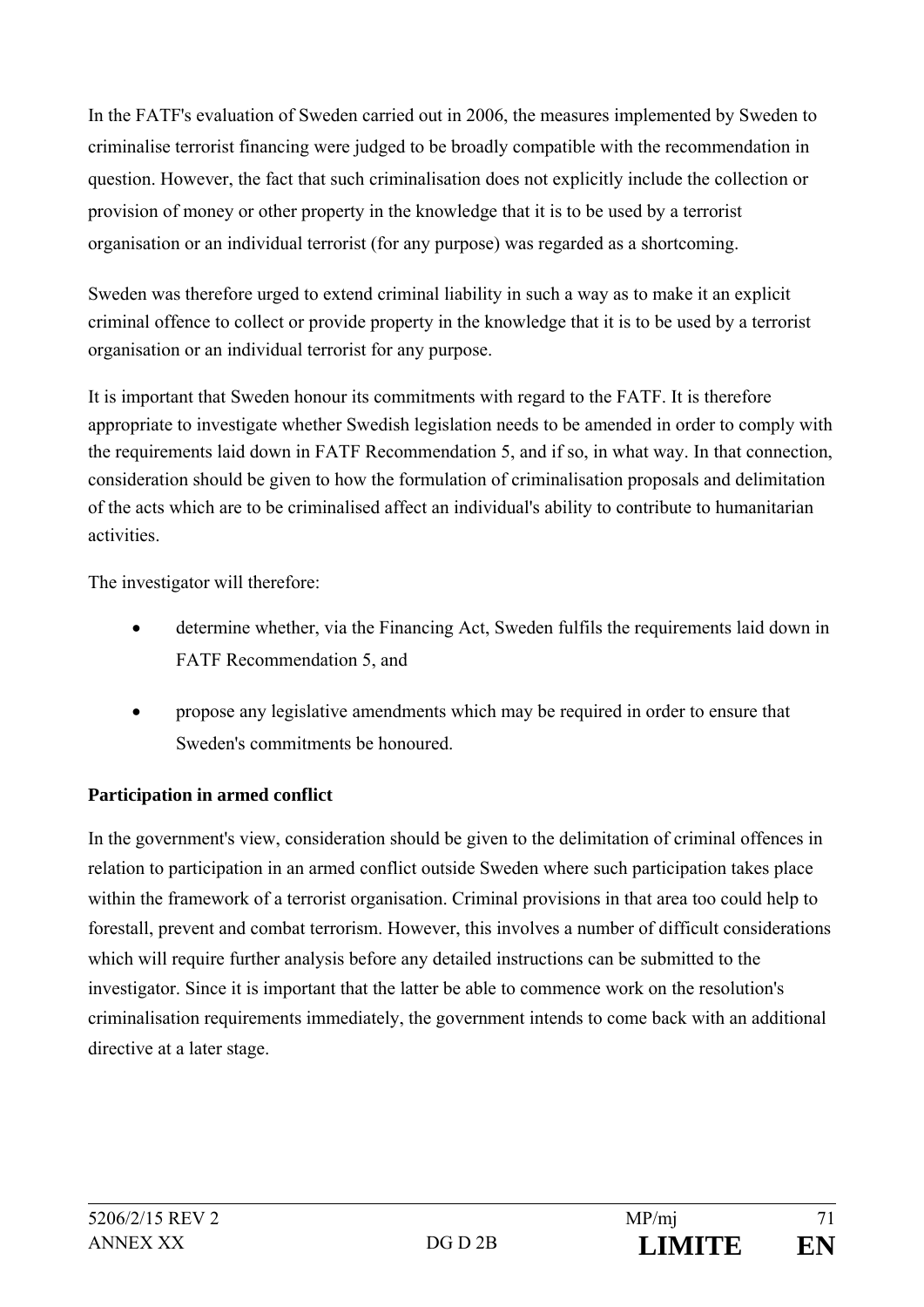## **Working arrangements and report**

Via the national coordinator for the safeguarding of democracy against violent extremism, the investigator will consult with and obtain information from representatives of the relevant bodies and authorities, and in particular the Swedish Security Service, the Swedish Prosecution Authority, the Swedish Bar Association and civil society organisations.

The investigator will keep himself abreast of and pay attention to any relevant work within the Government Offices and within the EU and other international fora.

The investigator will examine the current legislation and any ongoing legislative activity in countries which he considers to be of interest and will draw any international comparisons deemed to be justified, for example in relation to the implementation of UN Security Council resolution 2178 (2014).

Legislation and ongoing proceedings in other Nordic countries will be the subject of particular scrutiny and analysis.

The investigator will report on his findings by no later than 18 June 2015.

(Ministry of Justice)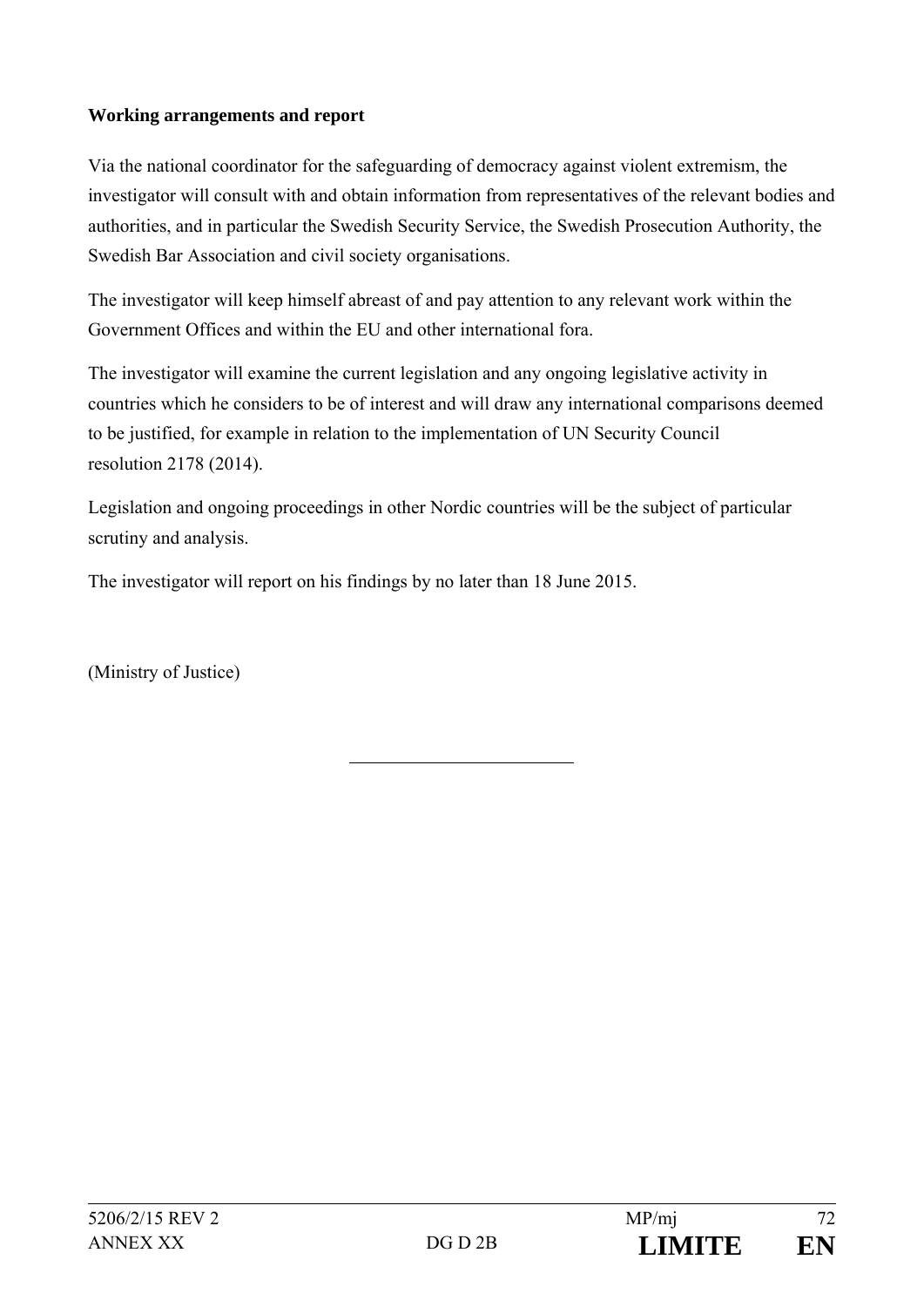# **ANNEX XXI**

### **SLOVAKIA**

In the case of the fight against terrorism, Slovak law is based on the fulfilling of the international commitments undertaken by the UN, Council of Europe and the EU.

Respective provisions of the Resolution of the UN Security Council No. 2178(2014), dealing with the prosecution of traveling for the purpose of the perpetration, planning, or preparation of, or participation in, terrorist acts, or the providing or receiving of terrorist training, are implemented in Article 419 of the Criminal Code of the Slovak Republic mostly in Para 2 and in Article 297 including the preparation and attempt which provide a substantive legal basis for punishing of the criminal offences of foreign fighters.

In addition, according to our point of view, this text is very similar to the provisions of the Convention of the Council of Europe on the prevention of terrorism (2005), which has been already implemented into the Slovak law.

Nevertheless, the legal analysis is still on-going at interdepartmental level, in order to comprehensively evaluate the possible scope for improving our legal framework. Appendix covers the relevant provisions of the Slovak Criminal Code, which provides the legal basis for the prosecution of such crimes related to this phenomenon.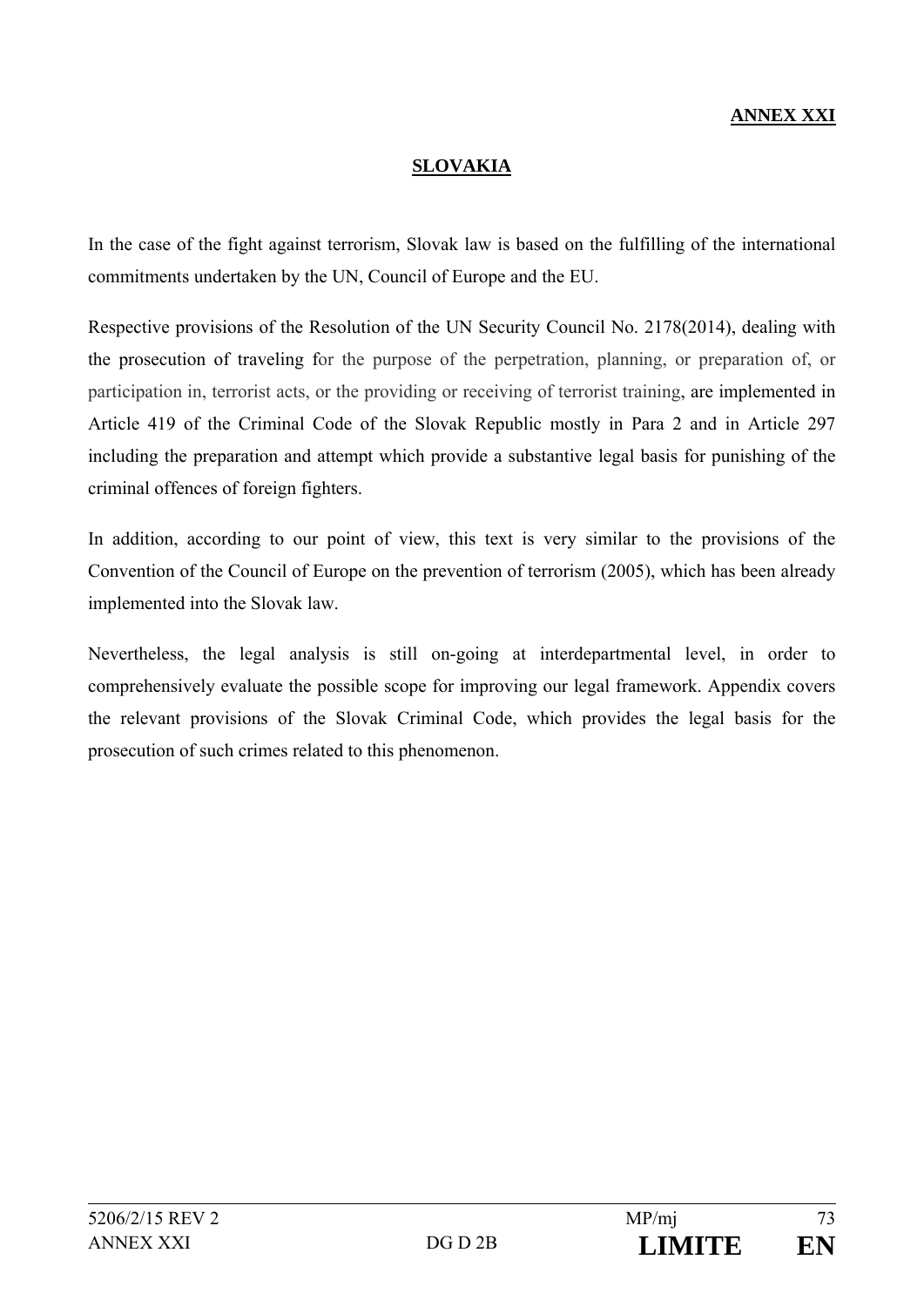# *Selection of key provisions of the Slovak Criminal Code concerning acts of terrorism (current version)*

# *Section 13 Preparation for an offence*

*(1) "Preparation for an offence" means an action consisting in intentionally organising an offence, procuring or adapting means or instruments for its commission, engaging in conspiracy or assembly with a view to, or instigating, ordering or abetting such an offence or in otherwise intentionally creating the conditions for its commission, where the offence was not committed and no attempt was made to commit it.* 

*(2) Preparation for an offence is punishable according to the tariff laid down for the offence at which it aimed.* 

*(3) Preparation for a offence ceases to be punishable if the perpetrator has voluntarily* 

*(a) desisted from further actions aiming at the commission of the offence and has removed the danger to the interest protected by this Code which arose as a result of the preparation made, or* 

*(b) reported the preparation of the offence to a law-enforcement authority or to the police in time for the threat to the interest protected by this Code, which arose as a result of the preparation made, to be removed; to this end, members of the armed forces may inform their superior or service authority and persons serving a prison sentence, or held in custody, may inform the relevant Prison Warders and Court Guards Corps.* 

*(4) Notwithstanding the provisions of paragraph 3, any other offence committed by the perpetrator as a result of carrying out this action remains punishable.*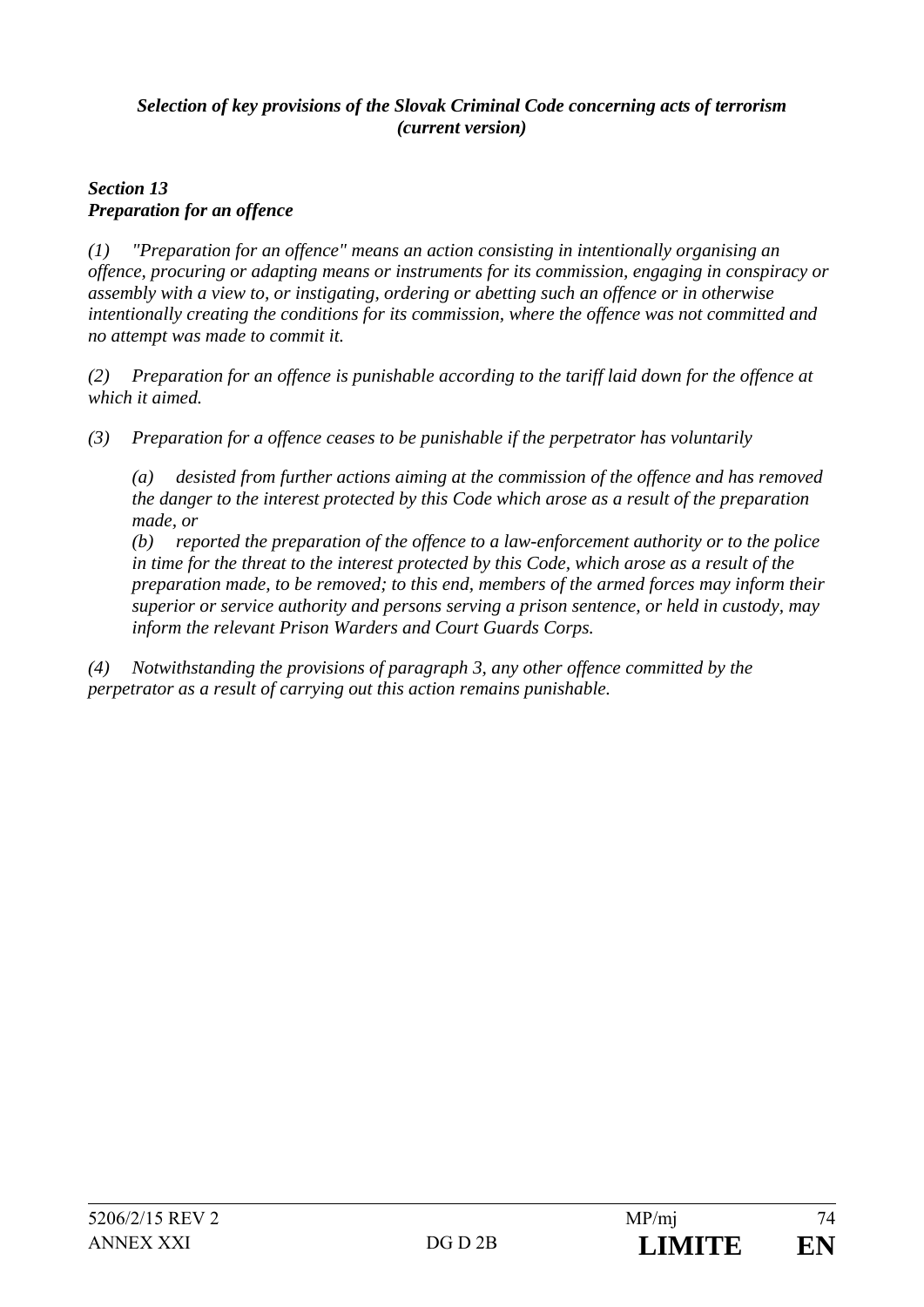# *Section 14 Attempt to commit an offence*

*(1) "Attempt to commit an offence" means an action, aiming directly at the commission of an offence, which the perpetrator has carried out with the intention of committing an offence, if that action did not result in the commission of the offence.* 

*(2) An attempt to commit an offence is punishable according to the tariff laid down for the committed offence.* 

*(3) An attempt to commit an offence ceases to be punishable if the perpetrator has voluntarily* 

*(a) desisted from further actions necessary for the commission of the offence and has removed the danger to the interest protected by this Code which arose as a result of the attempt made, or* 

*(b) reported the attempt to commit the offence to a law enforcement authority or to the police in time for the danger to the interest protected by this Code, which arose as a result of the attempt made, to be removed; to this end, members of the Armed Forces may inform their superior or service authority and persons serving a prison sentence, or held in custody, may inform the relevant Prison Warders and Court Guards Corps.* 

*(4) Notwithstanding the provisions of paragraph 3, any other offence committed by the perpetrator as a result of carrying out this action remains punishable.* 

# *Section 129 Groups of persons and organisations*

*(1) For the purposes of this Code, "group of persons" means at least three persons.* 

*(2) For the purposes of this Code, "organised group" means an association of at least three persons for the purpose of committing an offence, with a specific distribution of designated tasks among the individual members of the group, so that the group's activity is planned and coordinated, increasing the likelihood of the offence being successfully committed.*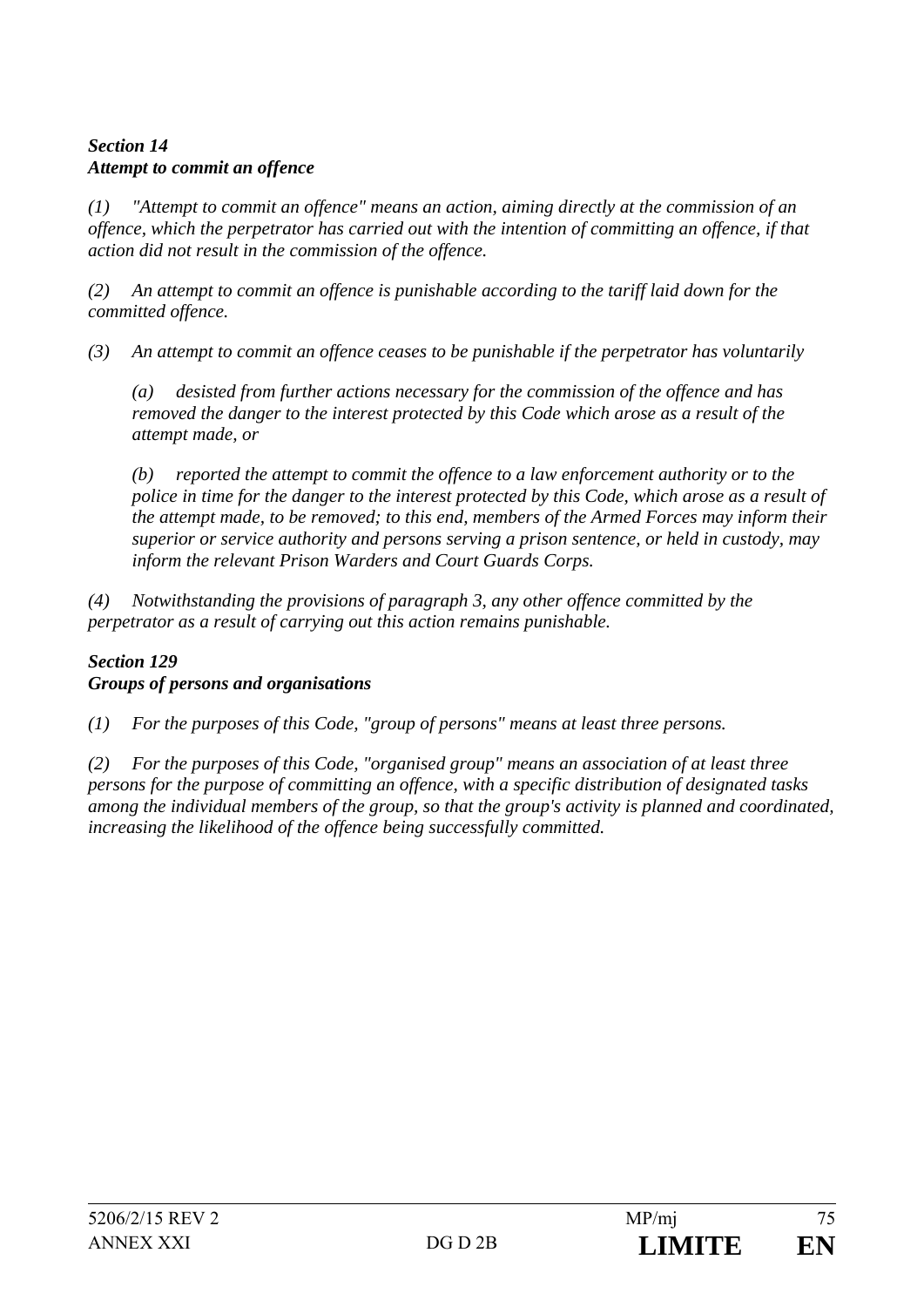*(3) For the purposes of this Act, "extremist group" means an association of at least three persons for the purpose of committing an extremist offence.* 

*(4) For the purposes of this Act, "criminal group" means a structured group of at least three persons which exists for a certain period of time and acts in a coordinated manner with the aim of committing one or more crimes, the offence of money-laundering pursuant to Section 233 or one of the offences of corruption pursuant to Chapter Eight, Part Three of the Specific Part of this Code for the purpose of directly or indirectly obtaining financing or other advantages.* 

*(5) For the purposes of this Act, "terrorist group" means a structured group of at least three persons which exists for a certain period of time for the purpose of committing the offence of terror or the offence of terrorism.* 

*(6) "Activity performed for a criminal group or terrorist group" means intentional participation in such a group or other intentional activity for the purpose of* 

- *(a) maintaining the existence of such a group or*
- *(b) committing the offences referred to in paragraph 4 or 5 by means of such a group.*

*(7) "Supporting a criminal group or terrorist group" means intentionally providing financial or other resources, services or cooperation or creating other conditions for the purpose of* 

- *(a) maintaining the existence of such a group or*
- *(b) committing the offences referred to in paragraph 4 or 5 by means of such a group.*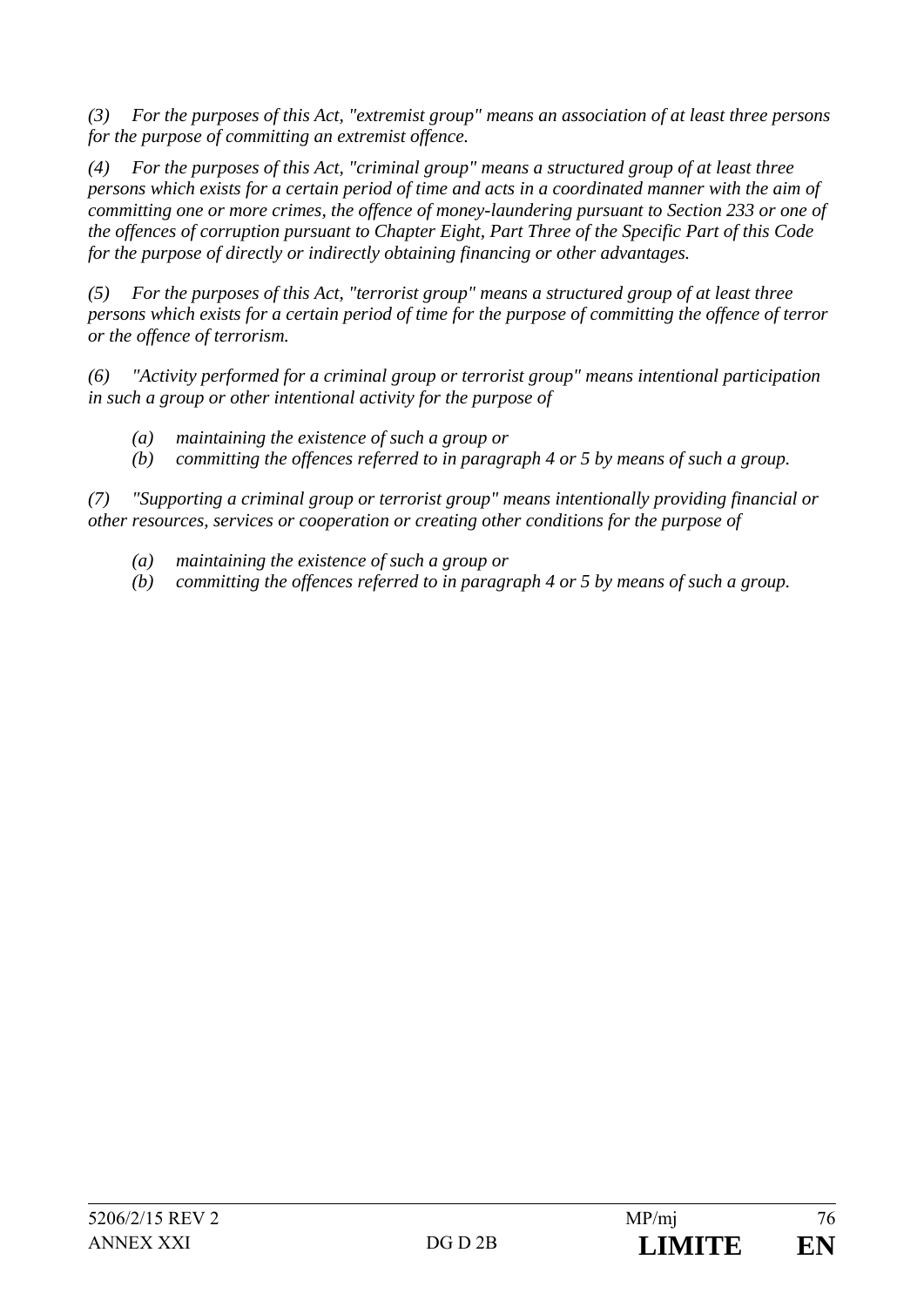# *Section 141*

## *Dangerous groupings*

*A "dangerous grouping" means* 

- *(a) a criminal group, or*
- *(b) a terrorist group.*

# *Section 297 Establishing, planning or supporting a terrorist group*

*Whoever establishes, or plans, a terrorist group, is a member of such a group, acts for it or supports it is liable to a term of eight to fifteen years' imprisonment.* 

# *Terror*

*Section 313* 

*Whoever, with the intention of harming the constitutional order of the Slovak Republic, intentionally kills or attempts to kill another person is liable to a term of 20 to 25 years' imprisonment, or life imprisonment.* 

# *Section 314*

*(1) Whoever takes a person hostage and threatens to kill, or cause bodily or other harm to, that person with the aim of enforcing the fulfilment of conditions which harm the constitutional order of the Slovak Republic is liable to a term of seven to twelve years' imprisonment.*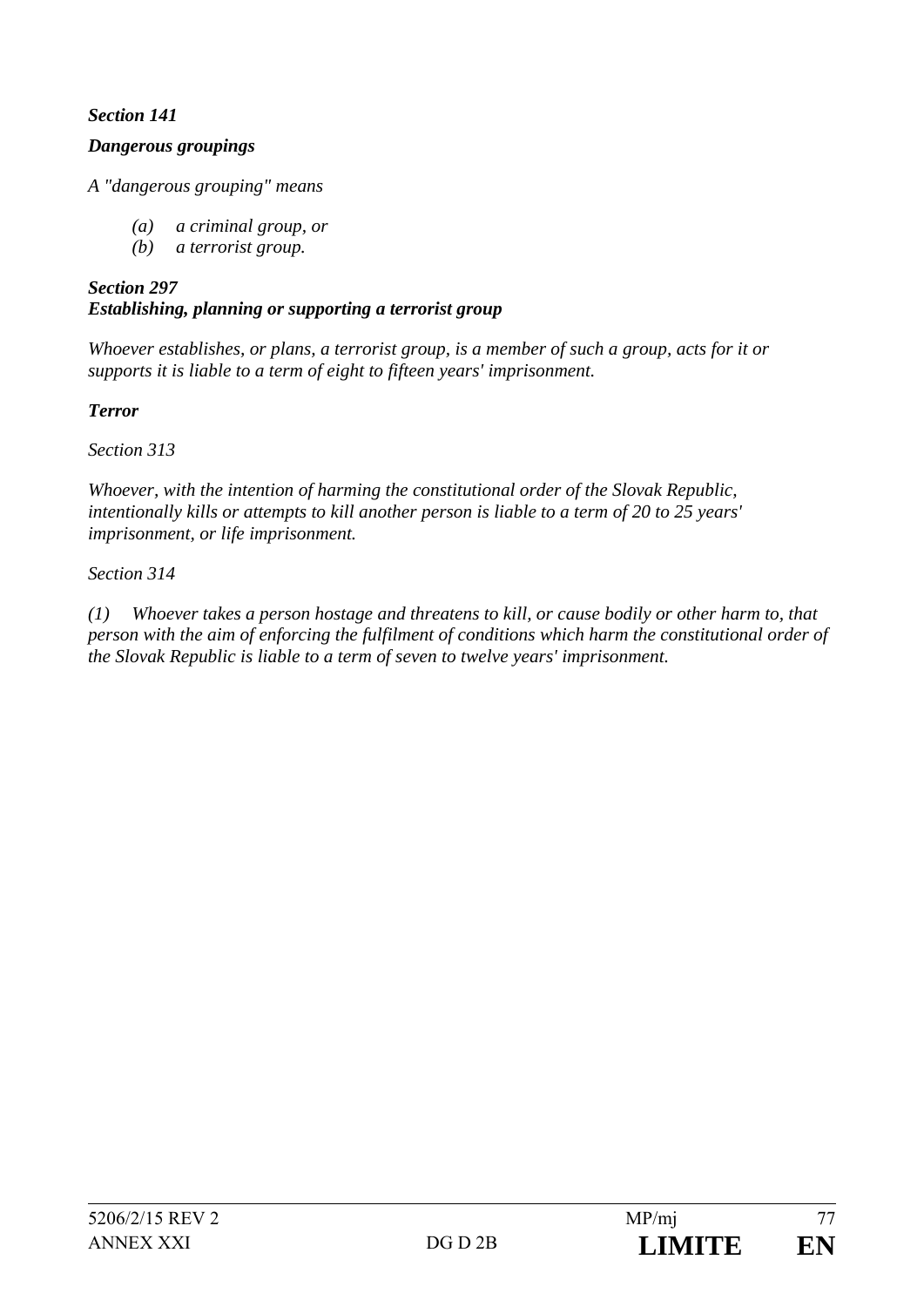*(2) The offender is liable to a term of 12 to 20 years' imprisonment if he commits the act referred to in paragraph 1* 

- *(a) and in doing so causes serious bodily harm or death:*
- *(b) against a protected person; or*
- *(c) in an aggravated manner.*

*(3) A custodial sentence of 15 to 25 years' or life imprisonment shall be imposed on an offender who commits an offence referred to in paragraph 1* 

- *(a) and causes the death of more than one person;*
- *(b) as a member of a dangerous grouping; or*
- *(c) in a crisis situation.*

### *Section 419 Terrorism and certain forms of participation in terrorism*

*(1) A person who,* 

*(a) with a view to seriously intimidating a population, seriously destabilising or destroying the constitutional, political economic or social order of a state or the structure of an international organisation or forcing the government of a state or an international organisation to act or refrain from acting, threatens to commit a crime or commits a crime that endangers the life or health of persons, their personal freedom or property, or unlawfully makes, obtains, possesses, holds, transports, supplies or otherwise uses explosives, nuclear, biological or chemical weapons, or carries out unauthorised research and development of such weapons or weapons prohibited by law or international agreement;*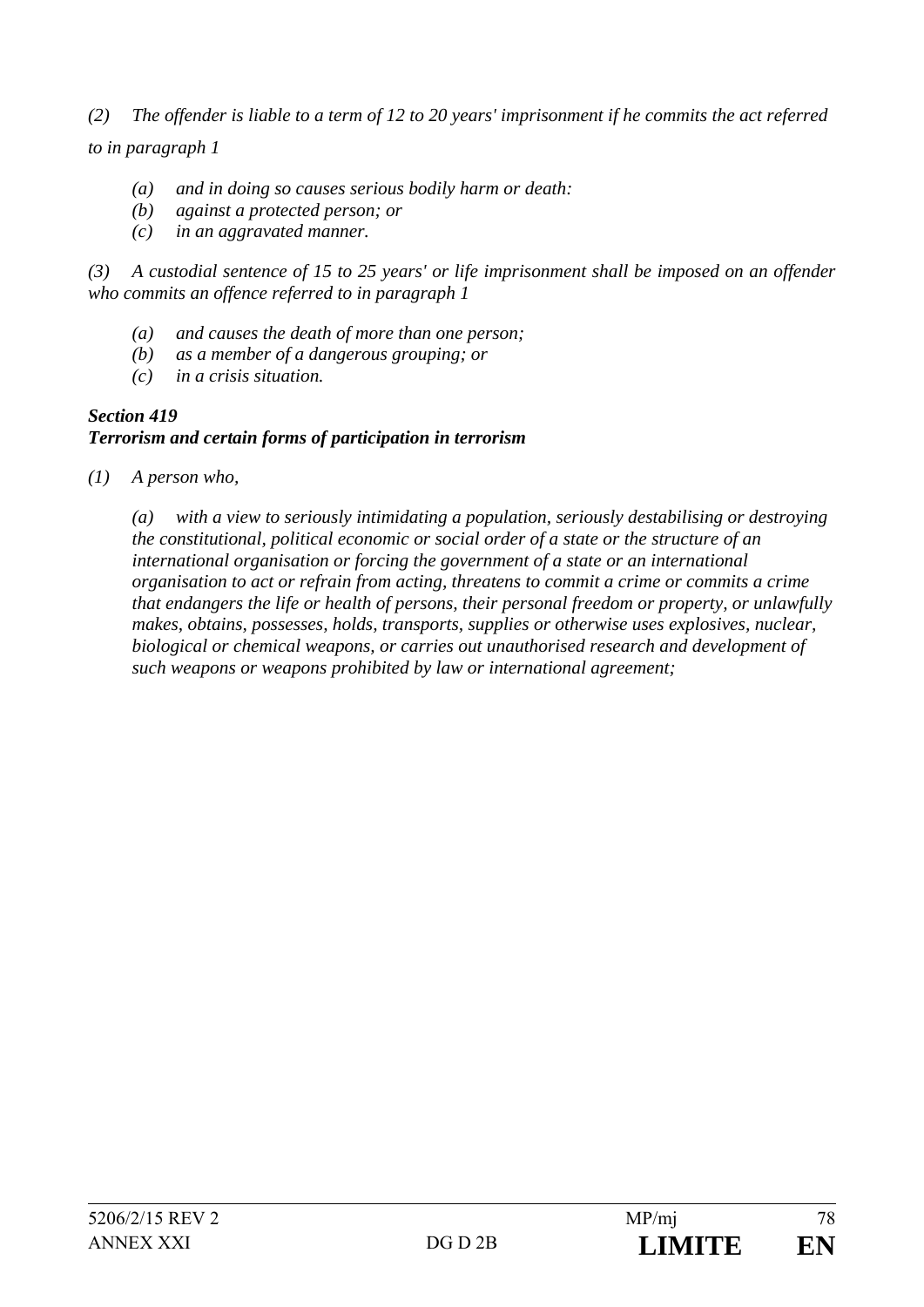*(b) with a view to causing death or serious physical harm or major damage to property or the environment, possesses radioactive material or has or produces nuclear explosive devices or devices that disperse radioactive material or emit radiation which as a result of their radiological properties can cause death, serious physical harm or major damage to property or the environment;* 

*(c) with a view to causing death or serious physical harm or major damage to property or the environment or forcing a natural or legal person, international organisation or state to act or refrain from acting, uses radioactive material or nuclear explosive devices or devices that disperse radioactive material or emit radiation which as a result of their radiological properties can cause death, serious physical harm or major damage to property or the environment, or uses or damages a nuclear reactor, including reactors installed on vessels, vehicles, aircraft or spacecraft, that is used as a source of energy for powering such vessels, vehicles, aircraft or spacecraft or for other purposes or operation or transport equipment used for the production, storage, processing or transportation of radioactive materials in a way that releases or can release radioactive material or by such conduct makes a threat in circumstances indicating that the threat is credible, or* 

*(d) seeks to obtain radioactive material, nuclear explosive devices or devices that disperse radioactive material or emit radiation which as a result of their radiological properties can cause death, serious physical harm or major damage to property or the environment, or a nuclear reactor, including reactors installed on vessels, vehicles, aircraft or spacecraft, that is used as a source of energy for powering such vessels, vehicles, aircraft or spacecraft or for other purposes or operation or transport equipment used for the production, storage, processing or transportation of radioactive materials, making a threat in circumstances indicating that the threat is credible or using force is liable to a term of 20 to 25 years' imprisonment or life imprisonment.*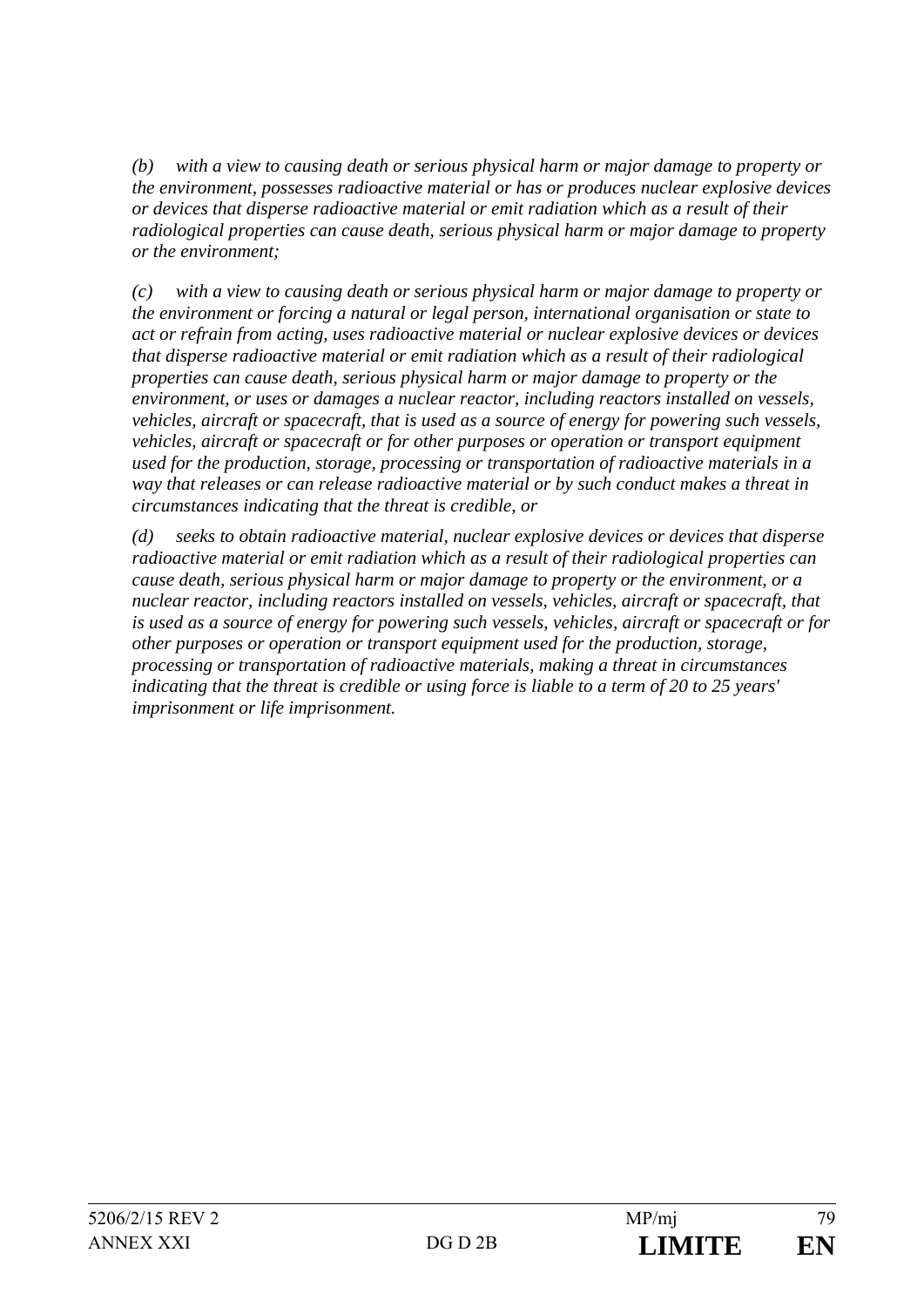*(2) As referred to in paragraph 1, a person who* 

*(a) himself or by means of another person collects or provides financial or other resources that are intended, even if only partly, to be used or enabled to be used to commit a criminal offence as referred to in paragraph 1;* 

*(b) provides or attempts to provide or participates in the provision of knowledge of a method or technique for producing or using explosives, nuclear, biological or chemical weapons or other similarly harmful or dangerous materials for the purpose of committing an act as referred to in paragraph 1;* 

*(c) publicly incites or participates in inciting the commission of an act as referred to in paragraph 1 by defending or justifying such an act in the event that it is carried out and thus creating the danger that it will be carried out;* 

*(d) requests that a person commit or participate in the commission of an act as referred to paragraph 1 or attempts to make or participate in the making of such a request, or* 

*(e) plans to commit an act as referred to in paragraph 1 with a view to committing or facilitating the commission of that act.* 

*(3) A sentence of life imprisonment shall be imposed on an offender who commits an act as referred to in paragraph 1* 

- *(a) that causes serious physical harm to or the death of more than one person;*
- *(b) against a protected person;*
- *(c) against the armed forces or similar groups;*
- *(d) as a member of a dangerous grouping; or*
- *(e) in a crisis situation.*

*(4) A person who commits an act as referred to in paragraph 2(a) and thereby facilitates the use of financial or other resources collected or provided for the purpose of committing or attempting to commit an act as referred to in paragraph 1 or who by such means himself uses such resources or commits an act as referred to in paragraph 2(d) and thereby facilitates the commission or attempt to commit an act as referred to in paragraph 1 is liable to life imprisonment.*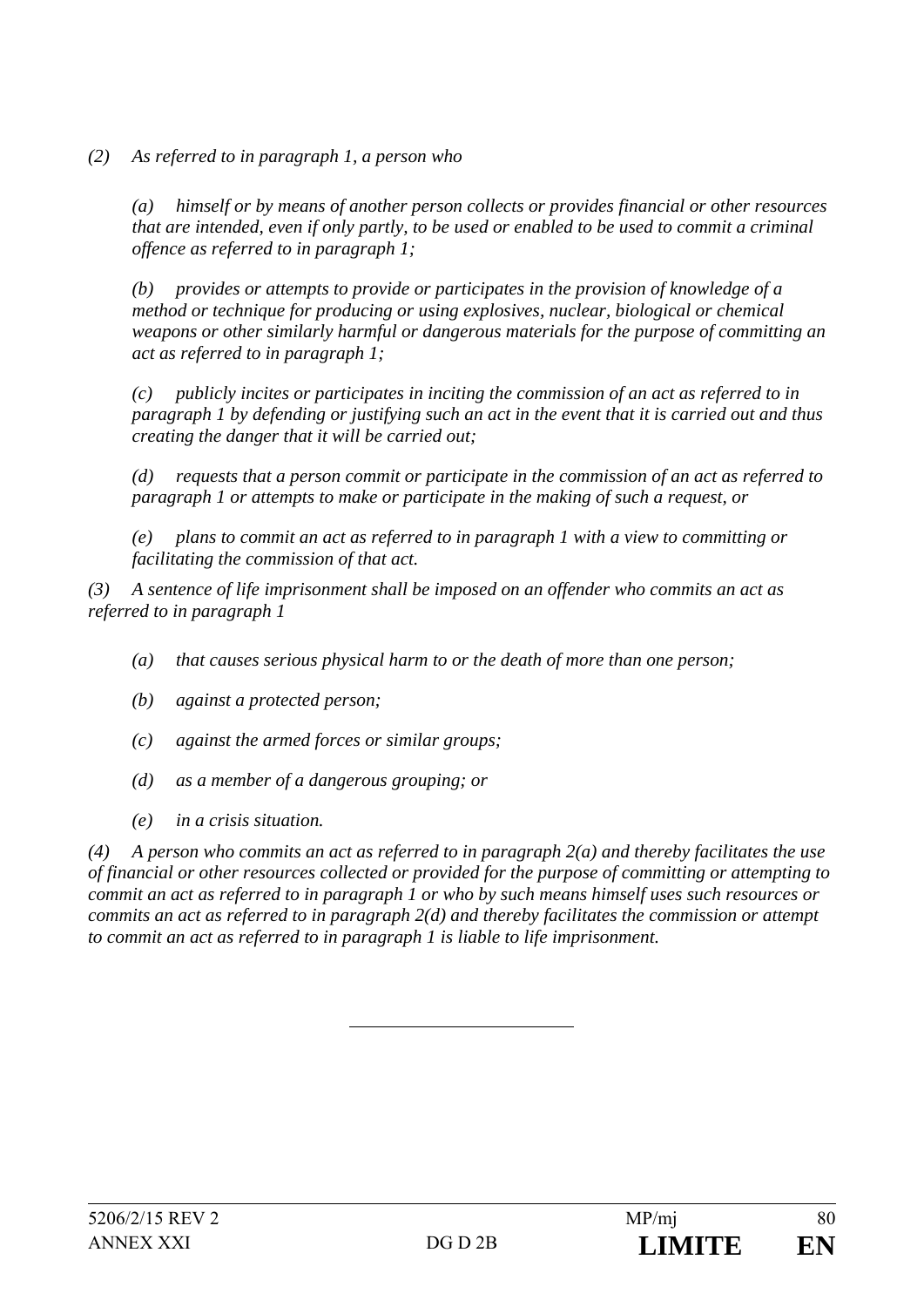# **ANNEX XXII**

#### **SLOVENIA**

We would like to supplement the Compilation on the criminal justice response to the phenomenon of foreign fighters - existing or planned national measures implementing the operative paragraph 6 of the UNSC Resolution 2178(2014) – ST 5206/15.

Please find in the Annex bellow relevant Articles from the General Part of the Criminal Code incriminating attempt (Art. 34), participation in criminal offence (Art. 36.a) and liability of members and leaders of criminal association (Art. 41). Also, please find the relevant provisions from the Special Part of the Criminal Code, namely incriminations of terrorism (Art. 108), financing of terrorism (Art. 109) incitement and public glorification of terrorist acts (Art. 110) recruitment and training for terrorism (Art. 111), criminal association (Art. 294), public incitement to hatred, violence or intolerance (Art. 297).

We would like to draw your attention to provisions regarding punishability of attempt with respect to criminal offences of Terrorism (Art. 108), Financing of Terrorism (Art. 109), Incitement and Public Glorification of Terrorist Acts (Art. 110), Recruitment and Training for Terrorism (Art. 111). Namely, attempt is punishable for these offences, which was explicated, inter alia, also to the European Commission in our reply from 22 September 2014.<sup>1</sup>

 $\overline{a}$ 

**<sup>1</sup>** EC doc. no. 13040/14. 10.9.2014, COM(2014) 554 final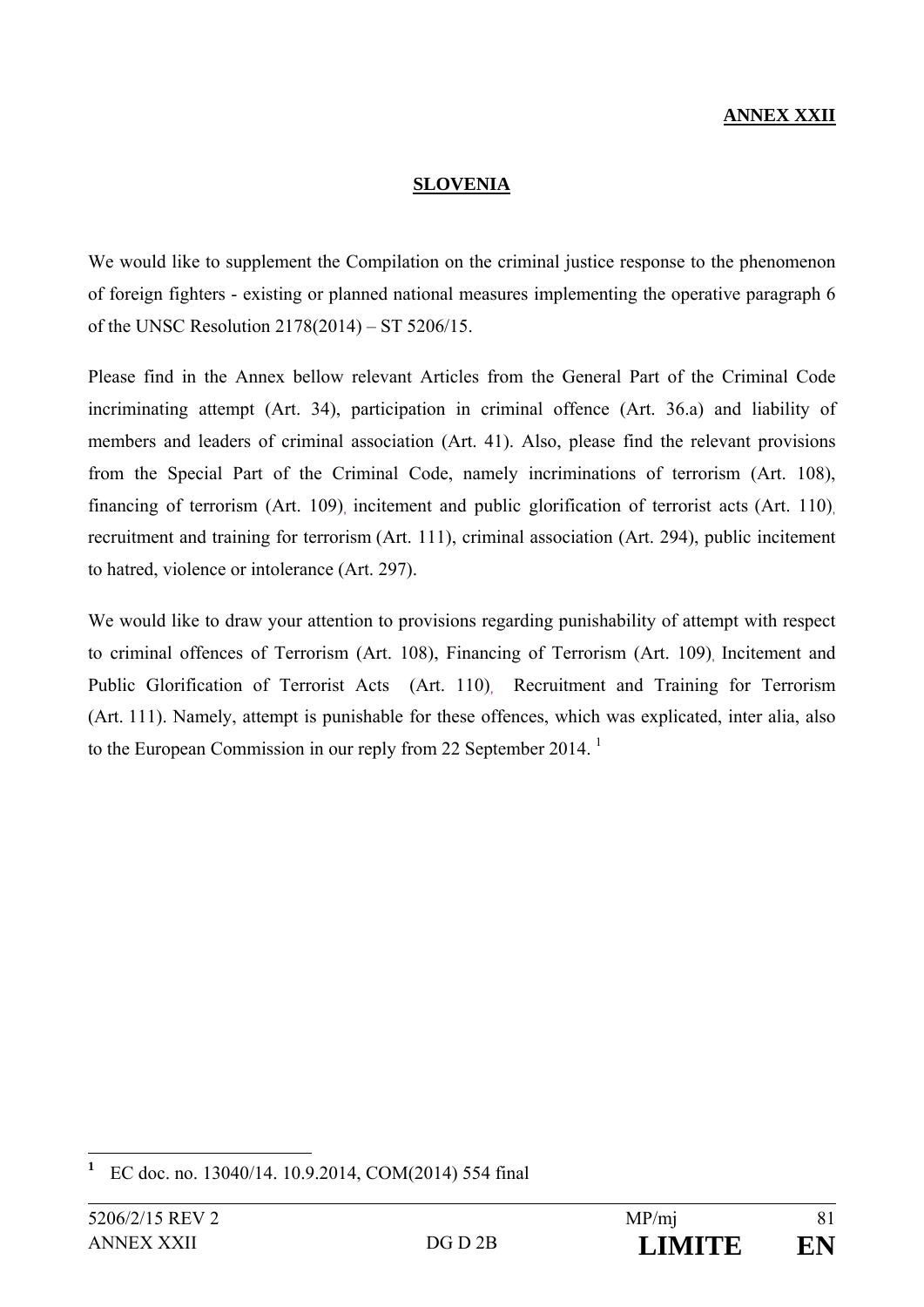### *The Republic of Slovenia*

# *The Criminal Code<sup>1</sup>*

### *(Terrorism and terrorism related criminal offences and relevant criminal law institutes)*

### *THE GENERAL PART*

#### *3. Attempt of Criminal Offence*

#### *Attempt*

#### *Article 34*

*(1) Any person, who commenced an intentional criminal offence, but did not complete it, shall be punished for the attempt, provided that such criminal offence allows under the statute2 the imposition of a punishment of three years or a graver punishment<sup>3</sup>; attempts of other criminal offences shall be punishable only when explicitly prescribed so by the statute.* 

*(2) The perpetrator shall be punished for attempt within the limits of the punishment prescribed for the criminal offence, but may be punished also more leniently.* 

#### *4. Participation in Criminal Offence*

### *Participant*

### *Article 36.a*

*The provisions of this Code that are applicable to the perpetrator shall also apply to a participant, who participates at the criminal offence in the framework of incitement or aid, unless otherwise determined by statute.* 

 $\overline{a}$ 

<sup>1</sup> Official Gazette of the RS, No. 50/12 – Officially Consolidated Text.

<sup>2</sup> The term "statute" as used in this unofficial, non-binding translation of these provisions of the Criminal Code, means (designates) a common term for legislation of a general and abstract nature, passed by the National Assembly of the Republic of Slovenia (the Parliament) and subsequently published in the Official Gazette of the Republic of Slovenia [Courtesy explanation of the Ministry of Justice of the Republic of Slovenia.]

<sup>3</sup> Concerning the issue of punishability of attempt with respect to criminal offences of Terrorism (Article 108), Financing of Terrorism (Article 109) Incitement and Public Glorification of Terrorist Acts (Article 110), Recruitment and Training for Terrorism (Article 111) this general norm on punishability of attempt (…*imposition of a punishment of three years or a graver punishment*...) from the General Part of the Criminal Code makes these offences punishable also in cases of attempts to commit them. [Courtesy explanation of the Ministry of Justice of the Republic of Slovenia.]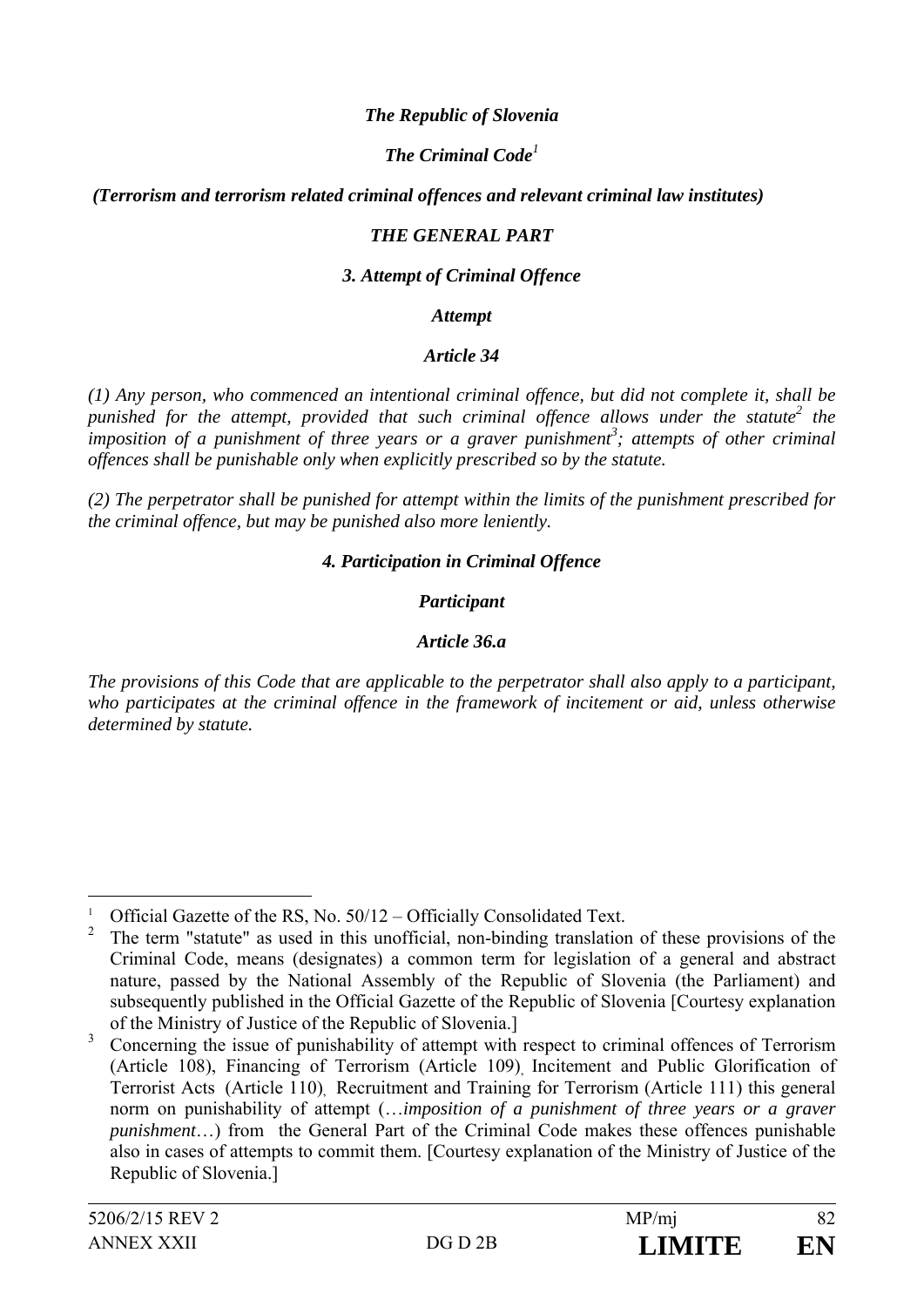# *Liability of Members and Leaders of Criminal Association*

## *Article 41*

*(1) A female or male member (hereinafter: the member) of a criminal association with at least three persons shall be punished with a graver punishment prescribed for a criminal offence committed within a criminal association if he commits the criminal offence for the implementation of this association's plan in connection with at least one member that is an accessory or participant.* 

*(2) In the case from paragraph 1 of this Article, the leader of the criminal association, who led the implementation of the criminal plan or had at his disposal unlawfully gained property gain at the time of commission of the criminal offence based on the criminal plan, notwithstanding whether he participated at its implementation directly as the perpetrator or participant pursuant to Articles 20 or 37 and 38 of this Code,* 

*shall be punished the same as the perpetrator.* 

### *THE SPECIAL PART*

### *Terrorism*

### *Article 108*

*(1) Whoever with the intention to destroy or severely threaten the constitutional, economical, social, or political foundations of the Republic of Slovenia or another country or international organisation, to seriously frighten the population and/or force the Government of the Republic of Slovenia or another country or international organisation to commit something or to omit committing it, to commit or threaten to commit one or more of the following acts:* 

*- assault on life and body or on human rights and freedoms,* 

*- kidnapping or taking of hostages,* 

*- considerable destruction of state or public buildings or representations of foreign countries, transport system, infrastructure, information system, public place or private property,* 

*- occupation or takeover of control of a secured platform in the continental shelf with the use of force or a threat or another form of intimidation, or violent behaviour towards a person on the platform, if such behaviour poses a threat to this person's safety, or the destruction of the secured platform in the continental shelf and/or causing any damage to it that may endanger this person's safety, or the installation of a device in order to destroy the secured platform or endanger safety on it, or injuring or causing death to a person in connection with any of the aforementioned acts,* 

*- hijacking of an aircraft, ship, means of freight transport or means of public transport,*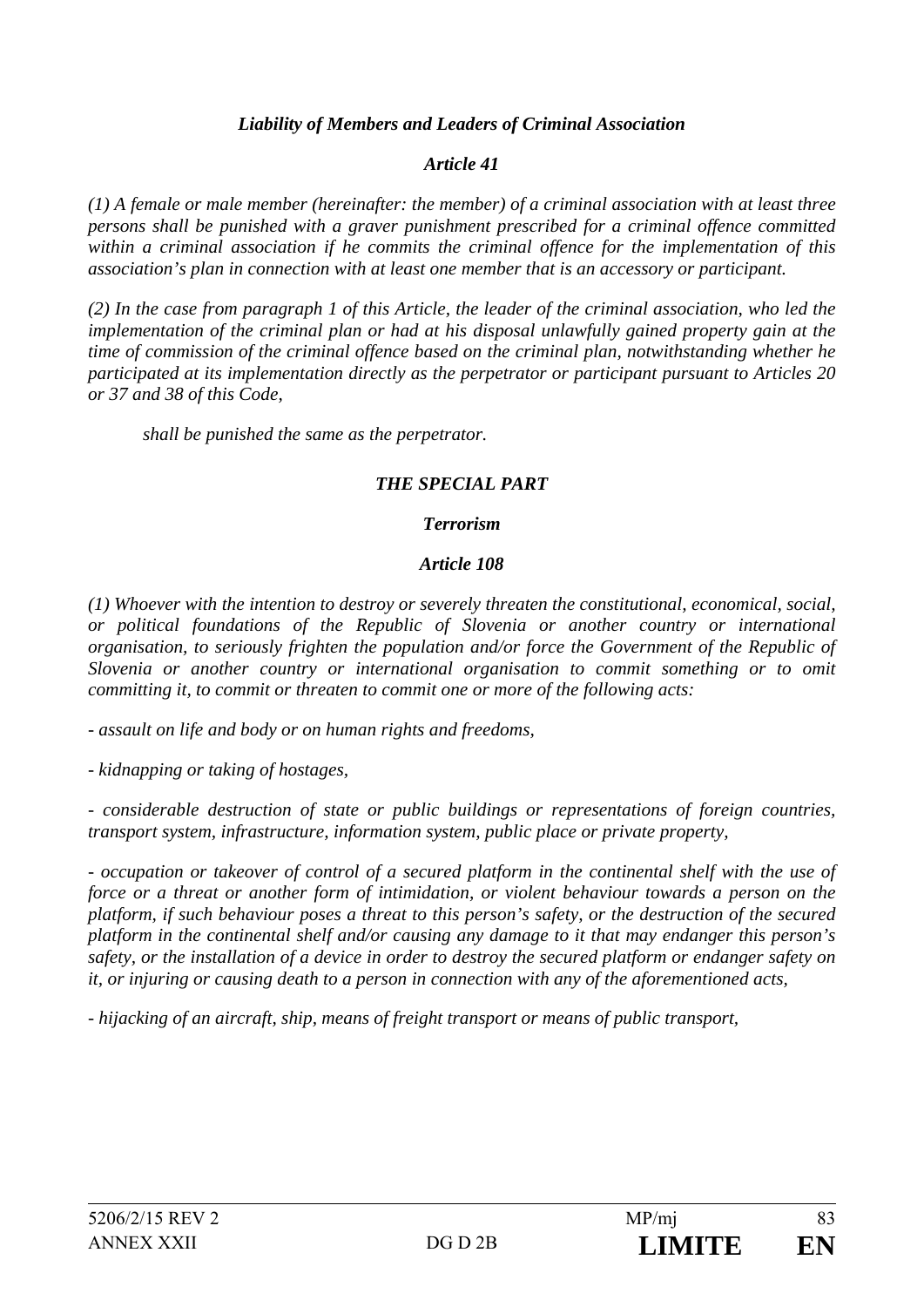*- production, possession, purchase, transport, supply or use of weapons, explosives, nuclear, biological or chemical weapons,* 

*- research and development of nuclear, biological or chemical weapons,* 

*- endangering security by releasing hazardous substances and/or causing fires, floods or explosions,* 

*- disturbance or termination of supply with water, electrical energy or other basic natural resources for human life, which could endanger human life,* 

*shall be punished by imprisonment of three up to fifteen years.* 

*(2) Whoever wants to achieve the purpose from the previous paragraph by using or threatening to use nuclear or other radioactive substance or device, by damaging a nuclear facility with the release of radioactive substance or enabling its release, or who by threat or use of force demands nuclear or other radioactive substance, device or nuclear facility,* 

*shall be punished by imprisonment of up to fifteen years.* 

*(3) Whoever prepares or aids to prepare criminal offences from the previous paragraphs by obtaining unlawfully or making available the required material means to commit these criminal offences or by blackmailing prepares another person to participate in these criminal offences, or whoever falsifies official or public documents required to commit these criminal offences,* 

*shall be punished by imprisonment of one up to eight years.* 

*(4) If the act under paragraphs 1 or 2 of this Article results in death of one or more persons,* 

*the perpetrator shall be punished by imprisonment of eight up to fifteen years.* 

*(5) If the perpetrator in committing the act under paragraphs 1 or 2 of this Article intentionally takes the life of one or more persons,* 

*he shall be punished by imprisonment of at least fifteen years.* 

*(6) If the act under paragraphs 1 or 2 of this Article was committed by a criminal association or group, which has the intention to commit criminal offences (hereinafter: terrorist criminal association or group) specified in these paragraphs,* 

*shall be punished by imprisonment of eight up to fifteen years.*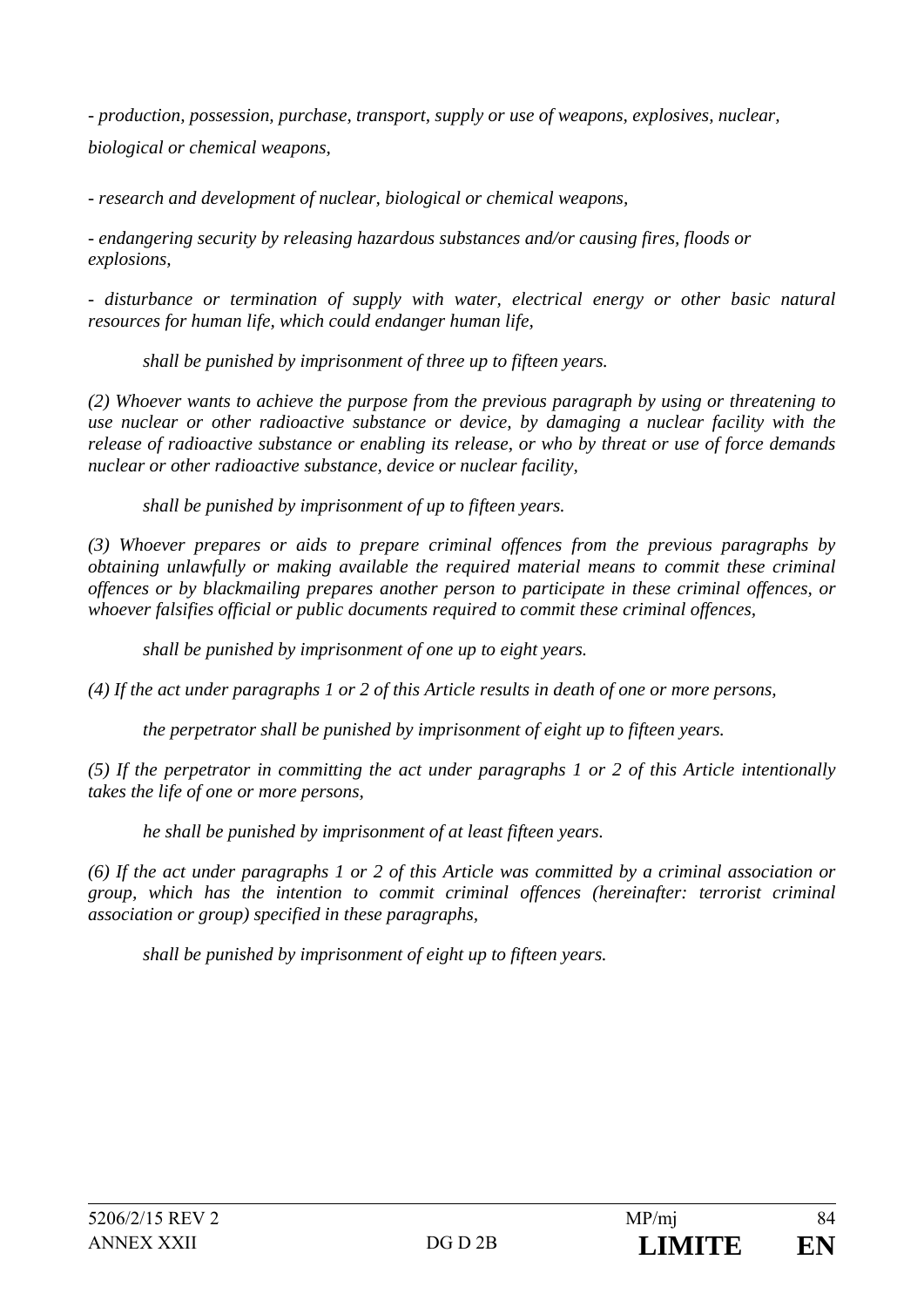*(7) Whoever participates in a terrorist criminal association or group, which has the intention to commit criminal offences under paragraphs 1, 2, 4 or 5 of this Article,* 

*shall be punished by imprisonment of up to eight years.* 

*(8) Any person who establishes or leads the criminal association from the previous paragraph,* 

*shall be punished by imprisonment of at least fifteen years.* 

# *Financing of Terrorism*

# *Article 109*

*(1) Whoever provides or collects money or property with the purpose to be partly or wholly used for commission of acts from Article 108 of this Code,* 

*shall be punished by imprisonment of one up to ten years.* 

*(2) If the money or property provided or collected with the purpose was not actually used for the commission of the criminal offences specified in the previous paragraph,* 

*the perpetrator of the act from previous paragraph shall be punished the same.* 

*(3) If the act from the previous paragraphs was committed within a terrorist criminal association or a group for commission of terrorist criminal offences,* 

*the perpetrator shall be punished by imprisonment of three up to fifteen years.* 

*(4) Money and property from the previous paragraphs shall be confiscated.* 

# *Incitement and Public Glorification of Terrorist Acts*

# *Article 110*

*(1) Whoever incites the commission of criminal offences under Article 108 of this Code by spreading messages or making them available to other persons in some other manner with the purpose to promote terrorist criminal offences and thus causes danger that one or more of such criminal offences would be committed,* 

*shall be punished by imprisonment of one up to ten years.* 

*(2) Whoever directly or indirectly publicly glorifies or advocates criminal offences under Article 108 or the criminal offence from the previous paragraph in a manner that with the purpose from the previous paragraph spreads messages or makes them available to the public and thereby causes the danger for commission of one or more such criminal offences,* 

*shall be punished the same.* 

*(3) Prosecution for criminal offences from paragraphs shall be initiated with the permission of the Minister of Justice.*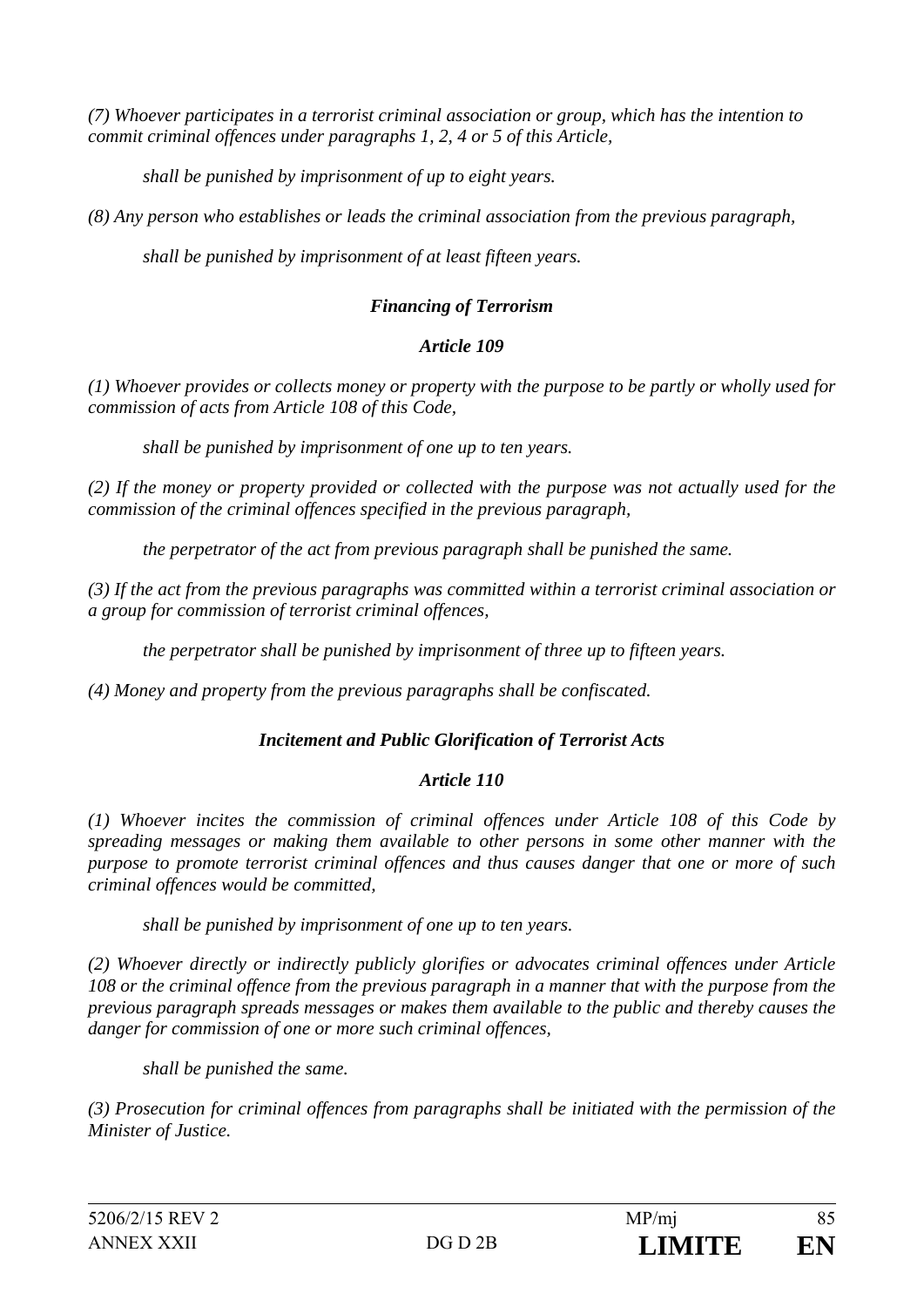## *Recruitment and Training for Terrorism*

## *Article 111*

*(1) Whoever recruits for terrorism by encouraging another person to commit criminal offences from Article 108 of this Code, or to participate in ordering of such terrorist criminal offence, or to join a terrorist criminal association or a group to commit terrorist criminal offences, which this criminal association or group commits,* 

*shall be punished by imprisonment of one up to ten years.* 

*(2) Whoever trains others for criminal offences from Article 108 of this Code by providing instructions to manufacture and use explosives, firearms or other weapons, harmful or hazardous substances, trains them for other special methods or technology for implementation or participation in a terrorist offence,* 

*shall be punished in the same manner.* 

### *Criminal Association*

#### *Article 294*

*(1) Whoever participates in a criminal association which has the purpose to commit a criminal offence, for which a punishment of imprisonment of more than three years, or a life imprisonment may be imposed,* 

*shall be punished by imprisonment of three months up to five years.* 

*(2) Whoever establishes or leads an association from the previous paragraph,* 

 *shall be punished by imprisonment of six months up to eight years.* 

*(3) The perpetrator of a criminal offence from the previous paragraphs who prevents further performance of these offences or discloses data which are important for the investigation and proving of criminal offences that have already been committed, may have the punishment for these offences reduced, in accordance with Article 51 of this Code.* 

### *Public Incitement to Hatred, Violence or Intolerance*

### *Article 297*

*(1) Whoever publicly incites or stirs up hatred, violence or intolerance based on national origin, race, religion or ethnicity, gender, skin colour, origin, property situation, education, social position, political or other belief, disability, sexual orientation, or any other personal circumstance, and commits the offence in a manner that can jeopardise or disturb public order and peace, or uses threat, verbal abuse or insult,* 

*shall be punished by imprisonment of up to two years.*